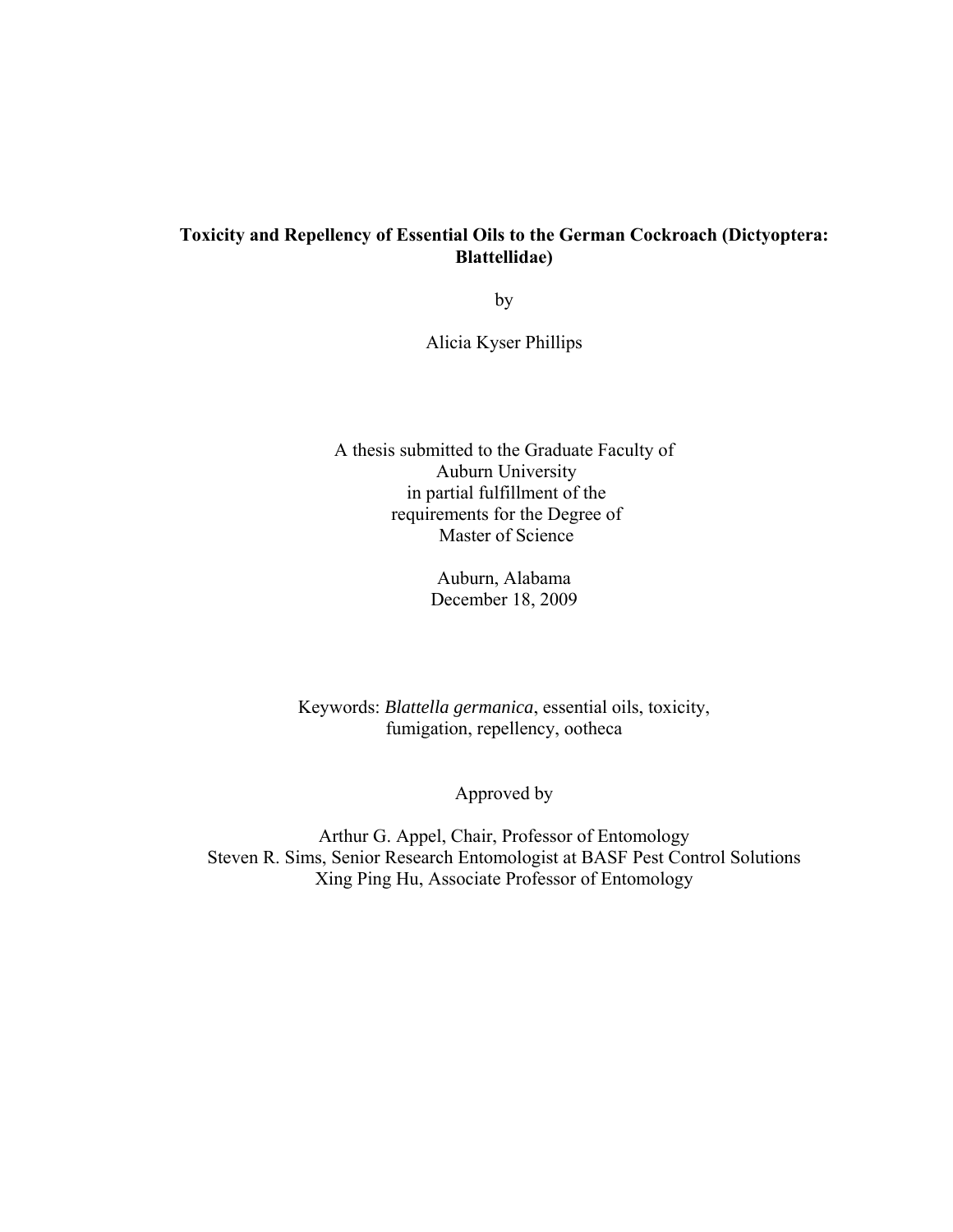## Abstract

The topical toxicity of 12 essential oil components (carvacrol, 1,8-cineole, *trans*cinnamaldehyde, citronellic acid, eugenol, geraniol, S-(-)-limonene, (-)-linalool, (-)-menthone, (+)-α-pinene, (-)-β-pinene, and thymol) to adult male, adult female, gravid female, and large, medium, and small nymphs of the German cockroach, *Blattella germanica* (L.) was determined. Thymol was the most toxic essential oil component to adult males, gravid females, and medium nymphs with  $LD_{50}$  values of 0.07, 0.12, and 0.06 mg/cockroach, respectively. *Trans*-cinnamaldehyde was the most toxic essential oil component to adult females, large nymphs, and small nymphs with  $LD_{50}$  values of 0.19, 0.12, and 0.04 mg/cockroach, respectively. (+)-α-Pinene was the least toxic essential oil component to all stages of the German cockroach. S-(-)-Limonene had the least effect on ootheca hatch, with 35.21 (mean) nymphs hatching per ootheca. (-)-Menthone had the greatest effect on ootheca hatch with 20.89 nymphs hatching per ootheca. The numbers of nymphs hatching from each ootheca generally declined as dose increased.

The fumigant toxicity of the 12 essential oil components to all life stages of the German cockroach, *Blattella germanica* (L.) was determined. 1,8-Cineole was the most toxic essential oil component to adult males and females, gravid females, and large nymphs with  $LC_{50}$  values of 6.84, 8.43, 5.31, and 11.44 mg/L air, respectively. (-)-Menthone and carvacrol were the most toxic essential oil components to medium and small nymphs with  $LC_{50}$  values of 8.96 and 3.63 mg/L air, respectively. Citronellic acid

ii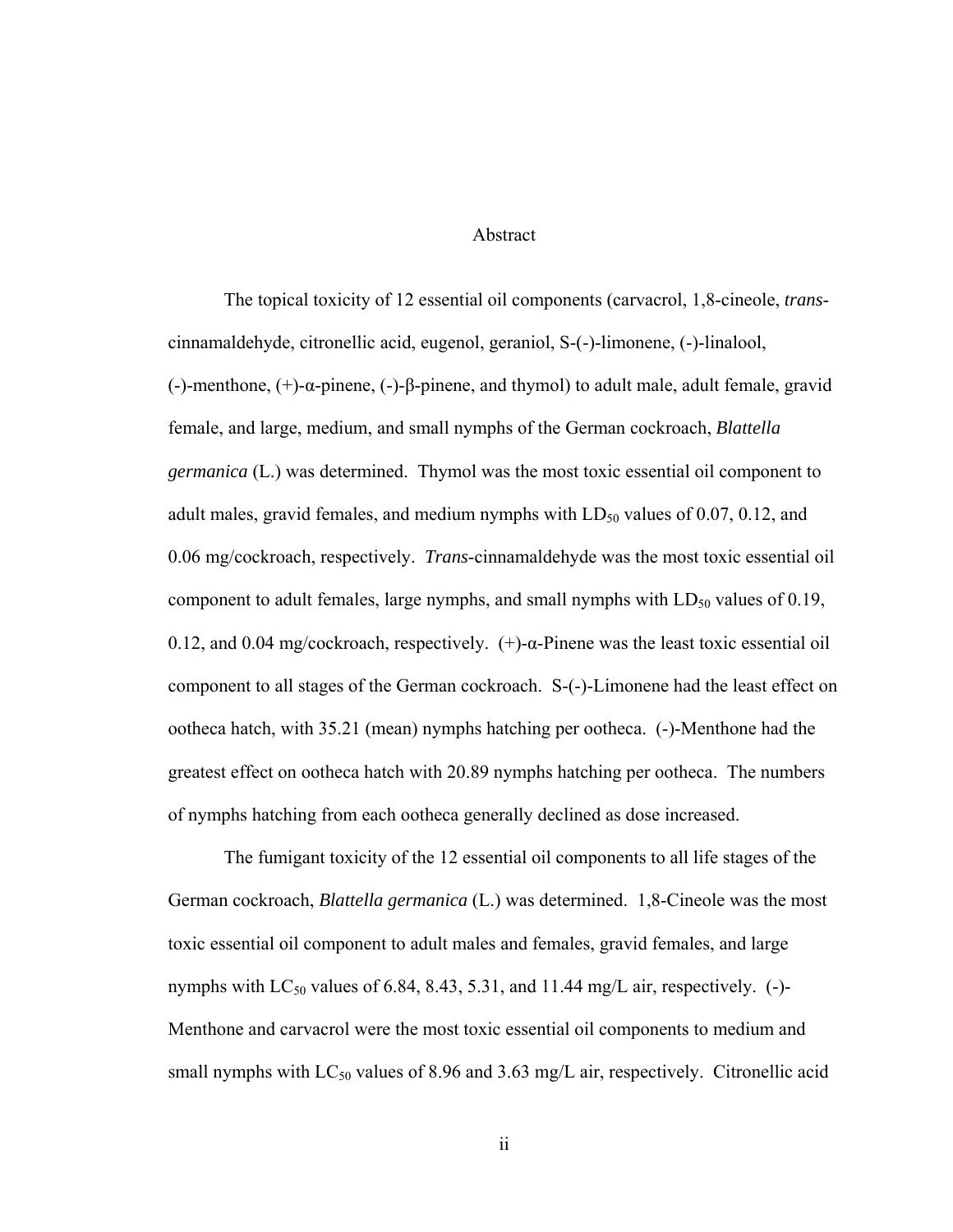was the least toxic essential oil component to all stages of the German cockroach. Citronellic acid had the least effect on ootheca hatch (100% hatch). (-)-Menthone had the greatest effect on ootheca hatch (73% hatch). The percentage hatched oothecae decreased linearly with increasing concentration.

The repellency of the 12 essential oil components to adult male German cockroaches, *Blattella germanica* (L.) was determined using Ebeling choice boxes and the harborage-choice method. Repellency ranged from a high of 45% for citronellic acid to 6% for S-(-)-limonene in the Ebeling choice box. Repellency was negatively correlated with fumigant toxicity. Repellency ranged from 76% for carvacrol to 43% for 1,8-cineole using the harborage-choice method. Repellency was negatively correlated with vapor pressure. ANOVA showed that there was a significant effect of day on repellency for both the Ebeling choice boxes and the harborage-choice method. The Ebeling choice box is the superior method for determining the repellency of essential oils to the German cockroach because it is a better approximation of normal cockroach habitat, and it is designed to measure the percentage of repelled cockroaches, rather than repellency persistence.

iii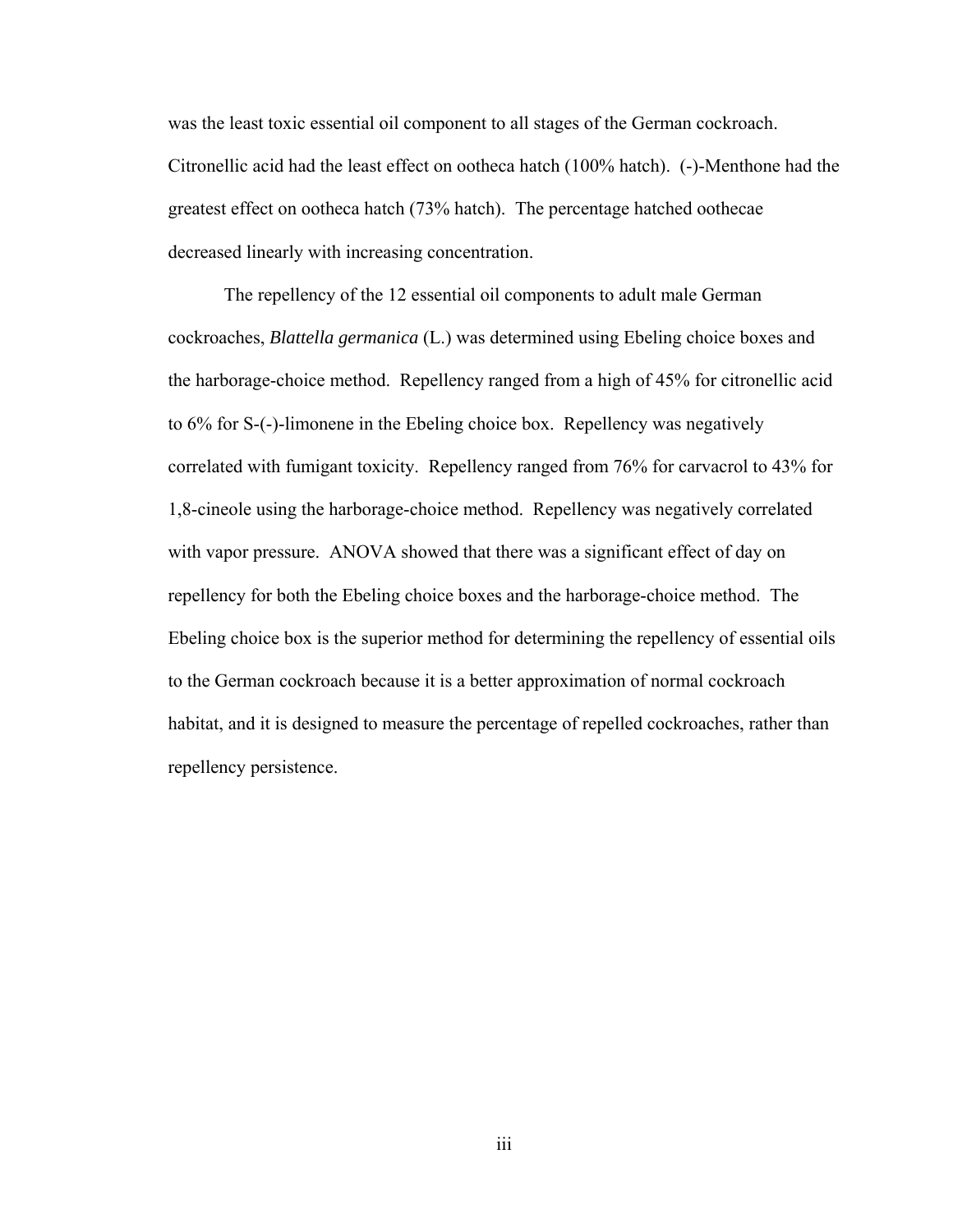## Acknowledgements

 I would like to thank everyone who helped and inspired me during my master's study. I especially want to thank Dr. Arthur G. Appel for accepting me as a graduate student into his urban entomology program and his support and guidance in my research. I would like to thank my committee members, Dr. Steven R. Sims and Dr. Xing Ping Hu, for their review of the manuscripts and suggestions for my research. I would like to thank Dr. Nannan Liu for her review of the manuscripts and Marla Eva for assistance in the laboratory. This research was partially supported by an AAES Hatch grant and by Whitmire Micro-Gen Research Laboratories, Inc. (BASF Pest Control Solutions).

 I would like to thank Dr. John M. Aho, Auburn University at Montgomery, for believing in and encouraging me to apply for graduate school and also for his outstanding teaching ability, which stimulated my interest in entomology.

 My deepest gratitude goes to my family for their continuous interest in my progress and research throughout graduate school. I would like to thank my loving husband, Jonathan D. Phillips for his encouragement and escape from the stresses of graduate school. I would like to thank my mother, Linda C. Kyser for her constant support when I encountered difficulties. I would like to thank my father Charles B. Kyser, owner of Kyser Exterminating, for sparking my interest in urban entomology.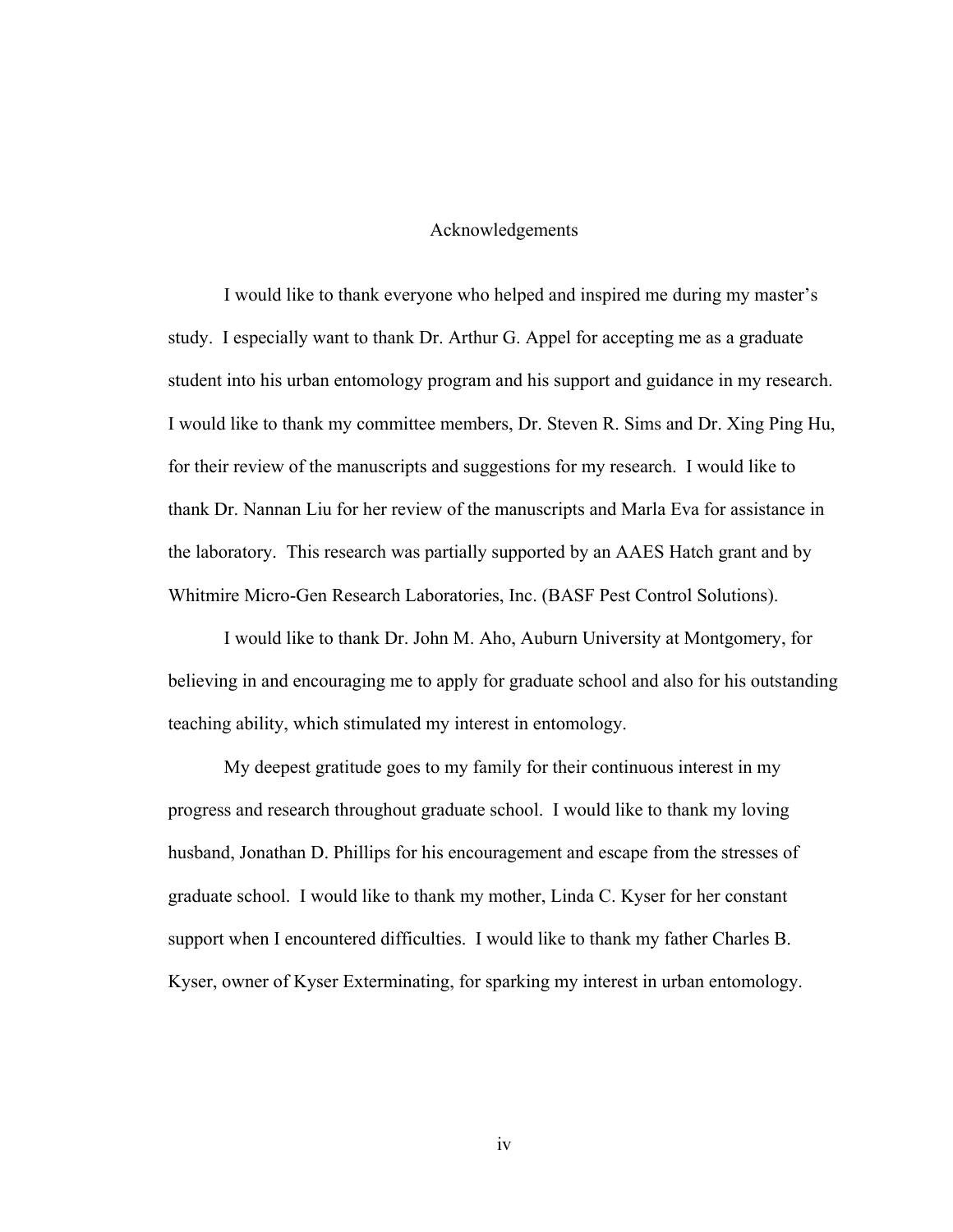I would also like to thank him for helping fund my 5 day a week, 55 mile commute from Montgomery to Auburn.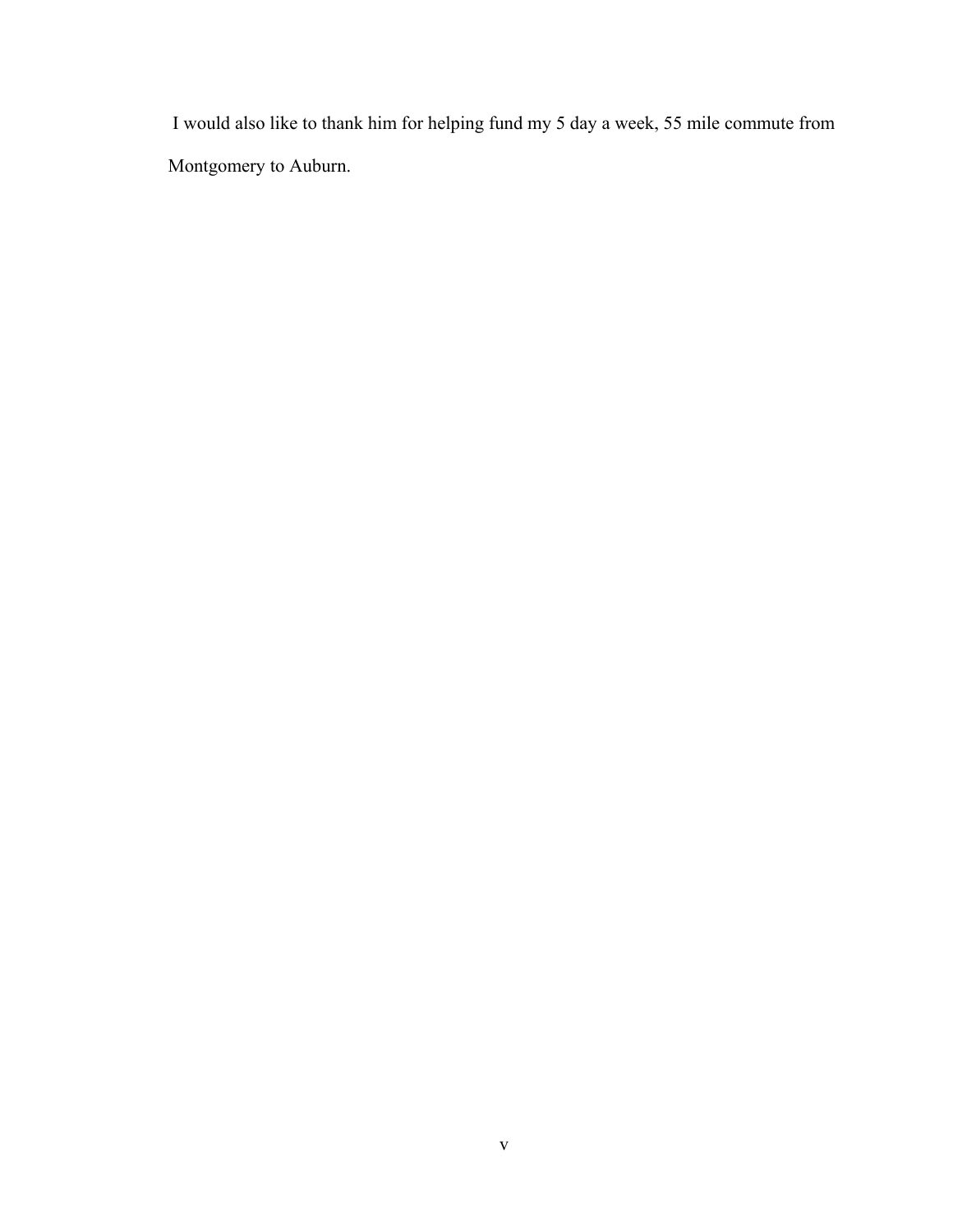# Table of Contents

| Topical Toxicity of Essential Oils to the German Cockroach (Dictyoptera:  |  |
|---------------------------------------------------------------------------|--|
|                                                                           |  |
| Fumigant Toxicity of Essential Oils to the German Cockroach (Dictyoptera: |  |
|                                                                           |  |
| Repellency of Essential Oils to the German Cockroach (Dictyoptera:        |  |
|                                                                           |  |
|                                                                           |  |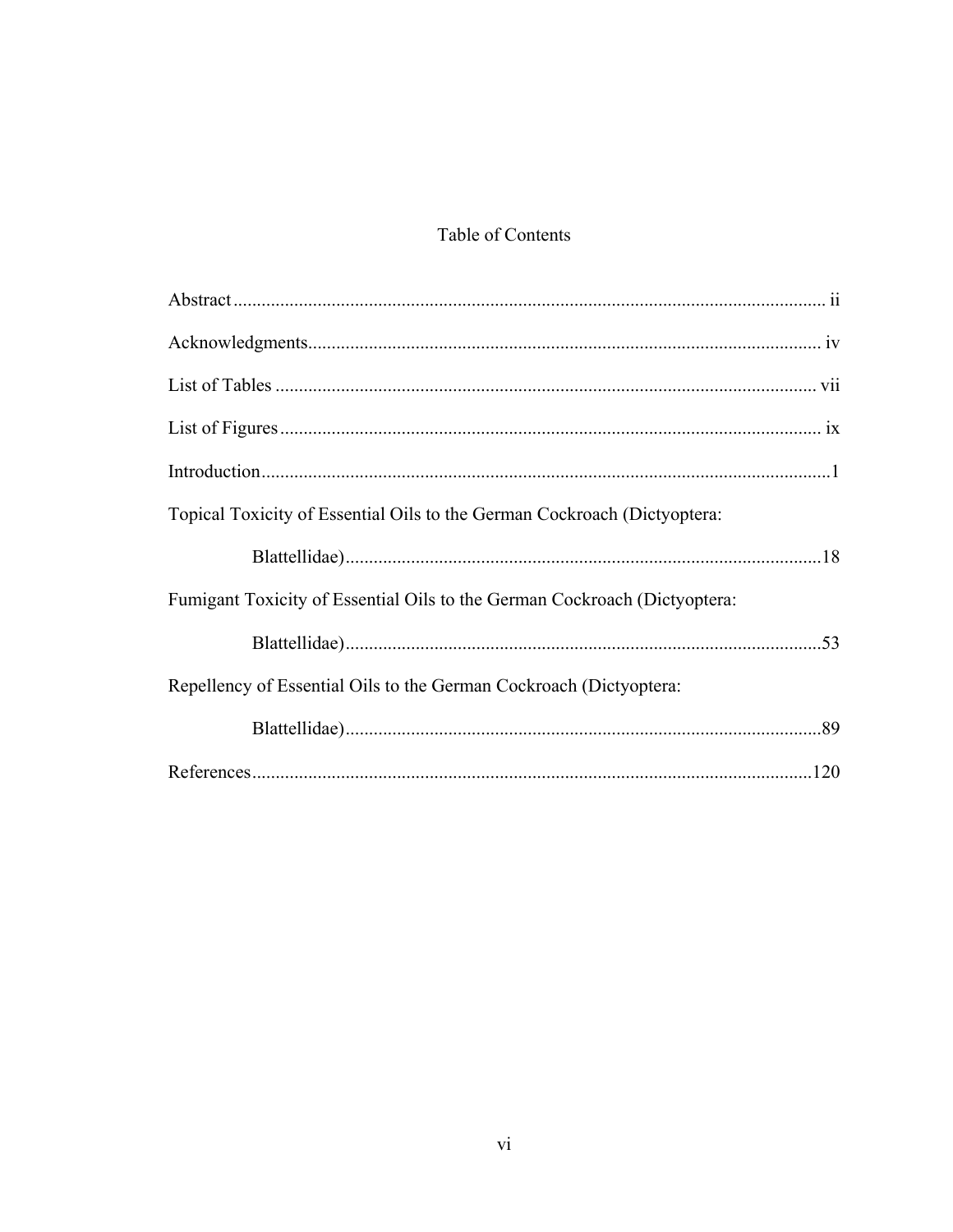# List of Tables

| Table 2. Mean masses of German cockroach stages measured in grams 35                 |
|--------------------------------------------------------------------------------------|
| Table 3. Toxicity of essential oils applied topically to adult male German<br>.36    |
| Table 4. Toxicity of essential oils applied topically to adult female German         |
| Table 5. Toxicity of essential oils applied topically to gravid female German<br>.38 |
| Table 6. Toxicity of essential oils applied topically to large nymph German          |
| Table 7. Toxicity of essential oils applied topically to medium nymph German<br>.40  |
| Table 8. Toxicity of essential oils applied topically to small nymph German          |
| Table 9. Relationship between doses applied to gravid females and the mean number    |
| Table 10. Relationship between doses applied to gravid females and percentage of     |
| Table 11. Relationship between doses applied to gravid females and percentage of     |
| Table 12. Fumigant toxicity of essential oils to adult male German cockroaches 72    |
| Table 13. Fumigant toxicity of essential oils to adult female German cockroaches 73  |
| Table 14. Fumigant toxicity of essential oils to gravid female German cockroaches 74 |
| Table 15. Fumigant toxicity of essential oils to large nymph German cockroaches 75   |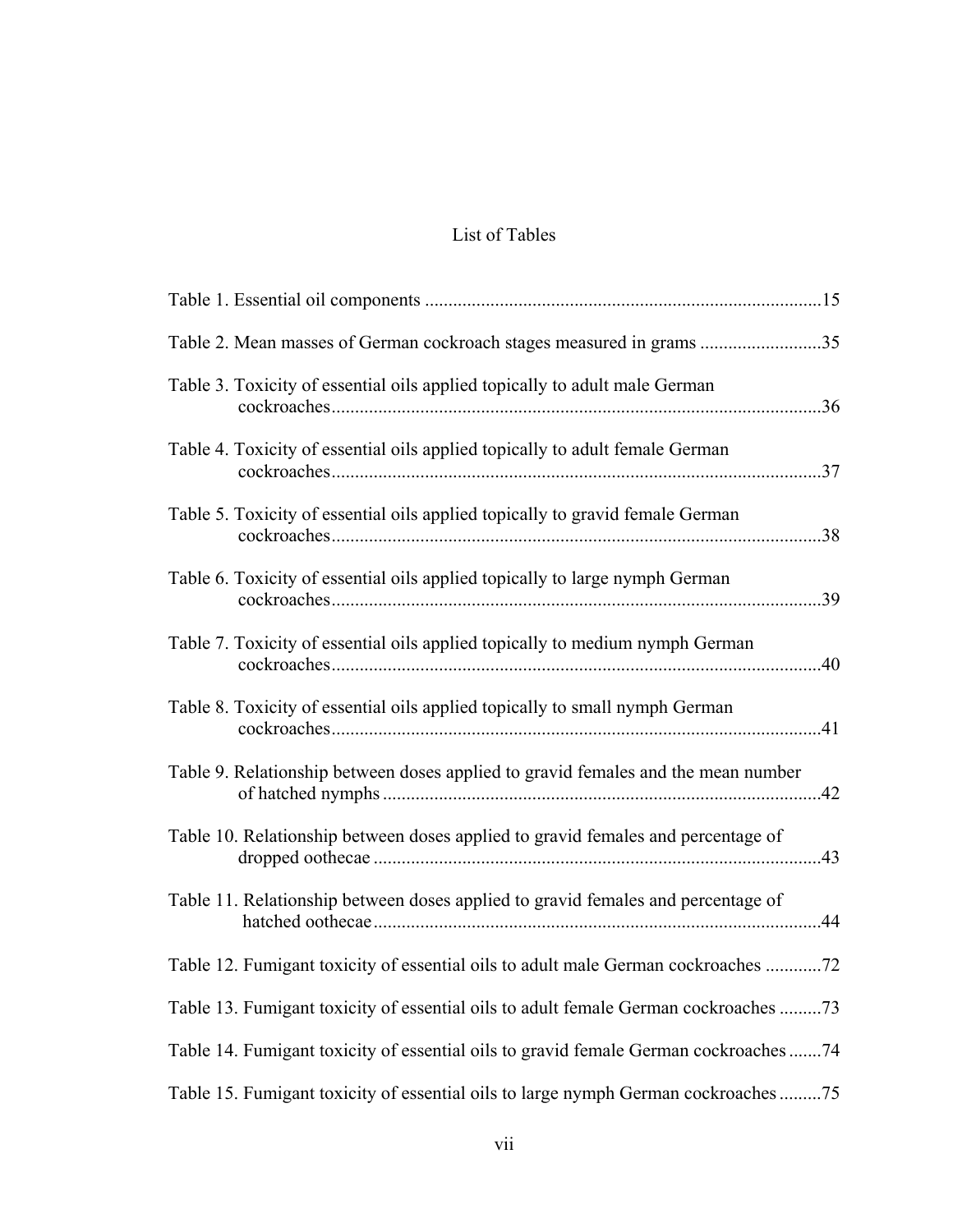| Table 16. Fumigant toxicity of essential oils to medium nymph German cockroaches76     |
|----------------------------------------------------------------------------------------|
| Table 17. Fumigant toxicity of essential oils to small nymph German cockroaches 77     |
| Table 18. Relationship between concentrations exposed to gravid females and the mean   |
| Table 19. Relationship between concentrations exposed to gravid females and percentage |
| Table 20. Relationship between concentrations exposed to gravid females and percentage |
| Table 21. Repellency of essential oil components to the German cockroach determined in |
| Table 22. Relationship between day and percentage of cockroaches repelled in Ebeling   |
| Table 23. Repellency of essential oil components to the German cockroach determined    |
| Table 24. Relationship between day and percentage of cockroaches repelled for          |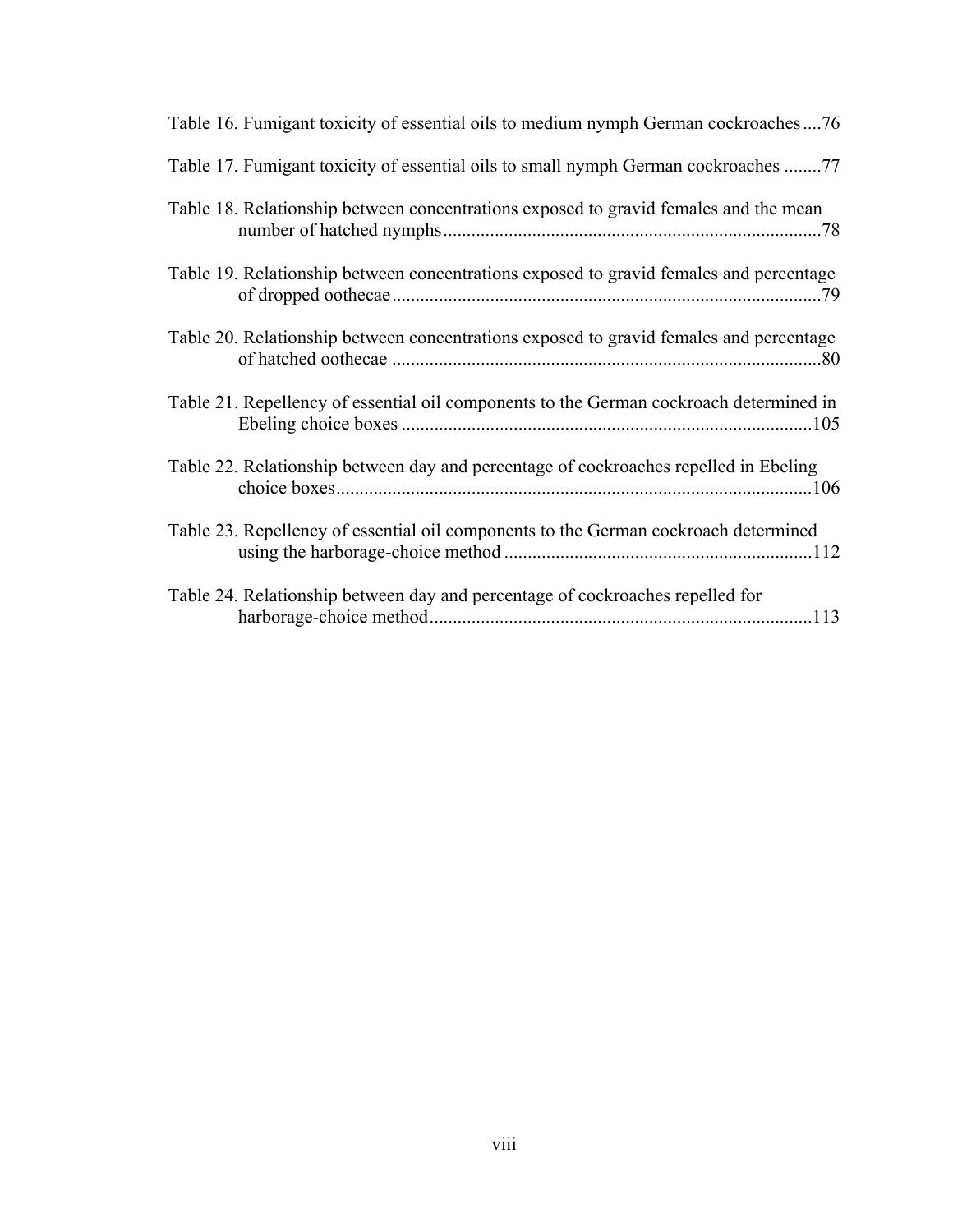# List of Figures

| Figure 1b. The effect of dose on the mean number of nymphs per ootheca46                                                                                    |
|-------------------------------------------------------------------------------------------------------------------------------------------------------------|
|                                                                                                                                                             |
|                                                                                                                                                             |
|                                                                                                                                                             |
| Figure 3b. The effect of dose on the percentage of hatched oothecae50                                                                                       |
|                                                                                                                                                             |
|                                                                                                                                                             |
| Figure 6a. The effect of concentration on the mean number of nymphs per ootheca81                                                                           |
| Figure 6b. The effect of concentration on the mean number of nymphs per ootheca 82                                                                          |
|                                                                                                                                                             |
| Figure 7b. The effect of concentration on the percentage of dropped oothecae84                                                                              |
| Figure 8a. The effect of concentration on the percentage of hatched oothecae                                                                                |
| Figure 8b. The effect of concentration on the percentage of hatched oothecae 86                                                                             |
|                                                                                                                                                             |
|                                                                                                                                                             |
|                                                                                                                                                             |
|                                                                                                                                                             |
| Figure 13. Repellency of carvacrol, 1,8-cineole, <i>trans</i> -cinnamaldehyde, and control to the<br>German cockroach determined in Ebeling choice boxes108 |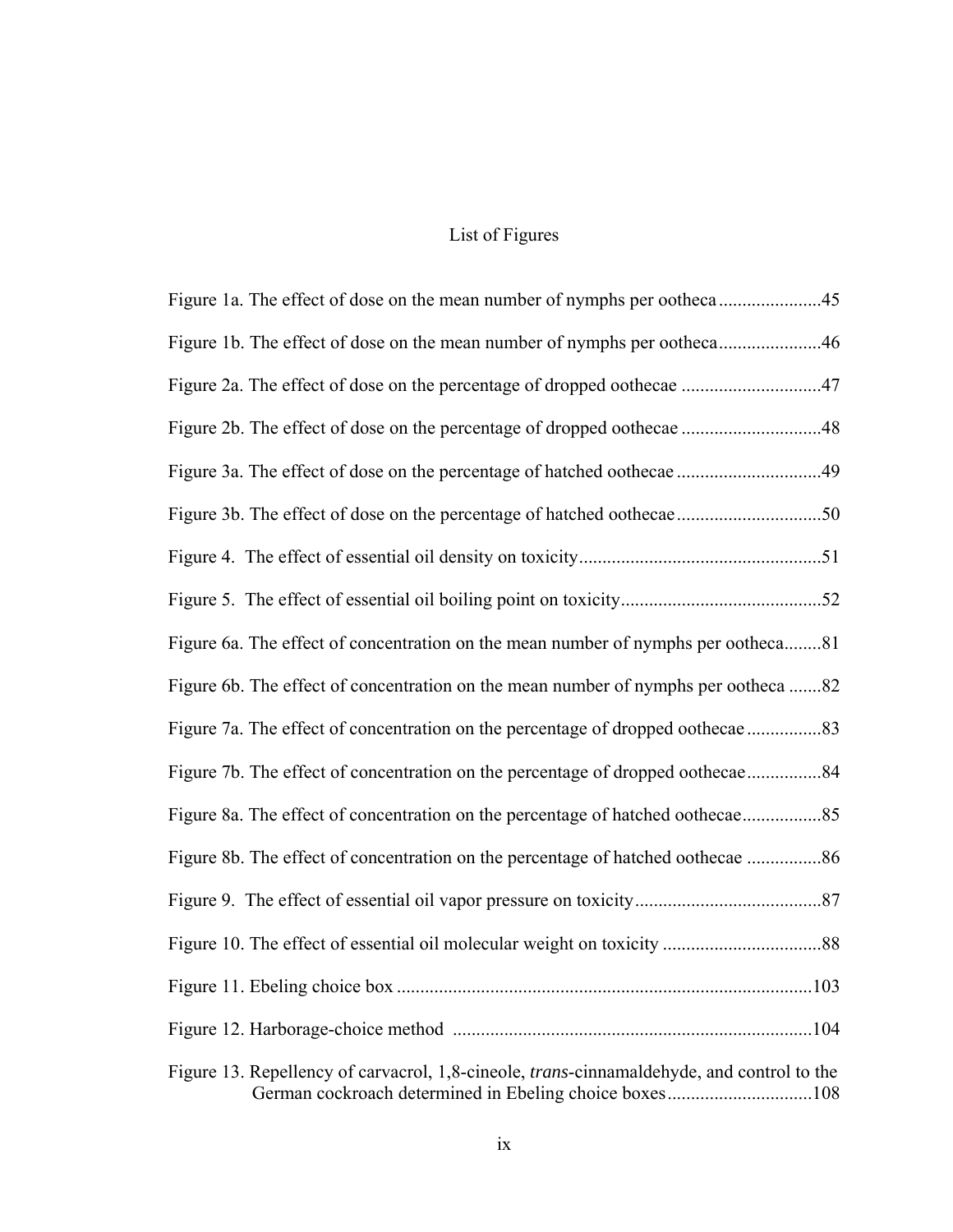| Figure 14. Repellency of citronellic acid, eugenol, and geraniol to the German cockroach                                                                          |
|-------------------------------------------------------------------------------------------------------------------------------------------------------------------|
| Figure 15. Repellency of S-(-)-limonene, (-)-linalool, and (-)-menthone to the German                                                                             |
| Figure 16. Repellency of $(+)$ - $\alpha$ -pinene, $(-)$ - $\beta$ -pinene, and thymol to the German cockroach                                                    |
| Figure 17. Repellency of carvacrol, 1,8-cineole, <i>trans</i> -cinnamaldehyde, and control to the<br>German cockroach determined using harborage-choice method114 |
| Figure 18. Repellency of citronellic acid, eugenol, and geraniol to the German cockroach                                                                          |
| Figure 19. Repellency of S-(-)-limonene, (-)-linalool, and (-)-menthone to the German<br>cockroach determined using harborage-choice method116                    |
| Figure 20. Repellency of $(+)$ - $\alpha$ -pinene, $(-)$ - $\beta$ -pinene, and thymol to the German cockroach                                                    |
| Figure 21. The effect of essential oil fumigant toxicity on repellency determined using                                                                           |
| Figure 22. The effect of essential oil vapor pressure on repellency determined using the                                                                          |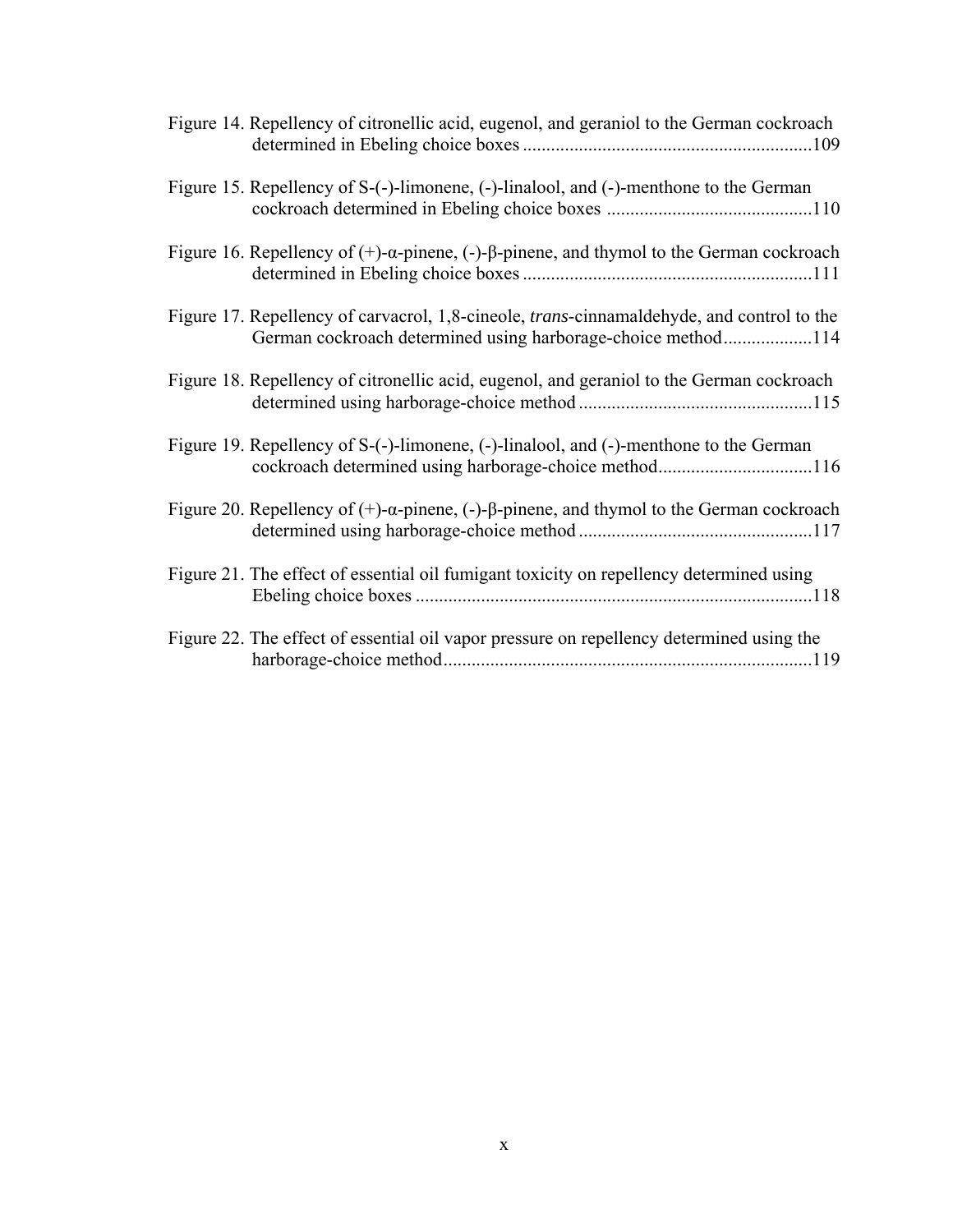## Introduction

#### **Economic Importance**

The German cockroach, *Blattella germanica* (L.) (Dictyoptera: Blattellidae), is a ubiquitous domiciliary pest mainly associated with urban environments. Because it is a domestic pest, it is always associated with indoor environments, such as kitchens, bathrooms, and food storage areas. The German cockroach is a major pest because it has the potential to form large populations and because some people are allergic to its feces and exuviae (Schal and Hamilton 1990). German cockroach extracts contain allergens that are both intra (only found in the German cockroach) and interspecific (found in other cockroach species) (O'Connor and Gold 1999). Cockroach allergies are more prevalent in people that have frequent contact with cockroaches in their environment (O'Connor and Gold 1999). A higher rate of cockroach encounters is associated with urban areas and low socioeconomic status (O'Connor and Gold 1999). The presence of cockroaches can also induce asthmatic reactions in asthma sufferers. In a study conducted by Kang (1976), asthma patients that were allergic to cockroach extracts applied to their skin, developed asthmatic responses when they inhaled the cockroach extracts. Cockroach allergy and asthma can be managed by reducing cockroach infestations and exposure to allergens (O'Connor and Gold 1999). This could be accomplished with chemical control, IPM practices, and wearing respiratory protection for jobs that involve exposure to dust particles (O'Connor and Gold 1999).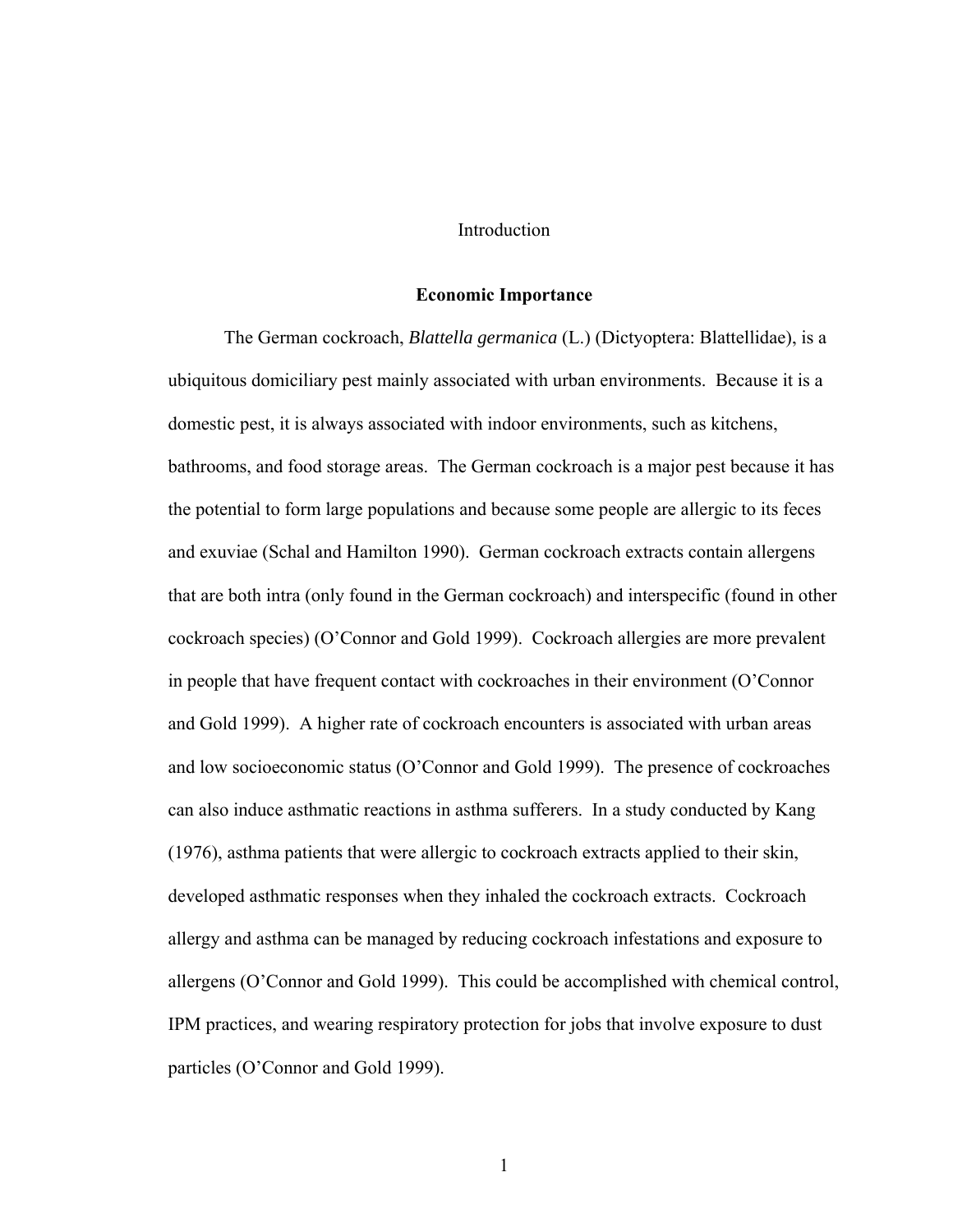The German cockroach is also an experimental and natural vector of numerous microorganisms that are pathogenic to humans and wildlife. These microorganisms include viruses, bacteria, protozoa, and helminthes (Roth and Willis 1960). Focusing on microorganisms that are pathogenic to humans and carried by the German cockroach in nature, the German cockroach can carry four strains of the *Poliomyelitis* virus, which is the virus that causes polio. *Poliomyelitis* is transferred to humans, from the German cockroach, by its feces (Roth and Willis 1957). *Streptococcus* spp., a genus of bacteria, can be found in the feces and alimentary canal of the German cockroach (Roth and Willis 1957). Cockroaches can also contain the bacterium *Escherichia coli* (Migula) Castellani and Chalmers, which is capable of inhabiting human intestines and causing infections of the genitourinary tract (Roth and Willis 1957). *Paracolobactrum aerogenoides* Borman, Stuart, and Wheeler, can occur in the feces and alimentary canal of the German cockroach, and it is capable of inhabiting the human intestines and causing gastroenteritis (Roth and Willis 1957). *Salmonella typhimurium* (Loeffler) Castellani and Chalmers, a species of bacteria, can cause food poisoning (Roth and Willis 1957). *Mycobacterium leprae* (Armauer-Hansen) Lehmann and Neumann, reportedly occurs in the German cockroach, and this bacterium causes leprosy (Roth and Willis 1957). *Entomoeba histolytica* Schaudinn, a protozoan that can be found in the German cockroach, can cause amoebic dysentery (Roth and Willis 1957). The eggs of *Enterobius vermicularis* (L.) Leach in Baird, a species of helminth (nematode) also known as the human pinworm, can be mechanically vectored by the German cockroach (Roth and Willis 1957). The eggs of *Trichuris trichiura* (L.) Stiles, a species of helminth (nematode) also known as the human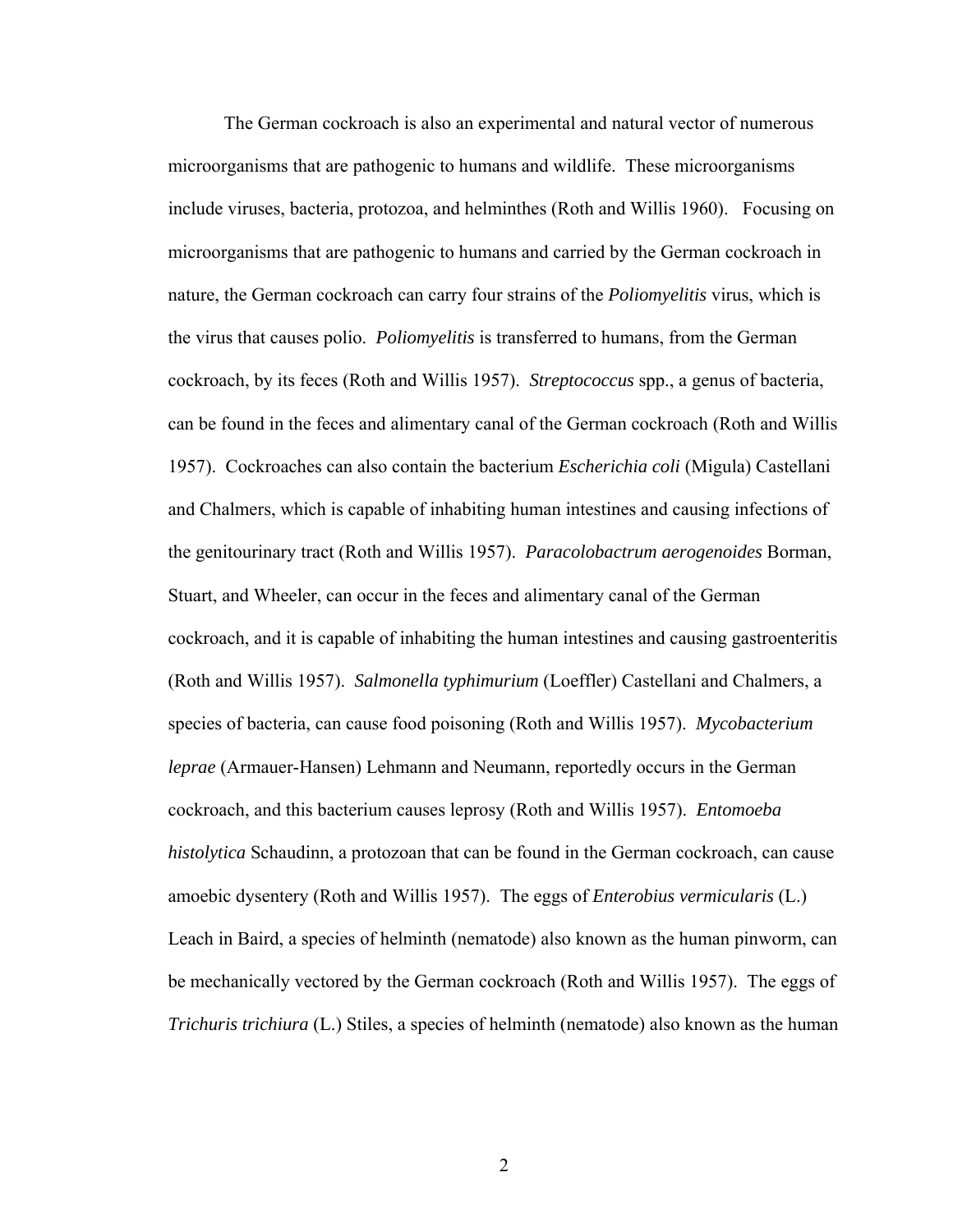whipworm, can be mechanically vectored by the German cockroach (Roth and Willis 1957).

The German cockroach is a pest because most people find it disgusting and its presence embarrassing. The German cockroach is always assumed to be associated with unsanitary conditions. The fear of others knowing and observing the infestation may cause one to experience psychological problems and social anxiety (Brenner 1995). The German cockroach can also cause some people to experience delusory cleptoparasitosis, in which a person imagines an infestation in his or her home (Grace and Wood 1987).

Another reason the German cockroach is a pest is because rapid population growth, which can be attributed to the German cockroach's short generation time, makes it difficult to control. The German cockroach has a relatively short life (about 200 days). Females produce 4-10 egg cases during their life, and each egg case contains about 30-40 eggs. Its short generation time increases its chance of becoming resistant to the insecticides used to manage its population; therefore, chemical rotation and different products and strategies should be used to reduce the chance of resistance developing in the population (Barcay 2004).

#### **Biology**

Like all cockroaches, the German cockroach is hemimetabolous, and its life cycle includes egg, nymphal, and adult stages. The German cockroach is oviparous, and its eggs are contained in a case or ootheca. A German cockroach ootheca is yellowish brown and about 6 mm long. Females produce an ootheca with or without fertilization. If fertilization does not occur, the ootheca will be deformed, and the eggs will not hatch (Roth 1970b). During the production of an ootheca, the female will partially extrude her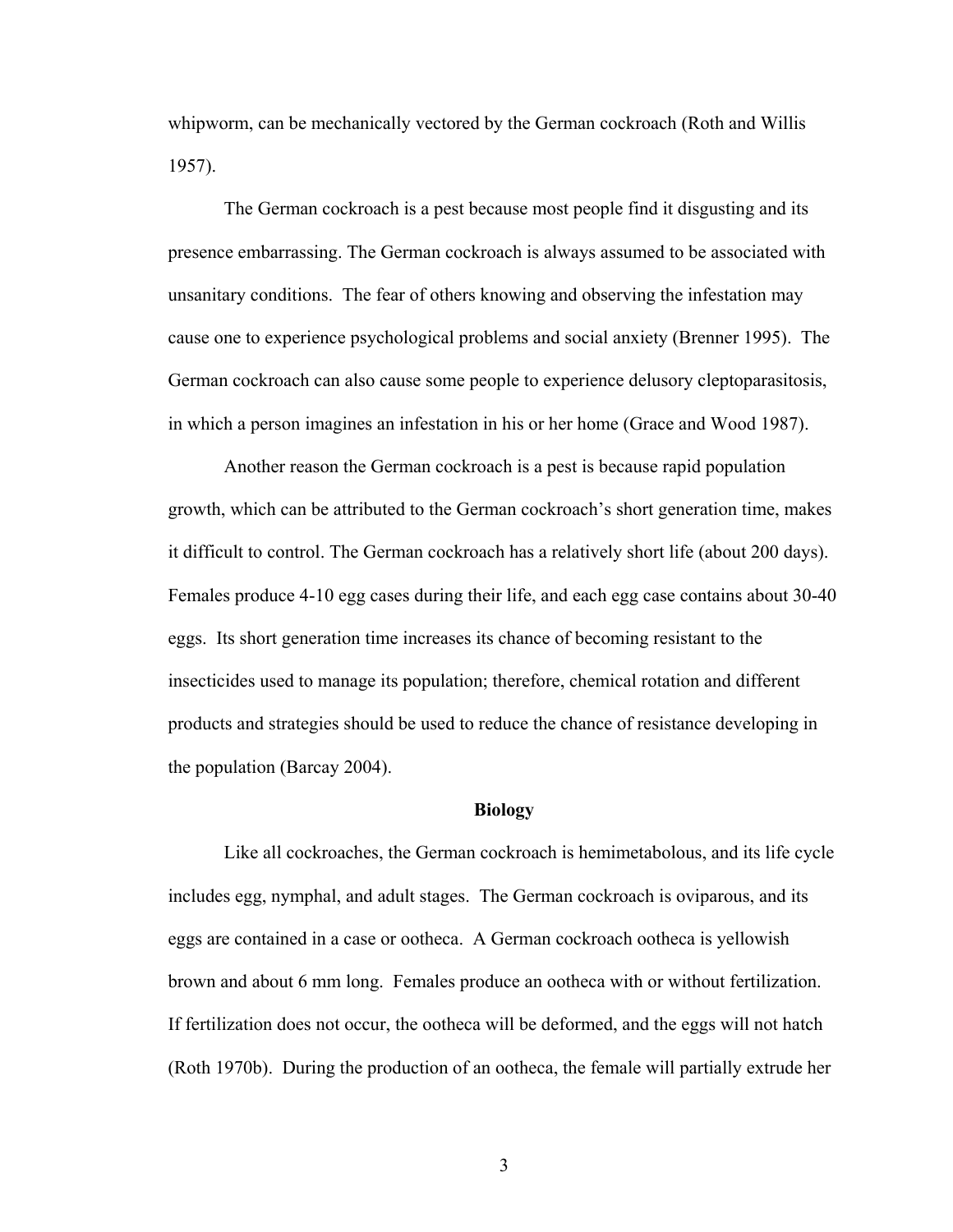ootheca out of her genital chamber. Then, she will rotate the ootheca 90º, and it will remain partially exposed until the eggs are ready to hatch (Roth 1970a). Water and some nutrients for the eggs are provided by the female through the permeable anterior end of the ootheca. The ootheca hatches about 30 days from the time that it is produced (Ross and Mullins 1995). When the eggs are ready to hatch, the female will often drop her egg case, and the nymphs will break open the keel of the ootheca by swallowing air (Ross and Mullins 1995).

 The nymphal stage begins when the cockroaches hatch out of the ootheca. The nymphs have two longitudinal streaks on their dorsum (Barcay 2004). There can be 6-10 instars during the nymphal stage depending on food, water, temperature, and population density (Ross and Mullins 1995). German cockroach nymphs produce an aggregation pheromone that attracts intra and interspecific cockroaches (Ishii and Kuwahara 1967). This pheromone is excreted in their feces (Ishii and Kuwahara 1967). German cockroach development is maximized when the cockroaches are aggregated together (Izutsu et al. 1970). Nymphs usually develop into adults in about 60 days (Ross and Mullins 1995).

The adult stage begins after the last molt. Both male and female German cockroaches are macropterous; however, they do not fly. Instead, they use their wings to break a fall (Ross and Mullins 1995). Adults are 16 mm long and light brown in color. Two dark brown parallel longitudinal stripes are present on the pronotum. The males have long narrow abdomens and styli on their asymmetrical subgenital plates, while the females have more robust abdomens and no styli on their subgenital plates. When a male and female first encounter one another, they will touch antennae. According to Ross and Mullins (1995), this behavioral display is used by the male to determine the sex of his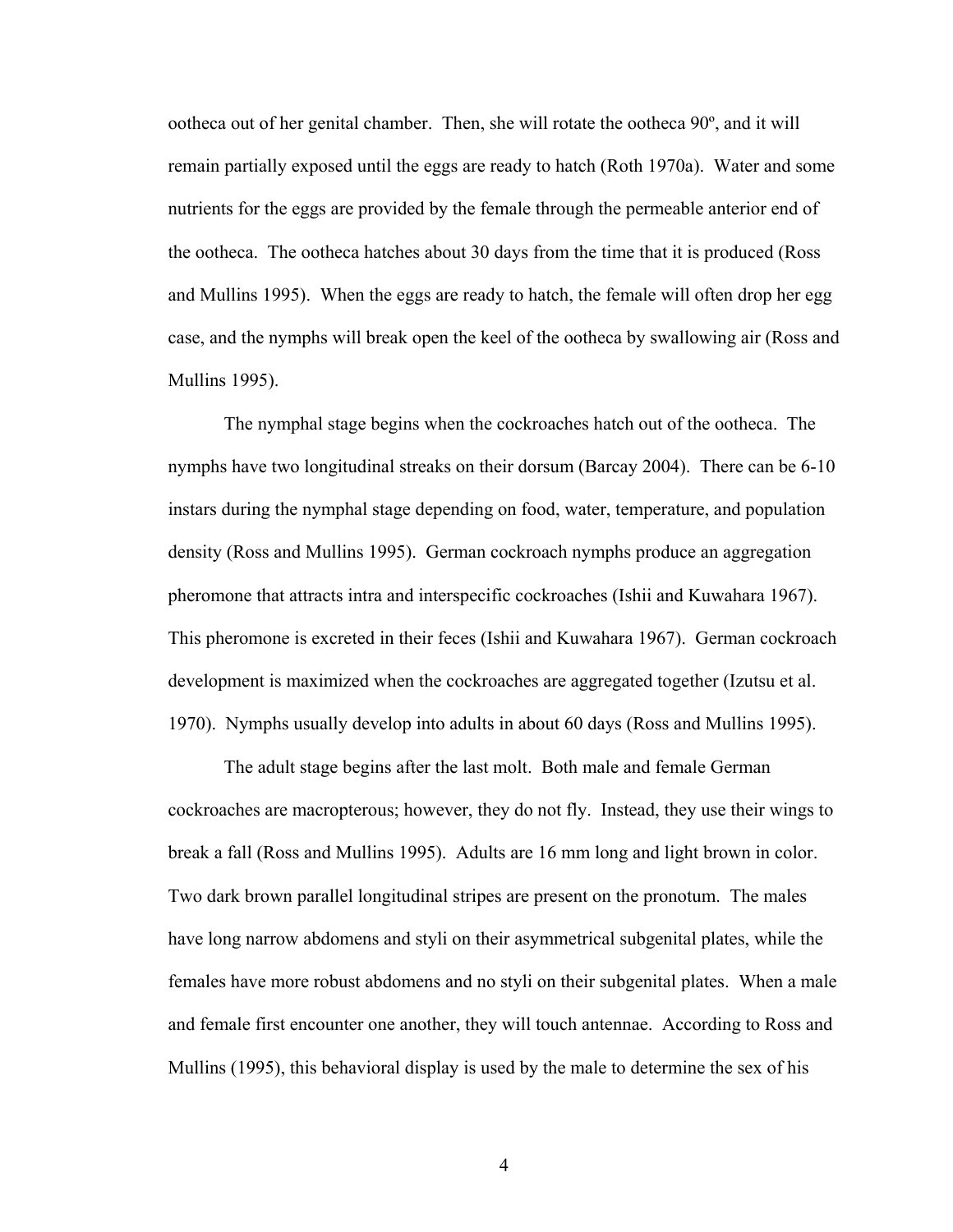cockroach counterpart (Roth 1970b). After the male has confirmed the sex of the other cockroach, he will lift his wings to expose his tergal glands and turn 180º. The female will then crawl up on the male's back and feed on the secretions from the tergal glands. The tergal secretions will provide nutrients for the eggs (Mullins et al. 1992). While the female is feeding, the male will grab her genetalia with his left phallomere and properly position her body for copulation. He will then turn so that he is facing in the opposite direction of her. The male passes his spermatophore to the female. Later, the spermatophore is dropped (Roth 1970b), and the female ingests it (Mullins et al. 1992). Nutrients may be provided to the female from the spermatophore (Mullins et al. 1992). An ootheca is produced about 10 days after mating, and it will hatch in about 30 days. If a female does not mate within 8-14 days of her last molt, she will produce an unfertilized ootheca. This ootheca will be deformed, and it will not hatch (Roth 1970b).

Food, water, and the availability of harborages effect the growth and development of cockroaches (Appel 1997). Sanitation, therefore, is an important issue to consider when managing German cockroaches (Schal and Hamilton 1990). If an alternative food source is available to domestic cockroaches, they may choose that as their source of food instead of insecticidal baits that have been placed in the same environment in attempt to control the population (Reierson and Rust 1984). Alternative food sources must be eliminated to effectively manage German cockroaches (Schal and Hamilton 1990). Examples of alternative food sources would include dirty dishes, standing grease, uncovered food on counters, and pet food. All cockroaches must have water; therefore, any standing water should be eliminated if possible (Appel 1997). Dish water should not be left in the kitchen sink, and leaky pipes should be repaired. The presence of clutter in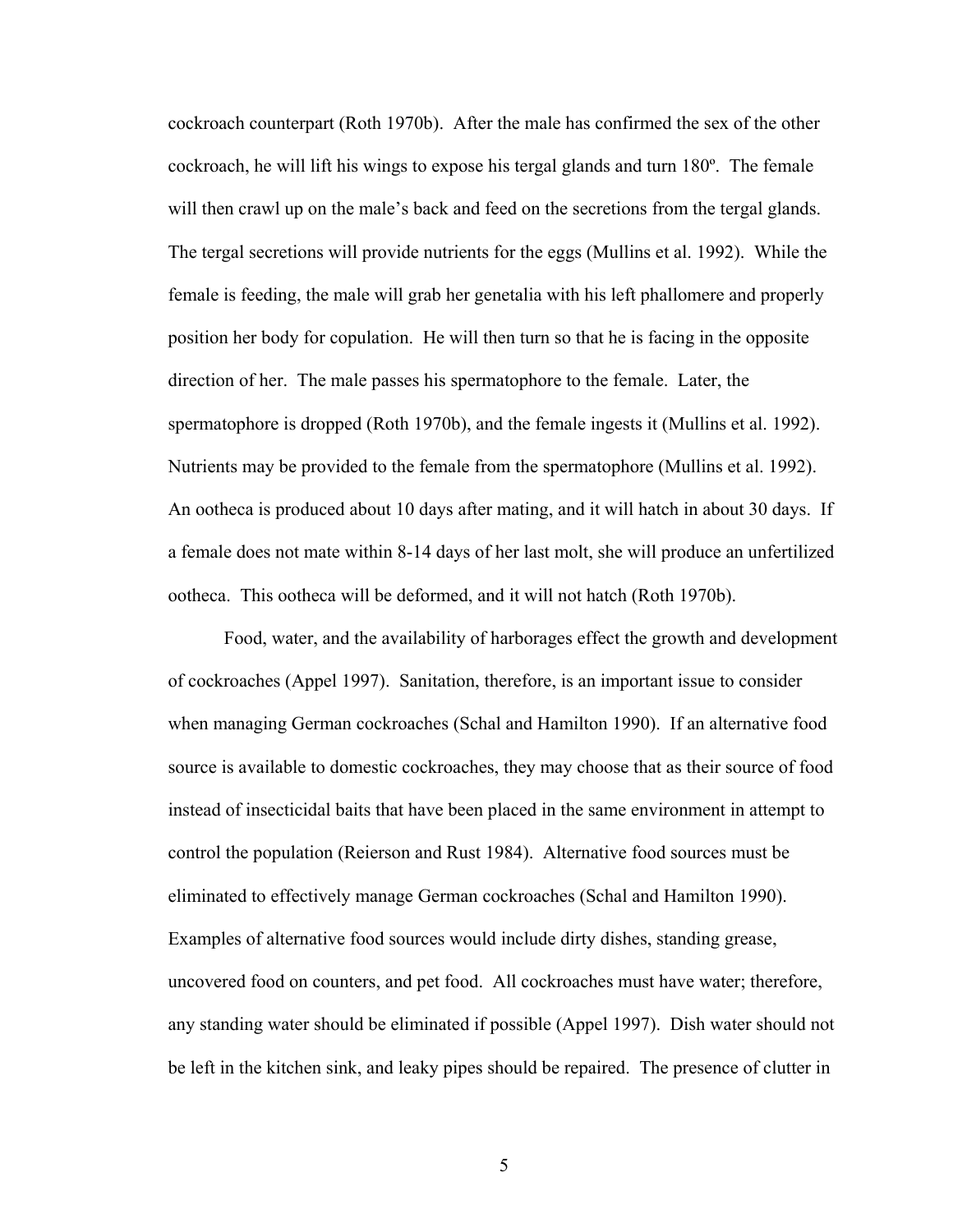a home will provide harborages for the German cockroaches (Schal and Hamilton 1990). Clutter might include dirty dishes, dirty cloths, or a stack of wood. Anything that might function as a harborage should be eliminated to effectively manage the cockroaches (Schal and Hamilton 1990).

#### **Essential Oils**

 Essential oils are secondary plant substances (Isman 2006) comprised of many compounds including monoterpenoids, which are responsible for the aromatic characteristics of the plant (Appel et al. 2004). Essential oils can be obtained from aromatic plants by extraction. They have been used in the past and are still used today as fragrances for perfumes and flavorings for food items (Isman 2006). Essential oils are also used for aromatherapy and as herbal medicines (Isman 2006).

Essential oils are an excellent alternative to traditional insecticides because of their low toxicity to wildlife. (Isman 2006). Since they have low persistence, essential oils could be toxic to non-target insects initially; however, after a few days, insects that come in contact with the treated environment would not be affected as they would be with traditional insecticides (Isman 2006). Essential oils would be excellent contact sprays, but they would offer poor residual protection. A microencapsulated formulation might be useful to increase the residual activity.

Essential oils also have low toxicity to humans (Isman 2006). If essential oils were used, the applicator and the homeowner would not have to be concerned with the short or long term effects that result from exposure to the essential oils on a daily basis. The consumer would not have to wonder what kind of chemicals residues he or she is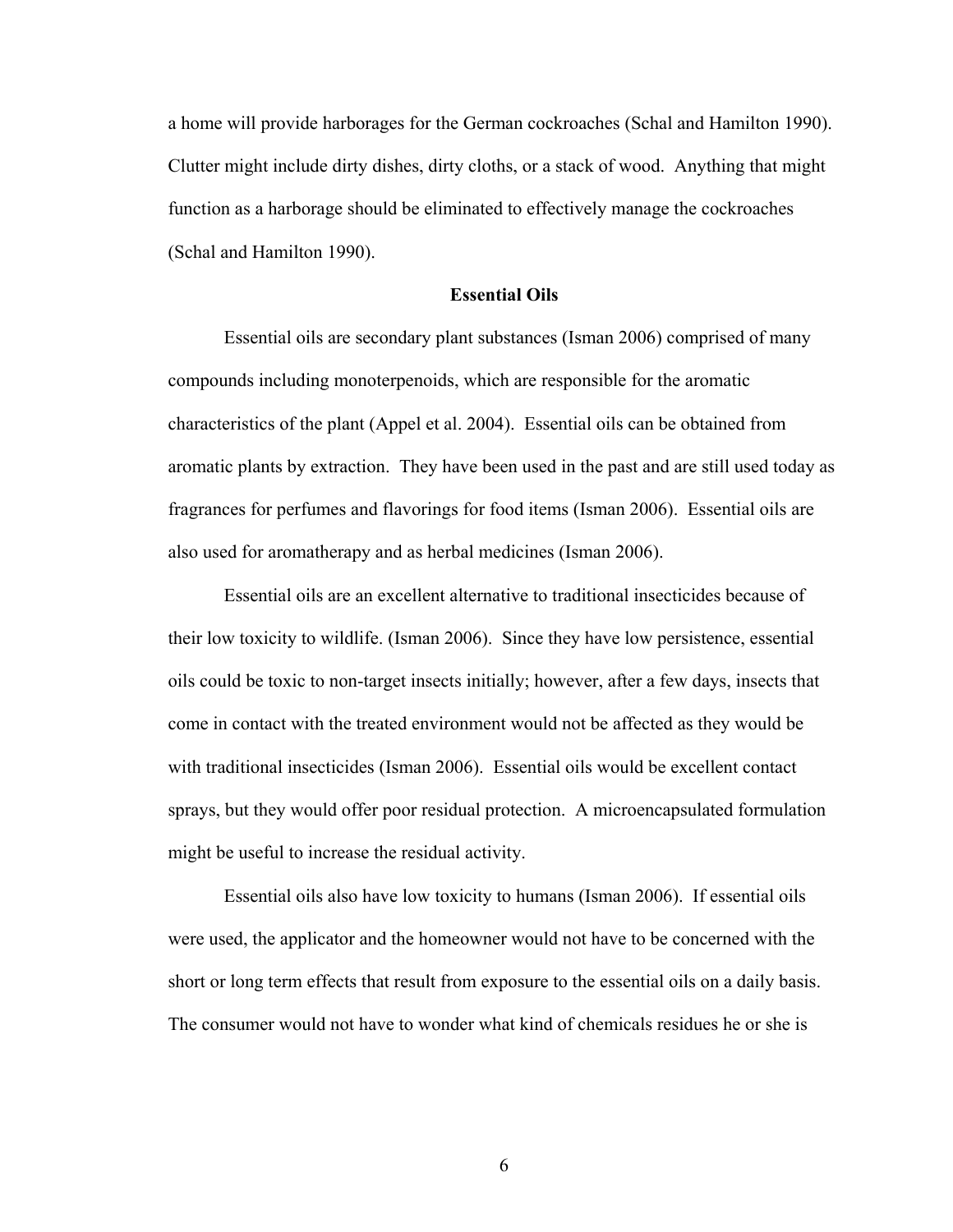ingesting with each meal because essential oils are often used as flavorings and would, therefore, be harmless if consumed (Isman 2000).

Compared with other botanical insecticides, the active ingredients of many essential oils are reasonably priced because they are commonly used as flavors and fragrances (Isman 2006). This is another reason why essential oils are an excellent alternative to traditional insecticides.

In the United States, all pesticides must be registered under the Federal Insecticide, Fungicide, and Rodenticide Act (FIFRA) by the EPA; however, minimum risk pesticides, which incorporate several essential oils, are exempt from the requirements of the EPA (EPA PR Notice 2000-6). Insecticides that are exempt from registration can be placed on the market faster than traditional insecticides (Isman 2000).

#### **Literature Review**

Numerous essential oil components, such as 1,8-cineole, *trans*-cinnamaldehyde, citronellic acid, eugenol, geraniol, (-)-linalool, (-)-menthone, (-)-β-pinene, and (+)-αpinene are used as fragrances for perfumes and flavorings for food items (Isman 2006). Others, such as eugenol and geraniol are used as insect attractants (O'Neil 2006). Additional uses include disinfectants (carvacrol), solvents for manufacturing resins ((-) limonene), plasticizers ((+)-α-pinene), and mold eliminators (thymol) (O'Neil 2006).

The demand for botanical insecticides is growing because of the public's increase in concern for the negative effects of traditional insecticides, (Appel et al. 2001). Essential oils are a natural botanical alternative to traditional insecticides. Numerous studies have demonstrated the efficacy of essential oils as insecticides.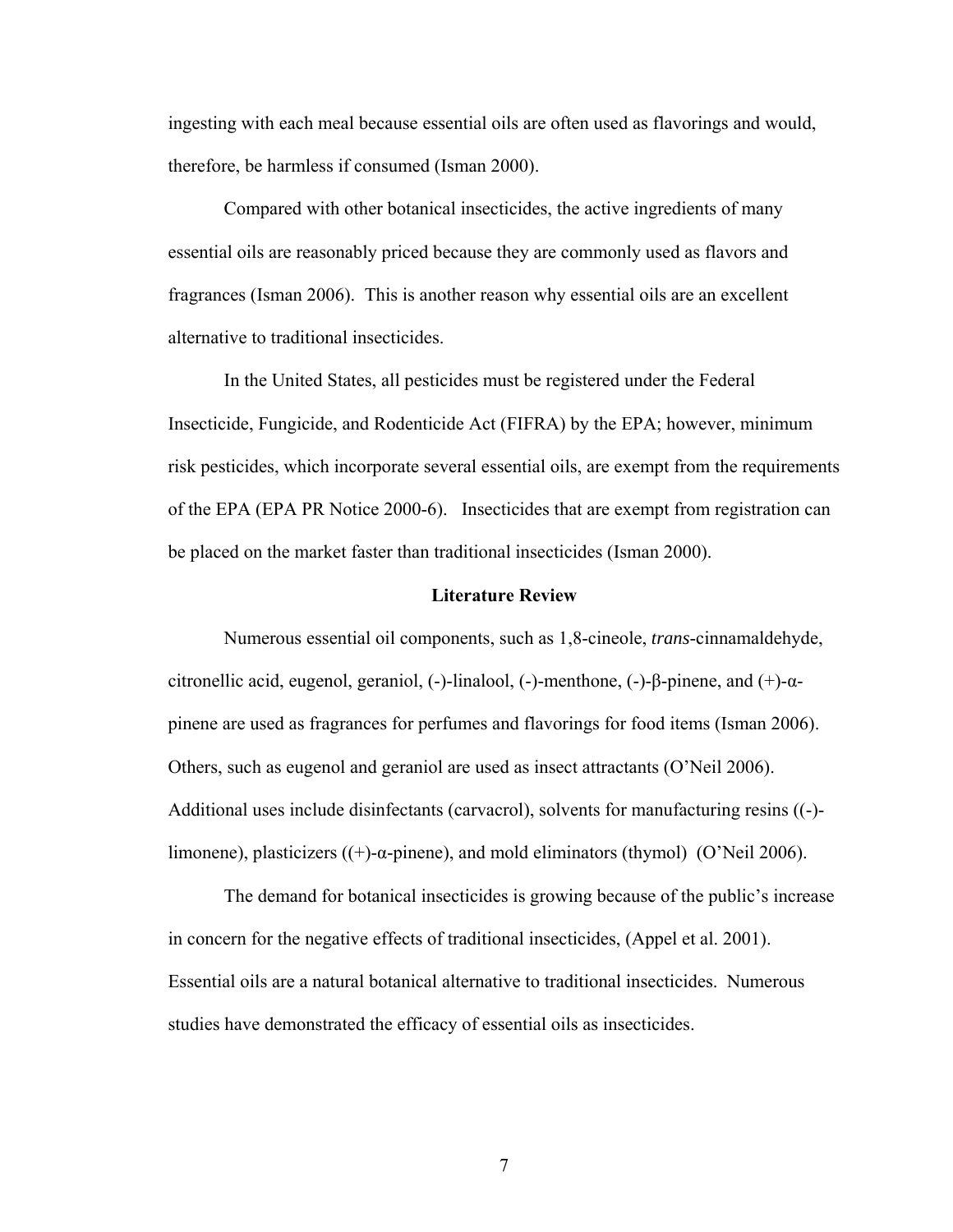Constituents of marjoram oil were tested against female German cockroaches to determine if they could be used as insecticides (Jang et al. 2005). The contact and vapor phase toxicities of marjoram oil and its constituents were determined and the results were compared to that of four conventional insecticides (Jang et al. 2005). The results from the contact toxicity bioassay (using filter paper) indicated that 1,8-cineole, linalool,  $\alpha$ terpineol, and thymol, the major constituents of marjoram oil, were more toxic than propoxur but less toxic than deltamethrin, dichlorvos, and permethrin (Jang et al. 2005). When compared to dichlorvos, all marjoram oil constituents showed less fumigant activity; however, the results indicated that marjoram oil, 1,8-cineole, (+)-camphor, linalool,  $\alpha$ -terpineol,  $(-)$ - $\alpha$ -thujone, thymol, and verbenone could be used as fumigants to control German cockroaches (Jang et al. 2005). The method of delivery was vapor action, by way of the respiratory system (Jang et al. 2005).

Essential oils and their constituents have also been tested against the turnip aphid, *Lipaphis pseudobrassicae* (Davis), (Sampson et al. 2005); the confused flour beetle, *Tribolium confusum* (du Val), (Stamopoulos et al. 2007); the granary weevil, *Sitophilus granarius* (L.), (Kordali et al. 2006); the lesser grain borer, *Rhyzopertha dominica*  (Fabricius), the rice weevil, *Sitophilus oryzae* (L.), the red flour beetle, *Tribolium castaneum* (Herbst), (Rozman el al. 2007); and the human head louse, *Pediculus humanus capitis* De Geer, (Yang et al. 2004) for contact and fumigant toxicity. Results indicated that all of the above species were susceptible to several of the essential oils and their constituents.

Carvacrol can be extracted from thyme plants (Mockute and Bernotiene 1999). It is an aromatic alcohol, and it has a density of 0.98 g/ml at 25ºC and a boiling point of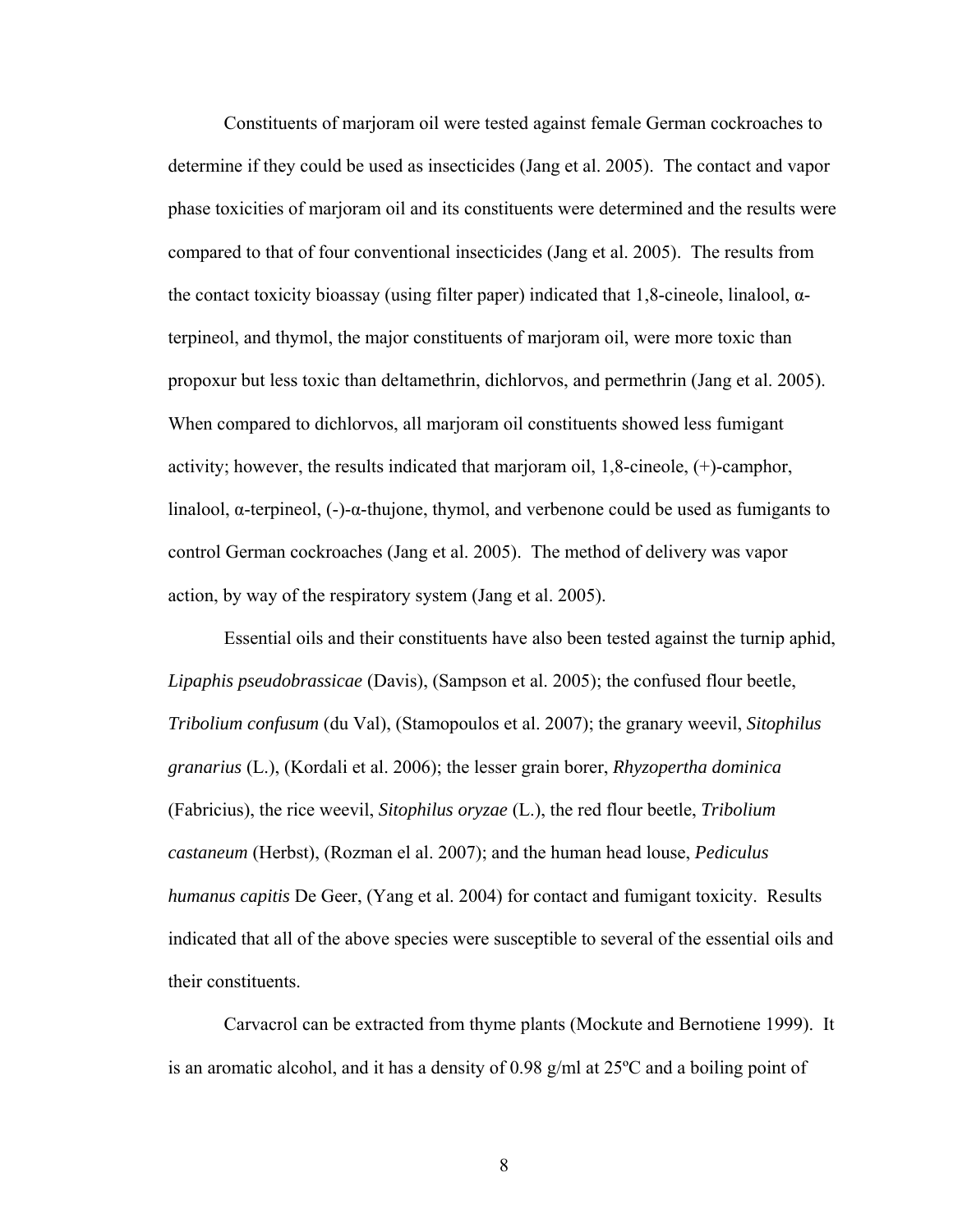236ºC (Table 1). In a study conducted by Panella et al. (2005), essential oil constituents from the heartwood of Alaska yellow cedar were tested for insecticidal and acaricidal activity. Of the monoterpenoids tested, only carvacrol was toxic to ticks, fleas, and mosquitoes (LC<sub>50</sub> = 0.0068, 0.0059, 0.0051 (wt:vol), respectively) (Panella et al. 2005). The contact toxicity  $(LC_{50})$  (filter paper bioassay) of carvacrol to the German cockroach was  $0.29 \text{ mg/cm}^2$  (Jang et al. 2005).

1,8-Cineole can be extracted from eucalyptus trees (Yang et al. 2004). It is a bicyclic ether, and it has a density of 0.92 g/ml at 25ºC and a boiling point of 176ºC. The majority of research on cineole has been conducted using 1,8-cineole. The fumigant toxicity of 1,8-cineole was determined for the rice weevil, the red flour beetle, and the lesser grain borer, all of which are major pests of stored grains (Lee et al. 2004). The  $LC_{50}$  values were 22.8, 15.3, and 9.5 μl/L of air, respectively (Lee et al. 2004). The contact toxicity  $(LC_{50})$  (filter paper bioassay) of 1,8-cineole to the German cockroach was 0.13 mg/cm<sup>2</sup> (Jang et al. 2005), whereas the fumigant toxicity (LC<sub>50</sub>) was 92.97 mg/L of air (Jang et al. 2005).

*Trans-*cinnamaldehyde can be extracted from the bark of cinnamon trees (Senanayake et al. 1978). It is an aromatic aldehyde that has a density of 1.05 g/ml at 25ºC and a boiling point of 250ºC (Table 1). Cinnamaldehyde was tested for acaricidal activity against the copra mite, *Tyrophagus putrescentiae* (Schrank), and, the results were compared with the following conventional insecticides: benzyl benzoate, *N,N*-diethyl-*m*toluamide (DEET), and dibutyl phthalate (Kim et al. 2004). Cinnamaldehyde was toxic to the copra mite, with an  $LC_{50}$  (determined using treated fabric pieces) of 1.12  $\mu$ g/cm<sup>2</sup>. LC<sub>50</sub> values for benzyl benzoate, *N,N*-diethyl-*m*-toluamide (DEET), and dibutyl phthalate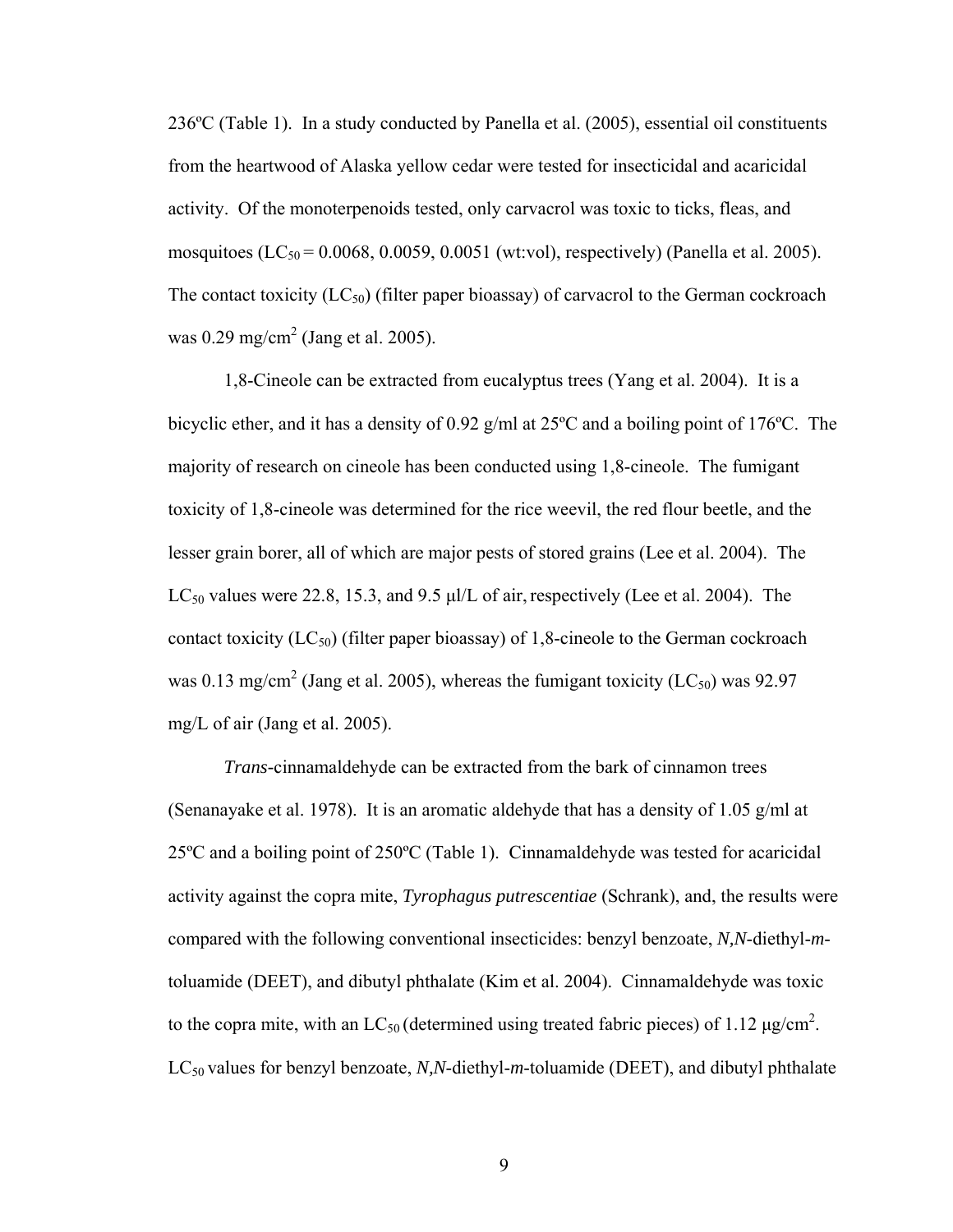were 10.03  $\mu$ g/cm<sup>2</sup>, 13.39  $\mu$ g/cm<sup>2</sup>, and 12.87  $\mu$ g/cm<sup>2</sup>, respectively (Kim et al. 2004). The results indicated that cinnamaldehyde would be considered as an alternative direct contact spray for the control of mites in stored products (Kim et al. 2004). A study by Hertel et al. (2006) confirmed that cinnamaldehyde inhibits the development and affects the circulatory system and antenna-heart of the American cockroach, *Periplaneta americana* (L.). Cinnamaldehyde can also be used to protect stored products from the red four beetle and the maize weevil, *Sitophilus zeamais* Motsch (Huang and Ho 1998). The contact and fumigant toxicity  $(LC_{50})$  of cinnamaldehyde to the adult red flour beetle and the maize weevil was 0.70 and 0.66 mg/cm<sup>2</sup> and 0.28 and 0.54 mg/cm<sup>2</sup>, respectively (Huang and Ho 1998). Cinnamaldehyde also exhibits antifeedant effects against the red flour beetle and the maize weevil (Huang and Ho 1998). The toxicity  $(LC_{50})$  (filter paper bioassay) of (E)-cinnamaldehyde was 0.23 mg/cm<sup>2</sup> to the German cockroach (Jang et al. 2005).

Citronellic acid, a component of citronella oil, can be extracted from the stems and leaves of citronella grass (Nakahara et al. 2003). It is an aliphatic compound that contains a carboxyl functional group, and it has a density of 0.92 g/ml at 25ºC and a boiling point of 121ºC (Table 1). Citronella oil has repellent properties, and it has been used in the production of citronella candles to repel mosquitoes. Few studies have been conducted using citronellic acid. Citronellic acid had insignificant insecticidal activity against adult German cockroaches in contact toxicity studies (Jang et al. 2005).

Eugenol can be extracted from the dried flower buds of clove trees (Park and Shin 2005). It is an aromatic ether and its structure also contains a hydroxyl functional group. Eugenol has a density of 1.07 g/ml at  $25^{\circ}$ C and a boiling point of  $254^{\circ}$ C (Table 1). It was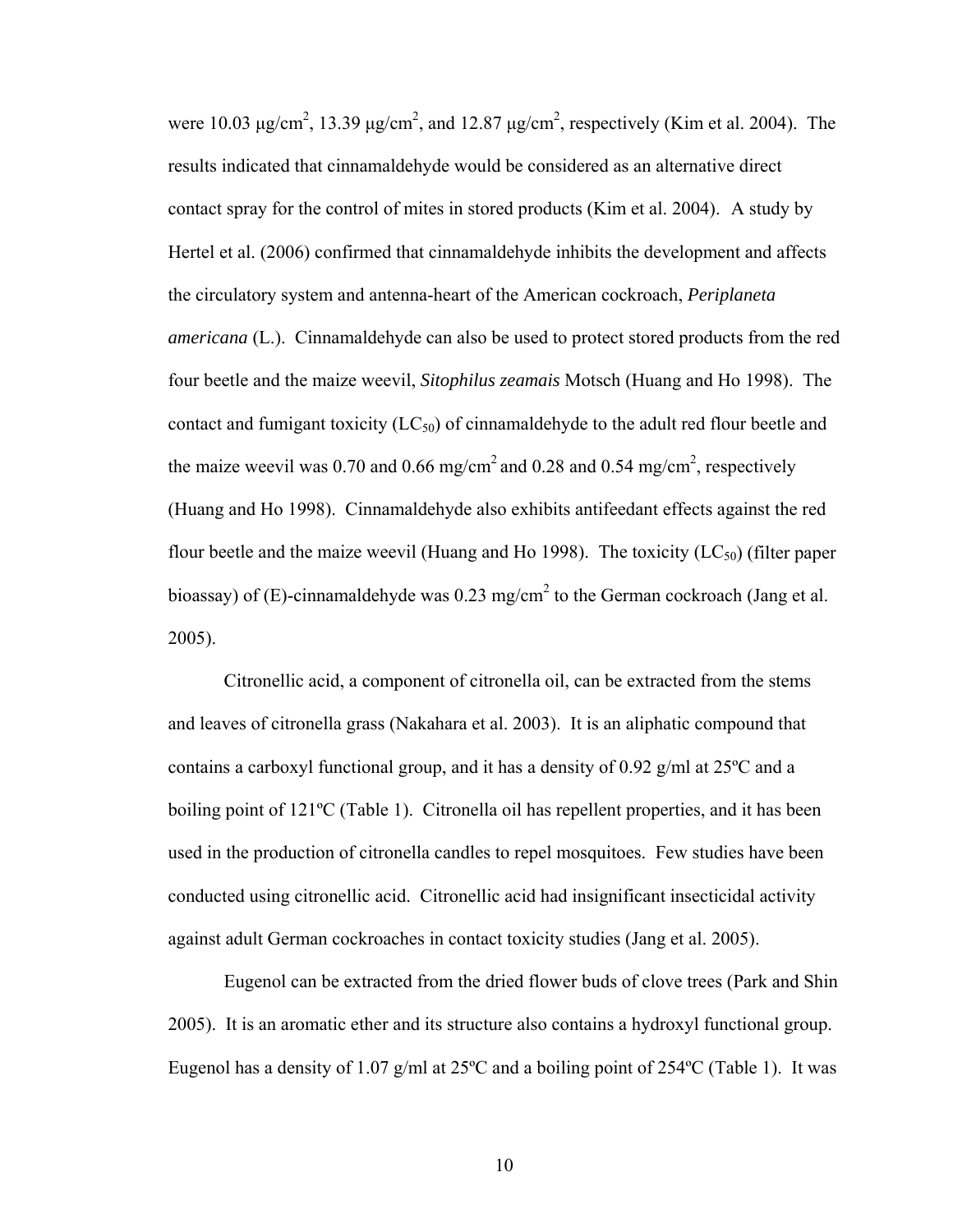toxic to the Japanese termite, *Reticulitermes speratus* Kolbe (Park and Shin 2005). When fumigated with 1 μl/L of air of eugenol there was 100% mortality of the Japanese termite at 24 h (Park and Shin 2005). The mortality of the rice weevil, the lesser grain borer, and the red flour beetle when fumigated with  $0.1 \mu l/720$  ml volume of eugenol was 85.0, 80.0, and 12.5% at 24 h, respectively (Rozman et al. 2007).

Geraniol can be extracted from the petals of various roses (Antonelli et al. 1997), geraniums (Timmer et al. 1971), and lemongrass (Dudai et al. 2001). It is an aliphatic alcohol, and it has a density of 0.88 g/ml at 25ºC and a boiling point of 229ºC (Table 1). When geraniol was tested against the confused flour beetle in fumigant toxicity studies,  $LC_{50}$  values were insignificant to all stages; however, geraniol produced more adultoids than any other monoterpenoid tested (Stamopoulos 2007). These results indicate that geraniol has IGR-like properties and, upon further testing, could be used along with other insecticides to control the confused flour beetle (Stamopoulos 2007). There was no significant mortality of German cockroaches treated with geraniol in either contact or fumigation studies (Jang et al. 2005).

S-(-)-Limonene is an essential oil constituent that can be extracted from the rind of citrus fruits (Usai et al. 1992). It is a cyclic hydrocarbon that has a density of 0.84 g/ml at 25ºC and a boiling point of 175ºC (Table 1). Few essential oil studies have been conducted using S-(-)-limonene; however, a study done by Hink and Fee (1986) on the toxicity of D-limonene to all stages of the cat flea, *Ctenocephalides felis* Bouche, showed that adults, larvae, and eggs are about equal in susceptibility to D-limonene, and pupae are the least susceptible to D-limonene. Citrus oil, which contains d-limonene, was toxic to red imported fire ants, *Solenopsis invicta* Buren, in a study performed by Vogt et al.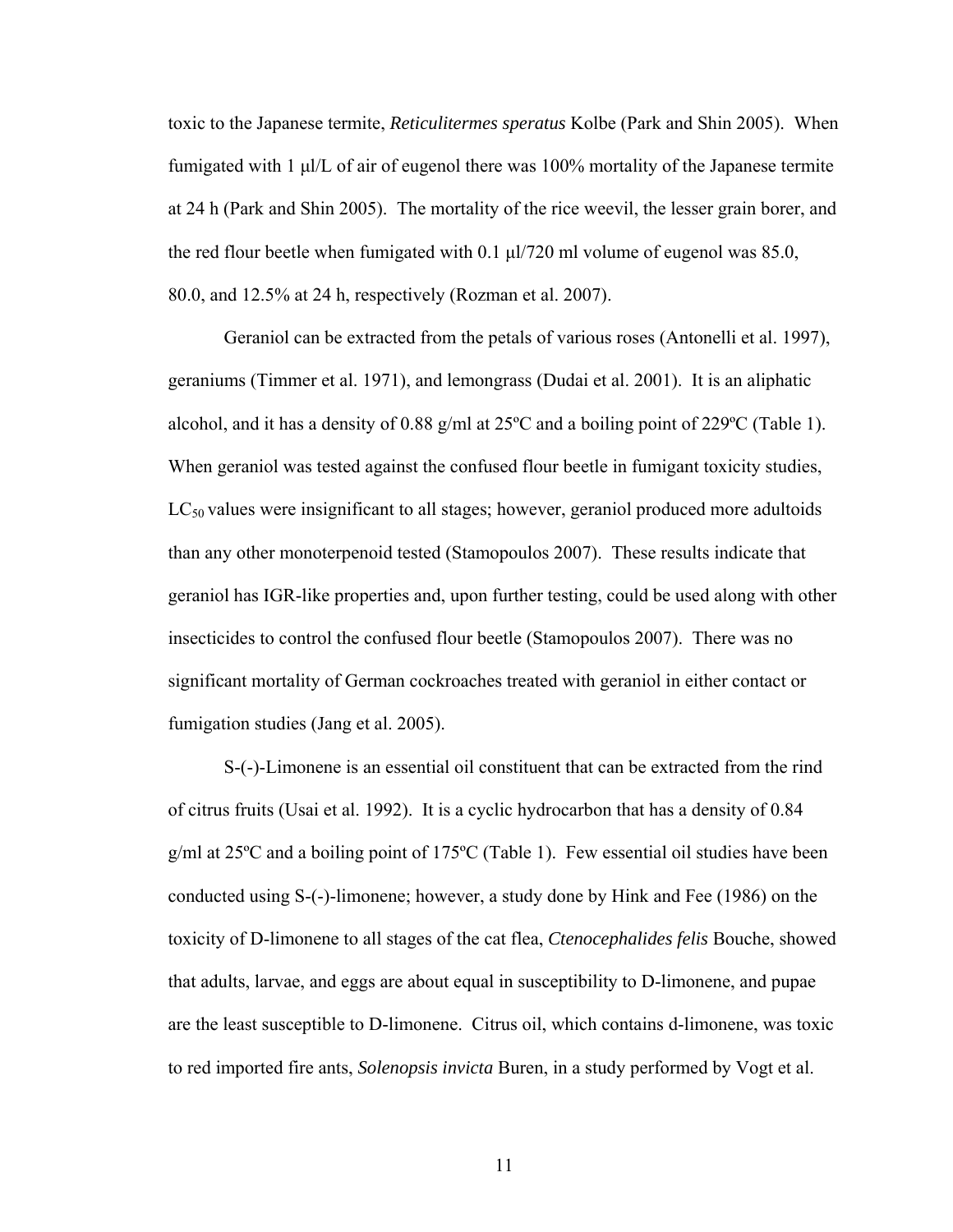(2002). The toxicity ( $LC_{50}$ ) (filter paper bioassay) of (-)-limonene to the German cockroach was  $2.58 \text{ mg/cm}^2$  (Jang et al. 2005).

(-)-Linalool can be extracted from sweet basil (Yousif et al. 1999) and several plants in the Lauraceae family (Kilic et al. 2005). It is an aliphatic alcohol, and it has a density of 0.86 g/ml at  $25^{\circ}$ C and a boiling point of 198 $^{\circ}$ C (Table 1). Stamopoulos et al. (2007) found that linalool was toxic to 10-day-old adult male red flour beetles; the fumigant toxicity  $(LC_{50})$  was 34.8 μl/L of air. Oils containing linalool were also toxic to small turnip aphids (Sampson et al. 2005). The  $LC_{50}$  value for coriander, another oil that contains linalool, was 2.9 mg/ml after 60 min (Sampson et al. 2005). Strong contact insecticidal activity (LC<sub>50</sub> value of 0.12 mg/cm<sup>2</sup>) was observed when linalool was tested against adult German cockroaches for contact toxicity (filter paper bioassay) (Jang et al. 2005). Strong fumigant toxicity (LC<sub>50</sub> value of 26.20 mg/L of air) of linalool to the German cockroach was also observed (Jang et al. 2005).

(-)-Menthone can be extracted from peppermint plants (Baldinger 1942). It is a cyclic ketone, and it has a density of 0.89 g/ml at 25ºC and a boiling point of 207ºC (Table 1). Results from an experiment conducted by Sampson et al. (2005) indicated that oils containing menthone were minimally toxic to turnip aphids. The  $LC_{50}$  value for peppermint, an oil that contains menthone, was 8.8 mg/ml after 60 min (Sampson et al. 2005). When menthone was tested against adult German cockroaches for contact toxicity (filter paper bioassay), moderate insecticidal activity was observed (Jang et al. 2005). Contact toxicity (LC<sub>50</sub>) of menthone to the German cockroach was 0.25 mg/cm<sup>2</sup> (Jang et al. 2005). Mint oil, which consists of menthone as a main component, was repellent and toxic to red imported fire ants (Appel et al. 2004), American cockroaches, and German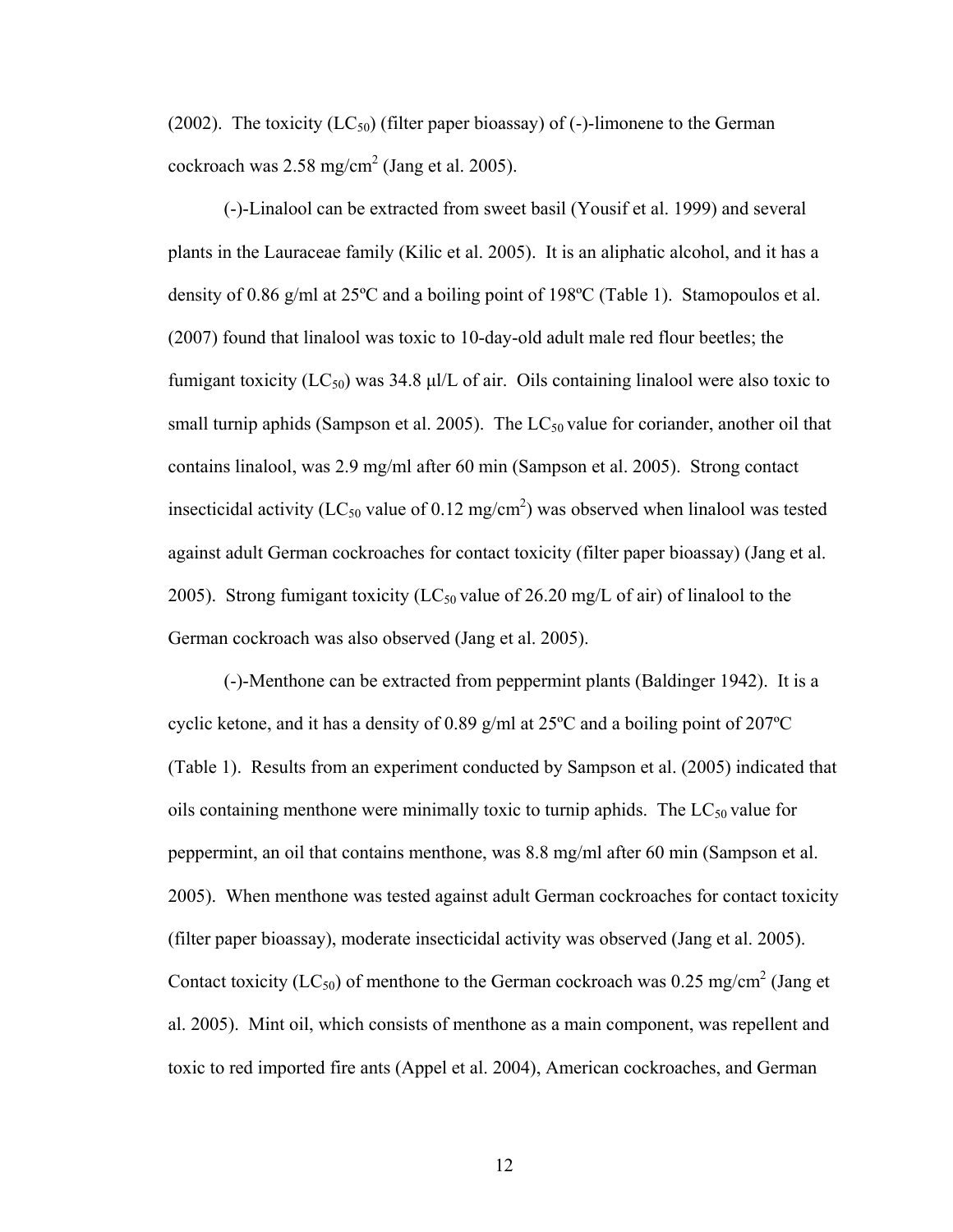cockroaches (Appel et al. 2001).  $LD_{50}$  values for American and German cockroaches were 10 μl of 2.57% and 2 μl of 3.83% mint oil, respectively (Appel et al. 2001).

Both (+)-α-pinene and (-)-β-pinene can be extracted from pine trees (Palmer 1942). They are isomers, and both are bicyclic compounds.  $(+)$ -α-Pinene has a density of 0.86 g/ml at 25ºC and a boiling point of 155ºC. (-)-β-Pinene has a density of 0.87 g/ml at 25ºC and a boiling point of 165ºC (Table 1). When α-pinene and β-pinene were tested against adult German cockroaches for contact toxicity, poor insecticidal activity was observed (Jang et al. 2005). The contact toxicity (LC<sub>50</sub>) (filter paper bioassay) of αpinene and β-pinene to the German cockroach was 2.77 and 1.23 mg/cm<sup>2</sup>, respectively (Jang et al. 2005). Poor insecticidal activity of these essential oils was also observed in fumigant toxicity tests (Jang et al. 2005). LC<sub>50</sub> values of α-pinene and β-pinene to the German cockroach were 218.17 and 143.76 mg/L of air, respectively (Jang et al. 2005). These  $LC_{50}$  values are approximately 25-55 times greater than the pyrethroid insecticide, permethrin (Jang et al. 2005).

Thymol can be extracted from thyme plants (Sotomayor et al. 2004). It is an aromatic alcohol, and it has a density of 0.97 g/ml at 25 $\degree$ C and a boiling point of 233 $\degree$ C (Table 1). Along with other monoterpenoids and rosemary oil, thymol was tested against the wireworm (larval form of a click beetle), *Agriotes obscurus* L. (Waliwitiya et al. 2005). Wireworms are major economic pests of cereal, corn, and potatoes (Waliwitiya et al. 2005). Of the oils tested, thymol had the greatest contact toxicity  $(LD_{50}=196.0$  $\mu$ g/larva); however, thymol did not have the greatest fumigant toxicity (LC<sub>50</sub>=17.1)  $\mu$ g/cm<sup>3</sup>) of the four compounds tested (Waliwitiya et al. 2005). The contact toxicity  $(LC_{50})$  (filter paper bioassay) of thymol to the German cockroach, determined by Jang et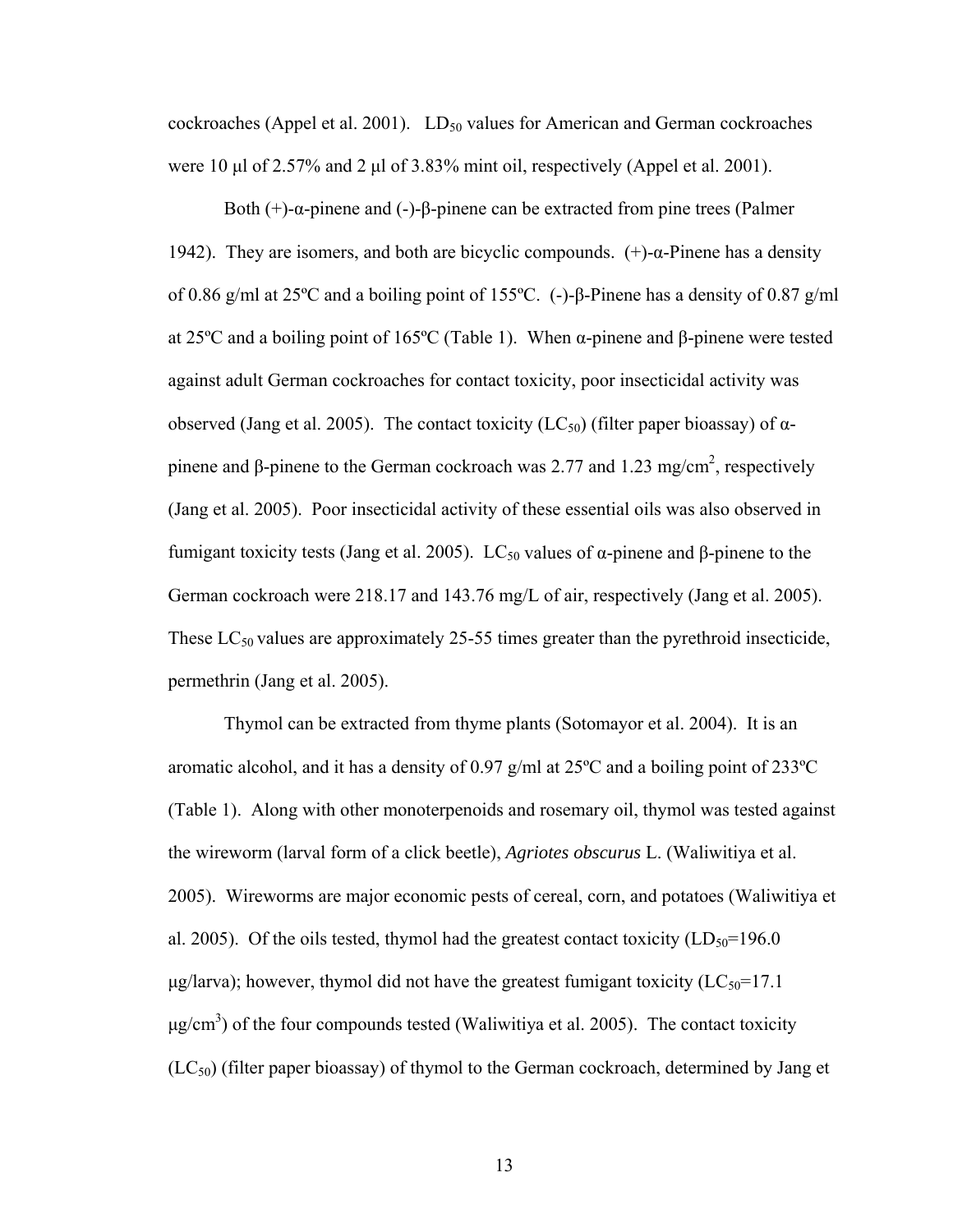al. (2005), was 0.09 mg/cm<sup>2</sup>. The fumigant toxicity (LC<sub>50</sub>) of thymol to the German cockroach was 18.76 mg/L of air at 24h (Jang et al. 2005).

## **Objectives**

 The toxicity of essential oils in their purest form will be determined for several stages of the German cockroach. Topical applications will be used to obtain  $LD_{50}$  values for each essential oil component. The effect of the components on ootheca hatch will also be determined. Fumigation bioassays will be used to obtain  $LC_{50}$  values for each essential oil component. The effect of fumigant activity on ootheca hatch will also be determined. The repellency of essential oils to the German cockroach will be determined using Ebeling choice boxes (Ebeling et al. 1966) and the harborage-choice method (Steltenkamp et al. 1992).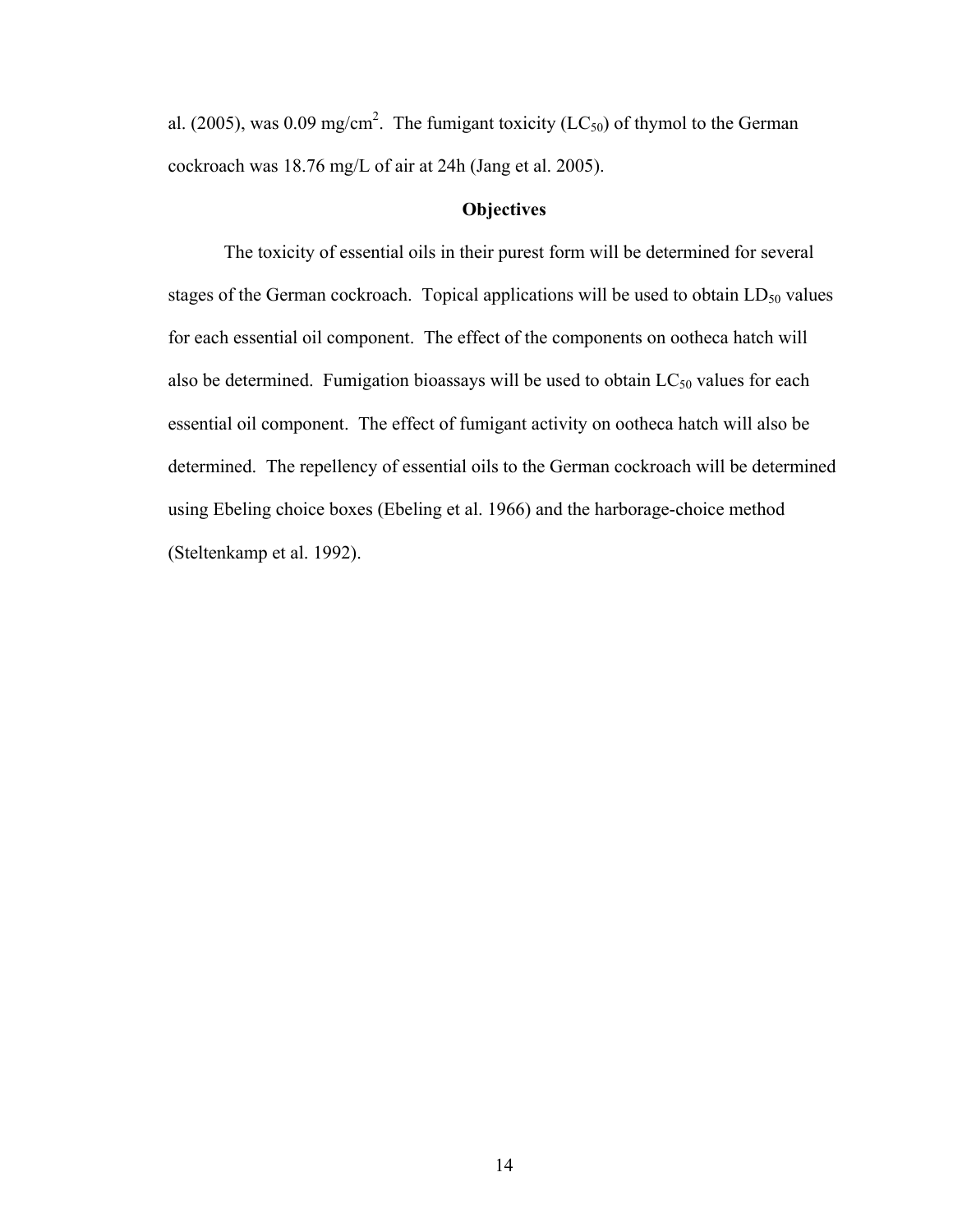| Oil component              | Structure <sup><math>a</math></sup>                            | Derivation <sup>b</sup>    | Physical and Chemical Properties |            |                  |                    |                                 |               |                     |  |
|----------------------------|----------------------------------------------------------------|----------------------------|----------------------------------|------------|------------------|--------------------|---------------------------------|---------------|---------------------|--|
|                            |                                                                |                            | Log $\mathbf{P}^a$               | Density    | $\text{Assay}^c$ | <b>Boiling</b>     | Vapor                           | Solubility    | Molecular           |  |
|                            |                                                                |                            |                                  | $(g/ml)^c$ |                  | Point <sup>c</sup> | Pressure                        | (g/l)         | Weight <sup>a</sup> |  |
|                            |                                                                |                            |                                  |            |                  |                    | (mmHg)                          | water $)^{a}$ |                     |  |
|                            |                                                                |                            |                                  |            |                  |                    | at $25^{\circ}$ C) <sup>a</sup> |               |                     |  |
| Carvacrol                  | H <sub>O</sub><br>CH <sub>3</sub><br>$H_3C$<br>CH <sub>3</sub> | -Thyme plant               | 3.16                             | 0.98       | $98\%$           | $236^{\circ}$ C    | 0.030                           | 0.96          | 150.22              |  |
| 1,8-Cineole                | CH <sub>3</sub><br>$H_3C$<br>O<br>CH <sub>3</sub>              | -Eucalyptus<br>trees       | $2.8\,$                          | 0.92       | 99%              | $176^{\circ}$ C    | 1.648                           | 0.91          | 154.25              |  |
| $Trans-$<br>Cinnamaldehyde | Ô                                                              | -Bark of<br>cinnamon trees | 1.9                              | 1.05       | 99%              | $250^{\circ}$ C    | 0.027                           | 2.98          | 132.16              |  |

# **Table 1. Essential oil components**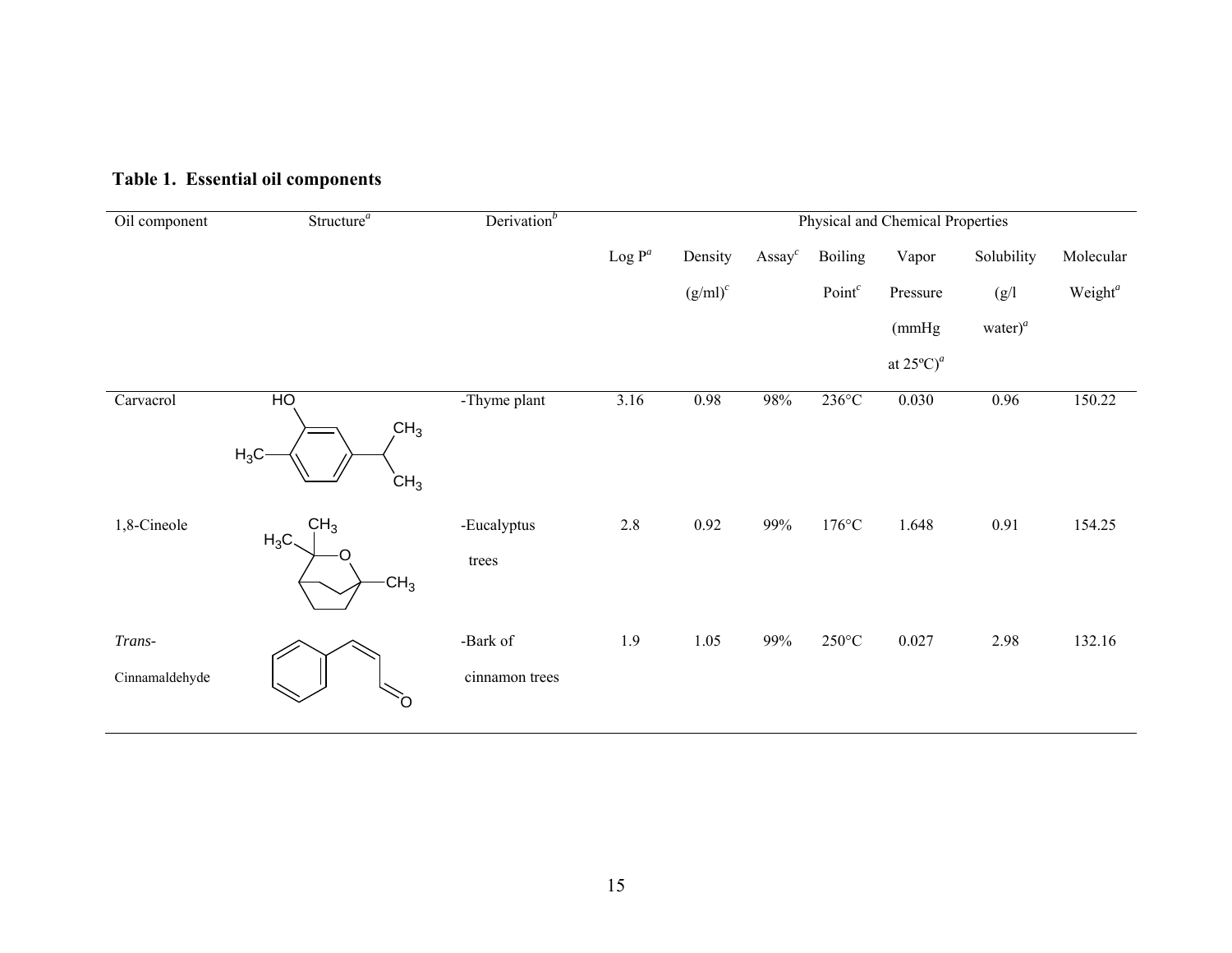| Citronellic acid | $H_3C$                    | O                             | -Stems and         | 3.16    | 0.92     | 98%         | $121^{\circ}C$          | 0.005 | 200.41 | 170.25 |
|------------------|---------------------------|-------------------------------|--------------------|---------|----------|-------------|-------------------------|-------|--------|--------|
|                  | CH <sub>3</sub>           | CH <sub>3</sub><br>ÒΗ         | leaves of          |         |          |             |                         |       |        |        |
|                  |                           |                               | citronella grass   |         |          |             |                         |       |        |        |
| Eugenol          | $H_3C - O$                | $H_2C$                        | -Dried flower      | $2.4\,$ | $1.07\,$ | 99%         | $254^{\circ}\mathrm{C}$ | 0.010 | 1.79   | 164.20 |
|                  | HO                        |                               | buds of clove      |         |          |             |                         |       |        |        |
|                  |                           |                               | trees              |         |          |             |                         |       |        |        |
| Geraniol         | CH <sub>3</sub>           | CH <sub>3</sub>               | -Petals of various | 2.94    | $0.88\,$ | 98%         | $229^{\circ}\textrm{C}$ | 0.013 | 0.9    | 154.25 |
|                  | $H_3C$                    | OH                            | roses              |         |          |             |                         |       |        |        |
|                  |                           |                               | -Geraniums         |         |          |             |                         |       |        |        |
|                  |                           |                               | -Lemongrass        |         |          |             |                         |       |        |        |
| S-(-)-Limonene   |                           | CH <sub>2</sub>               | -Rind of citrus    | 4.55    | 0.84     | $\geq 95\%$ | $175^{\circ}$ C         | 1.541 | 0.0034 | 136.23 |
|                  | $H_3C$<br>CH <sub>3</sub> | fruits                        |                    |         |          |             |                         |       |        |        |
| (-)-Linalool     | $H_3C$                    | OH                            | -Sweet basil       | 2.79    | 0.86     | $\geq 95\%$ | $198^{\circ}$ C         | 0.091 | 1.03   | 154.25 |
|                  | $H_3C$<br>CH <sub>3</sub> | $\mathcal{L}$ CH <sub>2</sub> | -Plants in         |         |          |             |                         |       |        |        |
|                  |                           |                               | Lauraceae          |         |          |             |                         |       |        |        |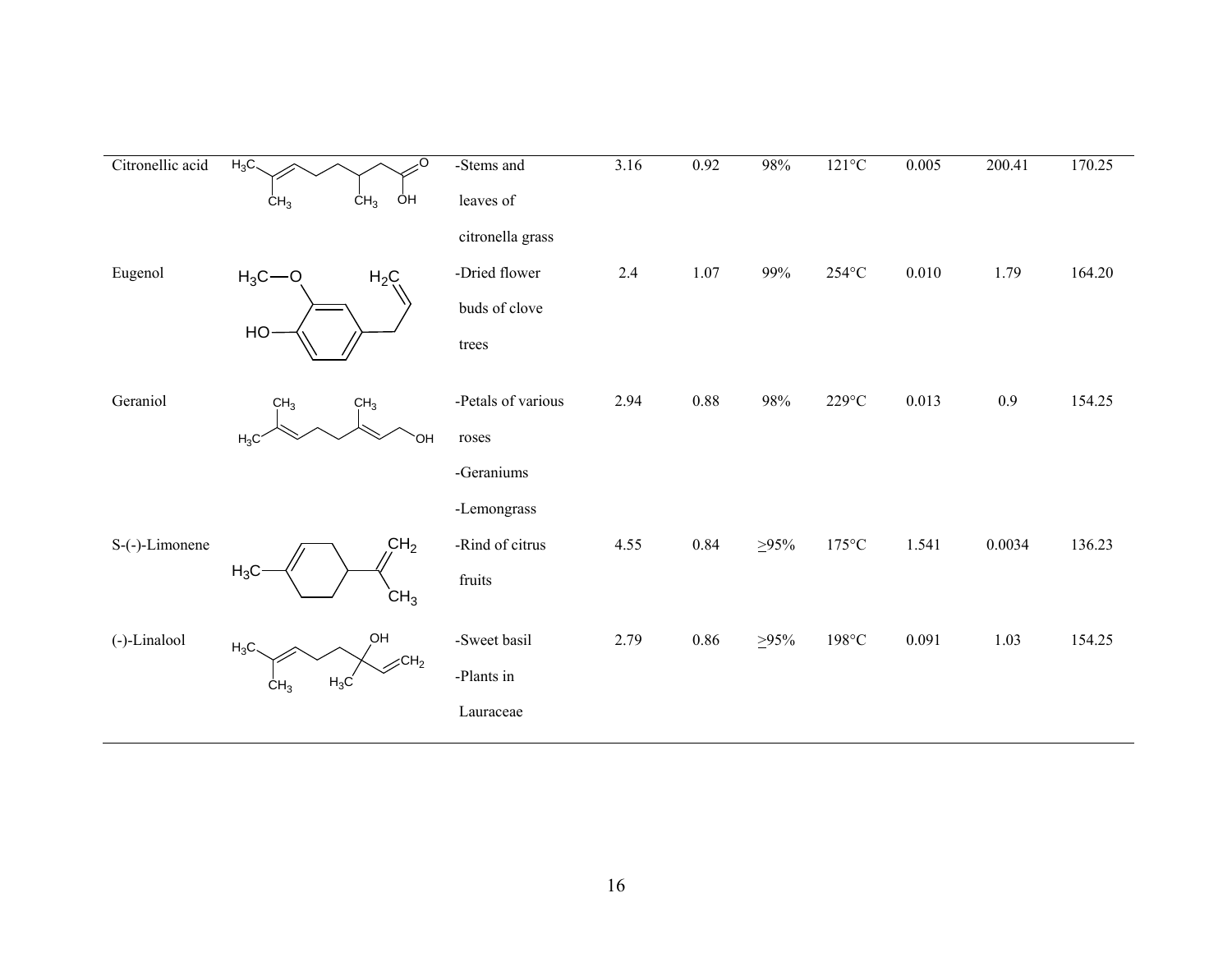

 $a^a$ ACD/Labs 11.0 2008. Log P = log of the octanol/water partition coefficient.

<sup>*b*</sup>Compounds were described by Mockute and Bernotiene 1999; Yang et al. 2004; Senanayake et al. 1978; Nakahara et al. 2003; Park and Shin 2005; Timmer et al. 1971, Antonelli et al. 1997, and Dudai et al. 2001; Usai et al. 1992; Caredda et al. 2002 and Yousif et al. 1999; Baldinger 1942; Palmer 1942; Palmer 1942; and Sotomayor 2004, respectively. *<sup>c</sup>*Sigma-Aldrich (St. Louis, MO).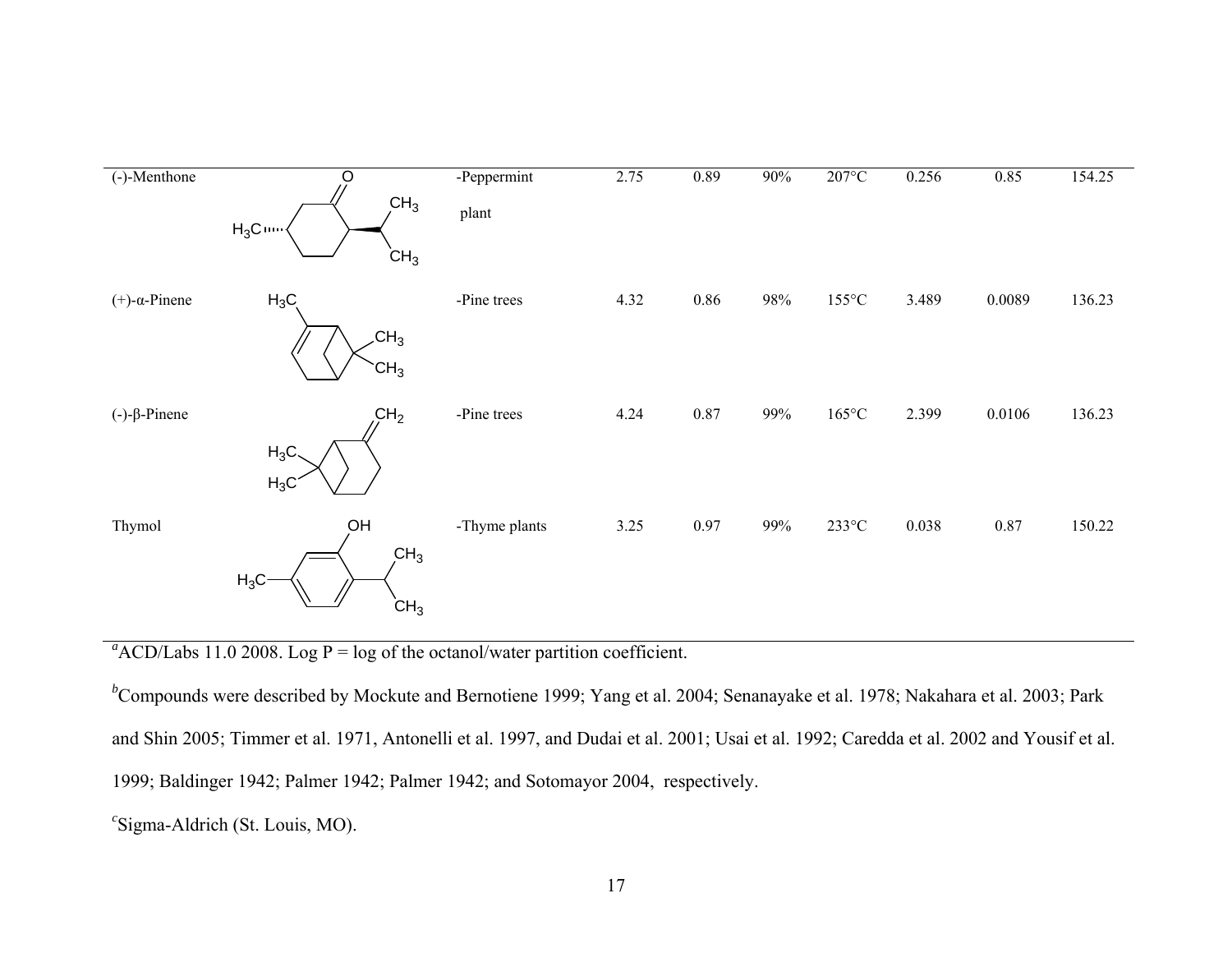Topical Toxicity of Essential Oils to the German Cockroach (Dictyoptera: Blattellidae)

 The German cockroach, *Blattella germanica* (L.), is an important economic pest because its feces and exuviae can cause allergic reactions in sensitive people (Schal and Hamilton 1990). It can also induce asthmatic reactions in asthma sufferers (Kang 1976). German cockroaches can vector numerous microorganisms that are pathogenic to humans and wildlife, including viruses, bacteria, protozoa, and helminthes (Roth and Willis 1957, 1960). The German cockroach can also cause psychological problems. Some people experience delusory cleptoparasitosis, imagining a home cockroach infestation that does not exist (Grace and Wood 1987). The German cockroach has a short generation time and high fecundity which makes it difficult to control. Its short generation time increases the chance of developing resistance to insecticides used to manage populations (Barcay 2004). Populations of German cockroaches have become resistant to the organochlorine, organophosphate, carbamate, and pyrethroid classes of insecticide (Scott et al. 1990).

 The public's increasing concern about potentially negative effects of traditional insecticides and the restricted use of traditional insecticides in commercial food preparation areas, storage buildings, apartments, and homes (Barcay 2004) has stimulated the investigation of botanical alternatives. Essential oils are safer alternatives to traditional insecticides that could be used in areas where traditional insecticides are prohibited. They are secondary plant substances (Isman 2006) comprised of many compounds, including monoterpenoids, which are responsible for a plant's aromatic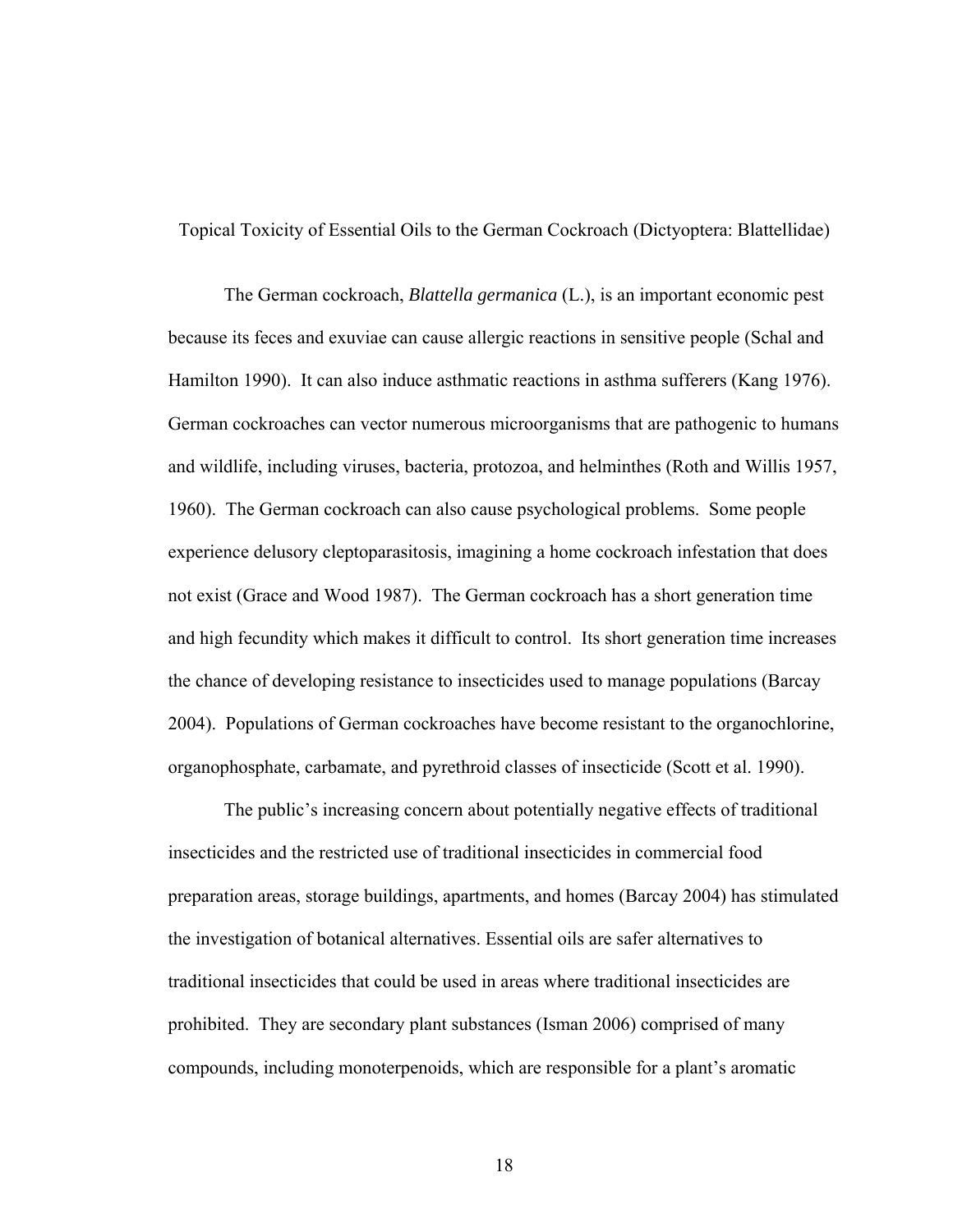characteristics. They have been used in the past and are still used as fragrances for perfumes and flavorings for food items (Isman 2006).

Essential oils are an excellent alternative to traditional insecticides because of their low toxicity to humans and wildlife and short residual period (Isman 2006). Compared with other botanical insecticides, such as neem and pyrethrum, the active ingredients of many essential oils are reasonably priced because they are commonly used as flavors and fragrances (Isman 2006), but they usually require application at higher rates than pyrethrum and neem-based insecticides. Minimum risk pesticides, which contain one or more essential oils, are currently exempt from United States Environmental Protection Agency registration requirements (EPA PR Notice 2000-6). Insecticides that are exempt from EPA registration requirements can reach the market faster than conventional insecticides (Isman 2000).

Constituents of marjoram oil were tested against female German cockroaches to determine if they could be used as insecticides (Jang et al. 2005). Results from the contact toxicity bioassay demonstrated that  $1,8$ -cineole, linalool,  $\alpha$ -terpineol, and thymol, the major constituents of marjoram oil, were more toxic than a conventional insecticide, propoxur, but less toxic than deltamethrin, dichlorvos, and permethrin (Jang et al. 2005).

The toxicity and repellency of corn mint, *Mentha arvensis* L., oil to American, *Periplaneta americana* (L.), and German cockroaches was determined by Appel et al. (2001). Corn mint oil, containing menthol and menthone as main components, was repellent and toxic to both species.  $LD_{50}$  values for corn mint oil were 10  $\mu$ l of 2.57% for American cockroaches and 2 μl of 3.83% for German cockroaches (Appel et al. 2001).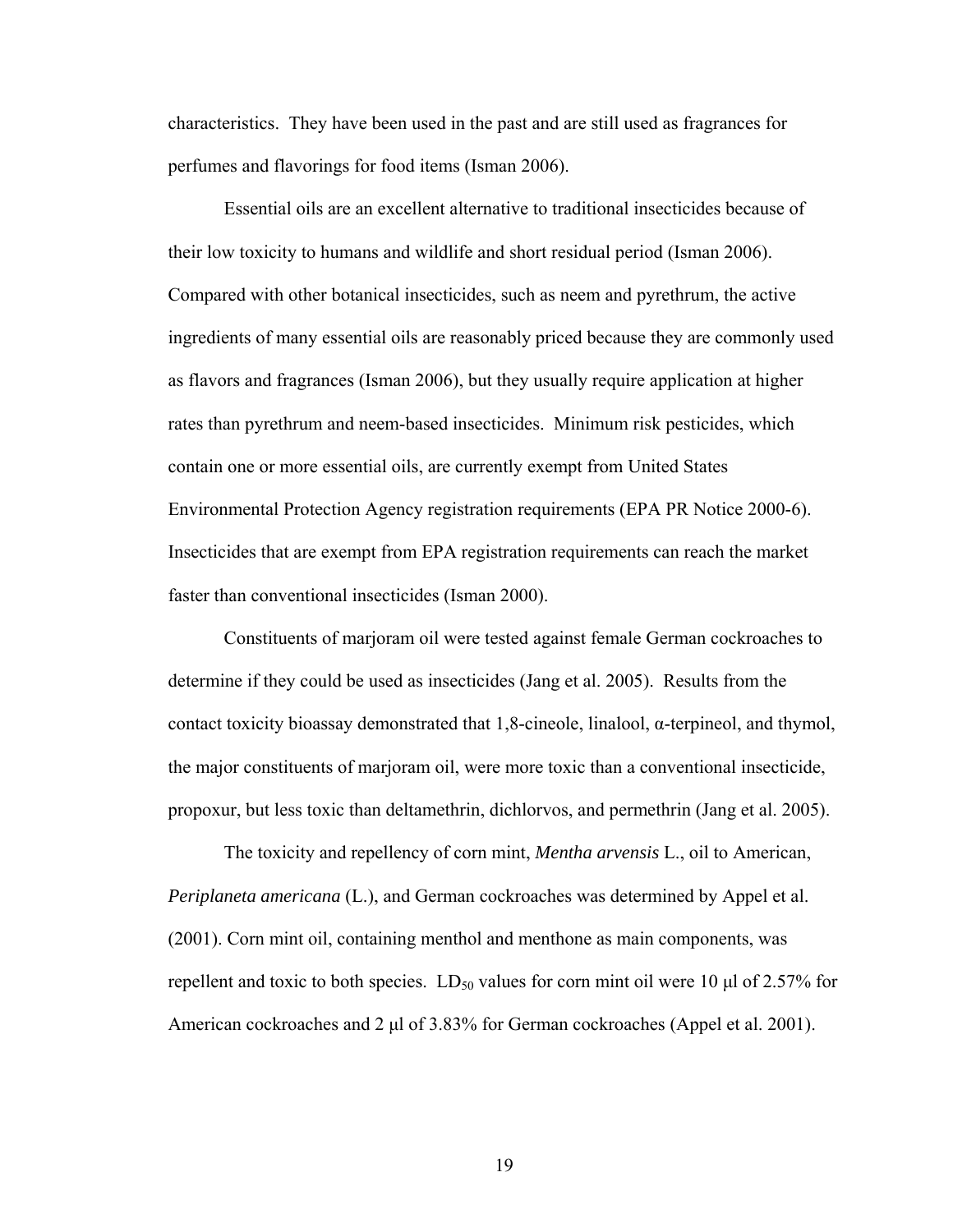Essential oils and their constituents have also been tested, for contact toxicity, against a variety of other insects including the turnip aphid, *Lipaphis pseudobrassicae* (Davis), (Sampson et al. 2005); red imported fire ant, *Solenopsis invicta* (Buren), (Appel et al. 2004); confused flour beetle, *Tribolium confusum* (du Val), (Stamopoulos et al. 2007); granary weevil, *Sitophilus granarius* (L.), (Kordali et al. 2006); lesser grain borer, *Rhyzopertha dominica* (F.), rice weevil, *Sitophilus oryzae* (L.), red flour beetle, *Tribolium castaneum* (Herbst), (Rozman el al. 2007); and the human head louse, *Pediculus humanus capitis* De Geer, (Yang et al. 2004). Results demonstrated that all of the above species were susceptible to several of the essential oils and their constituents.

Because essential oils have a relatively short period of residual activity (Isman 2006) the potential efficacy of these materials as active ingredients in contact spray formulations for control of the German cockroach was investigated. The purpose of this study was to determine and compare the toxicity of several pure essential oils to several life stages of the German cockroach.

#### **Materials and Methods**

**Chemicals.** Essential oil components (Table 1) were obtained from Sigma-Aldrich (St. Louis, MO). Some of the essential oil components were chosen because they are present in the essential oil extracts of numerous plant species, while others were chosen because they occur at high concentrations in the essential oils of selected plants. Both aromatic and aliphatic hydrocarbons were tested; the functional groups represented included acids, alcohols, aldehydes, ketones, and ethers. Physical and chemical properties of essential oil components were either obtained from Sigma-Aldrich or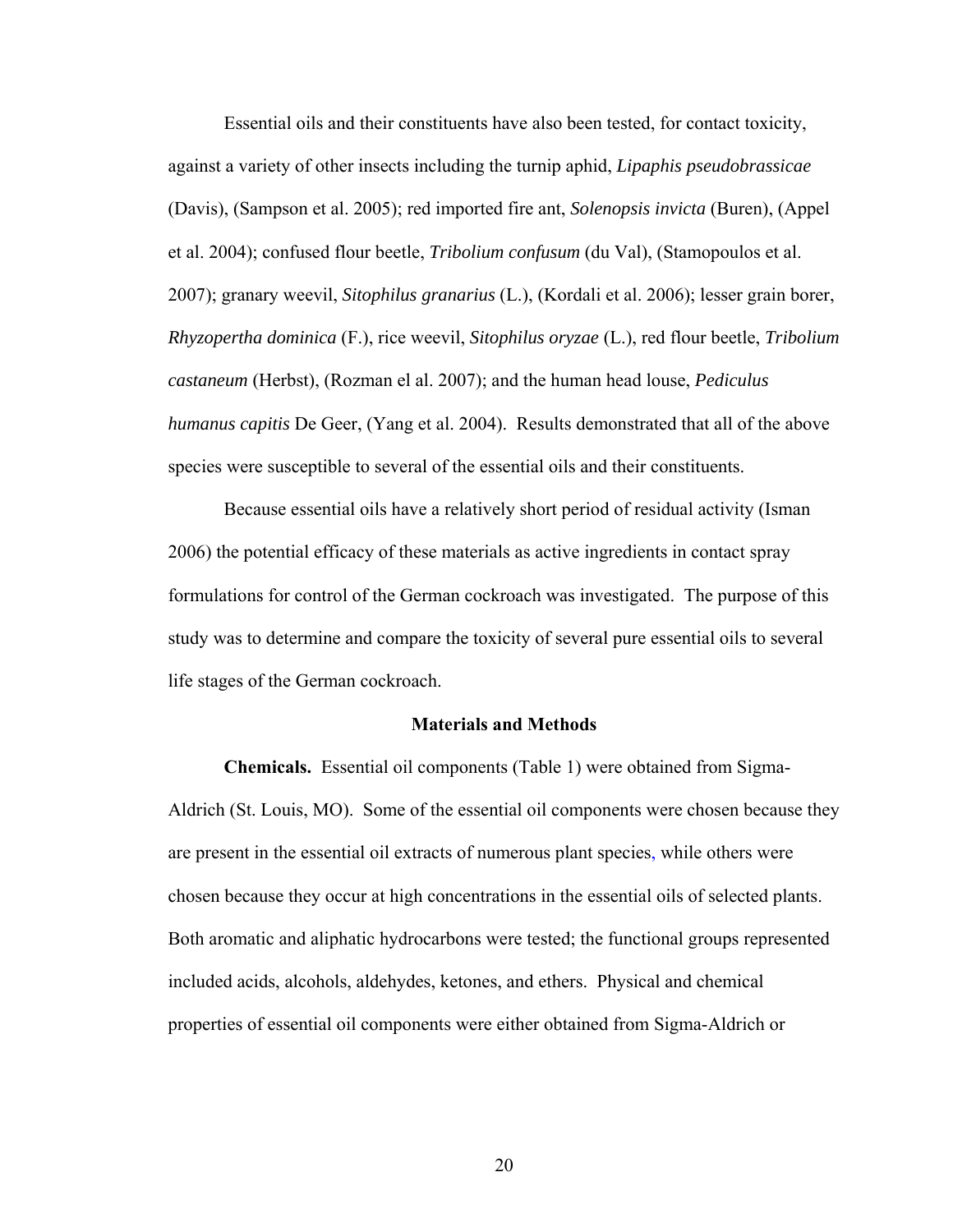estimated using Advanced Chemistry Development software version 12.0 (ACD/Labs 2008).

**Insects.** An insecticide susceptible strain of the German cockroach was used in all experiments. This strain (American Cyanamid, Clifton, NJ) has been in continuous laboratory culture for >35 years. The stages used were adult males, adult females, gravid females, large nymphs ( $5^{th}$ -7<sup>th</sup> instar,  $\geq 8.5$  mm long), medium nymphs ( $3^{rd}$ -4<sup>th</sup> instar, 5-8 mm long), and small nymphs  $(1<sup>st</sup>-2<sup>nd</sup> instar, <4.5$  mm long). Laboratory cultures were maintained at  $28 \pm 2$ °C, 40-55% RH, and a photoperiod of 12:12 (L:D) h. Colonies were provided water and dog chow (Purina) as needed. Cockroaches were briefly (<5 min.) anesthetized with  $CO<sub>2</sub>$  to facilitate handling during topical applications. Each stage of the German cockroach was weighed to determine if the difference in toxicity of each essential oil component among the stages was due to significant differences in the mass of each stage.

**Topical applications**. Serial dilutions of essential oil components were made in Fisher Scientific Certified ACS acetone (99.7% purity; Fisher Scientific, Fair Lawn, NJ) to obtain the desired concentrations of 0.05-0.5 mg/cockroach. A Burkard Manufacturing Co. hand microapplicator (Hertfordshire, United Kingdom) was used to topically apply 1 μl doses of essential oil solutions in acetone between the metathoracic legs of each cockroach. Control cockroaches were treated with  $1 \mu$  of acetone. Three replicates containing six cockroaches each (total  $n = 18$ ) were used for each concentration. After treatment, the cockroaches were placed in 162.65 ml (5.5 oz) plastic cups (Georgia-Pacific, Atlanta, GA) and covered with a lid. Mortality was assessed at 24 h.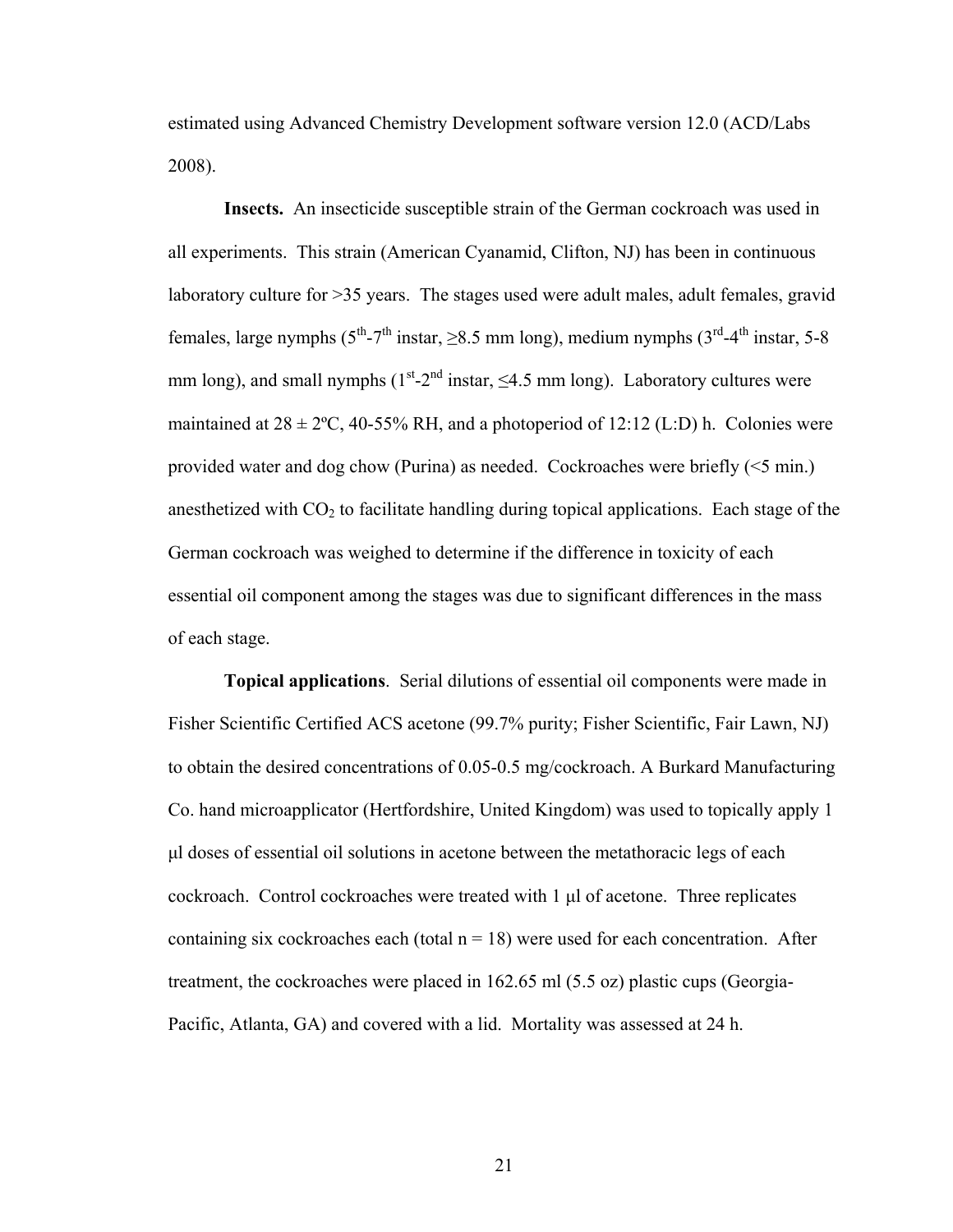**Effects of essential oils on ootheca hatch.** After mortality was recorded for the topical application tests, the live and dead gravid females and the dropped oothecae were held individually in 50 x 9 mm transparent plastic Petri dishes (Becton Dickinson Labware, Franklin Lakes, NJ) and observed every 7 d for 30 d. Mortality, ootheca drop, ootheca hatch, and the number of nymphs present in each Petri dish were recorded. Cockroaches were supplied with carrot slices *ad libitum* and maintained in an incubator at ≈80% RH and ≈28ºC. The carrot slice provided both food and moisture.

**Data analysis.** One-way ANOVA and Tukey's multiple comparison tests were used to determine the significance of differences in body mass among stages (Proc GLM, SAS 9.1, SAS Institute 2003). Probit analysis for independent data was used to estimate toxicity in the topical application tests  $(LD_{50})$  (Proc Probit, SAS 9.1, SAS Institute 2003). Non-overlap of the 95% confidence intervals (CI) was used to estimate significant differences among  $LD_{50}$  values. The insecticidal activity was classified as follows: highly toxic,  $LD_{50}$  <0.20 mg/cockroach; moderately toxic,  $LD_{50}$  0.20-0.50 mg/cockroach; and slightly toxic,  $LD_{50} > 0.50$  mg/cockroach. A t-test was used to test for significant differences in the mean number of hatched nymphs for control and treated females (Proc Ttest, SAS 9.1, SAS Institute 2003). One-way ANOVA and Tukey's multiple comparison tests were used to study differences in the number of nymphs responding to doses of individual essential oils (Proc GLM, SAS 9.1, SAS Institute 2003). Regression analysis was used to examine the linear relationship between doses applied to gravid females and the mean number of hatched nymphs, percentage of dropped oothecae, and percentage of hatched oothecae (SigmaPlot 11.0; SPSS 2008). Correlation analysis was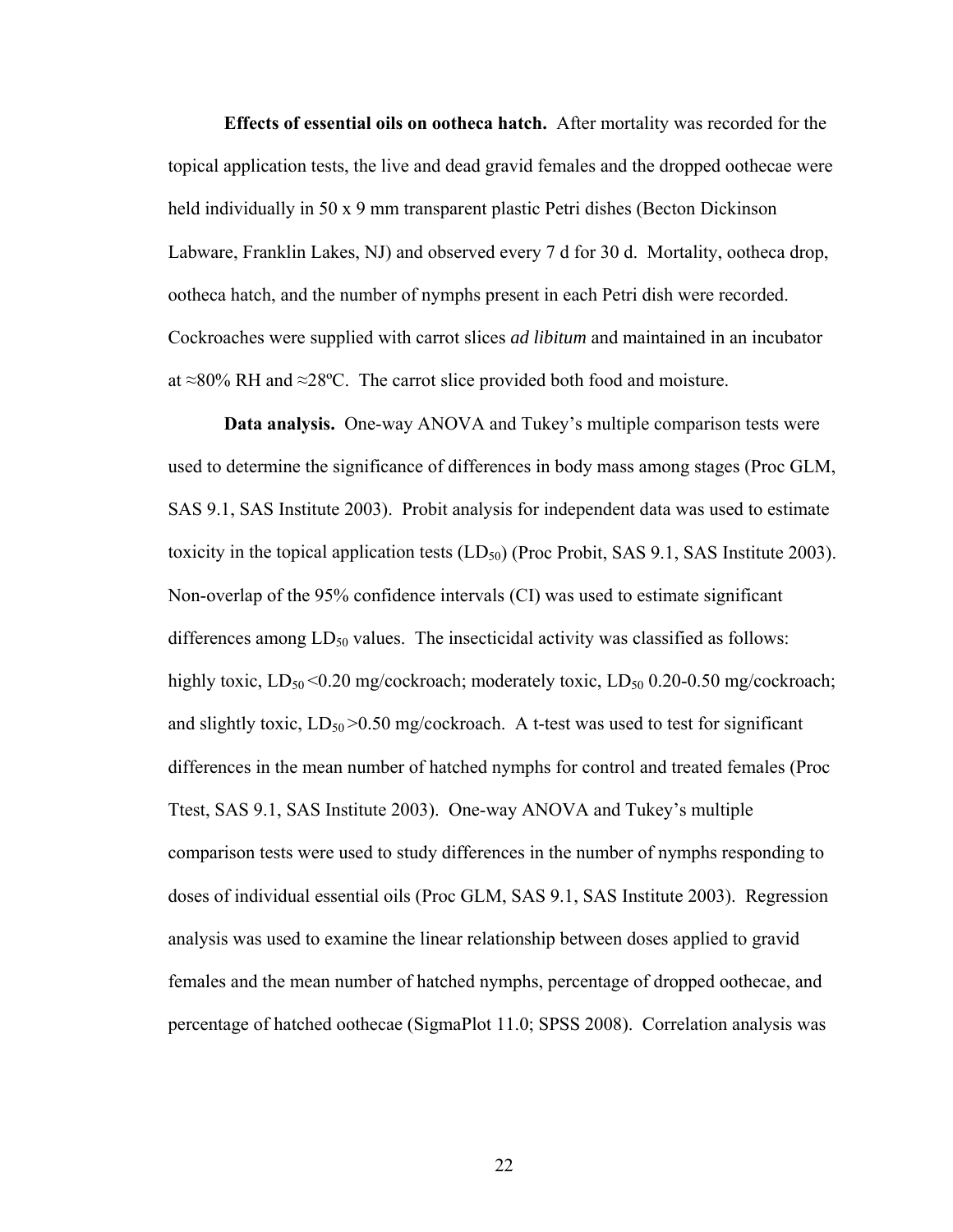used to relate essential oil toxicity with physical and chemical properties (SigmaPlot 11.0; SPSS 2008).

#### **Results**

**Body mass.** Differences in body mass among stages were significant (*P* < 0.0001) with the exception between adult males and large nymphs and adult and gravid females (Table 2).

**Topical applications**. No control mortality was observed for any stage during the 24 h test period. Carvacrol was highly toxic to all stages of the German cockroach with  $LD_{50}$  values ranging from 0.06 to 0.19 mg/cockroach for small nymphs (Table 8) and adult females (Table 4), respectively. Homogeneity of response (slope of the logdose probit relationship) was similar among adult stages (6.42, 6.94, and 6.69 for adult males (Table 3), adult females (Table 4), and gravid females (Table 5), respectively, but as a group, about twice that of immature stages (Tables 6, 7, and 8).

 $LD_{50}$  values of 1,8-cineole ranged from 0.13 mg/cockroach for small nymphs (Table 8) to 0.51 mg/cockroach for gravid females (Table 5). Homogeneity of response was greatest for adult males (7.87) (Table 3) and least for small nymphs (2.49) (Table 8).

*Trans*-cinnamaldehyde was highly toxic to all stages of the German cockroach;  $LD_{50}$  values ranged from 0.04 to 0.19 mg/cockroach for small nymphs (Table 8) and adult females (Table 4), respectively. Homogeneity of response was greatest for adult males (12.62) (Table 3) and least for small nymphs (4.93) (Table 8).

 $LD_{50}$  values of citronellic acid ranged from 0.13 to 0.64 mg/cockroach for small (Table 8) and large (Table 6) nymphs, respectively. Homogeneity of response was similar among all stages (3.62, 2.14, 3.83, 3.03, 4.05, and 2.27 for adult males, adult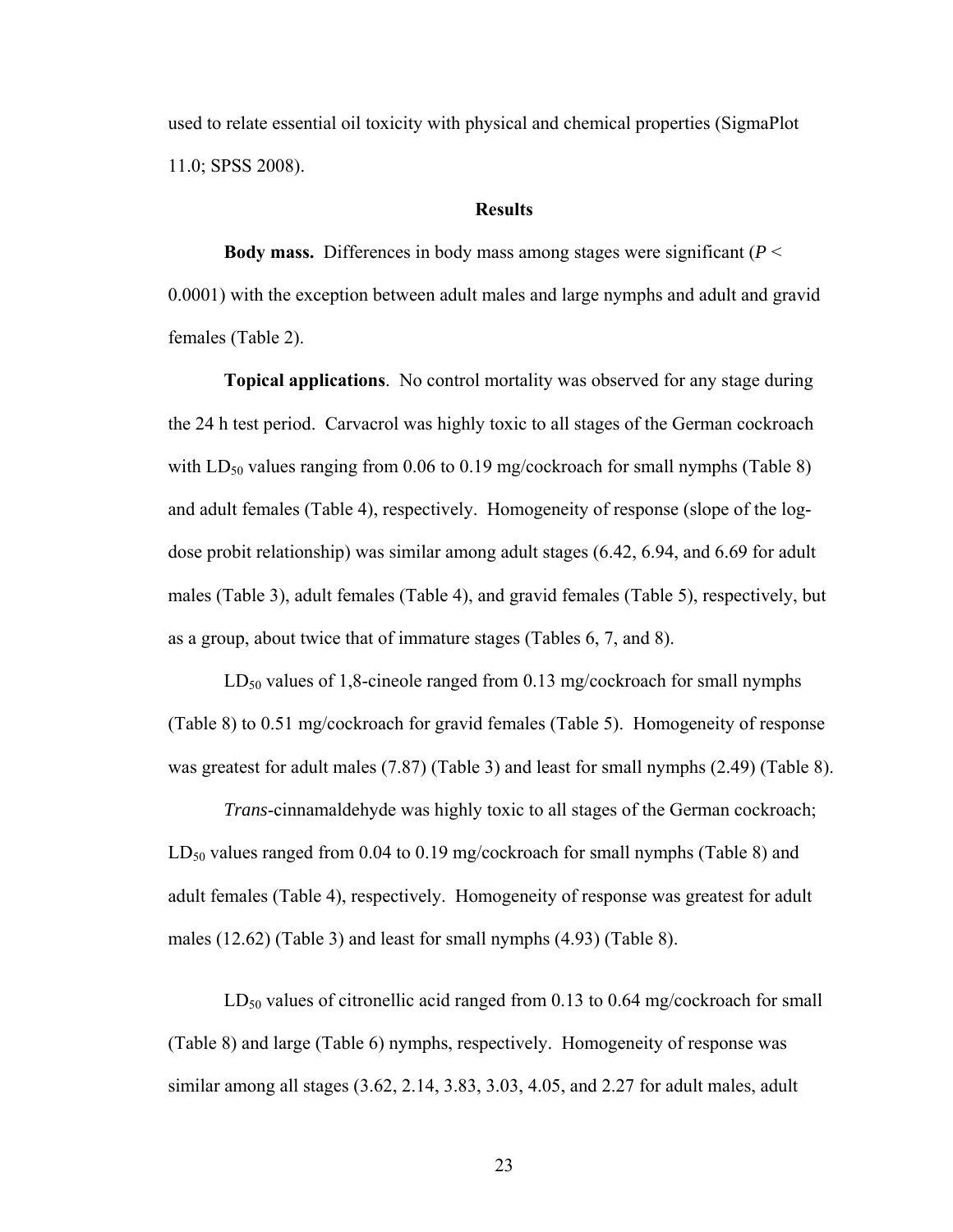females, gravid females, large nymphs, medium nymphs, and small nymphs, respectively) (Tables 3, 4, 5, 6, 7, and 8).

 $LD_{50}$  values for eugenol ranged from 0.07 mg/cockroach for small nymphs (Table 8) to 0.29 mg/cockroach for adult females (Table 4). Homogeneity of response was similar for adult females (Table 4), medium nymphs (Table 7), and small nymphs (Table 8) (4.19, 4.20, and 4.42 for adult females, medium nymphs, and small nymphs, respectively).

 $LD_{50}$  values of geraniol ranged from 0.05 to 0.83 mg/cockroach for small nymphs (Table 8) and adult females (Table 4), respectively. Homogeneity of response was greatest for gravid females (5.13) (Table 5) and least for large nymphs (1.79) (Table 6).

 $LD_{50}$  values for S-(-)-limonene ranged from 0.06 mg/cockroach for small nymphs (Table 8) to 0.60 mg/cockroach for large nymphs (Table 6), but S-(-)-limonene was not significantly toxic to adult females (Table 4) or gravid females (Table 5),  $P > 0.05$ . Homogeneity of response was greatest for adult males (5.45) (Table 3) and least for adult females (0.85) (Table 4).

 $LD_{50}$  values for (-)-linalool ranged 0.10 mg/cockroach for small nymphs (Table 8) to 0.32 mg/cockroach for adult males (Table 3); however, (-)-linalool was not toxic to adult females, gravid females, and large nymphs at doses up to 0.45 mg/cockroach. Homogeneity of response for adult males (Table 3), medium nymphs (Table 7), and small nymphs (Table 8) was 6.86, 3.61, and 3.64, respectively.

 $LD_{50}$  values of (-)-menthone ranged from 0.06 to 0.77 mg/cockroach for small nymphs (Table 8) and adult females (Table 4), respectively. Homogeneity of response was similar among all stages (3.71, 4.19, 3.04, 4.51, 4.48, and 2.28 for adult males, adult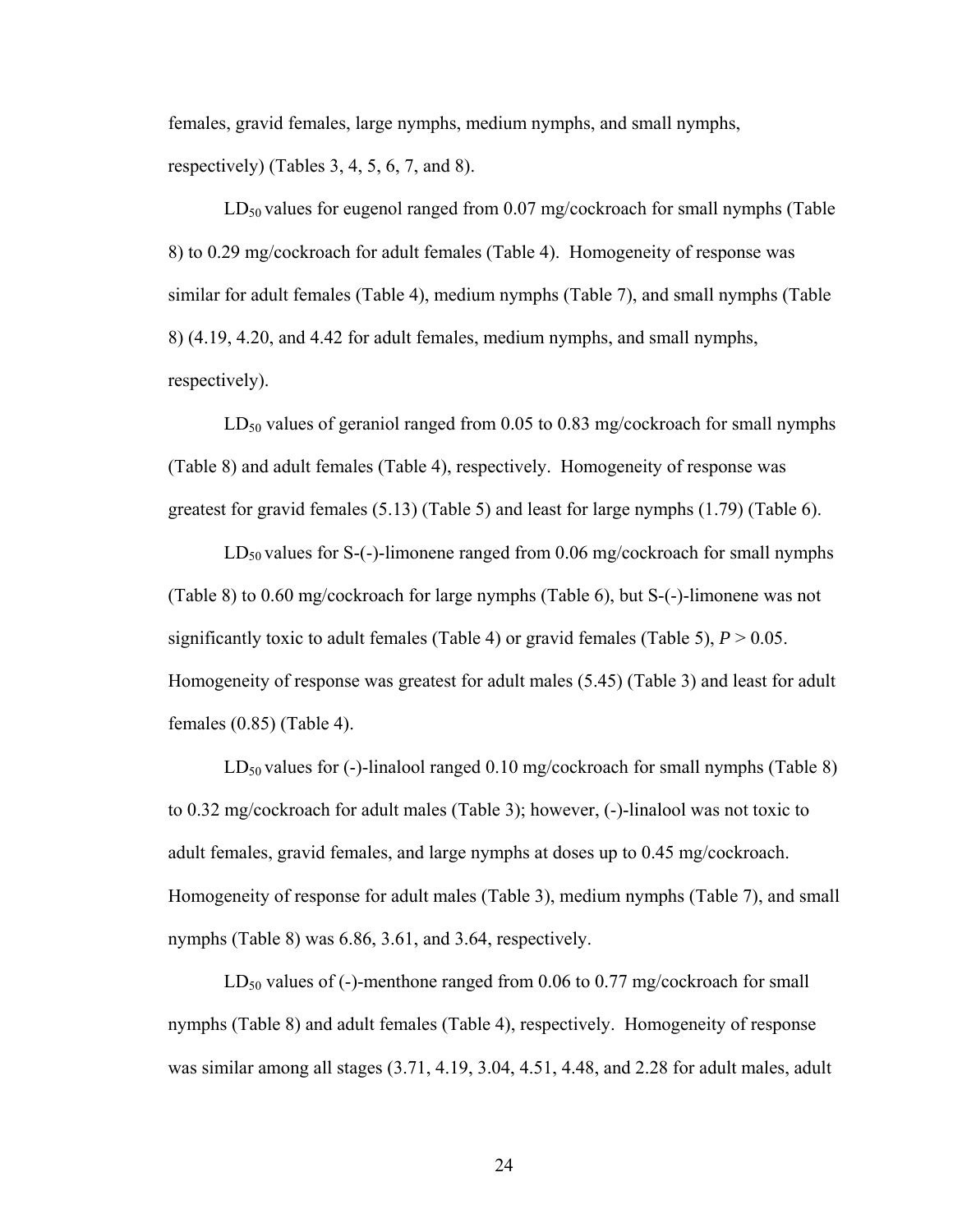females, gravid females, large nymphs, medium nymphs, and small nymphs,

respectively) (Tables 3, 4, 5, 6, 7, and 8).

Both (-)-β-pinene and (+)- $\alpha$ -pinene were slightly toxic to adult males, but neither were toxic, to adult females, gravid females, large nymphs, medium nymphs, or small nymphs at doses up to 0.44 mg/cockroach.  $LD_{50}$  values for adult males were 0.48 and 0.64 mg/cockroach, respectively (Table 3). Homogeneity of response for adult males for (-)-β-pinene and (+)-α-pinene was 3.57 and 4.49, respectively (Table 3).

Thymol was highly toxic to most cockroach stages.  $LD_{50}$  values ranged from 0.05 mg/cockroach for small nymphs (Table 8) to 0.22 mg/cockroach for large nymphs (Table 6). Homogeneity of response was greatest for adult males (23.10) (Table 3) and least for medium nymphs (1.85) (Table 7).

**Ootheca hatch.** Combining all doses for each essential oil component, there were significant differences in the numbers of nymphs hatching from oothecae attached to gravid females treated with essential oil. The percentage of oothecae that dropped before hatch for the control treatment, the percentage of oothecae that hatched for the control treatment, and the mean number of nymphs that emerged from oothecae attached to control females was  $93.79 \pm 0.02$ ,  $93.79 \pm 0.02$ , and  $31.65 \pm 0.83$ , respectively. The percentage of oothecae that dropped before hatch for essential oil components ranged from  $32.71 \pm 0.05$  for thymol to 100 for S-(-)-limonene (Fig. 2b). The percentage of oothecae that hatched for the essential oil components ranged from  $72.22 \pm 0.04$  for (-)menthone to  $95.33 \pm 0.02$  for S-(-)-limonene (Fig. 3b). The mean number of nymphs that emerged from oothecae attached to females treated with essential oil components ranged from  $20.89 \pm 1.38$  to  $35.21 \pm 1.08$  for (-)-menthone and S-(-)-limonene, respectively (Fig.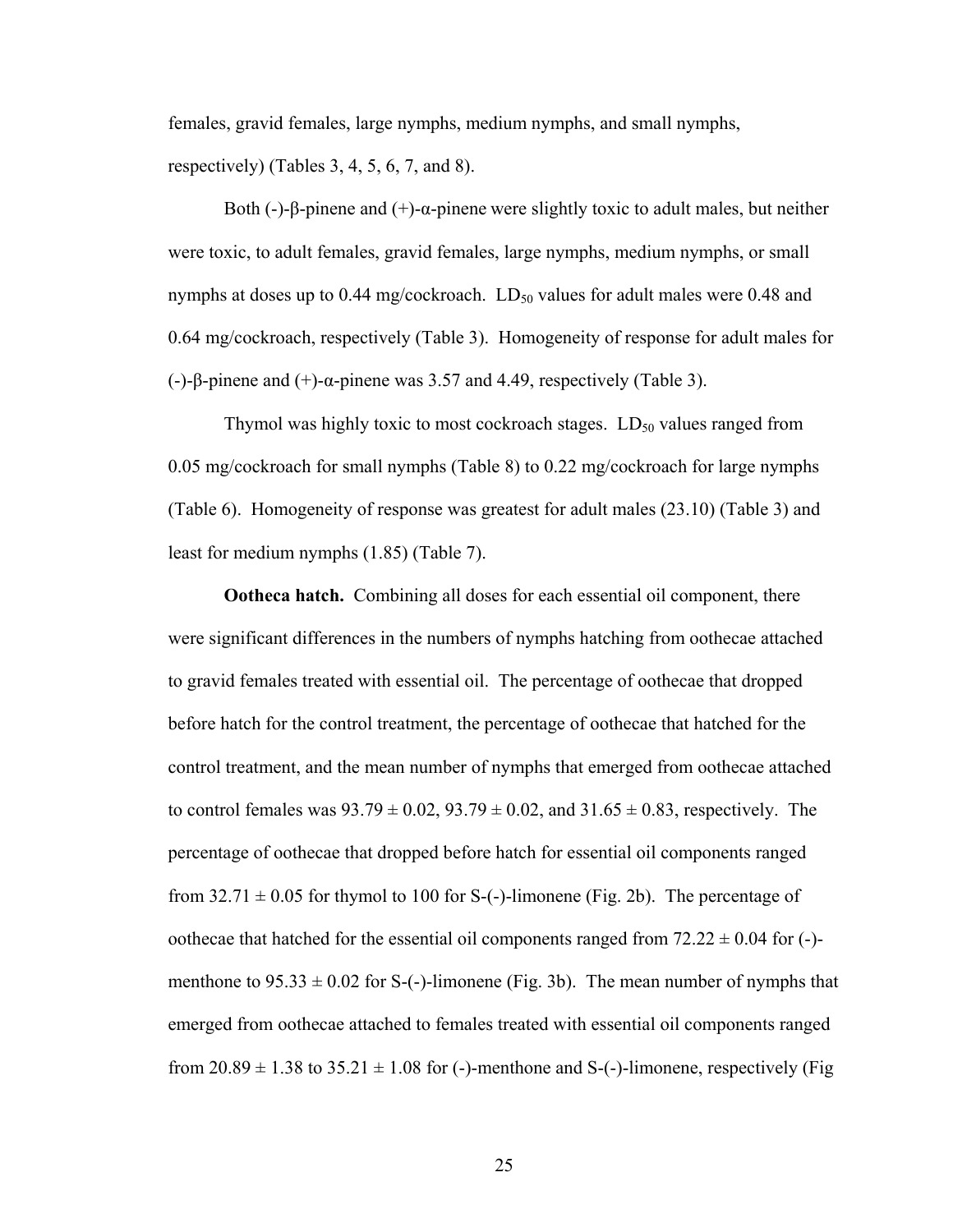1b). Oothecae that were attached to females treated with S-(-)-limonene had a significantly greater mean number of nymphs  $(35.21 \pm 1.08)$  hatch than oothecae attached to females treated with other essential oil components; therefore, S-(-)-limonene treatment had the least effect on ootheca hatch (Figs. 1a and 1b). Oothecae that were attached to females treated with (-)-menthone had a significantly lower mean number of nymphs  $(20.89 \pm 1.38)$  hatch than oothecae attached to females treated with the other essential oil components; therefore, the (-)-menthone treatment had the greatest effect on ootheca hatch (Figs. 1a and 1b). The essential oil components having the greatest to least effect on ootheca hatch were (-)-menthone>geraniol>thymol>1,8-cineole> citronellic acid>(-)-linalool>eugenol>(-)-β-pinene>carvacrol>*trans*-cinnamaldehyde=(+)-αpinene>S-(-)-limonene (Figs. 1a and 1b).

The mean number of nymphs that emerged from oothecae attached to carvacroltreated females ranged from  $32.06 \pm 2.51$  to  $13.94 \pm 3.77$  for 0 and 0.50 mg/cockroach, respectively (Fig. 1a). The number of hatched nymphs was not significantly different between 0 and 0.40 mg/cockroach; however, significantly fewer nymphs hatched for 0.50 mg/cockroach (13.94 nymphs) than for all other doses (Fig. 1a).

The mean number of nymphs that emerged from *trans*-cinnamaldehyde-treated females ranged from  $35.06 \pm 1.47$  to  $24.11 \pm 3.16$  for 0 and 0.53 mg/cockroach, respectively (Fig. 1a). The number of nymphs decreased linearly with increasing dose, and this relationship was highly significant [mean number of nymphs =  $35.13 \pm 0.81$ ] – 21.46 ( $\pm$  2.73) dose,  $r^2$  = 0.93 ( $F$  = 61.95, df = 1, 5,  $P$  = <0.001), (Table 9)].

The mean number of nymphs that emerged from oothecae attached to citronellic acid-treated females ranged from  $33.33 \pm 1.08$  to  $18.89 \pm 3.75$  for 0 and 0.47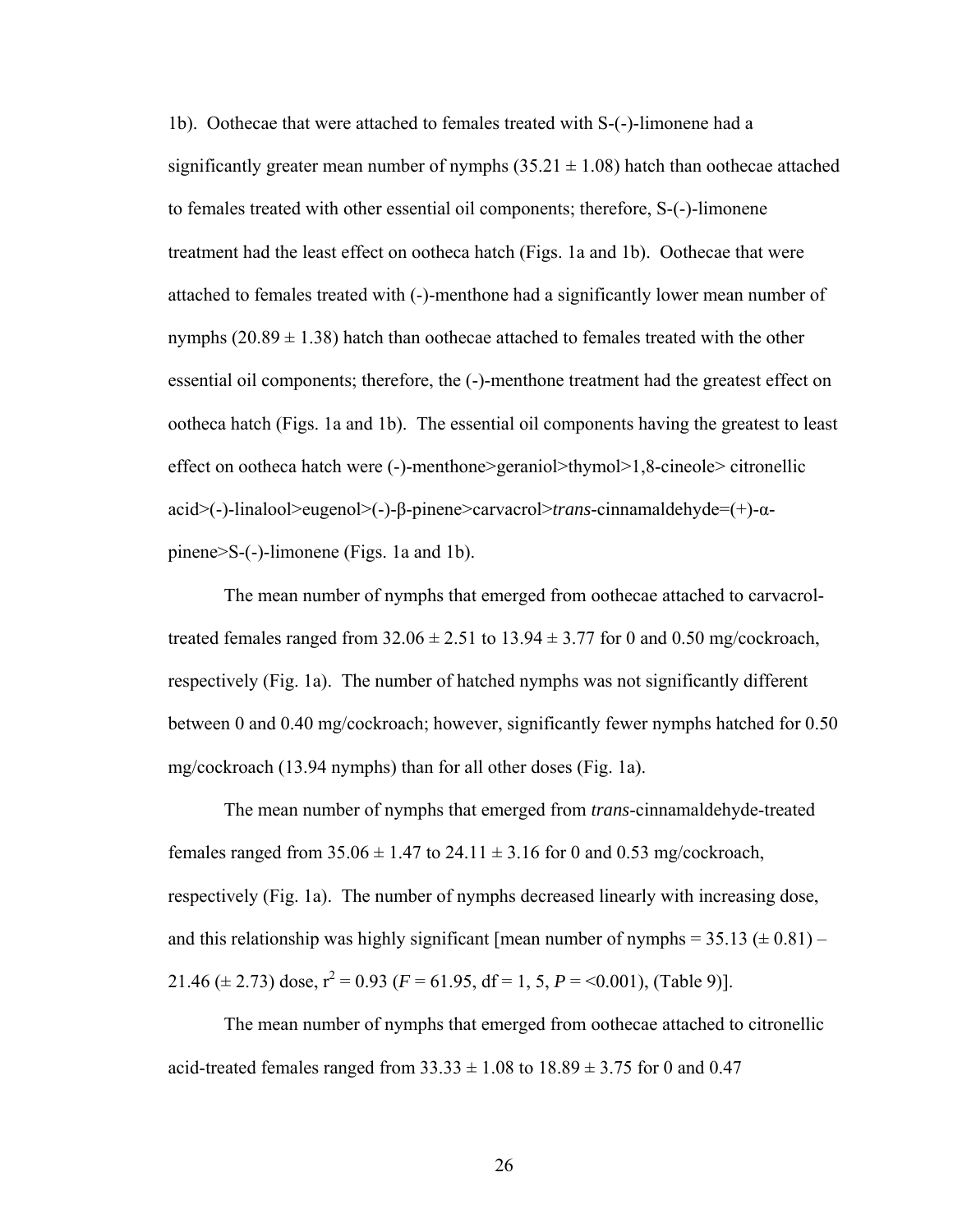mg/cockroach, respectively (Fig. 1a). Significantly fewer nymphs hatched for 0.47 mg/cockroach (18.89 nymphs) than 0 mg/cockroach (33.33 nymphs) and for 0.47 mg/cockroach (18.89 nymphs) than 0.09 mg/cockroach (31.50 nymphs) (Fig. 1a). The number of nymphs decreased linearly with increasing dose: mean number of nymphs = 31.20  $(\pm 2.04)$  – 23.58  $(\pm 7.72)$  dose,  $r^2 = 0.65$  ( $F = 9.34$ , df = 1, 5,  $P = 0.028$ ) (Table 9).

The mean number of nymphs that emerged from oothecae attached to geranioltreated females ranged from  $29.28 \pm 2.62$  to  $18.94 \pm 3.44$  for 0 and 0.44 mg/cockroach, respectively (Fig. 1a). Significantly fewer nymphs hatched for 0.36 mg/cockroach (15.61 nymphs) than 0 mg/cockroach (29.28 nymphs) (Fig. 1a). The number of nymphs decreased linearly with increasing dose: mean number of nymphs =  $28.04 \ (\pm 1.94)$  – 23.38 ( $\pm$  7.67) dose,  $r^2$  = 0.65 ( $F$  = 9.30, df = 1, 5,  $P$  = 0.028) (Table 9).

The mean number of nymphs that emerged from oothecae attached to (-) menthone-treated females ranged from  $32.11 \pm 2.24$  to  $14.61 \pm 3.36$  for 0 and 0.50 mg/cockroach, respectively (Fig. 1b). Significantly fewer nymphs hatched for 0.40 mg/cockroach (18.33 nymphs) than 0 mg/cockroach (32.11 nymphs), and for 0.50 mg/cockroach (14.61 nymphs) than 0 mg/cockroach (32.11 nymphs) (Fig. 1b). The number of nymphs decreased linearly with increasing dose: mean number of nymphs = 28.04 ( $\pm$  2.35) – 25.07 ( $\pm$  8.38) dose,  $r^2$  = 0.642 ( $F$  = 8.948, df = 1, 5,  $P$  = 0.030) (Table 9). There were no significant effects (*P*>0.05) of 1,8-cineole, eugenol, S-(-)-limonene, (- )-linalool, (+)-α-pinene, (-)-β-pinene, and thymol on ootheca hatch (Figs. 1a and 1b).

### **Discussion**

**Toxicity.** *Trans*-cinnamaldehyde, thymol, eugenol, and carvacrol were the most toxic essential oil components to adult and large and medium nymphs of the German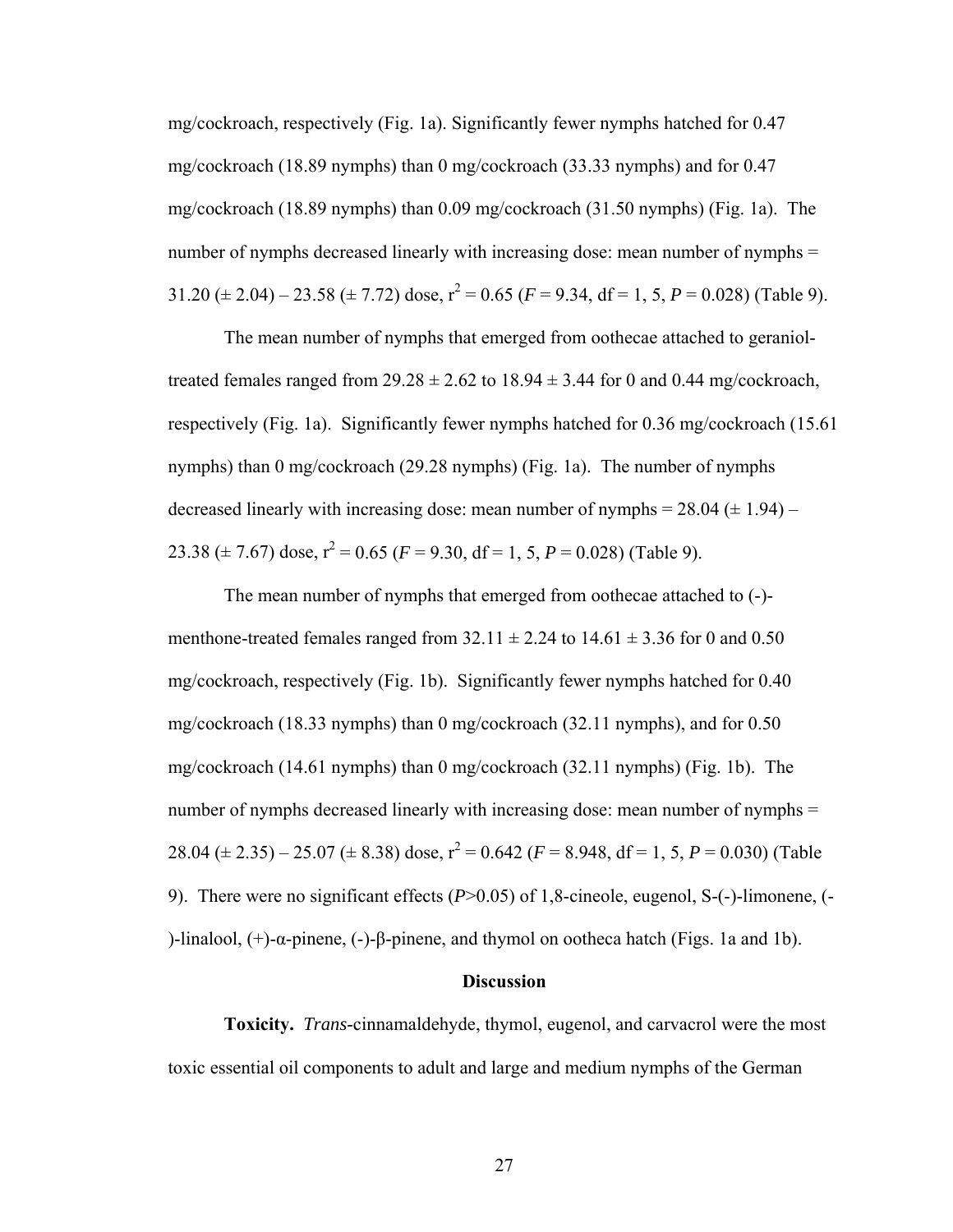cockroach. *Trans*-cinnamaldehyde, thymol, geraniol, and carvacrol were the most toxic essential oil components to small nymphs. The topical toxicity of the four most toxic essential oil components was less than those of the conventional insecticides, such as permethrin (LD<sub>50</sub> = 0.072 μg/cockroach), deltamethrin (LD<sub>50</sub> = 0.006 μg/cockroach) (Pridgeon et al. 2002), and bendiocarb  $(LD_{50} = 0.36 \mu g / \text{cockroad})$  (Scott et al. 1990). These results are consistent with those reported by Jang et al. (2005), who demonstrated that components of marjoram oil were less toxic than permethrin and deltamethrin to adult female German cockroaches.

 The toxicity of each essential oil component differed among the stages. We used one-way ANOVA and Tukey's multiple comparison tests to verify that there were significant differences in body mass among stages ( $P < 0.0001$ ). The differences in body mass between adult males and large nymphs and adult and gravid females, however, was not significant (Table 2). The most frequently occurring susceptibility ranking for the stages was small nymphs > medium nymphs > adult males > large nymphs > gravid females > adult females. Susceptibility differences are positively correlated to the mass of each insect stage. Our results are consistent with the studies of Gish and Chura (1970), who found that animals with a larger body mass were less susceptible to insecticides (Table 2). In addition, adult females and large nymphs have greater proportions of body lipid than gravid females and adult males, respectively (Abd-Elghafar et al. 1990). The lipid soluble oils may become trapped in the body lipid, inhibiting the oils from reaching the target site (Yu 2008). Because adult females are the most tolerant to the essential oil components, they should be the determining factor when selecting field application rates.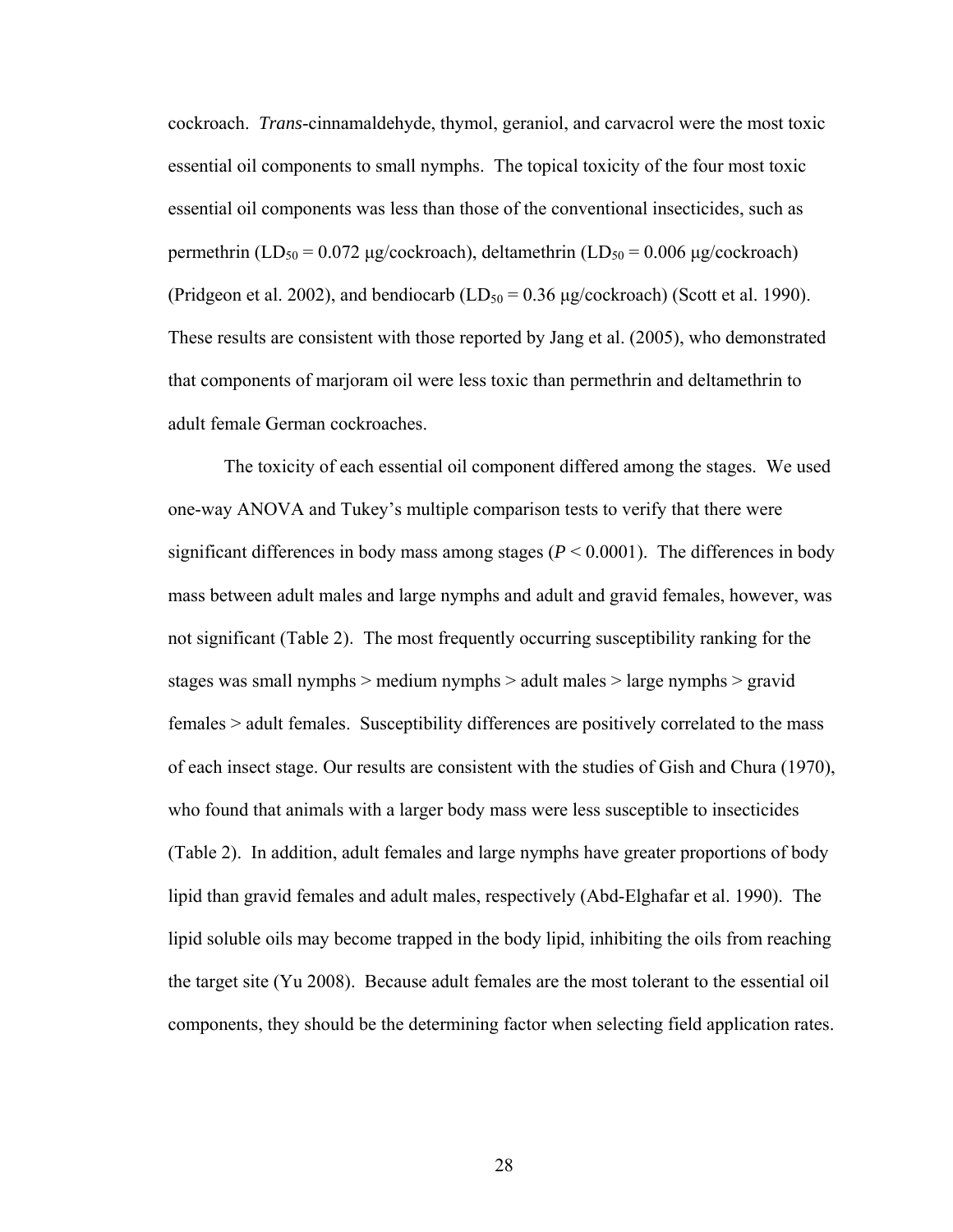The Pearson product-moment correlation was used to determine the correlation between toxicity and physical properties of the essential oils.  $LD_{50}$  values of all stages were correlated negatively with the density  $(g/ml)$  of the essential oil components ( $r = -$ 0.421,  $P = 0.0011$ ). The density of the essential oil components may effect the penetration of the compounds through the cuticle. Essential oil components with high densities were generally more toxic than those with low densities.  $LD_{50}$  values of all stages were negatively correlated with the boiling point of the essential oil components (r  $= -0.389$ ,  $P = 0.0028$ ). The boiling point of a compound reflects the strength of intermolecular forces, such as dipole-dipole forces and hydrogen bonds. It represents the temperature at which the molecules of the compound hold enough energy to overcome the intermolecular forces holding the molecules together (Chang 2003). A compound with a low boiling point evaporates more rapidly than a compound with a high boiling point, which would make it less available for penetration through the insect cuticle.

 Structural characteristics such as chemical class, saturation, and lipophilicity may also contribute to the toxicity of compounds. These characteristics can affect penetration through the cuticle, degradation of the essential oil component, movement of the compound to the target site (Rice and Coats 1994), and the ability of the insect to excrete the compound. The most toxic essential oil components to the majority of cockroach stages were aromatic rather than aliphatic compounds. These compounds included carvacrol, *trans*-cinnamaldehyde, eugenol, and thymol. The most toxic essential oil components to small nymphs were carvacrol, *trans*-cinnamaldehyde, geraniol (aliphatic), and thymol. Benzene is a relatively non-polar compound due to the delocalization of electrons in the ring (Morrison and Boyd 1992). Metabolism of aromatic compounds is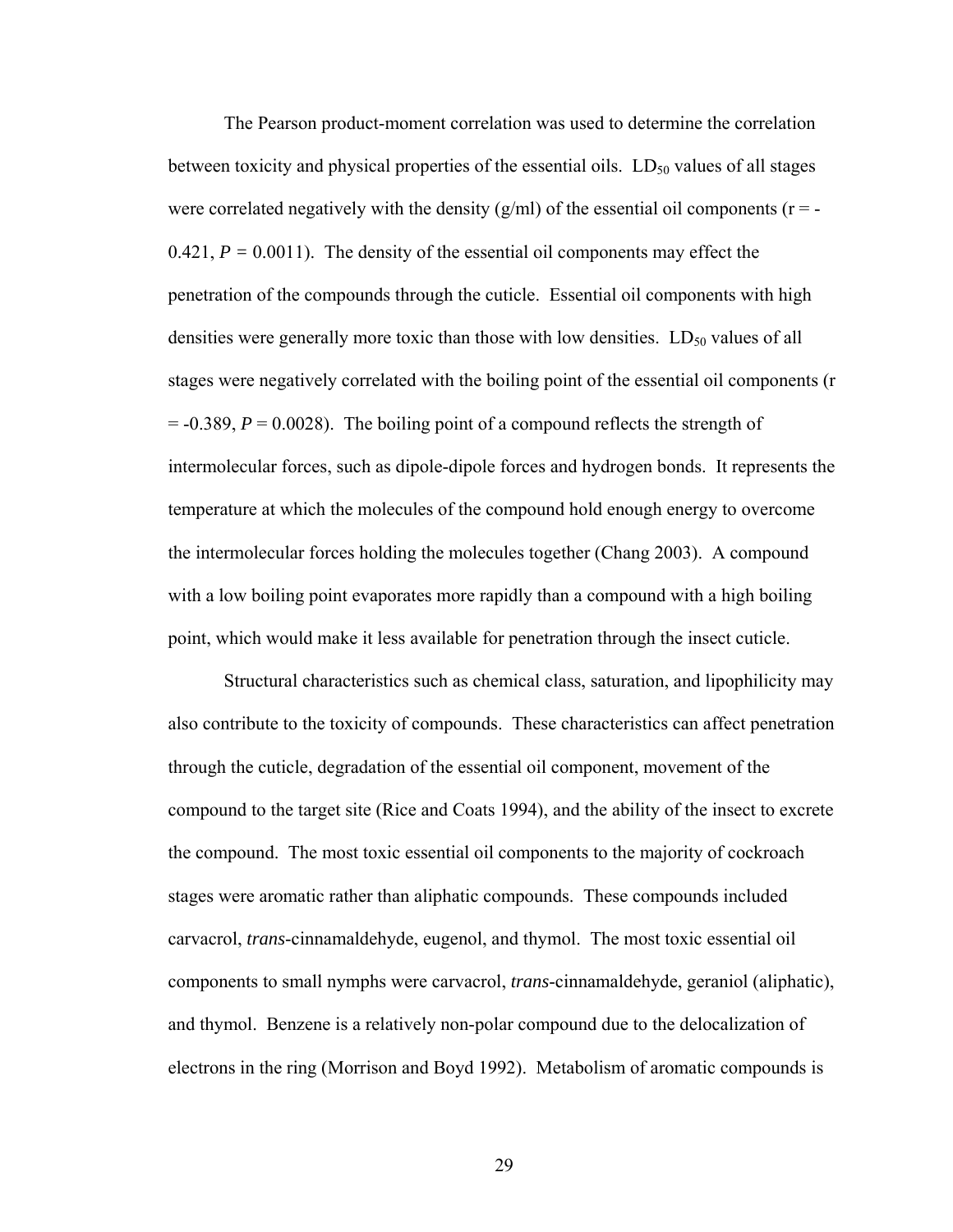relatively difficult because detoxification involves a series of processes that make the compound more hydrophilic and polar so that it can be easily excreted (Yu 2008). Therefore, essential oil components containing a benzene ring are not easily metabolized and detoxified in the insect body. Because the aromatic compounds are not easily metabolized, they are more toxic than aliphatic compounds. Our results are consistent with those of Rice and Coats (1994) who found that aromatic alcohols were more toxic than aliphatic alcohols to the house fly, *Musca domestica* (L.).

We found that monocyclic aliphatic compounds tended to be more toxic than bicyclic aliphatic compounds to all stages of the German cockroach. Rice and Coats (1994) also found that monocyclic compounds, such as menthol and carvone, were more toxic than bicyclic compounds, such as verbenol and thujone. The monocyclic compounds used in our study consisted of six-membered carbon rings. Six-membered carbon rings are predicted to have bond angles of  $\sim$ 109 degrees, which adds to their flexibility (Morrison and Boyd 1992). Two of the bicyclic compounds used in our study, (+)-α-pinene and (-)-β-pinene, consisted of one six-membered carbon ring and one 4 membered carbon ring. Because the 4-membered carbon rings have bond angles of  $\sim 90$ degrees, they are in a strained state caused by lack of flexibility (Morrison and Boyd 1992). The chemical bonds may be inclined to break more easily in response to detoxifying enzyme activity, which could lead to faster degradation in the insect body. 1,8,-Cineole is a bicyclic compound consisting of two 6-membered carbon rings, which would make it more flexible than  $(+)$ -α-pinene and  $(-)$ -β-pinene but less flexible than a six-membered monocyclic carbon ring; however, the toxicity of 1,8-cineole was not consistently lower than that of the monocyclic compounds for all stages.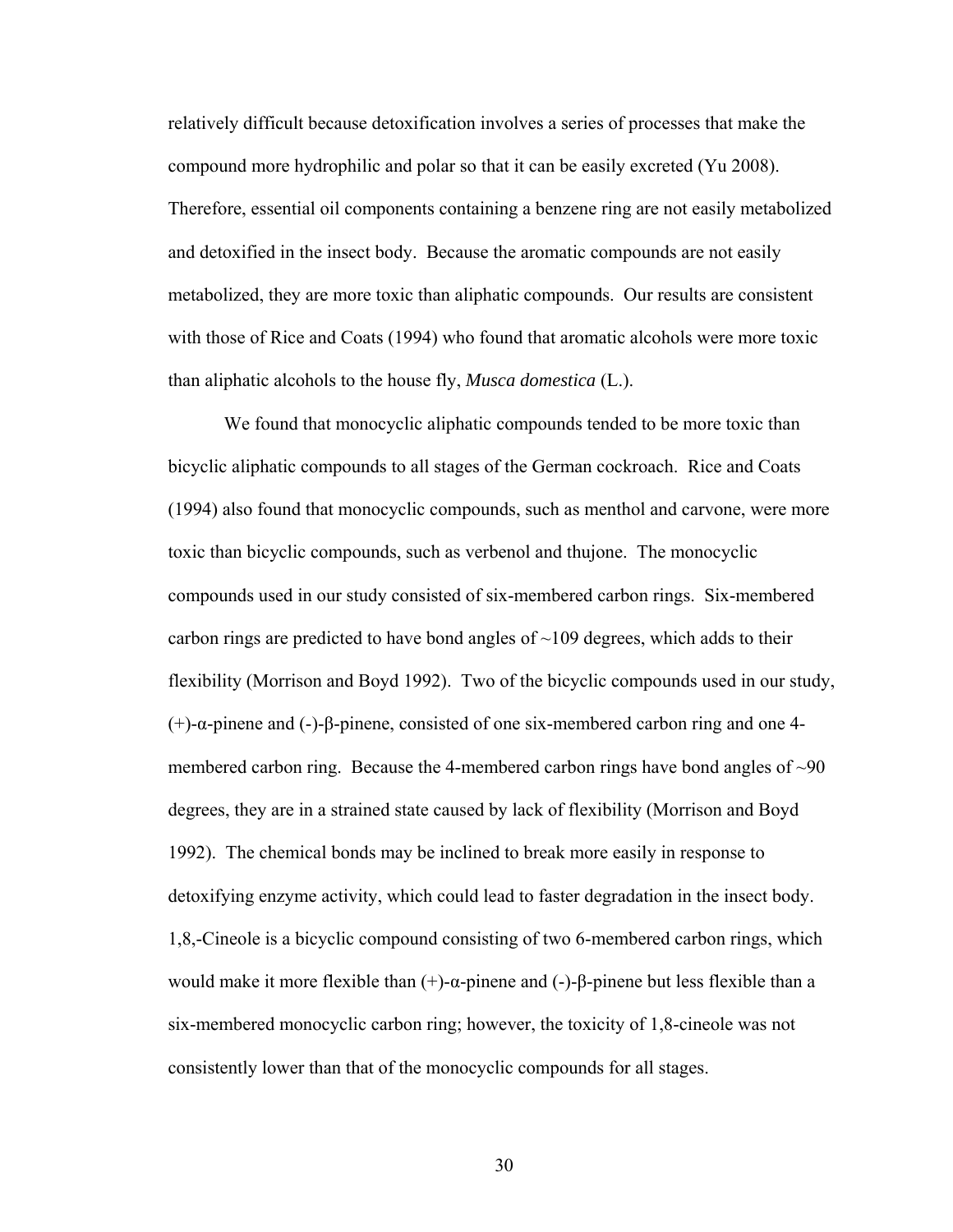Compound saturation affected toxicity to German cockroaches. The saturated essential oil components used in this study contained only single bonds, with the exception of double bonds present in the benzene ring. The unsaturated components used contained at least one double bond other than the double bonds present in the benzene ring. Saturated components, such as thymol and carvacrol, were highly, or moderately, toxic to all stages of the German cockroach. The majority of the components with low toxicity were unsaturated compounds, such as  $(+)$ -α-pinene and  $(-)$ -β-pinene. Multiple unsaturated compounds did not decrease toxicity. The degree of compound saturation may affect degradation in the insect body. It is possible that the unsaturated compounds are unable to group as closely together as the saturated compounds (Tortora et al. 2007), due to steric hindrance (Morrison and Boyd 1992). Steric hindrance may increase the solubility, allowing it to be excreted at a faster rate. In phase one of the metabolism of xenobiotics, a polar reactive group is attached to the compound to make it a more suitable substrate for enzyme attachment (Hodgson 1987). Unsaturated compounds may provide more sites for a polar group and enzyme to attach. The enzymes will attack substrates, such as sugars and amino acids, creating water soluble compound that can be more easily excreted (Hodgson 1987).

The results from a study by Rice and Coats (1994) on the insecticidal properties of several monoterpenoids to the house fly, red flour beetle, and southern corn rootworm demonstrated a positive correlation between toxicity and lipophilicity (Log P); however, the results from our study did not show such a correlation. Our results were consistent with those of Jang et al. (2005) who determined the toxicity of marjoram oil components to the adult female German cockroach. A high Log P value may be related to enhanced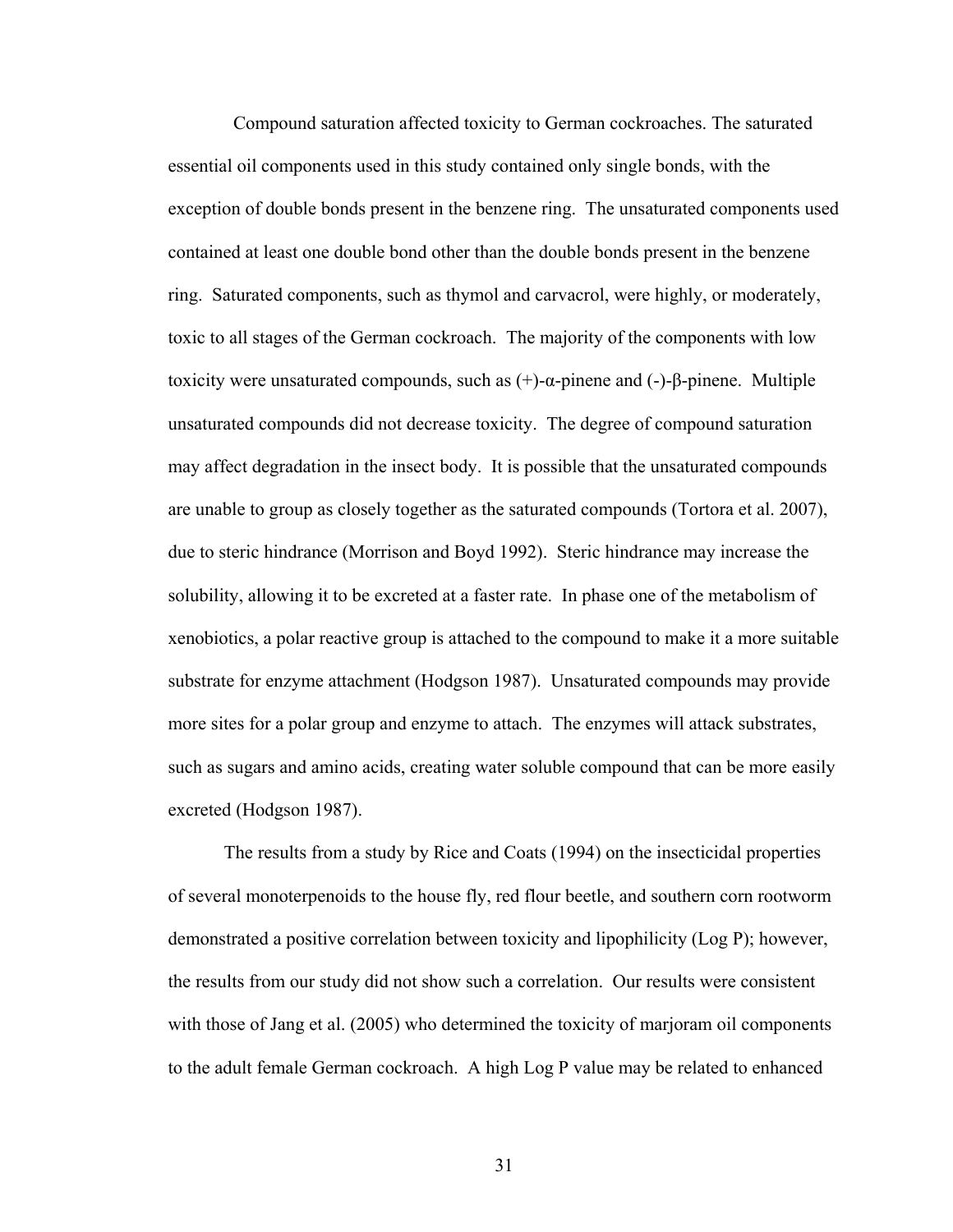cuticular penetration (Matsumura 1985); however, the essential oil components with the highest Log P value in our study were (+)-α-pinene and (-)-β-pinene, which were the least toxic to all stages of the German cockroach. Depending upon epicuticular lipid composition, it is possible that a compound can be too lipophilic to completely penetrate the cuticle (Yu 2008). A cuticle with high lipid content may act as a lipid reserve, trapping lipophilic compounds and inhibiting them from reaching the target site (Yu 2008). The injection of essential oil components under the insect cuticle would determine if the low toxicity of these compounds could be attributed to the sequestering of the oils in the cuticle; however, we injected 0.44 mg/μl of  $(+)$ -α-pinene and  $(-)$ -βpinene under the cuticle and observed negligible mortality (unpublished data).

**Ootheca hatch.** Our results showed that an ootheca attached to a dead female can hatch, which is consistent with the results of Abd-Elghafar and Appel (1992). Four of the essential oil components had a significant effect on ootheca hatch (*trans*cinnamaldehyde, (-)-menthone, geraniol, and citronellic acid). No essential oil components completely prevented ootheca hatch; therefore, from a practical standpoint, additional treatments of these oils would be required in the field to prevent reinfestation. There were also significant differences in the mean number of nymphs among the doses for carvacrol, *trans*-cinnamaldehyde, citronellic acid, geraniol, and (-)-menthone; significantly fewer nymphs hatched from the higher doses, and fewer nymphs hatched from dead females. These results are consistent with those of Abd-Elghafar and Appel (1992), who found that the numbers of nymphs hatching from oothecae declined as insecticide dose increased. We also found that significantly fewer oothecae dropped from treated than control females. These results demonstrate that *trans*-cinnamaldehyde,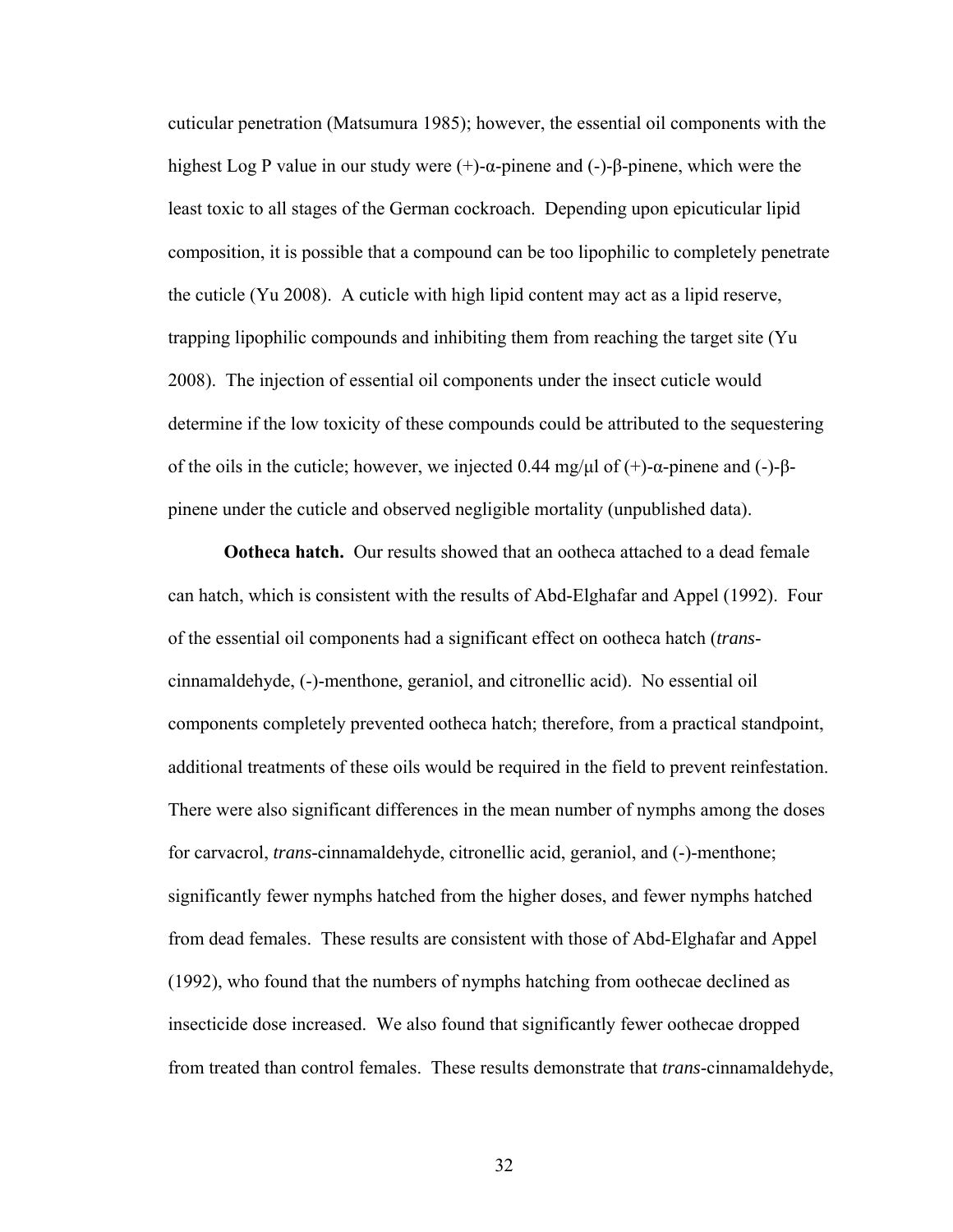citronellic acid, geraniol, and (-)-menthone reduced ootheca hatch, in part, because the large doses killed the females before they had time to deposit their oothecae, a naturally occurring process for the German cockroach before ootheca hatch (Ross and Mullins 1995). Oothecae receive nutrients and water while attached to their living mother's body (Roth 1970b.). Contamination with essential oil components or the lack of nutrients and water from dead females may also have contributed to nymph mortality. It is also possible that the body of the dead females absorbed water from the developing embryos by a passive wicking action.

 Essential oil components, such as *trans*-cinnamaldehyde, thymol, carvacrol, and eugenol, that are toxic to adult females, can potentially be used as direct contact sprays against German cockroaches in areas where traditional insecticide use is restricted. However, there are several limitations that must be overcome before essential oil components can successfully be used in the field. Previous studies have shown them to be repellent (Appel et al. 2001) and to have little residual activity (Isman 2006). Because of their repellency, a pest control operator would have to apply the essential oils carefully in the field. Avoiding contact of the spray on or near insecticidal baits, bait stations, and traps would be necessary to preserve their attractiveness to German cockroaches (Appel 2004). If used cautiously, essential oils could be used as flushing agents and inspection tools for locating infested areas and reducing the availability of suitable harborages. A microencapsulated formulation might be useful to increase the residual, decrease the repellency, and eliminate the odor of the essential oils. Microencapsulated formulations contain active ingredient in microscopic polymeric capsules that rupture overtime or when stimulated by pressure, such as an insect walking over the capsule (Barcay 2004).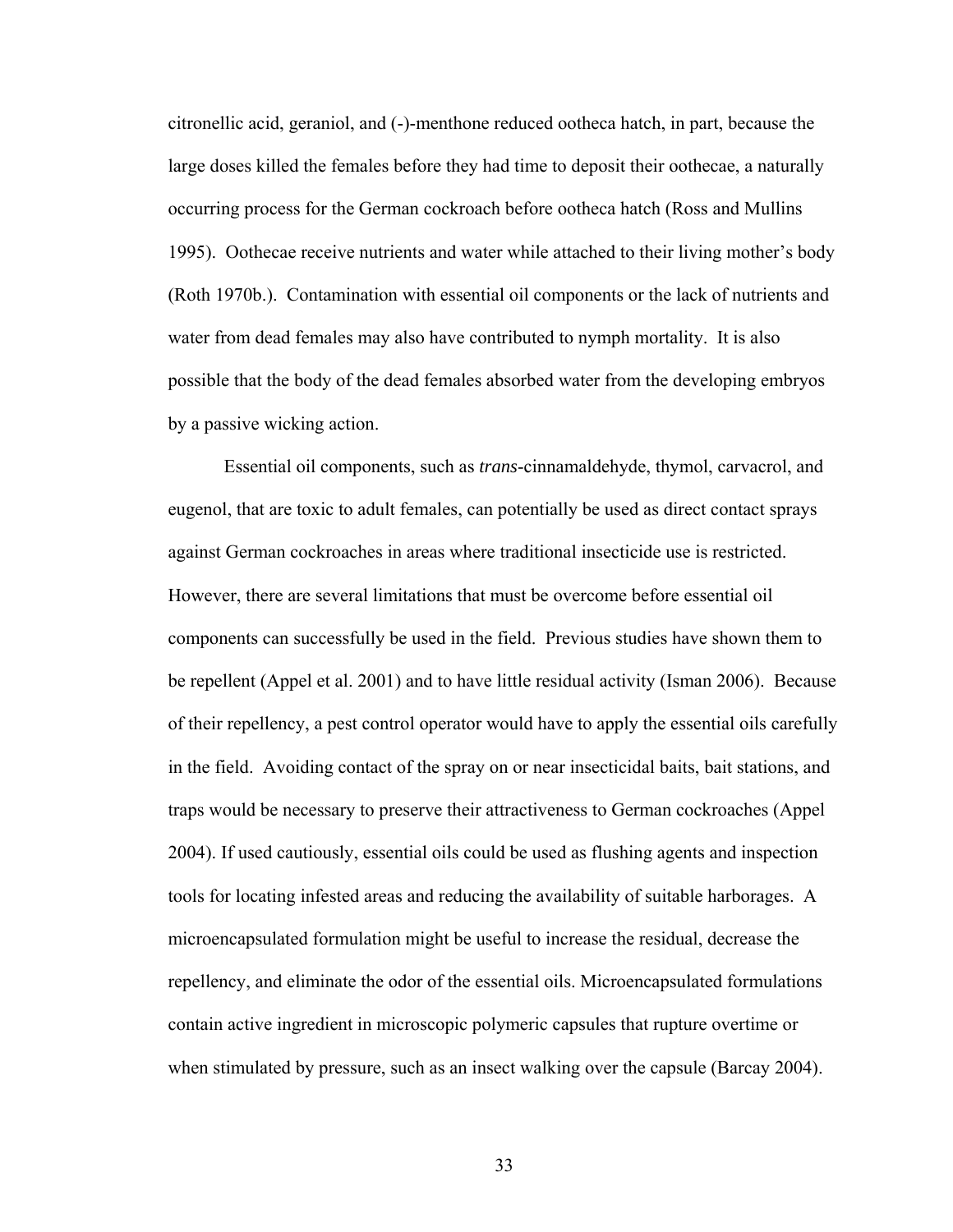The essential oil components do have an effect on ootheca hatch, but they do not eliminate hatch. Follow up treatment would be necessary to prevent reinfestation by the hatched nymphs.The use of essential oil components along with other integrated pest management techniques can be an effective method for controlling the German cockroach in food preparation areas, storage buildings, apartments, and homes.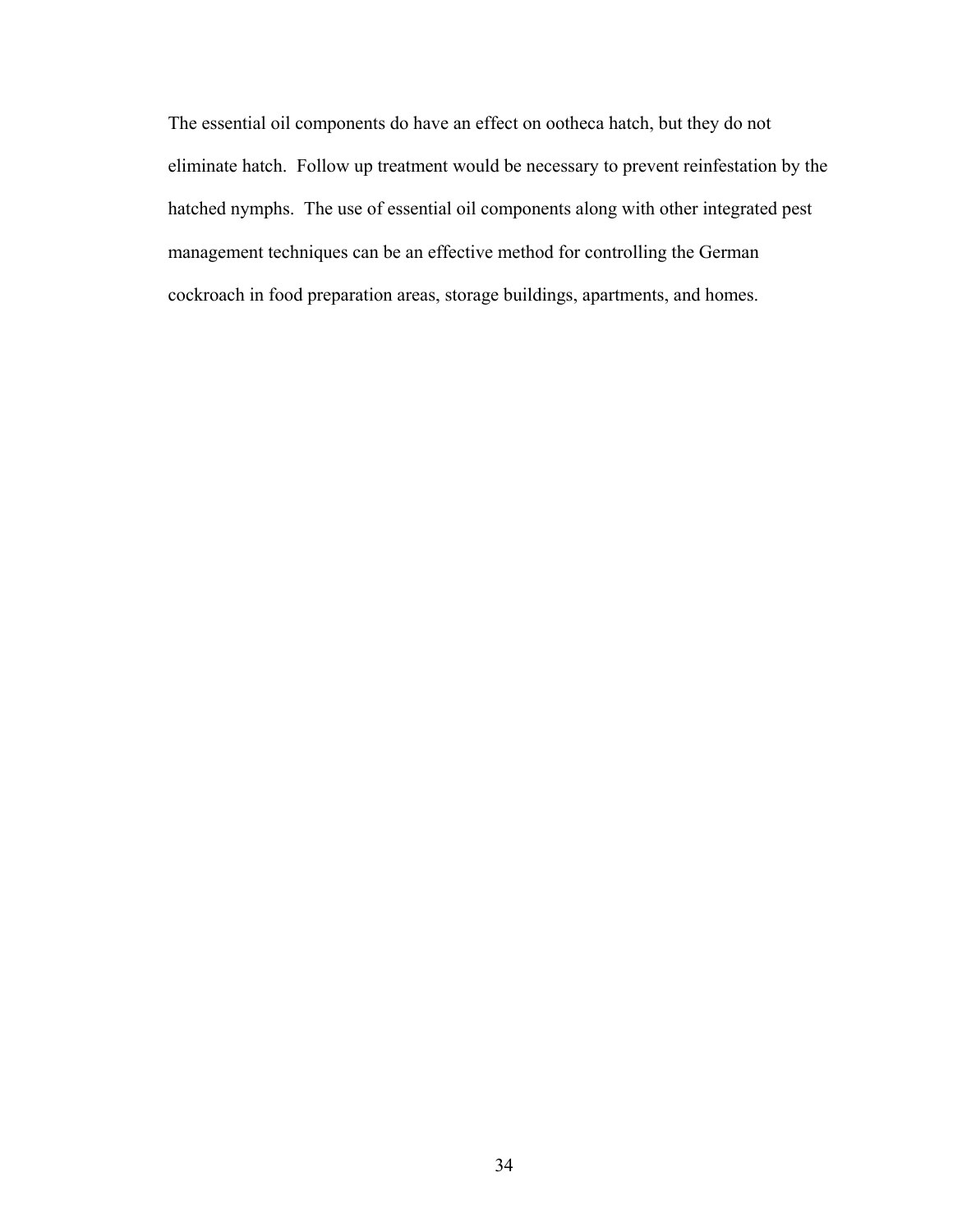| <b>Stage</b>         | $\,N$ | Mean $\pm$ SD <sup>a</sup> |
|----------------------|-------|----------------------------|
|                      |       |                            |
| <b>Adult females</b> | 30    | $0.0861 \pm 0.0140a$       |
|                      |       |                            |
| Gravid females       | 30    | $0.0853 \pm 0.0110a$       |
|                      |       |                            |
|                      |       | $0.0452 \pm 0.0080b$       |
| Large nymphs         | 30    |                            |
|                      |       |                            |
| Adult males          | 30    | $0.0443 \pm 0.0042b$       |
|                      |       |                            |
| Medium nymphs        | 30    | $0.0105 \pm 0.0037c$       |
|                      |       |                            |
| Small nymphs         | 30    | $0.0015 \pm 0.0009d$       |
|                      |       |                            |
|                      |       |                            |

**Table 2. Mean masses of German cockroach stages measured in grams** 

<sup>a</sup>Means within a column followed by the same letter are not significantly different ( $P <$ 

0.05)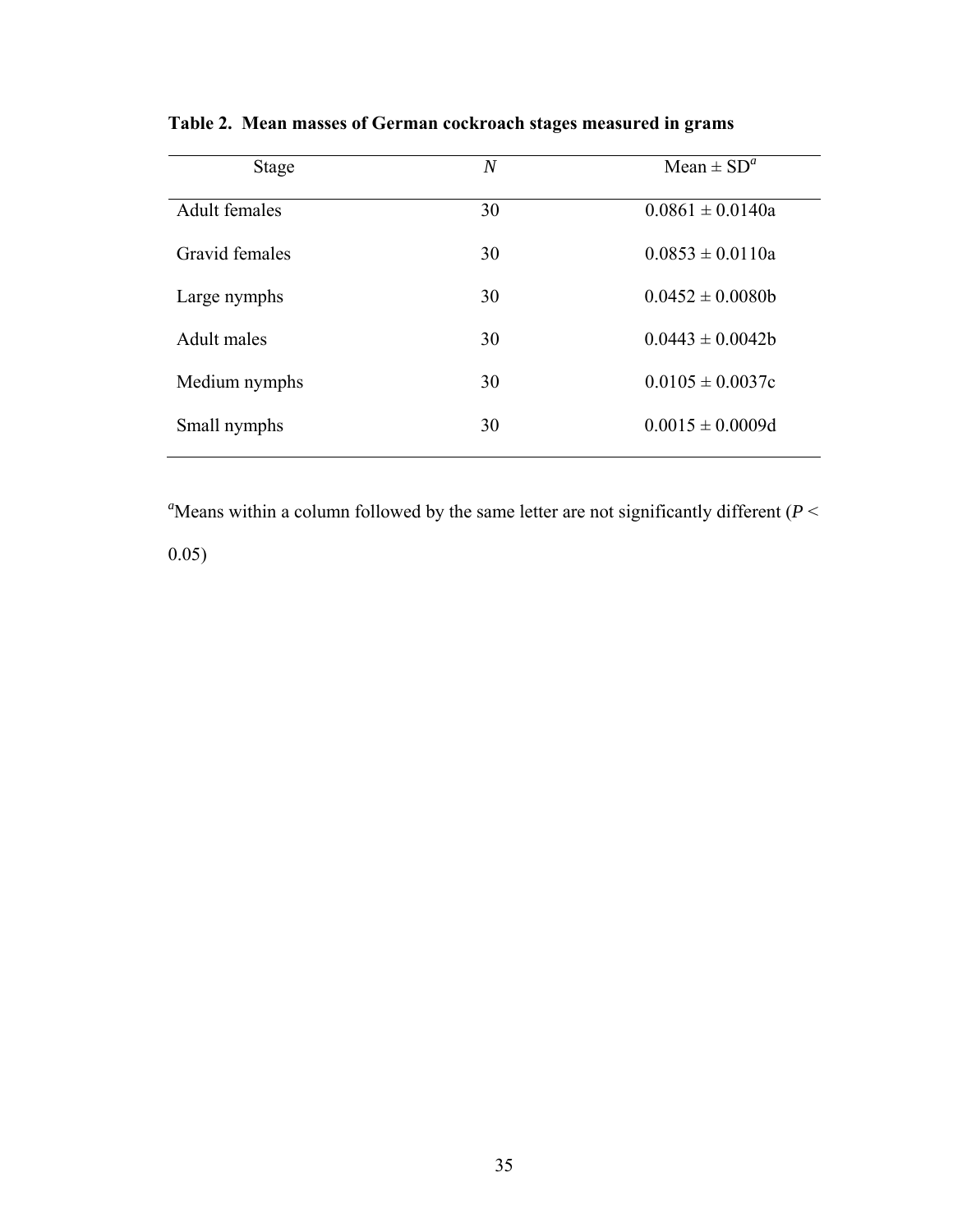| <b>Essential oil</b>     | $\boldsymbol{n}$ | $Slope \pm SE$   | $LD_{50}$ mg/cockroach        | $\chi^2$ | $\boldsymbol{P}$ |
|--------------------------|------------------|------------------|-------------------------------|----------|------------------|
|                          |                  |                  | $(95\%CI)$                    |          |                  |
| Carvacrol                | 108              | $6.42 \pm 1.36$  | $0.101(0.084 - 0.122)$        | 22.32    | 0.0001           |
| 1,8-Cineole              | 108              | $7.87 \pm 1.59$  | $0.156(0.131 - 0.181)$        | 24.57    | 0.0001           |
| Trans-<br>cinnamaldehyde | 234              | $12.62 \pm 2.70$ | $0.078(0.071 - 0.086)$        | 21.88    | 0.0001           |
| Citronellic acid         | 126              | $3.62 \pm 1.08$  | $0.252(0.149-0.391)$          | 11.17    | 0.0008           |
| Eugenol                  | 108              | $6.42 \pm 1.36$  | $0.109(0.091 - 0.132)$        | 22.31    | 0.0001           |
| Geraniol                 | 126              | $4.79 \pm 0.95$  | $0.262(0.219-0.305)$          | 25.73    | 0.0001           |
| S-(-)-Limonene           | 126              | $5.45 \pm 1.94$  | $0.285(0.183 - 0.406)$        | 7.91     | 0.0049           |
| (-)-Linalool             | 126              | $6.86 \pm 1.41$  | $0.316(0.279 - 0.358)$        | 23.75    | 0.0001           |
| (-)-Menthone             | 126              | $3.71 \pm 1.60$  | $0.126(0.025-0.160)$          | 5.35     | 0.0207           |
| $(+)$ - $\alpha$ -Pinene | 126              | $4.49 \pm 2.16$  | $0.644(0.463 -$<br>11293.438) | 4.32     | 0.0377           |
| $(-)-\beta$ -Pinene      | 126              | $3.57 \pm 1.45$  | $0.481(0.351 - 8.434)$        | 5.98     | 0.0144           |
| Thymol                   | 198              | $23.10 \pm 7.03$ | $0.070(0.063 - 0.073)$        | 10.81    | 0.0010           |

**Table 3. Toxicity of essential oils applied topically to adult male German** 

## **cockroaches**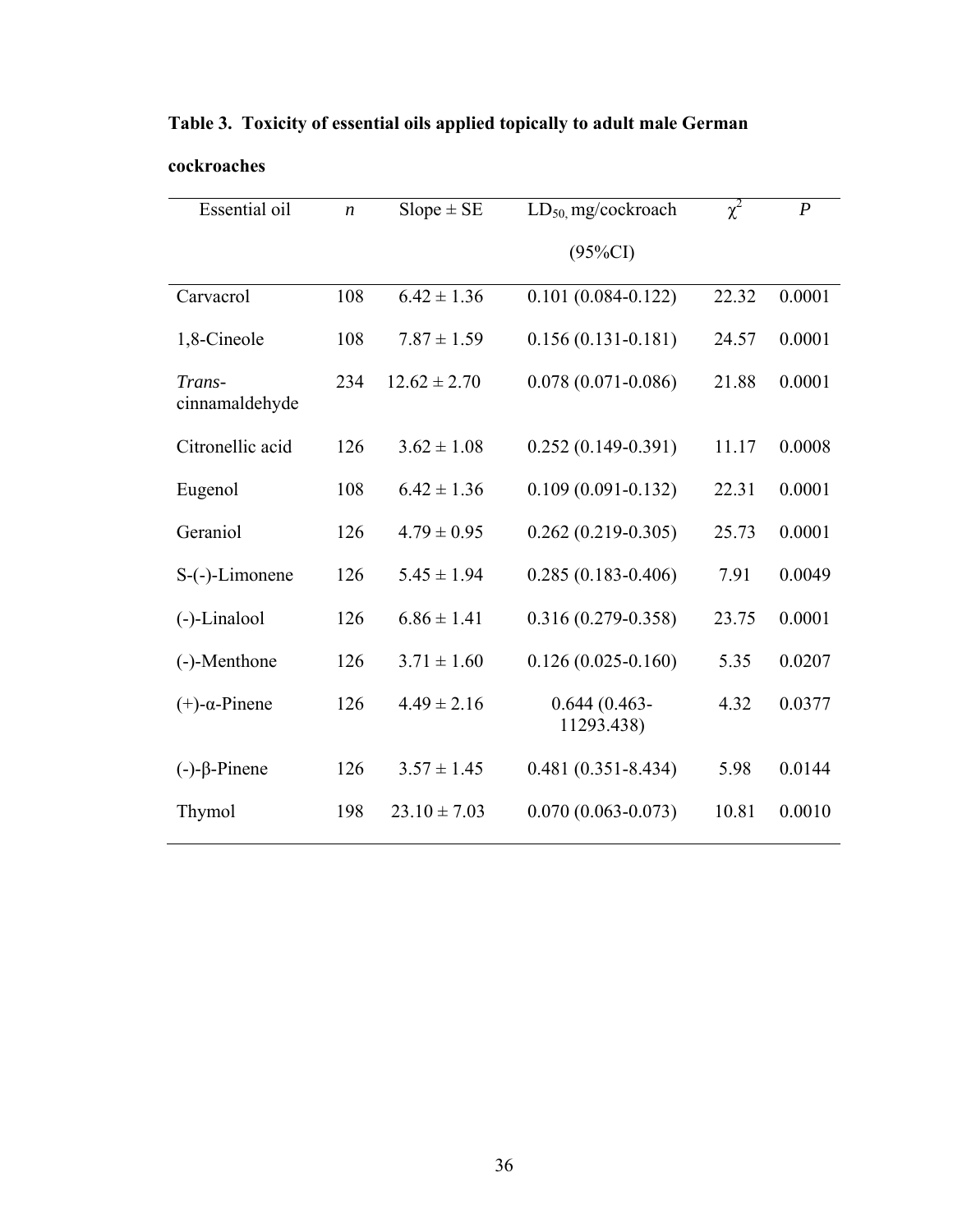| Essential oil            | $\boldsymbol{n}$ | $Slope \pm SE$   | $LD_{50}$ mg/cockroach  | $\chi^2$ | $\boldsymbol{P}$ |
|--------------------------|------------------|------------------|-------------------------|----------|------------------|
|                          |                  |                  | $(95\%CI)$              |          |                  |
| Carvacrol                | 108              | $6.94 \pm 1.30$  | $0.186(0.156 - 0.214)$  | 28.60    | 0.0001           |
| 1,8-Cineole              | 108              | $3.30 \pm 1.11$  | $0.273(0.164 - 0.531)$  | 8.86     | 0.0029           |
| Trans-<br>cinnamaldehyde | 126              | $7.68 \pm 1.53$  | $0.188(0.158-0.216)$    | 25.23    | 0.0001           |
| Citronellic acid         | 126              | $2.14 \pm 0.64$  | $0.491(0.337-1.298)$    | 11.28    | 0.0008           |
| Eugenol                  | 108              | $4.19 \pm 0.77$  | $0.294(0.244 - 0.349)$  | 29.53    | 0.0001           |
| Geraniol                 | 126              | $1.86 \pm 0.66$  | $0.832(0.477-11.840)$   | 8.00     | 0.0047           |
| S-(-)-Limonene           | 126              |                  | >0.50<br>$\overline{a}$ |          | 0.4579           |
| (-)-Linalool             | 126              |                  | >0.50<br>$\overline{a}$ |          | 0.0747           |
| (-)-Menthone             | 90               | $4.19 \pm 1.83$  | $0.773(0.628 - 6.047)$  | 5.23     | 0.0222           |
| $(+)$ - $\alpha$ -Pinene | 126              |                  | >0.50<br>$\mathfrak{a}$ |          | 0.7931           |
| $(-)-\beta$ -Pinene      | 126              | $\boldsymbol{0}$ | >0.50<br>$\mathfrak{a}$ |          |                  |
| Thymol                   | 108              | $2.88 \pm 0.68$  | $0.195(0.122 - 0.280)$  | 17.84    | 0.0001           |

**Table 4. Toxicity of essential oils applied topically to adult female German** 

# **Cockroaches**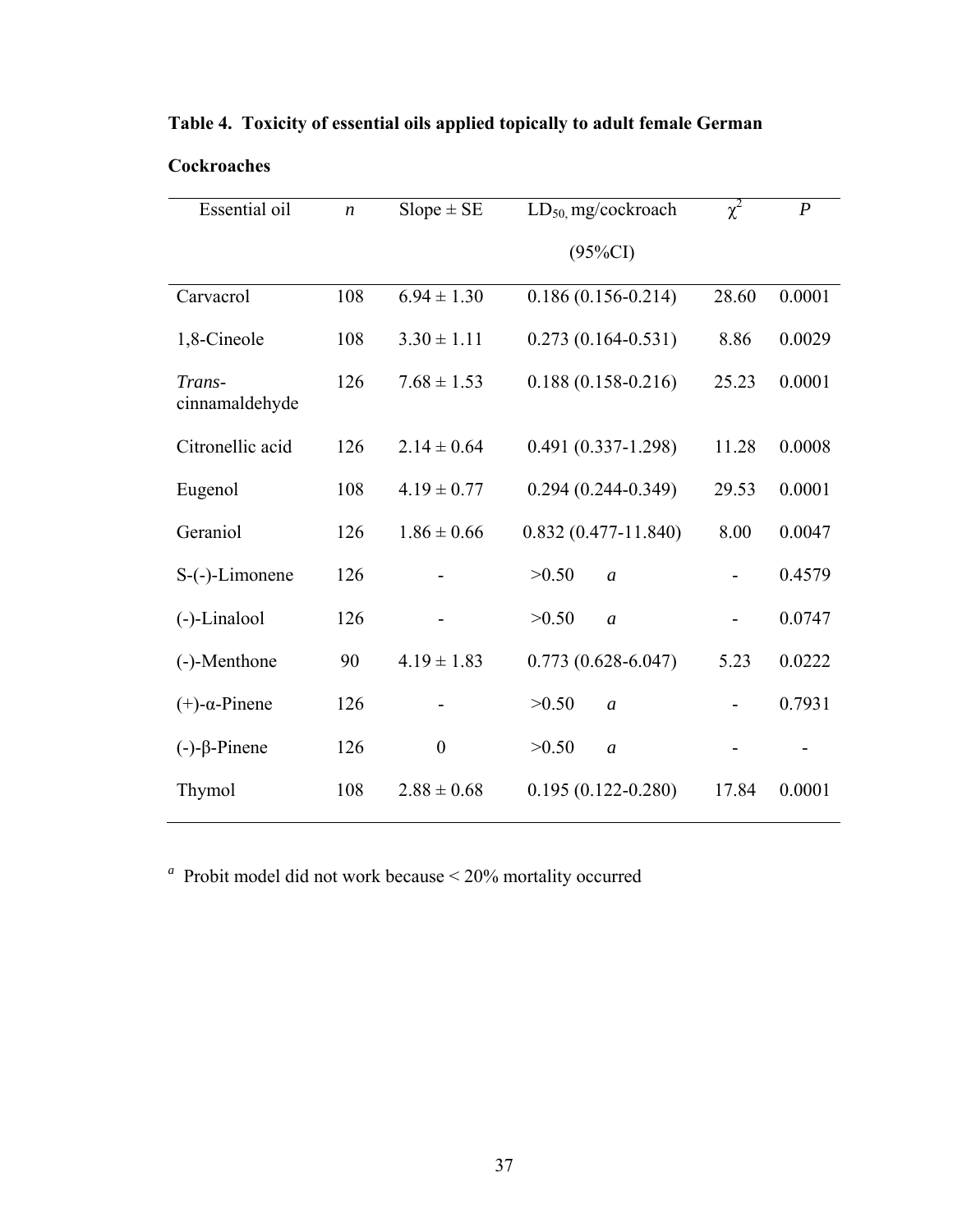| Essential oil            | $\boldsymbol{n}$ | $Slope \pm SE$   | $LD_{50}$ mg/cockroach  | $\chi^2$ | $\boldsymbol{P}$ |
|--------------------------|------------------|------------------|-------------------------|----------|------------------|
|                          |                  |                  | $(95\%CI)$              |          |                  |
| Carvacrol                | 126              | $6.69 \pm 1.23$  | $0.146(0.121 - 0.171)$  | 29.56    | 0.0001           |
| 1,8-Cineole              | 126              | $3.61 \pm 1.10$  | $0.507(0.400 - 1.023)$  | 10.75    | 0.0010           |
| Trans-<br>cinnamaldehyde | 126              | $8.02 \pm 1.79$  | $0.133(0.112 - 0.157)$  | 20.12    | 0.0001           |
| Citronellic acid         | 126              | $3.83 \pm 1.25$  | $0.518(0.411 - 1.140)$  | 9.34     | 0.0022           |
| Eugenol                  | 126              | $8.73 \pm 2.05$  | $0.287(0.232 - 0.333)$  | 18.17    | 0.0001           |
| Geraniol                 | 126              | $5.13 \pm 1.61$  | $0.452(0.382 - 0.722)$  | 10.19    | 0.0014           |
| S-(-)-Limonene           | 126              |                  | >0.50<br>$\overline{a}$ |          | 0.3215           |
| $(-)$ -Linalool          | 126              |                  | >0.50<br>$\overline{a}$ |          | 0.9999           |
| (-)-Menthone             | 126              | $3.04 \pm 1.33$  | $0.395(0.226-23.295)$   | 5.21     | 0.0224           |
| $(+)$ - $\alpha$ -Pinene | 126              | $\boldsymbol{0}$ | >0.50<br>$\overline{a}$ |          |                  |
| $(-)-\beta$ -Pinene      | 126              |                  | >0.50<br>$\mathfrak{a}$ |          | 0.3215           |
| Thymol                   | 126              | $4.77 \pm 1.08$  | $0.122(0.082 - 0.164)$  | 19.36    | 0.0001           |

**Table 5. Toxicity of essential oils applied topically to gravid female German cockroaches**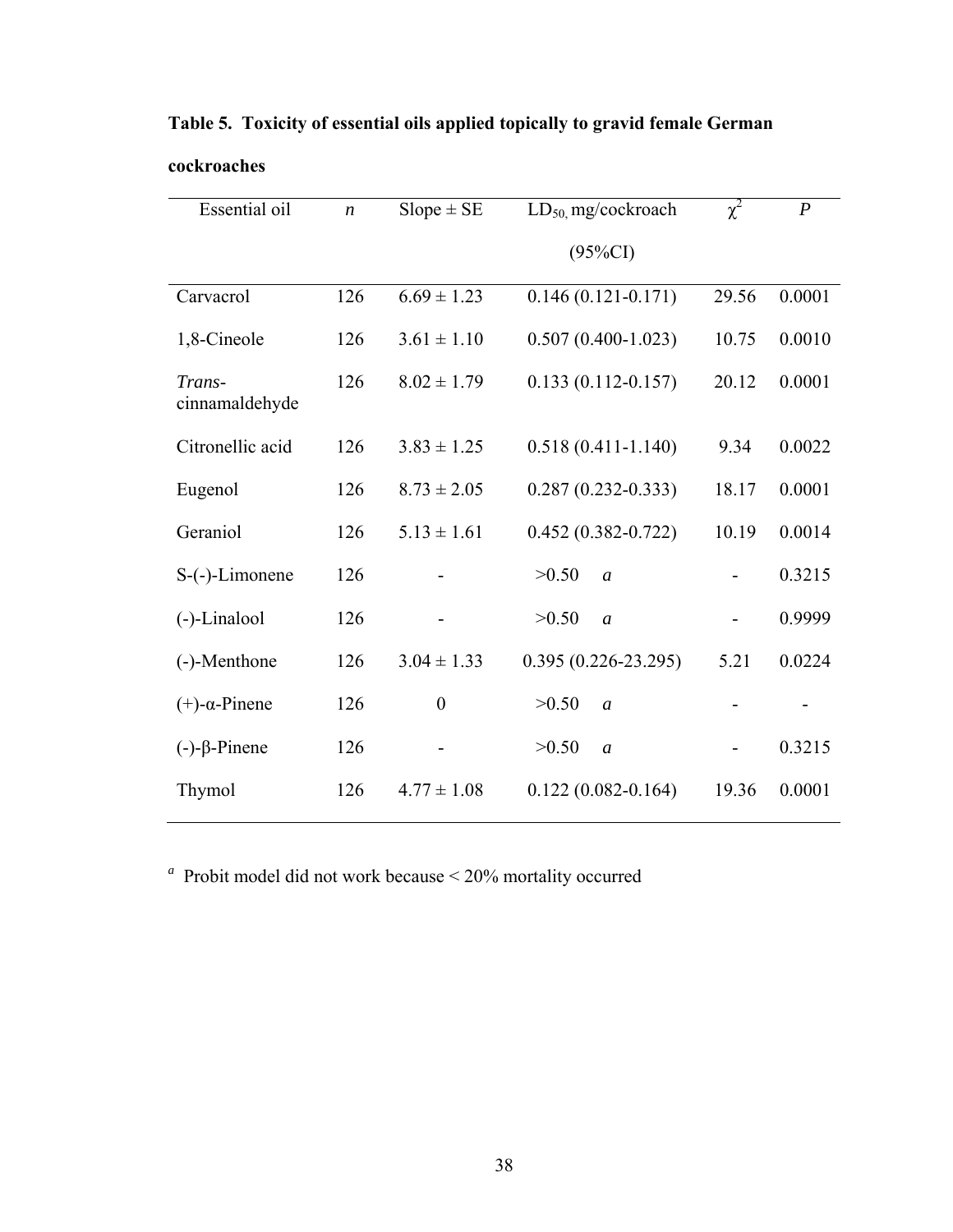| Essential oil            | $\boldsymbol{n}$ | $Slope \pm SE$   | $LD_{50}$ mg/cockroach  | $\chi^2$ | $\boldsymbol{P}$ |
|--------------------------|------------------|------------------|-------------------------|----------|------------------|
|                          |                  |                  | $(95\%CI)$              |          |                  |
| Carvacrol                | 108              | $3.84 \pm 0.59$  | $0.129(0.102 - 0.157)$  | 42.57    | 0.0001           |
| 1,8-Cineole              | 108              | $6.11 \pm 1.26$  | $0.333(0.292 - 0.386)$  | 23.55    | 0.0001           |
| Trans-<br>cinnamaldehyde | 198              | $10.43 \pm 2.66$ | $0.117(0.110-0.131)$    | 15.37    | 0.0001           |
| Citronellic acid         | 108              | $3.03 \pm 1.07$  | $0.643(0.458-2.968)$    | 8.10     | 0.0044           |
| Eugenol                  | 108              | $3.68 \pm 0.64$  | $0.246(0.199-0.296)$    | 33.39    | 0.0001           |
| Geraniol                 | 126              | $1.79 \pm 0.57$  | $0.736(0.441 - 4.700)$  | 9.92     | 0.0016           |
| S-(-)-Limonene           | 126              | $4.40 \pm 1.91$  | $0.598(0.447-13.565)$   | 5.28     | 0.0216           |
| (-)-Linalool             | 126              |                  | >0.50<br>$\overline{a}$ |          | 0.4820           |
| (-)-Menthone             | 126              | $4.51 \pm 1.04$  | $0.370(0.315 - 0.456)$  | 18.75    | 0.0001           |
| $(+)$ - $\alpha$ -Pinene | 126              | $\overline{0}$   | >0.50<br>$\overline{a}$ |          |                  |
| $(-)-\beta$ -Pinene      | 126              | $\boldsymbol{0}$ | >0.50<br>$\mathfrak{a}$ |          |                  |
| Thymol                   | 108              | $2.65 \pm 0.48$  | $0.220(0.169-0.280)$    | 29.67    | 0.0001           |

**Table 6. Toxicity of essential oils applied topically to large nymph German cockroaches**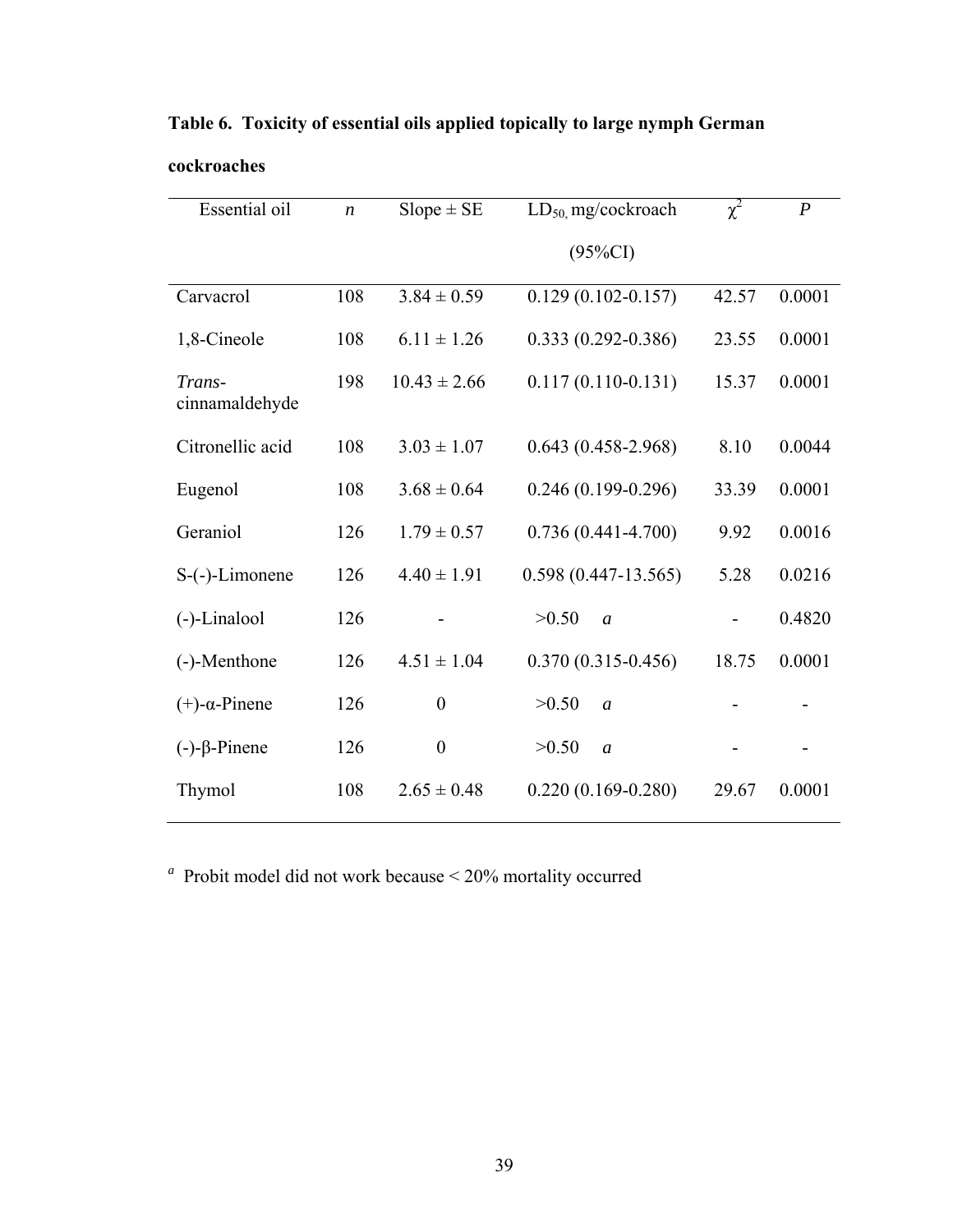| <b>Essential oil</b>     | $\boldsymbol{n}$ | $Slope \pm SE$   | LD <sub>50</sub> mg/cockroach | $\chi^2$ | $\boldsymbol{P}$ |
|--------------------------|------------------|------------------|-------------------------------|----------|------------------|
|                          |                  |                  | $(95\%CI)$                    |          |                  |
| Carvacrol                | 108              | $3.35 \pm 1.33$  | $0.061(0.005 - 0.107)$        | 6.37     | 0.0116           |
| 1,8-Cineole              | 108              | $3.93 \pm 1.03$  | $0.208(0.133 - 0.285)$        | 14.58    | 0.0001           |
| Trans-<br>cinnamaldehyde | 198              | $10.92 \pm 2.37$ | $0.082(0.074 - 0.087)$        | 21.24    | 0.0001           |
| Citronellic acid         | 108              | $4.05 \pm 0.76$  | $0.248(0.203 - 0.295)$        | 28.72    | 0.0001           |
| Eugenol                  | 108              | $4.20 \pm 0.71$  | $0.109(0.086 - 0.134)$        | 34.86    | 0.0001           |
| Geraniol                 | 126              | $2.99 \pm 0.49$  | $0.145(0.110-0.181)$          | 36.63    | 0.0001           |
| S-(-)-Limonene           | 126              | $4.49 \pm 0.77$  | $0.207(0.170-0.243)$          | 34.03    | 0.0001           |
| (-)-Linalool             | 126              | $3.61 \pm 0.72$  | $0.195(0.142 - 0.255)$        | 24.83    | 0.0001           |
| (-)-Menthone             | 126              | $4.48 \pm 1.03$  | $0.175(0.120-0.234)$          | 19.07    | 0.0001           |
| $(+)$ - $\alpha$ -Pinene | 126              | $\boldsymbol{0}$ | >0.50<br>$\overline{a}$       |          |                  |
| $(-)-\beta$ -Pinene      | 126              | $\boldsymbol{0}$ | >0.50<br>$\mathfrak{a}$       |          |                  |
| Thymol                   | 90               | $1.85 \pm 0.48$  | $0.060(0.023 - 0.092)$        | 14.95    | 0.0001           |

**Table 7. Toxicity of essential oils applied topically to medium nymph German cockroaches**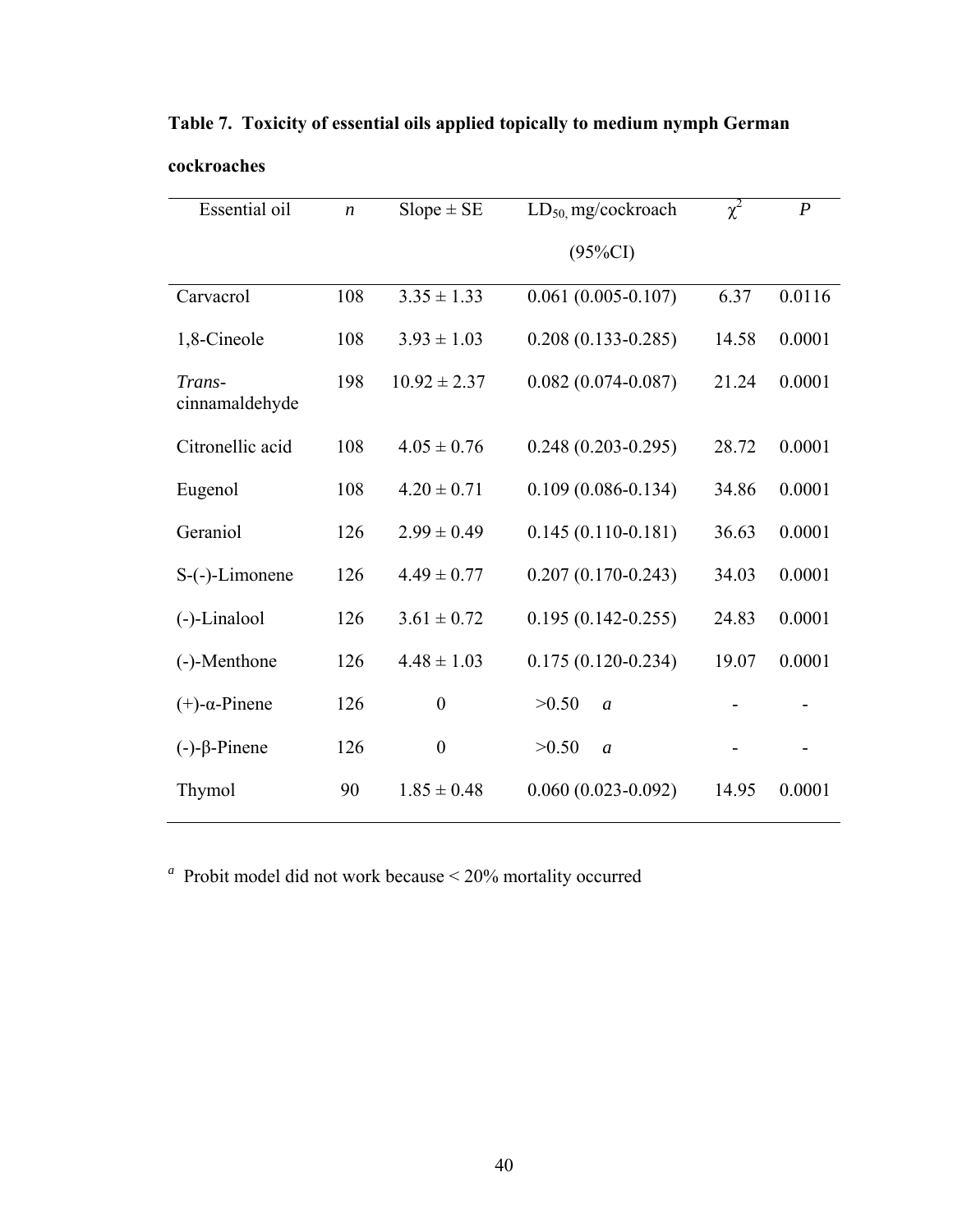| Essential oil            | $\boldsymbol{n}$ | $Slope \pm SE$   | $LD_{50}$ mg/cockroach  | $\chi^2$ | $\boldsymbol{P}$ |
|--------------------------|------------------|------------------|-------------------------|----------|------------------|
|                          |                  |                  | $(95\%CI)$              |          |                  |
| Carvacrol                | 90               | $3.50 \pm 1.32$  | $0.056(0.007-0.091)$    | 7.00     | 0.0081           |
| 1,8-Cineole              | 90               | $2.49 \pm 0.48$  | $0.133(0.096 - 0.175)$  | 26.68    | 0.0001           |
| Trans-<br>cinnamaldehyde | 198              | $4.93 \pm 0.98$  | $0.036(0.031 - 0.042)$  | 25.36    | 0.0001           |
| Citronellic acid         | 108              | $2.27 \pm 0.51$  | $0.131(0.075 - 0.188)$  | 19.61    | 0.0001           |
| Eugenol                  | 90               | $4.42 \pm 1.04$  | $0.066(0.047-0.083)$    | 18.19    | 0.0001           |
| Geraniol                 | 126              | $3.00 \pm 0.70$  | $0.049(0.028-0.067)$    | 18.64    | 0.0001           |
| S-(-)-Limonene           | 126              | $1.68 \pm 0.41$  | $0.057(0.022 - 0.088)$  | 17.28    | 0.0001           |
| $(-)$ -Linalool          | 126              | $3.64 \pm 0.59$  | $0.096(0.074-0.119)$    | 38.60    | 0.0001           |
| (-)-Menthone             | 126              | $2.28 \pm 0.48$  | $0.060(0.031 - 0.086)$  | 22.76    | 0.0001           |
| $(+)$ - $\alpha$ -Pinene | 126              | $\boldsymbol{0}$ | >0.50<br>$\overline{a}$ |          |                  |
| $(-)-\beta$ -Pinene      | 126              | $\boldsymbol{0}$ | >0.50<br>$\mathfrak{a}$ |          |                  |
| Thymol                   | 90               | $4.94 \pm 1.73$  | $0.047(0.023 - 0.059)$  | 8.08     | 0.0045           |

**Table 8. Toxicity of essential oils applied topically to small nymph German cockroaches**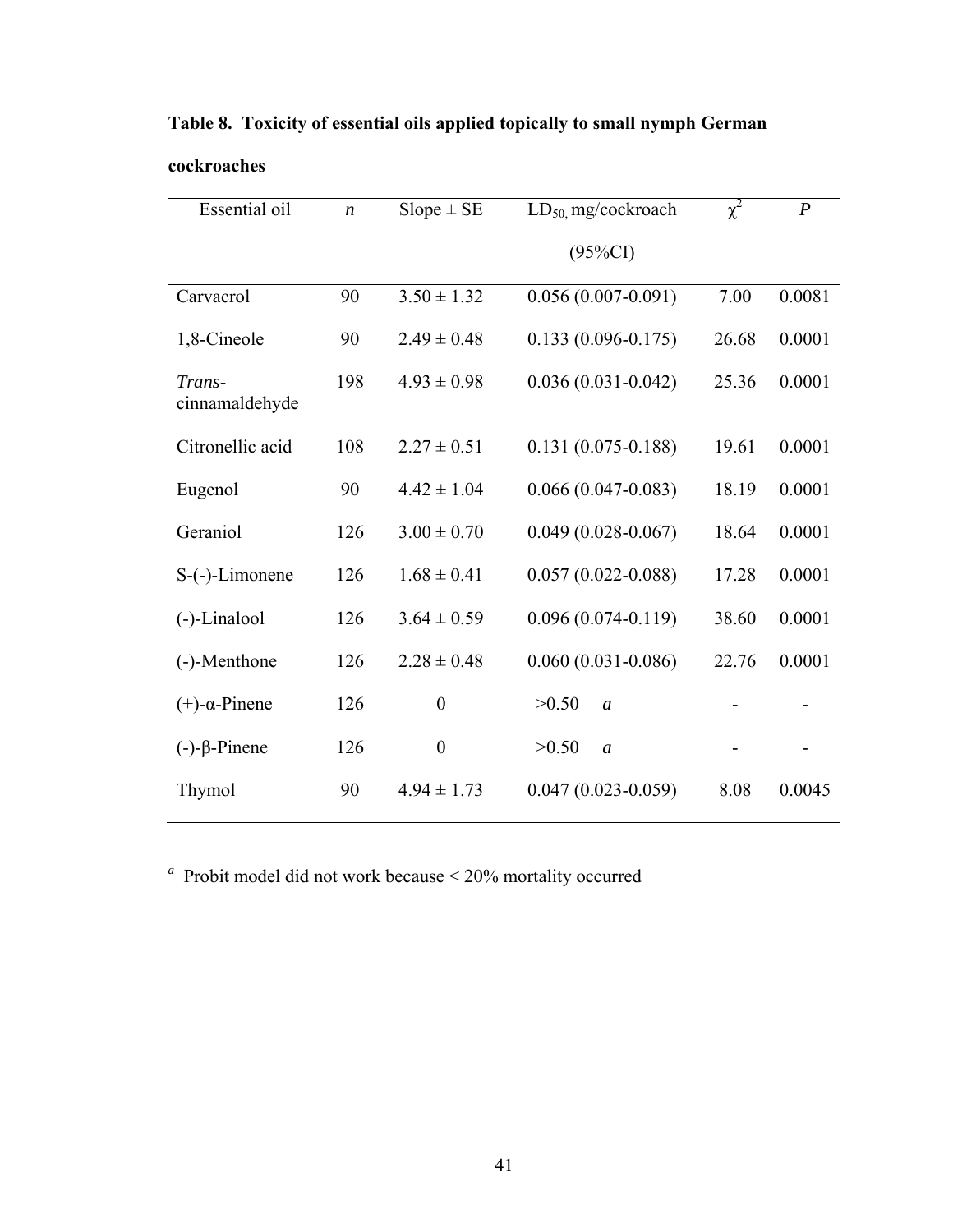| <b>TMT</b>               | $Slope \pm SE$    | Intercept $\pm$ SE | $r^2$                    | df | $\boldsymbol{F}$ | $\boldsymbol{P}$ |
|--------------------------|-------------------|--------------------|--------------------------|----|------------------|------------------|
| Carvacrol                |                   |                    | $\overline{a}$           | 6  | 4.11             | 0.098            |
| 1,8-Cineole              |                   |                    |                          | 6  | 0.00             | 0.974            |
| Trans-cinnamaldehyde     | $-21.46 \pm 2.73$ | $35.13 \pm 0.81$   | 0.93                     | 6  | 61.95            | 0.001            |
| Citronellic acid         | $-23.58 \pm 7.72$ | $31.20 \pm 2.04$   | 0.65                     | 6  | 9.34             | 0.028            |
| Eugenol                  | $-13.45 \pm 3.41$ | $30.49 \pm 1.03$   | 0.76                     | 6  | 15.52            | 0.011            |
| Geraniol                 | $-23.38 \pm 7.67$ | $28.04 \pm 1.94$   | 0.65                     | 6  | 9.30             | 0.028            |
| S-(-)-Limonene           |                   |                    |                          | 6  | 0.45             | 0.533            |
| (-)-Linalool             |                   |                    |                          | 6  | 5.78             | 0.061            |
| (-)-Menthone             | $-25.07 \pm 8.38$ | $28.04 \pm 2.35$   | 0.64                     | 6  | 8.95             | 0.030            |
| $(+)$ - $\alpha$ -Pinene |                   |                    |                          | 6  | 0.58             | 0.482            |
| $(-)-\beta$ -Pinene      |                   |                    | $\overline{\phantom{a}}$ | 6  | 1.63             | 0.258            |
| Thymol                   | $-9.81 \pm 3.68$  | $27.08 \pm 1.03$   | 0.59                     | 6  | 7.11             | 0.045            |

**Table 9. Relationship between doses applied to gravid females and the mean number of hatched nymphs**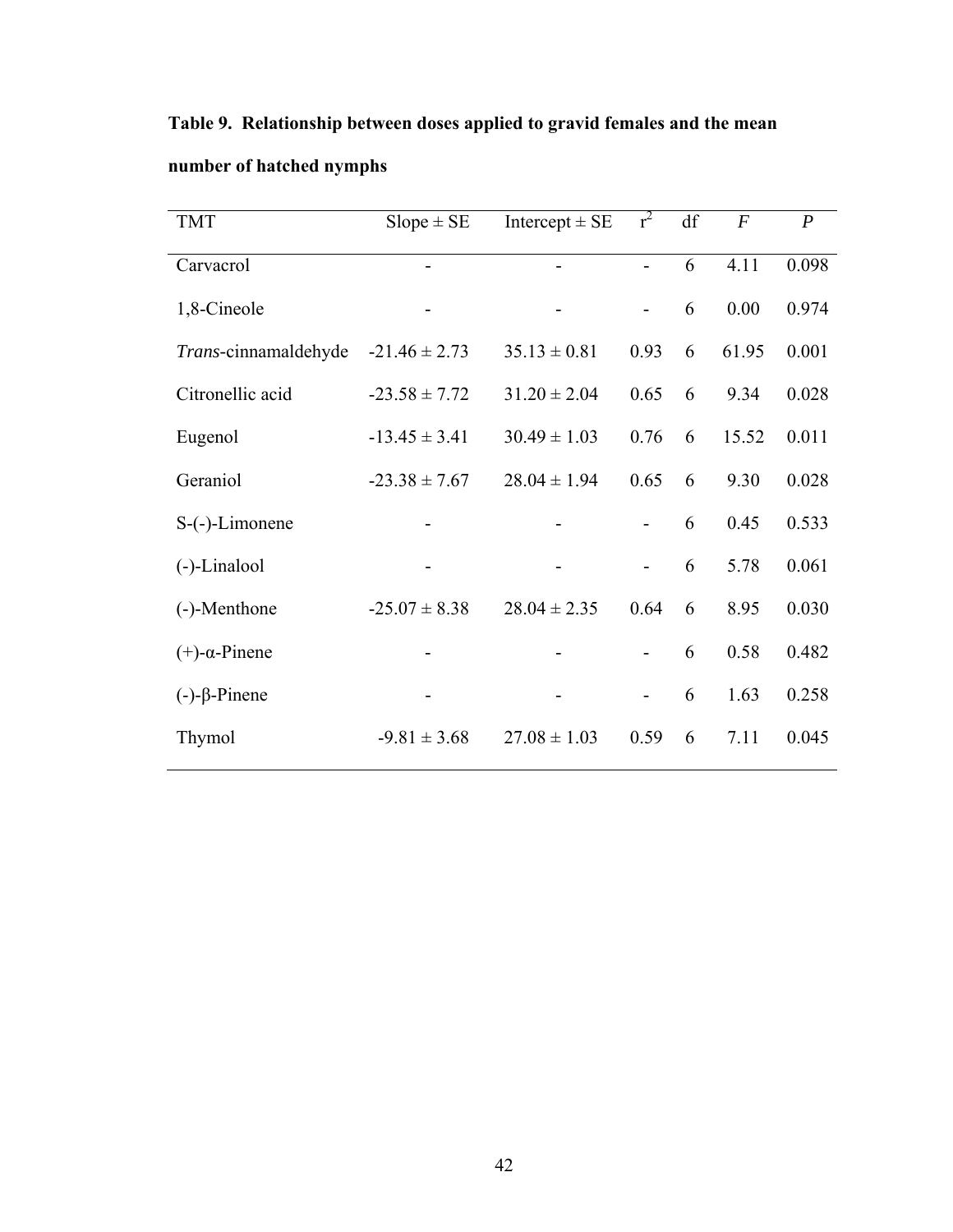| <b>TMT</b>               | $Slope \pm SE$      | Intercept $\pm$ SE | $r^2$                    | df | $\overline{F}$ | $\boldsymbol{P}$ |
|--------------------------|---------------------|--------------------|--------------------------|----|----------------|------------------|
| Carvacrol                | $-135.54 \pm 27.96$ | $97.66 \pm 7.86$   | 0.83                     | 6  | 23.50          | 0.005            |
|                          |                     |                    |                          |    |                |                  |
| 1,8-Cineole              |                     |                    | $\overline{\phantom{0}}$ | 6  | 0.02           | 0.890            |
| Trans-cinnamaldehyde     | $-188.44 \pm 57.24$ | $90.97 \pm 17.01$  | 0.68                     | 6  | 10.84          | 0.022            |
| Citronellic acid         | $-138.24 \pm 35.81$ | $97.88 \pm 9.48$   | 0.75                     | 6  | 14.91          | 0.012            |
| Eugenol                  | $-200.61 \pm 39.61$ | $90.72 \pm 12.00$  | 0.84                     | 6  | 25.65          | 0.004            |
| Geraniol                 | $-167.74 \pm 24.93$ | $95.85 \pm 6.30$   | 0.90                     | 6  | 45.28          | 0.001            |
| $S$ - $(-)$ -Limonene    |                     |                    |                          | 6  | 1.87           | 0.229            |
| $(-)$ -Linalool          | $-73.97 \pm 24.74$  | $93.27 \pm 6.26$   | 0.64                     | 6  | 8.94           | 0.030            |
| (-)-Menthone             |                     |                    |                          | 6  | 1.08           | 0.346            |
| $(+)$ - $\alpha$ -Pinene |                     |                    |                          | 6  | 0.35           | 0.579            |
| $(-)-\beta$ -Pinene      |                     |                    | $\overline{\phantom{a}}$ | 6  | 3.26           | 0.131            |
| Thymol                   | $-190.17 \pm 31.52$ | $83.05 \pm 8.85$   | 0.88                     | 6  | 36.41          | 0.002            |

**Table 10. Relationship between doses applied to gravid females and percentage of dropped oothecae**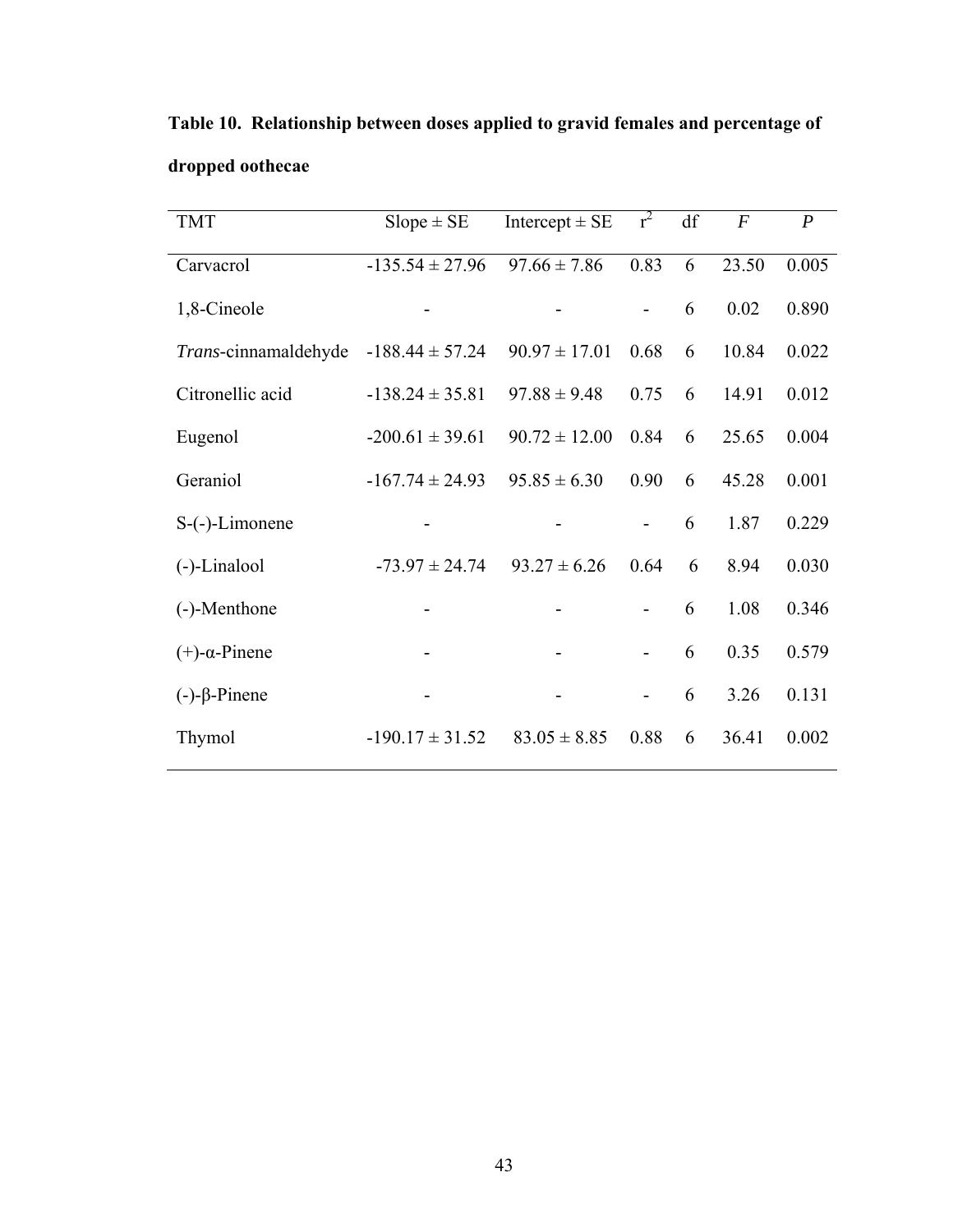| <b>TMT</b>               | $Slope \pm SE$     | Intercept $\pm$ SE | $r^2$                        | df | $\boldsymbol{F}$ | $\boldsymbol{P}$ |
|--------------------------|--------------------|--------------------|------------------------------|----|------------------|------------------|
| Carvacrol                | $-74.06 \pm 23.74$ | $100.90 \pm 6.67$  | 0.66                         | 6  | 9.73             | 0.026            |
| 1,8-Cineole              |                    |                    | $\overline{\phantom{a}}$     | 6  | 0.03             | 0.865            |
| Trans-cinnamaldehyde     | $-30.44 \pm 8.42$  | $98.40 \pm 2.50$   | 0.72                         | 6  | 13.07            | 0.015            |
| Citronellic acid         | $-61.06 \pm 12.86$ | $100.05 \pm 3.40$  | 0.82                         | 6  | 22.56            | 0.005            |
| Eugenol                  |                    |                    | $\overline{\phantom{0}}$     | 6  | 1.70             | 0.250            |
| Geraniol                 |                    |                    | $\overline{\phantom{m}}$     | 6  | 3.27             | 0.130            |
| $S$ -(-)-Limonene        |                    |                    |                              | 6  | 0.17             | 0.700            |
| (-)-Linalool             |                    |                    | $\overline{\phantom{a}}$     | 6  | 2.53             | 0.173            |
| (-)-Menthone             | $-65.22 \pm 24.64$ | $90.63 \pm 6.92$   | 0.58                         | 6  | 7.01             | 0.046            |
| $(+)$ - $\alpha$ -Pinene |                    |                    |                              | 6  | 1.71             | 0.248            |
| $(-)-\beta$ -Pinene      |                    |                    | $\qquad \qquad \blacksquare$ | 6  | 0.06             | 0.822            |
| Thymol                   |                    |                    |                              | 6  | 0.17             | 0.700            |
|                          |                    |                    |                              |    |                  |                  |

**Table 11. Relationship between doses applied to gravid females and percentage of hatched oothecae**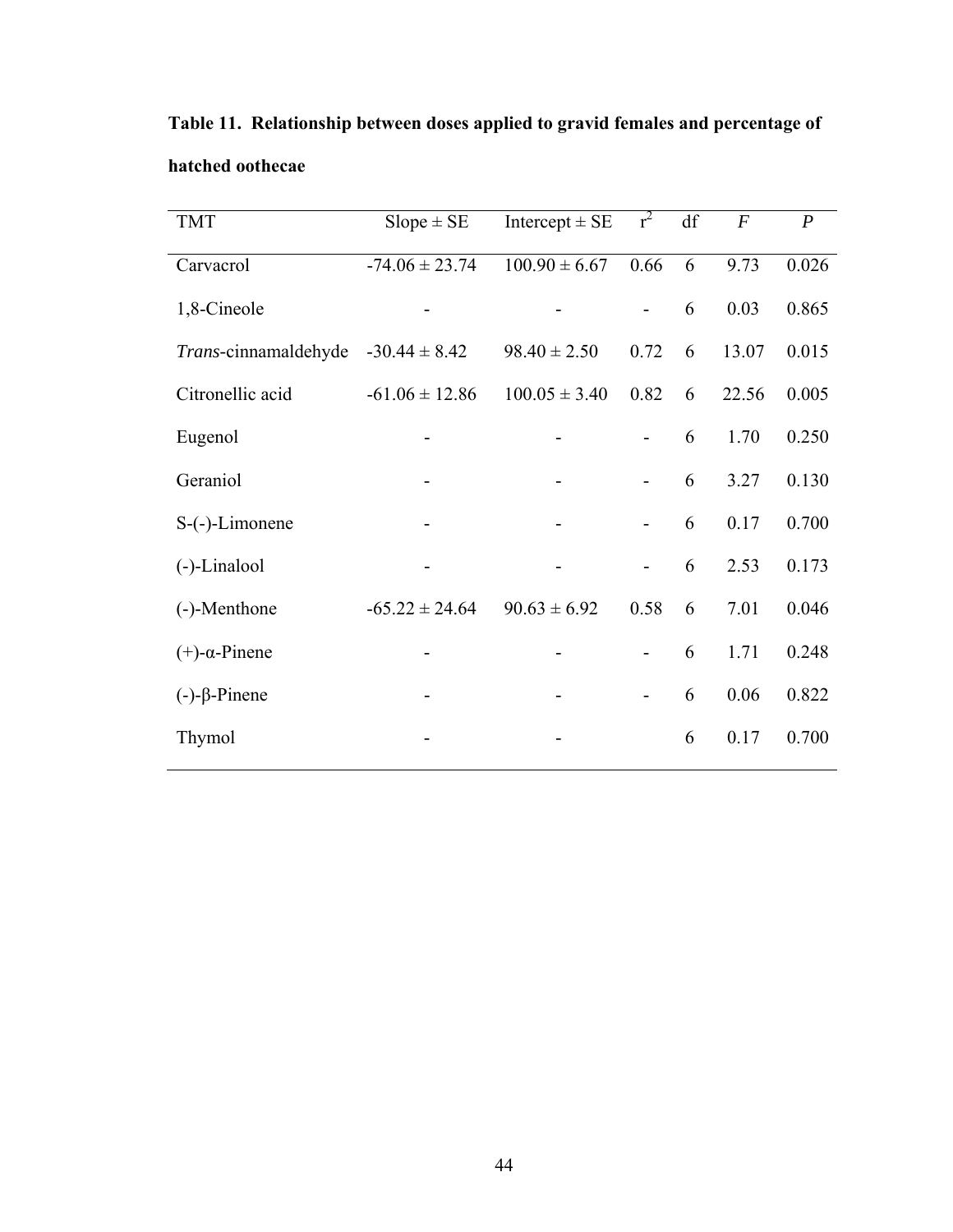**Fig. 1. The effect of dose on the mean number of nymphs per ootheca** 

**a.** 

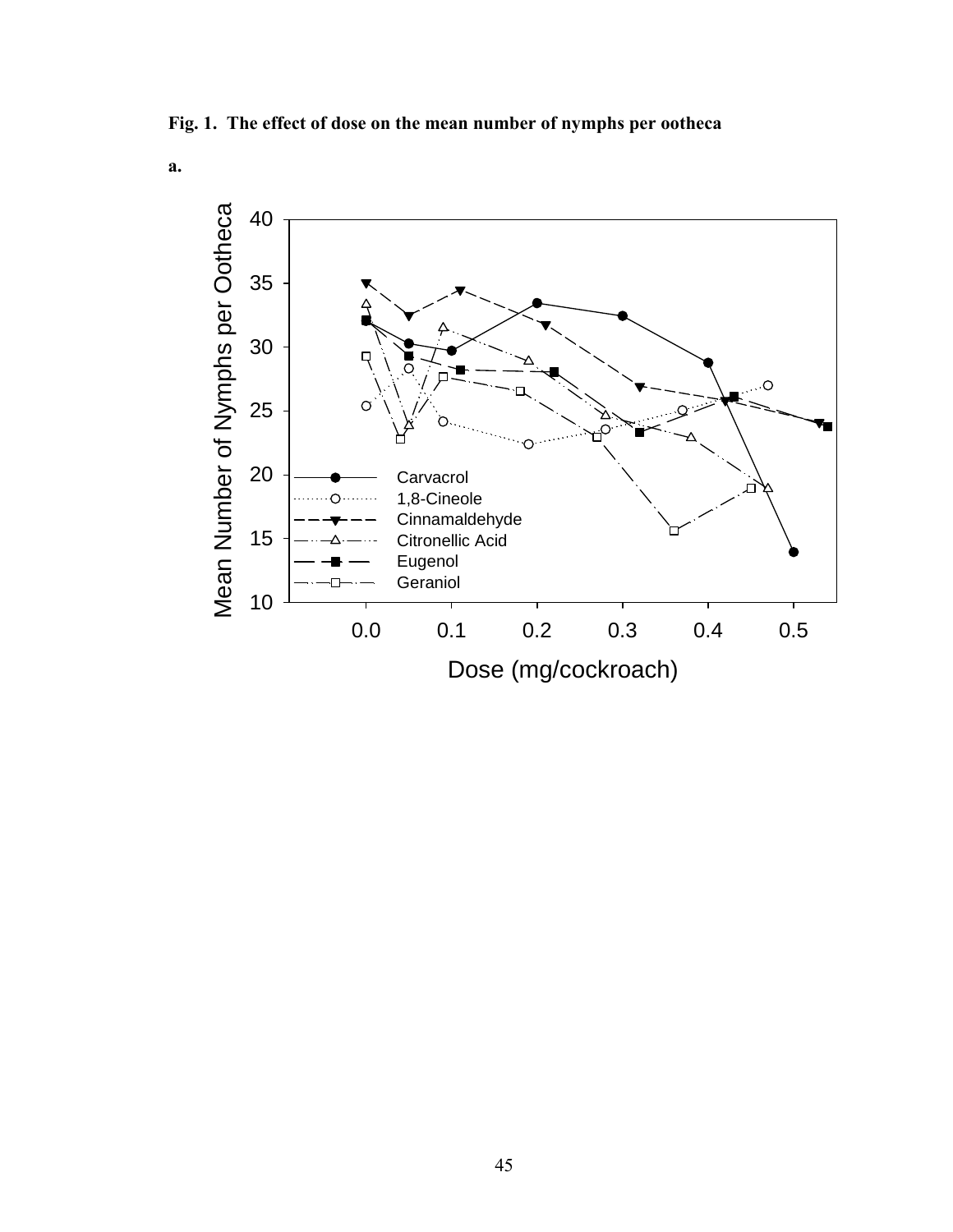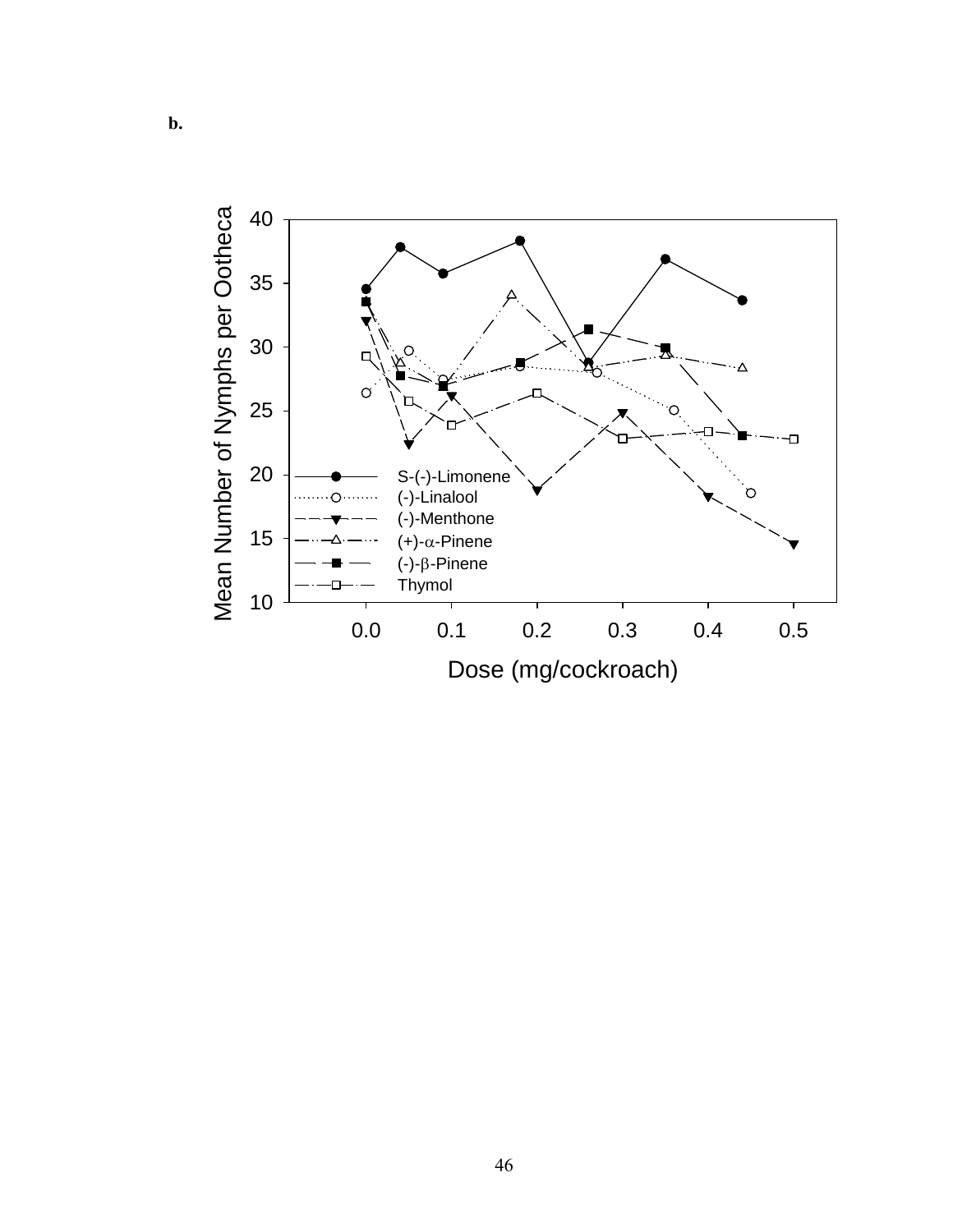**Fig. 2. The effect of dose on the percentage of dropped oothecae** 

**a.**

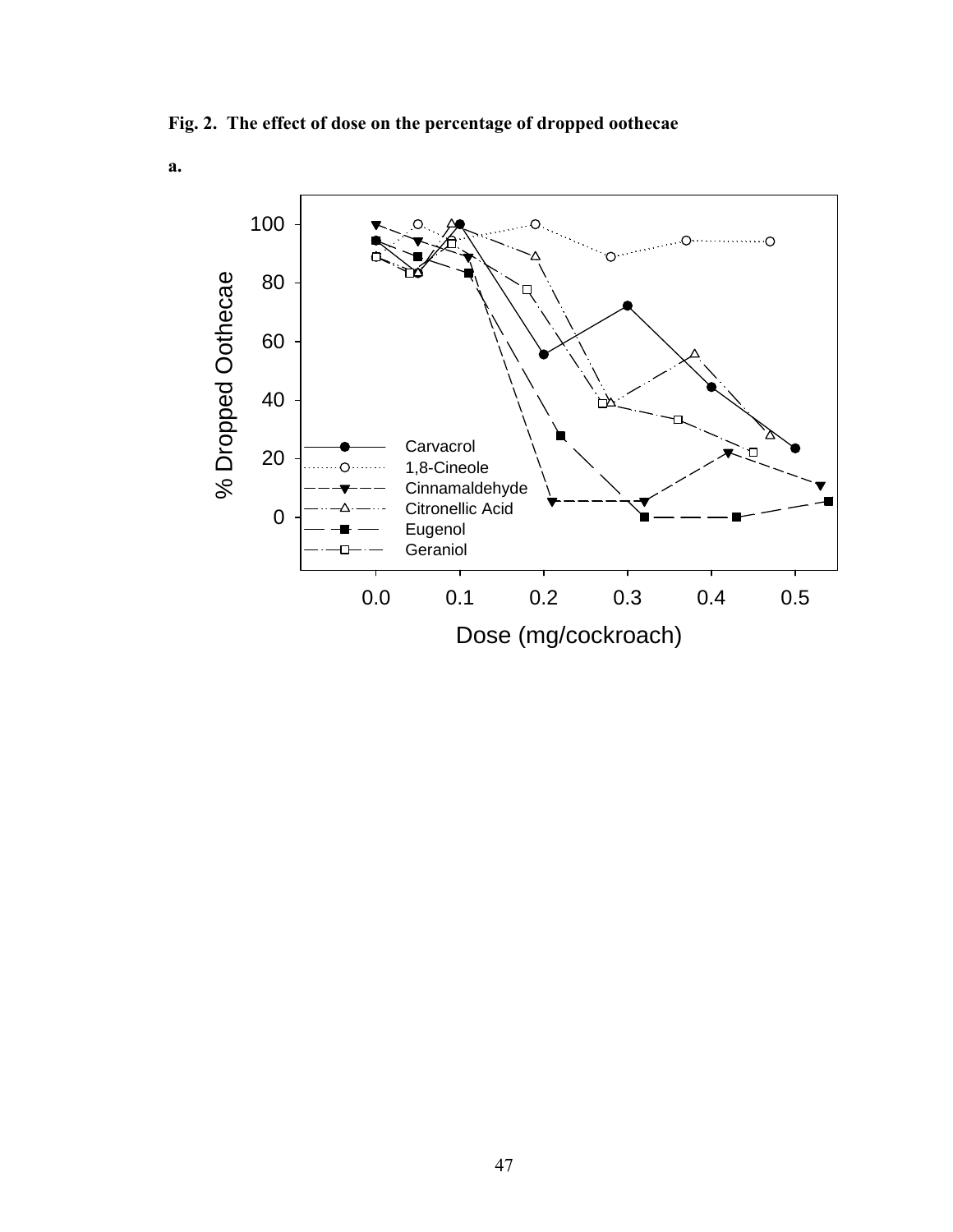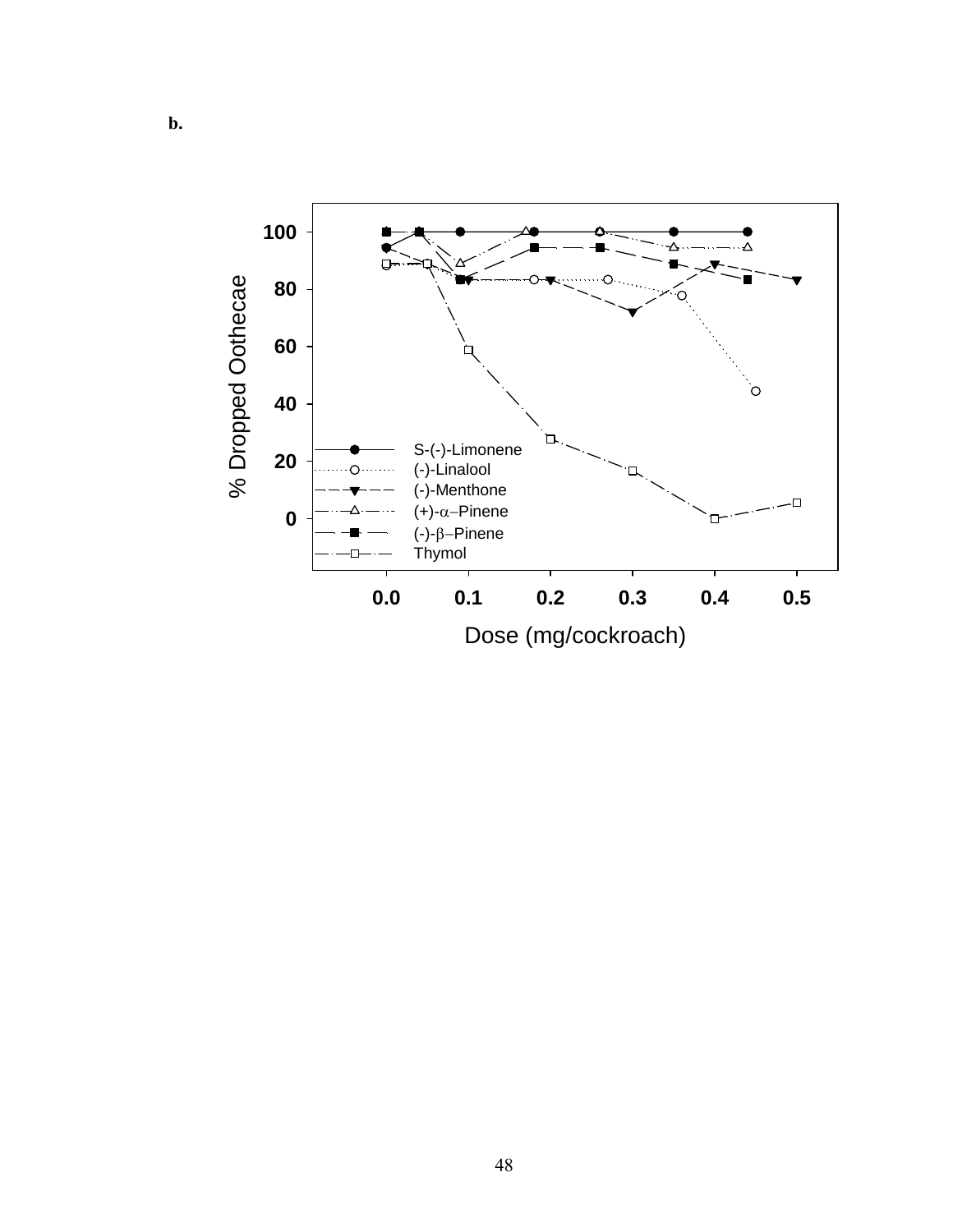**Fig. 3. The effect of dose on the percentage of hatched oothecae** 

**a.**

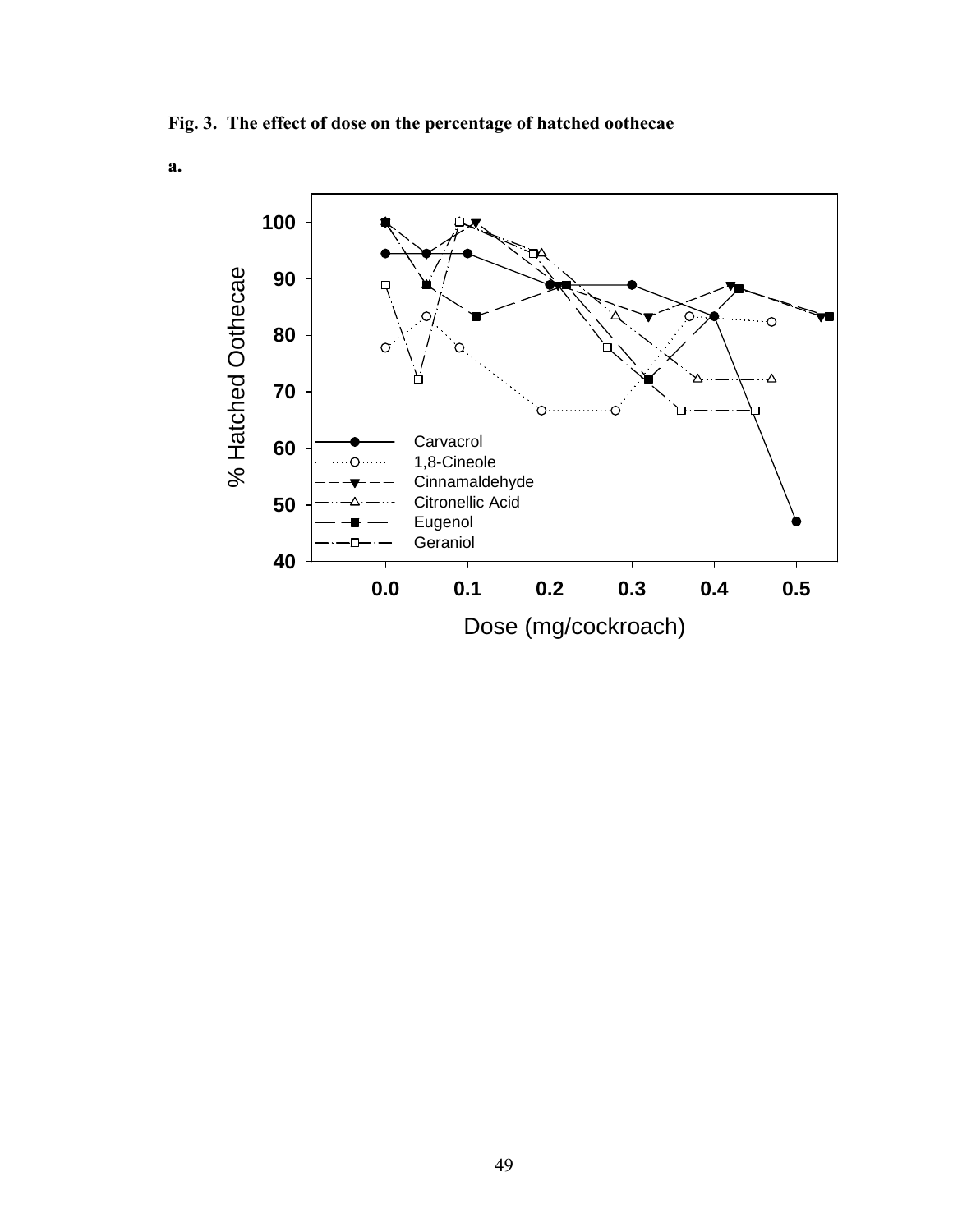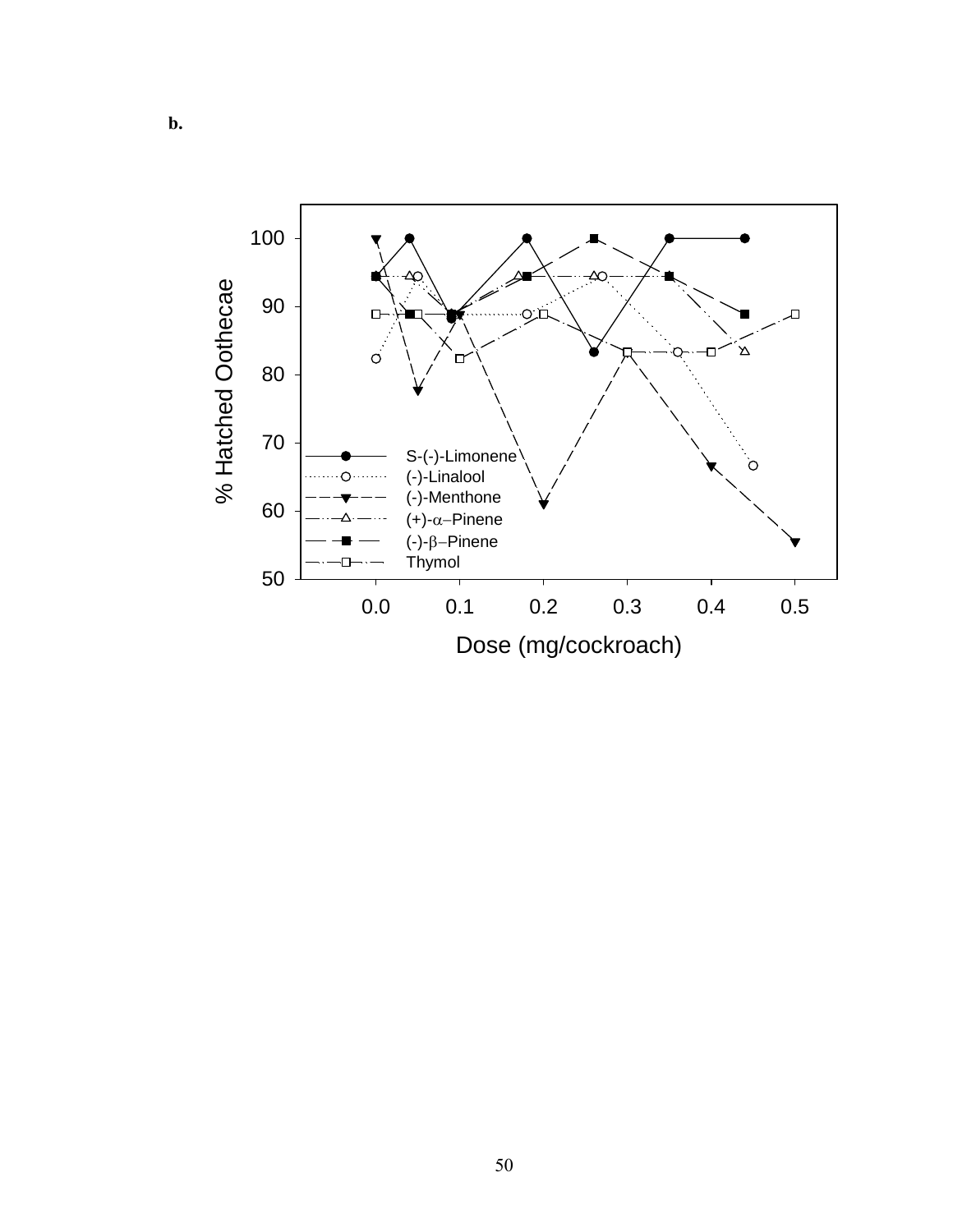**Fig. 4. The effect of essential oil density on toxicity** 

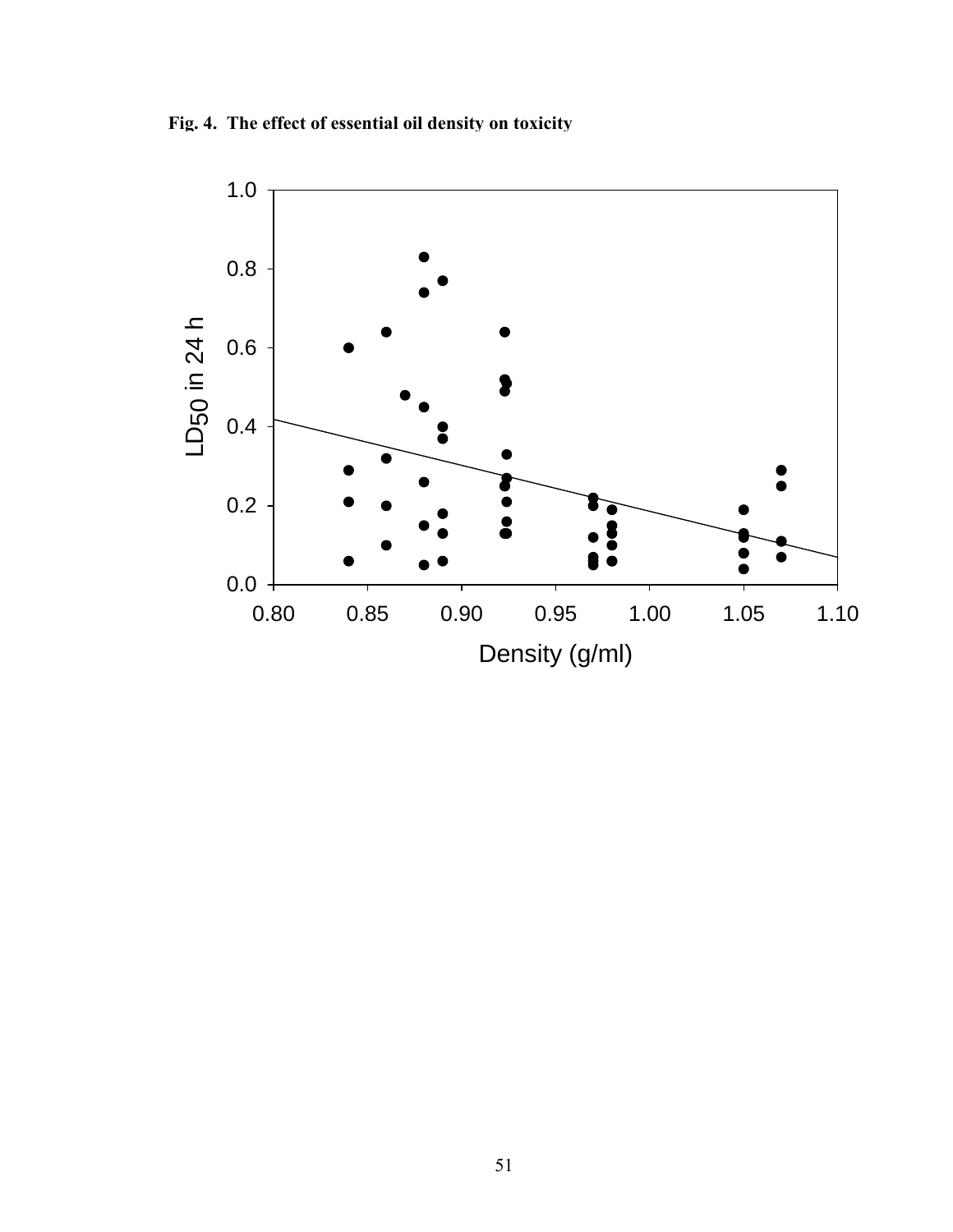**Fig. 5. The effect of essential oil boiling point on toxicity** 

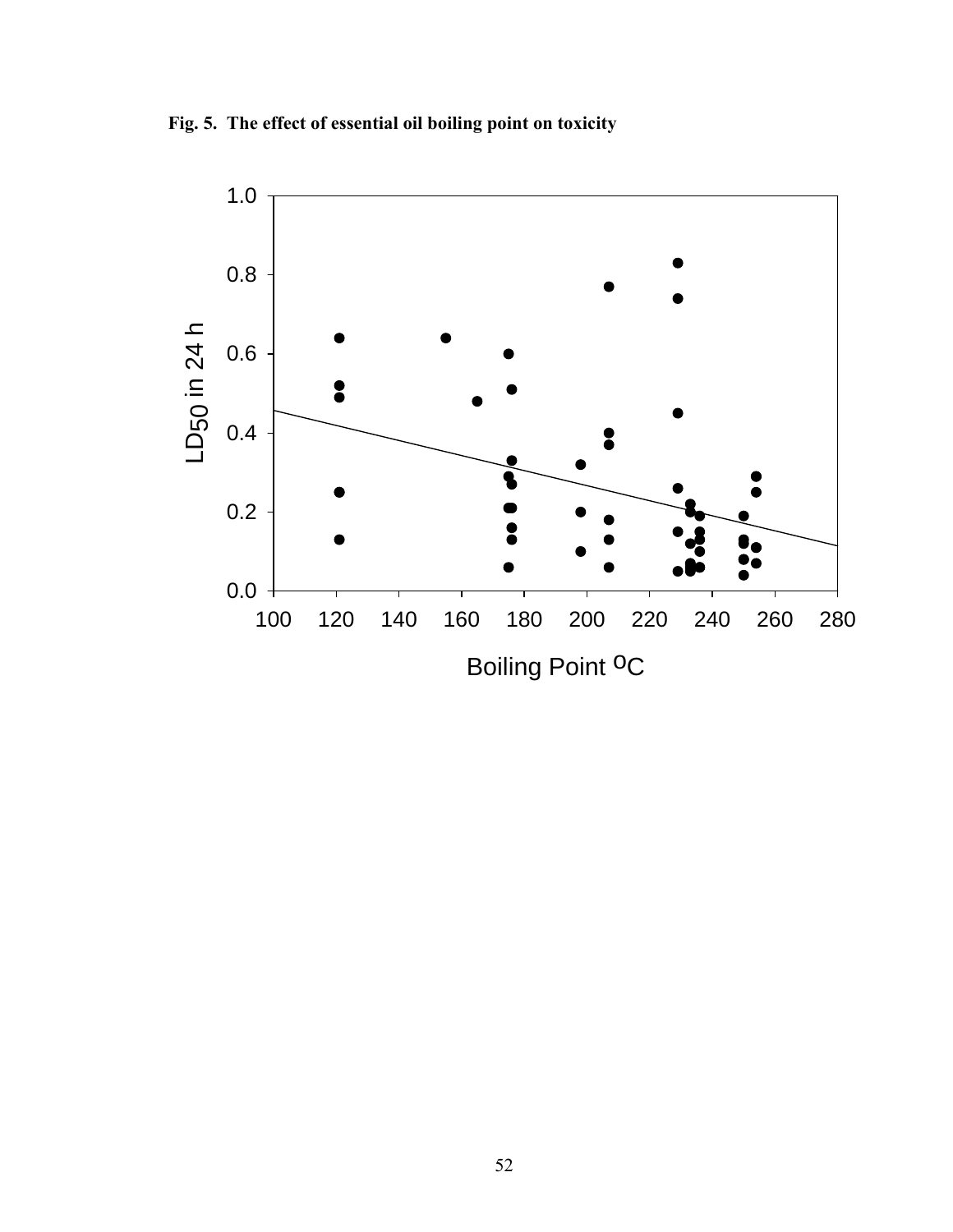Fumigant Toxicity of Essential Oils to the German Cockroach (Dictyoptera: Blattellidae)

The German cockroach, *Blattella germanica* (L.), is an important household and industrial pest. Its feces and exuviae can cause allergic reactions in sensitive people (Schal and Hamilton 1990), and they can vector numerous microorganisms that are pathogenic to humans and wildlife, including viruses, bacteria, protozoa, and helminthes (Roth and Willis 1957, 1960). In addition, German cockroaches are disgusting to most people and indicate an unsanitary environment. German cockroaches have a short generation time and high fecundity which increases their chance of developing resistance to the insecticides used to manage populations (Barcay 2004).

The public's increasing concern about potentially negative effects of traditional fumigants, such as methyl bromide and sulfuryl fluoride, and the future prohibition of methyl bromide by the United States Environmental Protection Agency (EPA), has stimulated the investigation of botanical alternatives. Essential oils are safer alternatives to traditional fumigants and could potentially be used in areas or on objects that are isolated or can be tightly sealed, such as kitchens, ships, transport vehicles, sewer systems, sensitive equipment, and storage and household items. Essential oils are secondary plant substances (Isman 2006) comprised of many compounds, including monoterpenoids, which are responsible for a plant's aromatic characteristics. They have been used in the past and are still used as fragrances for perfumes and flavorings for food items (Isman 2006).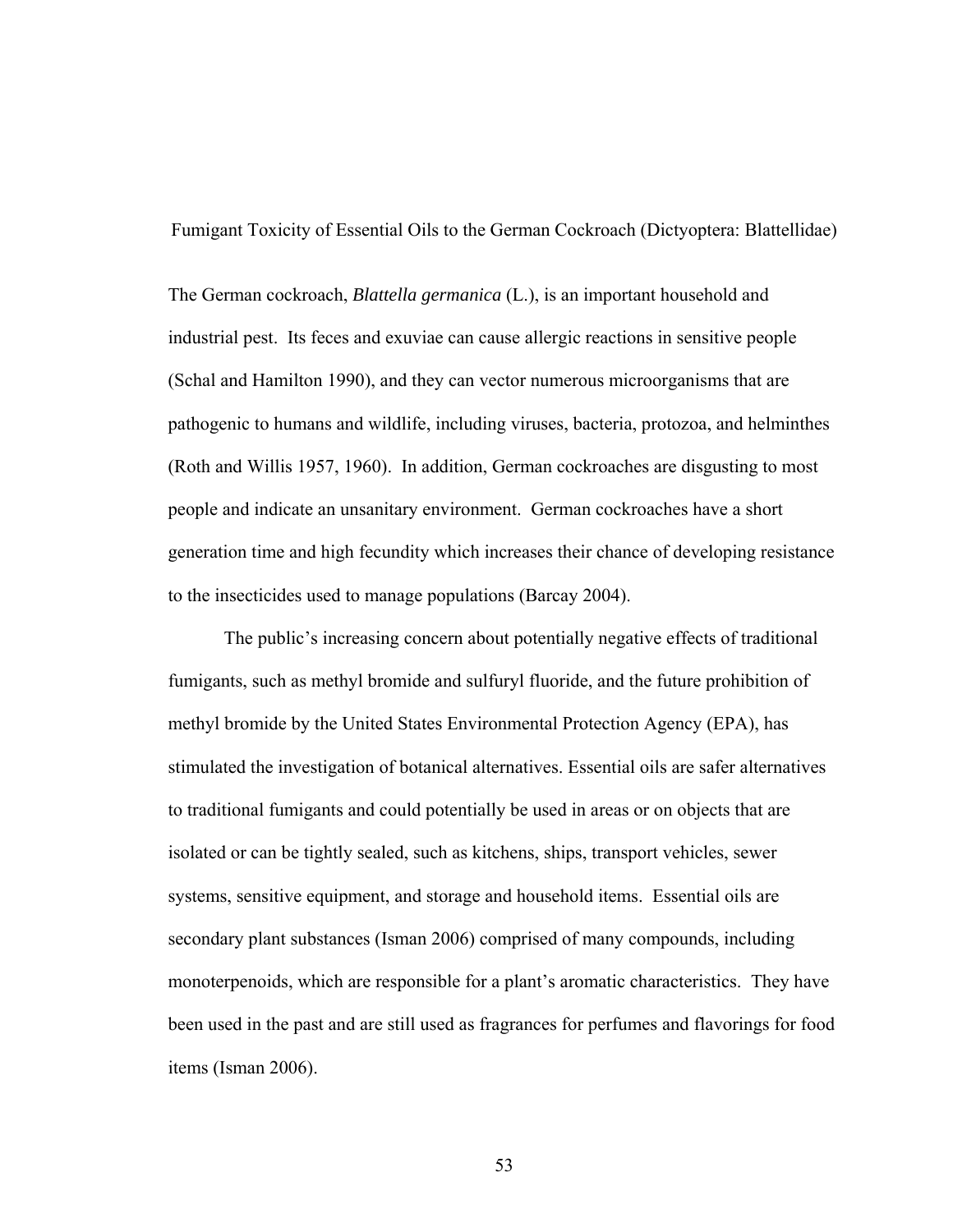Essential oils are an excellent alternative to traditional fumigants because of their low toxicity to humans and wildlife and short residual period (Isman 2006). Unlike methyl bromide (Bell et al. 1996), no studies have shown that essential oils deplete the ozone. Minimum risk pesticides, which contain one or more essential oils, are currently exempt from EPA registration requirements (EPA PR Notice 2000-6). Fumigants that are exempt from EPA registration requirements can reach the market faster than conventional fumigants (Isman 2000).

Fumigation is the most common method used to control stored product pests because it is effective against most insect pests, can easily penetrate the product to reach the insect inside the grain, and leaves little residual (VanRyckeghem 2004). Because the use of methyl bromide and phosphine (the two primary fumigants used against stored product insects) is likely to be limited in the future (Lee et al. 2004), several studies have investigated the feasibility of essential oils for stored product fumigation. These include work by Stamopoulos et al. (2007) on the confused flour beetle, *Tribolium confusum* (du Val); Lee et al. (2004) on the sawtoothed grain beetle, *Oryzaephilus surinamensis* (L.); Kordali et al. (2006) on the granary weevil, *Sitophilus granarius* (L.); and Rozman el al. (2007) on the lesser grain borer, *Rhyzopertha dominica* (F.), rice weevil, *Sitophilus oryzae* (L.), and red flour beetle, *Tribolium castaneum* (Herbst). Percentage mortality ranged from 0 for the rice weevil to 100 for the sawtoothed grain beetle treated with 50 μg/ml air of linalool.

Constituents of marjoram oil were tested against female German cockroaches to determine if they could be used as insecticides (Jang et al. 2005). Results demonstrated that thymol,  $\alpha$ -terpineol, and linalool, the major constituents of marjoram oil, had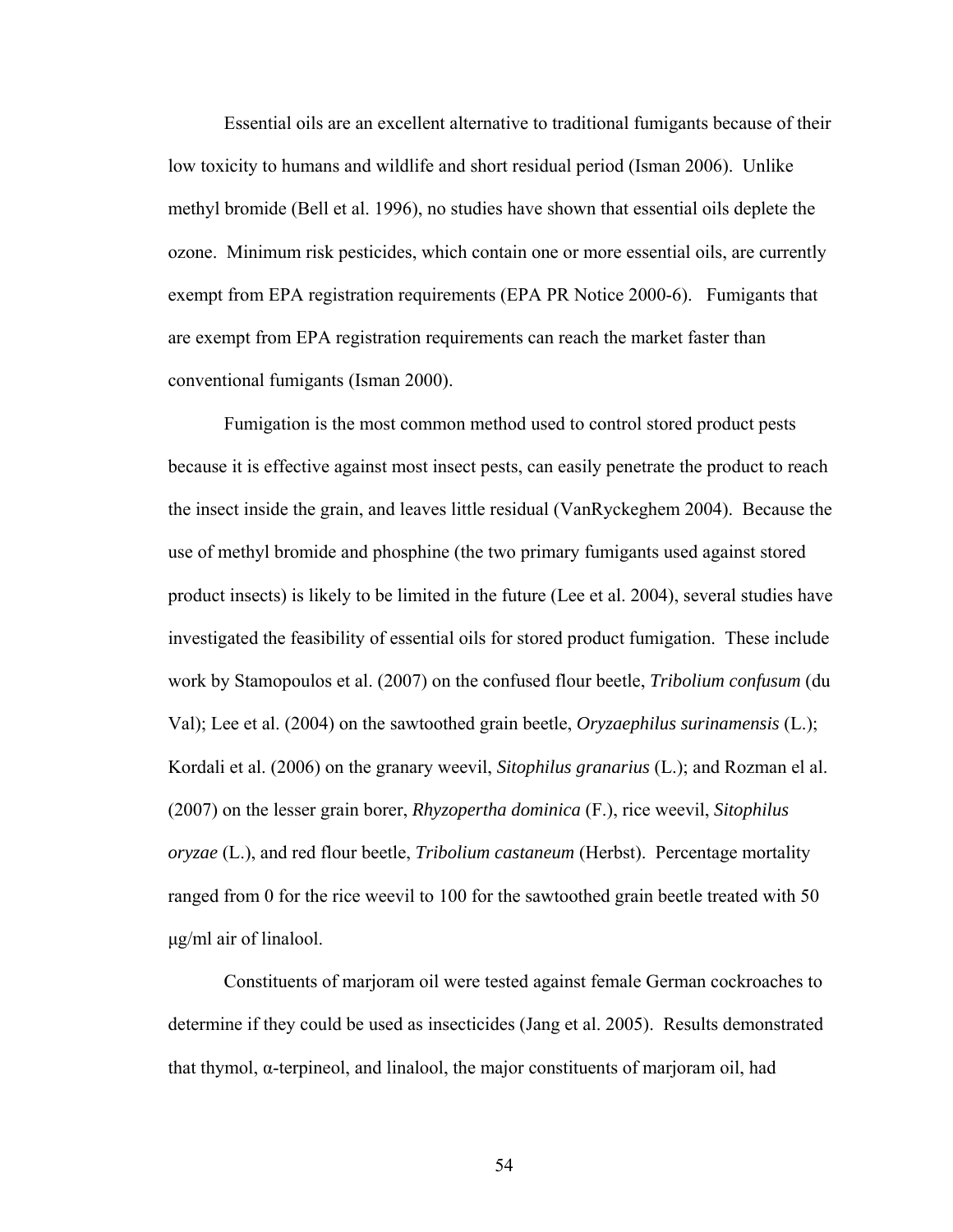fumigant toxicity to female German cockroaches, but were less toxic than dichlorvos (Jang et al. 2005). The fumigant activity of corn mint, *Mentha arvensis* L., oil to American, *Periplaneta americana* (L.), and German cockroaches was determined by Appel et al. (2001). Corn mint oil, containing menthol and menthone as main components, had fumigant activity against both species.  $KT_{50}$  values for 46.45  $\mu$ g/cm<sup>3</sup> corn mint oil were 7.38 and 9.21 h for American and German cockroaches, respectively (Appel et al. 2001).

Essential oils and their constituents have also been tested, for fumigant toxicity, against a variety of other insects. In the following studies, units used to measure fumigation were μl/ml, μl/L, μg/cm<sup>3</sup>, mg/cm<sup>2</sup>, and μg/cm<sup>2</sup>; however, the standard U.S. unit for fumigation is oz $\cdot h/1000 \text{ ft}^3$  (Thoms and Scheffrahn 1994). Insects used to study the fumigant activity of essential oils include cat flea, *Ctenocephalides felis* Bouché, (Hink and Fee 1986); copra mite, *Tyrophagus putrescentiae* (Schrank), (Kim et al. 2004); click beetle, *Agriotes obscurus* L., (Waliwitiya et al. 2005); Japanese termite, *Reticulitermes speratus* Kolbe, (Park and Shin 2005); house fly, *Musca domestica* L., (Tarelli et al. 2009); and the human head louse, *Pediculus humanus capitis* De Geer, (Yang et al. 2004). Results demonstrated that all of the above species were susceptible to several of the essential oils and their constituents.

Because true fumigants are gases, they posses certain features that make them a unique method for insect control. They target a broad spectrum of pests because fumigants have a respiratory mode of action (Thoms and Phillips 2004). The gas will enter the tracheae of all insect species infesting the area or object. Unlike other insecticides, fumigants penetrate hard to reach areas, such as wall voids and equipment.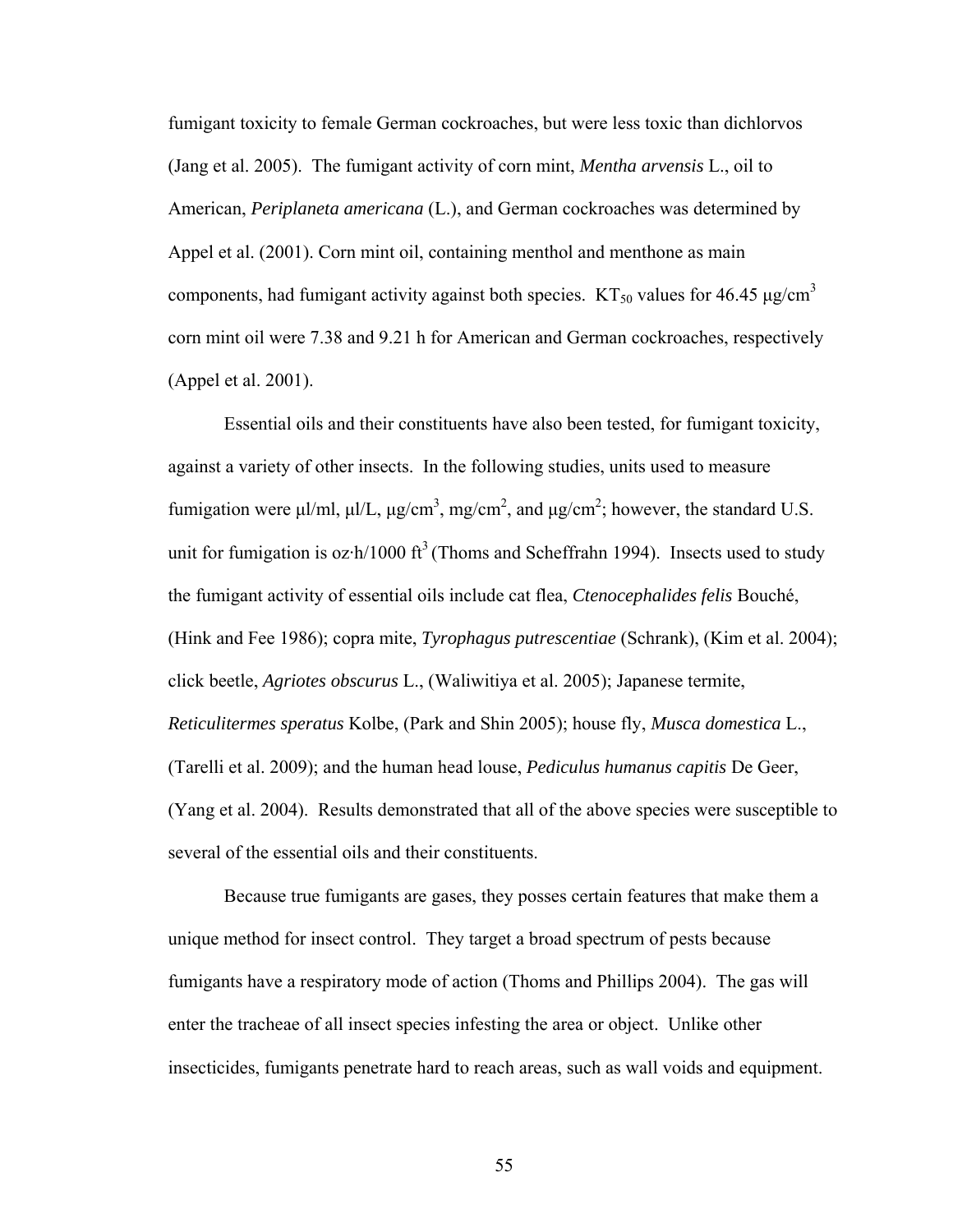They leave little to no residual, which is convenient for commercial kitchens. Fumigation is the fastest method of pest control (Thoms and Phillips 2004).

Methyl bromide, one of the primary fumigants used for controlling the German cockroach, depletes the ozone layer (Bell et al. 1996); therefore, the EPA will eventually phase out its use in the United States and internationally too. Because essential oils can volatilize rapidly and do not leave a residual, the potential efficacy of these materials as alternative fumigants for control of the German cockroach was investigated. The purpose of this study was to determine and compare the fumigant toxicity of several pure essential oils to several life stages of the German cockroach.

### **Materials and Methods**

**Chemicals.** Essential oil components (Table 1) were obtained from Sigma-Aldrich (St. Louis, MO). Some of the essential oil components were chosen because they are present in the essential oil extracts of numerous plant species, while others were chosen because they occur at high concentrations in the essential oils of selected plants. Both aromatic and aliphatic hydrocarbons were tested, and the functional groups represented in the chosen essential oil components included acids, alcohols, aldehydes, ketones, and ethers. Physical and chemical properties of essential oil components were either obtained from Sigma-Aldrich or estimated using Advanced Chemistry Development software version 12.0 (ACD/Labs 2008).

**Insects.** An insecticide susceptible strain of the German cockroach was used in all experiments. This strain (American Cyanamid, Clifton, NJ) has been in continuous laboratory culture for >35 years. The stages used were adult males, adult females, gravid females, large nymphs  $(5^{th} - 7^{th} \text{ instar}, \geq 8.5 \text{ mm long})$ , medium nymphs  $(3^{rd} - 4^{th} \text{ instar}, 5-8$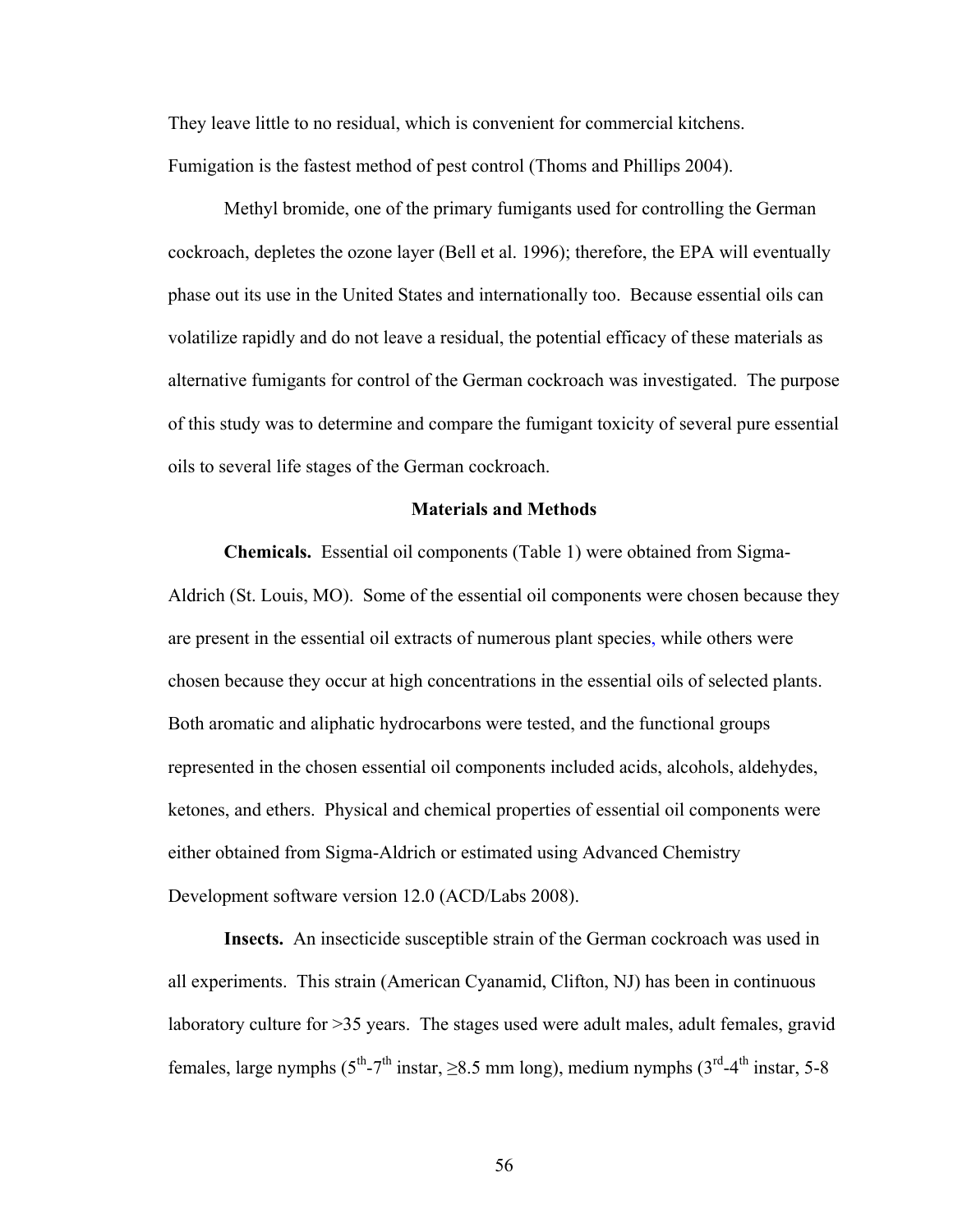mm long), and small nymphs ( $1^{st}$ - $2^{nd}$  instar,  $\leq 4.5$  mm long). Laboratory cultures were maintained at  $28 \pm 2$ °C, 40-55% RH, and a photoperiod of 12:12 (L:D) h. Colonies were provided water and dog chow (Purina) as needed. Cockroaches were briefly (<5 min) anesthetized with  $CO<sub>2</sub>$  to facilitate handling.

**Fumigations.** Fumigant activity was assessed by sealing groups of 10 German cockroaches in 0.95 liter Ball® glass jars (Jarden Corporation, Cleveland, OH) with 0.05- 1,000 μl of an essential oil component spread evenly on the underside of the lids. Filter paper (2 qualitative, 12.5 cm diameter) (Whatman Group, Maidstone, UK) was hot glued to the underside of the lid for essential oil deposits exceeding 100 μl. This provided a larger surface area for a greater volume of essential oil to absorb. Water was used as the control. Prior to putting the cockroaches in the jar, the top, inner portion of the jar was coated with fluon (Bioquip, Rancho Dominguez, CA) to prevent the cockroaches from directly contacting the oil. Fluon treated jars were air-dried for 24 h at room temperature to allow offgassing of the fluon. Three replicate jars were used for each essential oil concentration tested. The jars were maintained in an incubator at  $\approx$ 28°C. No food, water, or harborage was provided. The room air that was sealed in the jar was ≈40% RH. Mortality was assessed at 24 h.

The standard unit for fumigation is oz·h/1000  $ft^3$  (Thoms and Scheffrahn 1994); however, in our experiments mg/L air at 24 h was used to measure fumigant toxicity of the essential oil components. These measurements can easily be converted into oz $\cdot$ h/1000 ft<sup>3</sup> by multiplying our values by 23.97

**Effects of essential oils on ootheca hatch.** After mortality was recorded for the fumigation tests, the live and dead gravid females and the dropped oothecae were held in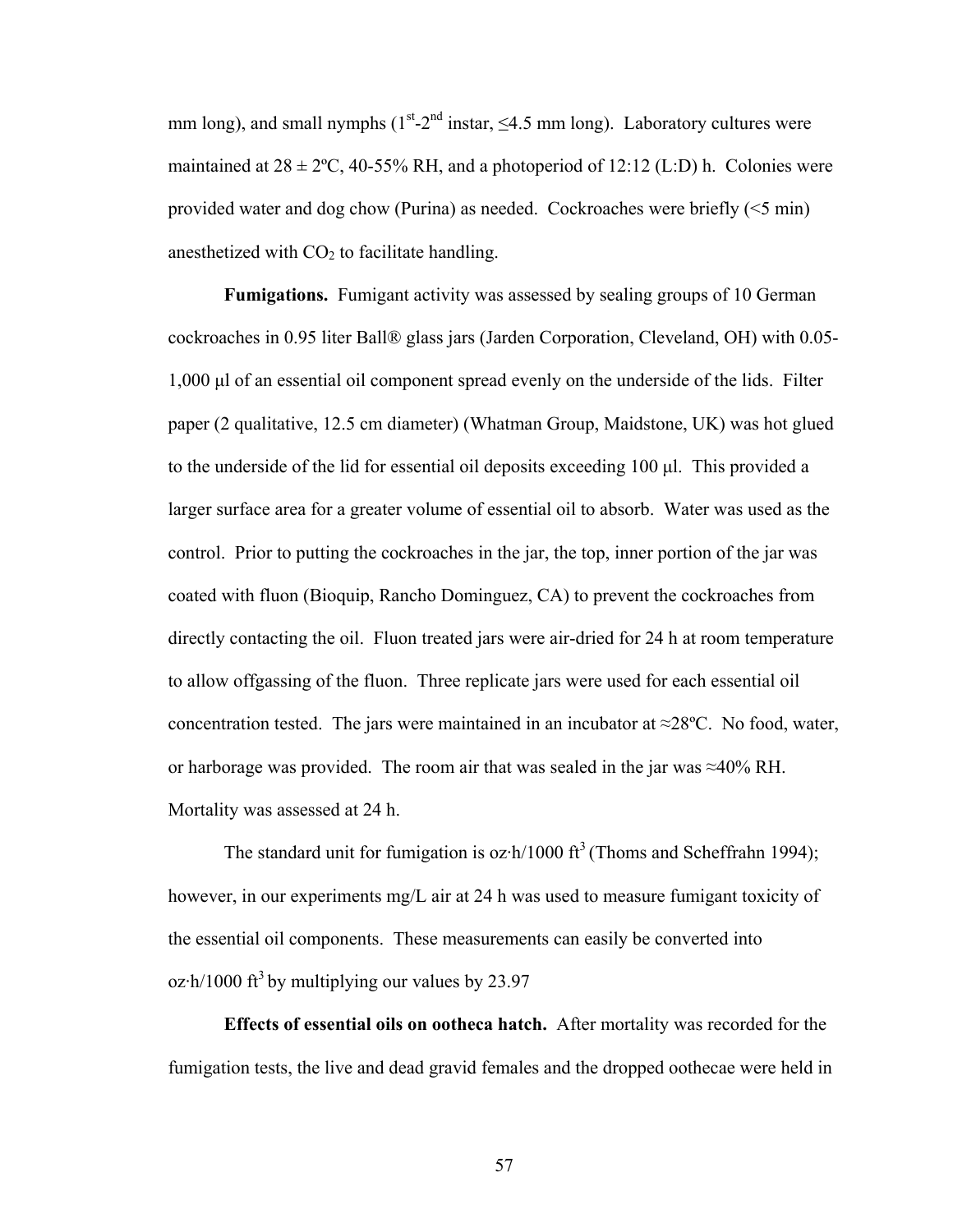10.16 cm, 12 oz transparent plastic containers (Packaging With Perfection, Vernon, CA) and observed every 7 d for 30 d. Mortality, ootheca drop, ootheca hatch, and the number of nymphs present in each container were recorded. Cockroaches were supplied with carrot slices *ad libitum* and maintained in an incubator at ≈80% RH and ≈28ºC. The carrot slice provided both food and moisture.

**Data analysis.** Probit analysis for independent data was used to estimate toxicity in the fumigation tests  $(LC_{50})$  (Proc Probit, SAS 9.1, SAS Institute 2003). Non-overlap of the 95% confidence intervals (CI) was used to estimate significant differences among  $LC_{50}$  values. A t-test was used to test for significant differences between the percentage hatched oothecae for control and treated females (Proc Ttest, SAS 9.1, SAS Institute 2003). One-way ANOVA and Tukey's multiple comparison tests were used to study differences in the percentage of hatched oothecae responding to concentrations of individual essential oils (Proc GLM, SAS 9.1, SAS Institute 2003). Regression analysis was used to examine the linear relationship between concentrations tested and the mean number of hatched nymphs, percentage of dropped oothecae, and percentage of hatched oothecae (SigmaPlot 11.0; SPSS 2008). Correlation analysis was used to relate essential oil toxicity  $(LC_{50})$  with physical and chemical properties (SigmaPlot 11.0; SPSS 2008).

#### **Results**

**Fumigations**. No control mortality was observed for any stage during the study. LC<sub>50</sub> values of carvacrol ranged from 3.63 to  $>1,000$  mg/L air for small nymphs (Table 17) and adult females (Table 13), respectively. Homogeneity of response (slope of the log-dose probit relationship) was similar among most stages ranging from 0.75 to 0.92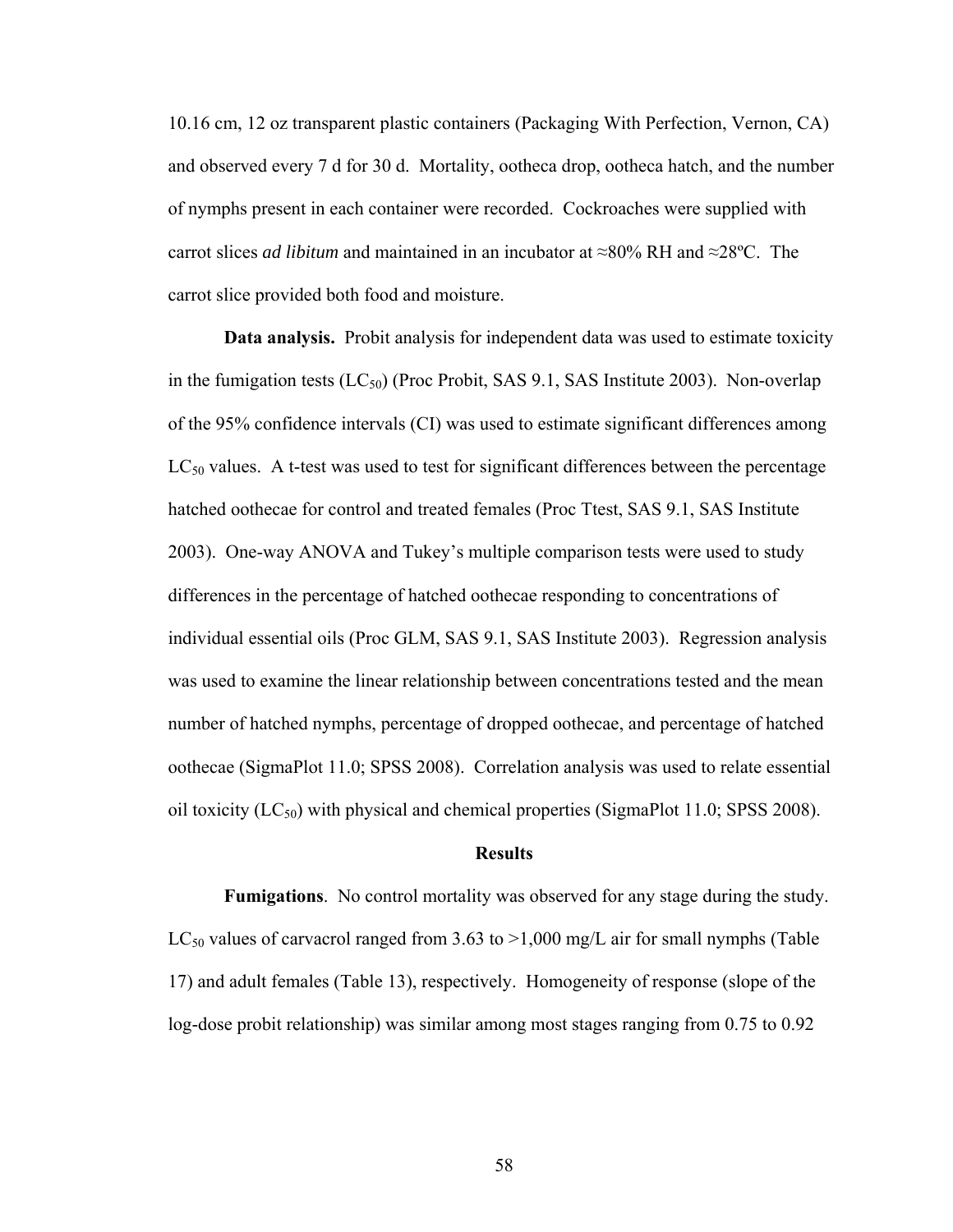for adult females (Table 13) and small nymphs (Table 17), respectively. The slope was significantly greater (6.40) for adult males (Table 12).

1,8-Cineole was highly toxic to most stages of the German cockroach;  $LC_{50}$ values ranged from 4.04 mg/L air for small nymphs (Table 17) to 11.60 mg/L air for medium nymphs (Table 16). Homogeneity of response was greatest for adult males (19.97) (Table 12) and least for small nymphs (2.30) (Table 17).

LC50 values of *trans*-cinnamaldehyde ranged from 5.75 to 46.70 mg/L air for small (Table 17) and large nymphs (Table 15), respectively. Homogeneity of response was greatest for adult males (10.47) (Table 12) and least for small nymphs (Table 17) (0.99). Citronellic acid was not toxic to any stages of the German cockroach.

 $LC_{50}$  values for eugenol ranged from 14.48 mg/L air for small nymphs (Table 17) to >1,000 mg/L air for adult females (Table 13). Homogeneity of response was similar for adult males, gravid females, medium nymphs, and small nymphs (2.01, 2.53, 2.07, and 1.72 for adult males, gravid females, medium nymphs, and small nymphs, respectively) (Tables 12, 14, 16, and 17).

Geraniol was slightly toxic to small and medium nymphs, but it was not toxic to adult males, adult females, gravid females, or large nymphs.  $LC_{50}$  values of geraniol ranged from 149.54 to 833.99 mg/L air for small nymphs (Table 17) and medium nymphs (Table 16), respectively. Homogeneity of response was similar for small (0.85) (Table 17) and medium nymphs (1.60) (Table 16).

S-(-)-Limonene was moderately toxic to all stages of the German cockroach. LC<sub>50</sub> values for S-(-)-limonene ranged from 13.01 mg/L air for adult males (Table 12) to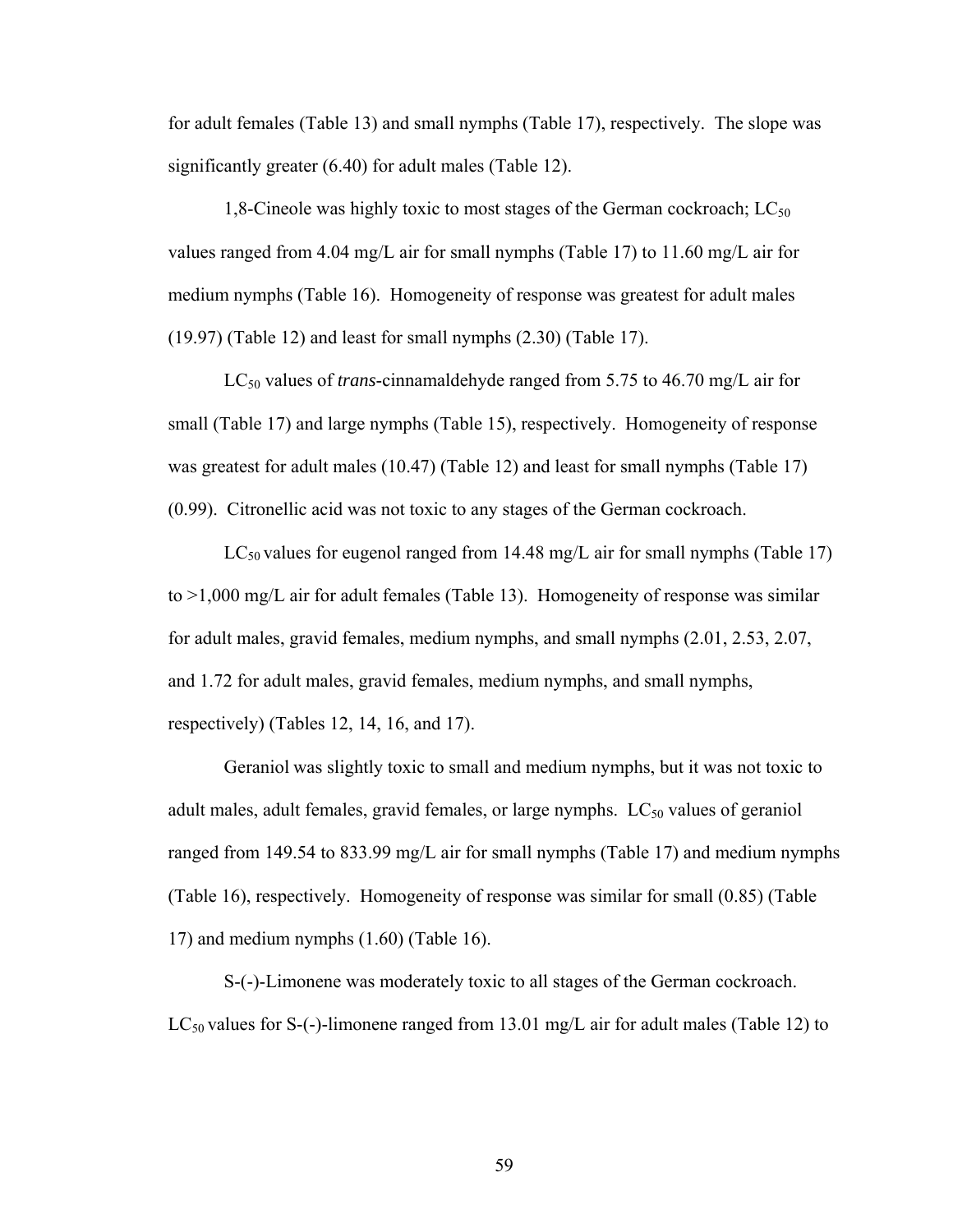25.64 mg/L air for large nymphs (Table 15). Homogeneity of response was greatest for large nymphs (13.56) (Table 15) and least for adult males (1.38) (Table 12).

LC<sub>50</sub> values for (-)-linalool ranged 9.56 mg/L air for small nymphs (Table 17) to 157.75 mg/L air for large nymphs (Table 15). Homogeneity of response was greatest for adult males (6.00) (Table 12) and least for adult females (1.26) (Table 13).

 $LC_{50}$  values of (-)-menthone ranged from 5.75 to 18.36 mg/L air for small (Table 17) and large (Table 15) nymphs, respectively. Homogeneity of response was greatest for adult males (9.42) (Table 12) and least for small nymphs (2.58) (Table 17).

(+)-α-Pinene was moderately toxic to all stages of the German cockroach, with similar  $LC_{50}$  values for most stages.  $LC_{50}$  values ranges from 11.75 mg/L air for adult males (Table 12) to 30.42 mg/L air for medium (Table 16) nymphs. Homogeneity of response was greatest for gravid females (15.72) (Table 14) and least for small nymphs (2.72) (Table 17).

(-)-β-Pinene was moderately toxic to all stages of the German cockroach, with similar  $LC_{50}$  values for most stages.  $LC_{50}$  values ranges from 12.35 mg/L air for adult males (Table 12) to 28.49 mg/L air for gravid females (Table 14). Homogeneity of response was similar among most stages ranging from 4.01 to 8.57 for small nymphs (Table 17) and adult males, respectively (Table 12).

 $LC_{50}$  values of thymol ranged from 19.09 to 142.94 mg/L air for small nymphs (Table 17) and adult females (Table 13), respectively. Homogeneity of response was similar among most stages ranging from 1.59 for large nymphs (Table 15) to 5.60 for gravid females (Table 14).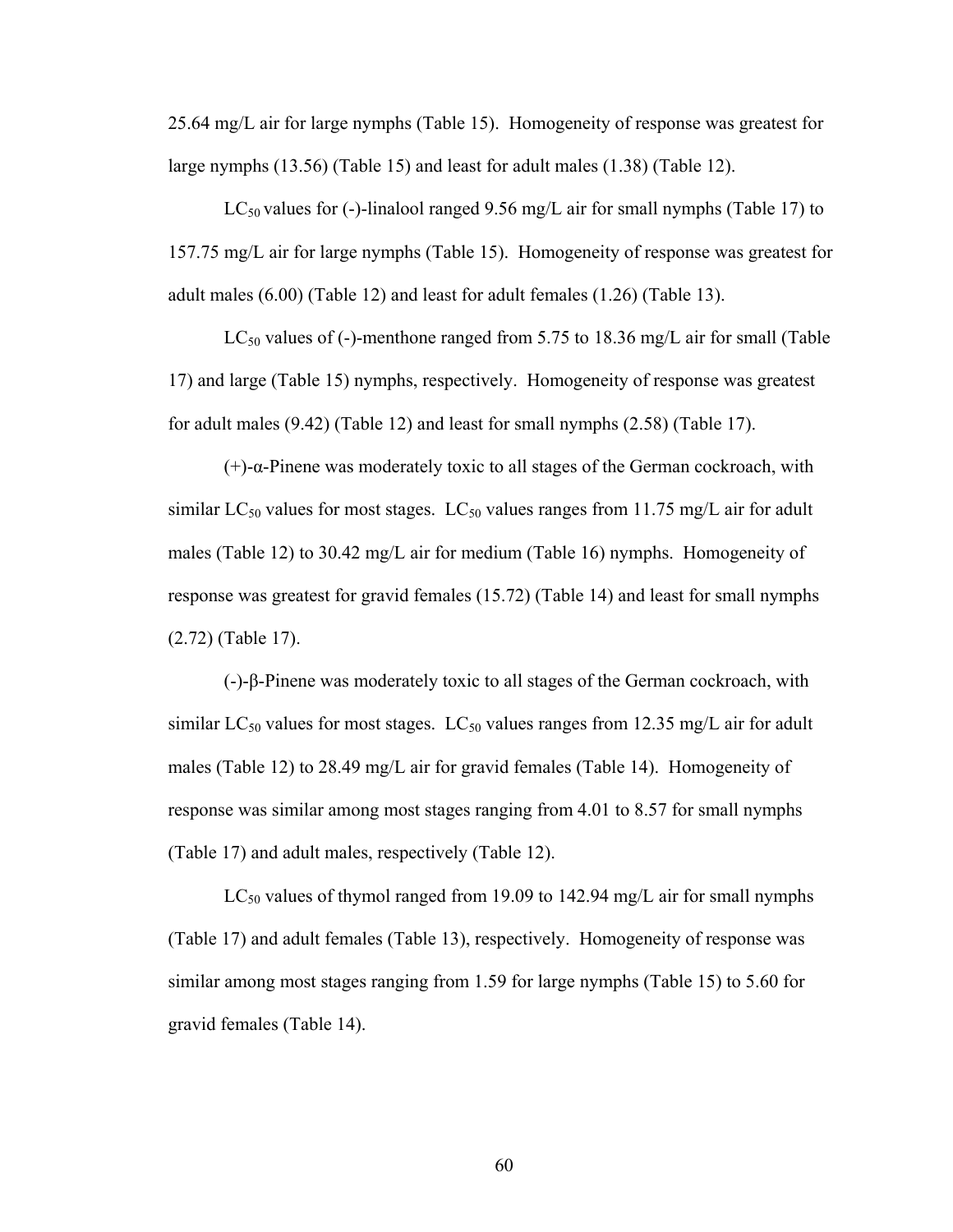**Ootheca hatch.** Combining all concentrations for each essential oil component, there were significant differences in percentage of hatched oothecae attached to gravid females treated with essential oil. Percentage of oothecae dropped before hatch for the control treatment and the percentage oothecae hatched for the control treatment was  $93.33 \pm 0.05$  and 100, respectively. Percentage of oothecae dropped before hatch for essential oil components ranged from  $31.33 \pm 0.06$  for (-)-linalool (Fig. 7b) to 95.71  $\pm$ 0.01 for 1,8-cineole (Fig. 7a). Percentage of oothecae hatched for essential oil components ranged from  $73.33 \pm 0.06$  for (-)-menthone (Fig. 8b) to 100 for citronellic acid (Fig. 8a). Oothecae attached to females treated with citronellic acid had significantly greater percentage hatch (100) than oothecae attached to females treated with other essential oil components (Figs. 8a and 8b). Citronellic acid had only 20.55% fewer hatched nymphs than the control (Fig. 6a); therefore, citronellic acid treatment had the least effect on ootheca hatch. Oothecae that were attached to females treated with (-) menthone had a significantly lower percentage hatch  $(73.33 \pm 0.06)$  than oothecae attached to females treated with the other essential oil components; therefore, (-) menthone treatment had the greatest effect on ootheca hatch (Figs. 8a and 8b). The essential oil components having the greatest to least effect on ootheca hatch were (-) menthone>(-)-linalool>*trans*-cinnamaldehyde>S-(-)-limonene>carvacrol>eugenol>(-)-βpinene>(+)-α-pinene>thymol>1,8-cineole>geraniol >citronellic acid (Figs. 8a and 8b).

Percentage of oothecae hatched from S-(-)-limonene-treated females ranged from 100 for 0, 8.52, and 12.78 mg/L air to  $63.33 \pm 0.18$  for 34.08 mg/L air (Fig. 8b). Significantly fewer hatched for 34.08 mg/L air (63.33%) than 0 mg/L air (100%) (Fig. 8b). The percentage of hatched oothecae decreased linearly with increasing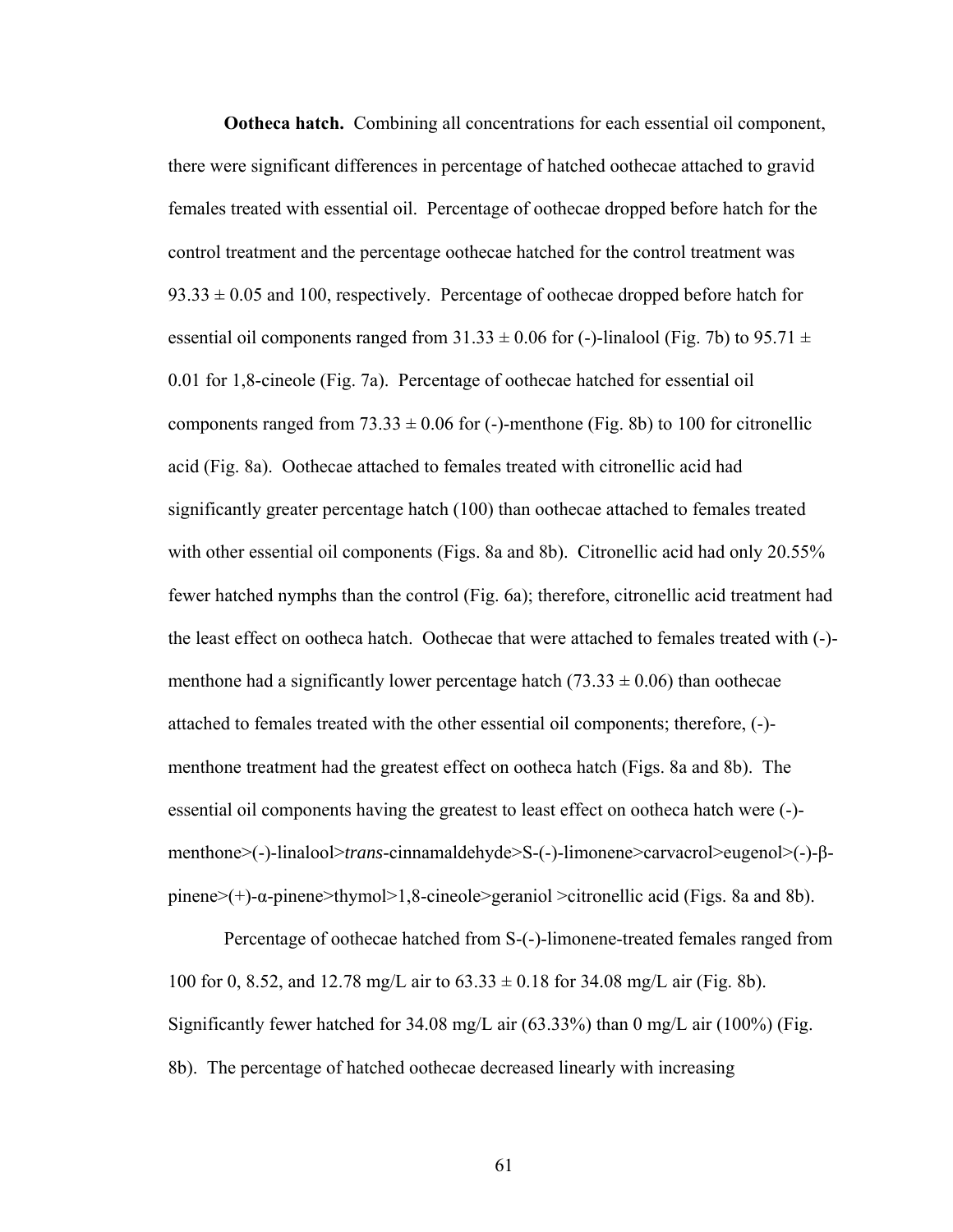concentration: percentage hatched=  $106.57 \ (\pm 4.40) - 1.19 \ (\pm 0.22)$  concentration,  $r^2 =$ 0.88 ( $F = 28.37$ , df = 1, 4,  $P = 0.006$ ) (Table 20). S-(-)-Limonene had 50.46% fewer hatched nymphs than the control (Fig. 6b)

Percentage of oothecae hatched from (-)-linalool-treated females ranged from 100 to  $66.67 \pm 0.07$  for 0 and  $51.78$  mg/L air, respectively (Fig. 8a). Significantly fewer hatched for 51.78 (66.67%), 69.04 (66.67%), and 86.31 (66.67%) mg/L air than 0 (100%) mg/L air (Fig. 8a). (-)-Linalool had 26.1% fewer hatched nymphs than the control (Fig. 6a)

The percentage of oothecae hatched from (-)-menthone-treated females ranged from 100 to  $56.67 \pm 0.22$  for 0 and 25.38 mg/L air, respectively (Fig. 8b). The percentage of hatched oothecae decreased linearly with increasing concentration: percentage hatched=  $99.03 \ (\pm 4.96) - 1.51 \ (\pm 0.30)$  concentration,  $r^2 = 0.86 \ (F = 24.77, df$  $= 1, 4, P = 0.008$ ) (Table 20). (-)-Menthone had 51.78% fewer hatched nymphs than the control (Fig. 6b)

Percentage of oothecae hatched from  $(+)$ -α-pinene-treated females ranged from 100 for 0 and 8.85 mg/L air to  $80.00 \pm 0.06$  for 35.4 mg/L air (Fig. 8b). Significantly fewer hatched for 35.4 mg/L air (80.00%) than 0 (100%) and 8.85 (100%) mg/L air (Fig. 8b). Percentage of hatched oothecae decreased linearly with increasing concentration: percentage hatched=  $103.74 \ (\pm 3.40) - 0.50 \ (\pm 0.16)$  concentration,  $r^2 = 0.72 \ (F = 10.40,$ df = 1, 4, *P* = 0.032) (Table 20). (+)-α-Pinene had 21.79% fewer hatched nymphs than the control (Fig. 6b).

Percentage of oothecae hatched from (-)-β-pinene-treated females ranged from 100 for 0 and 9.08 mg/L air to  $80.00 \pm 0.06$  for 36.41 mg/L air (Fig. 8b). Significantly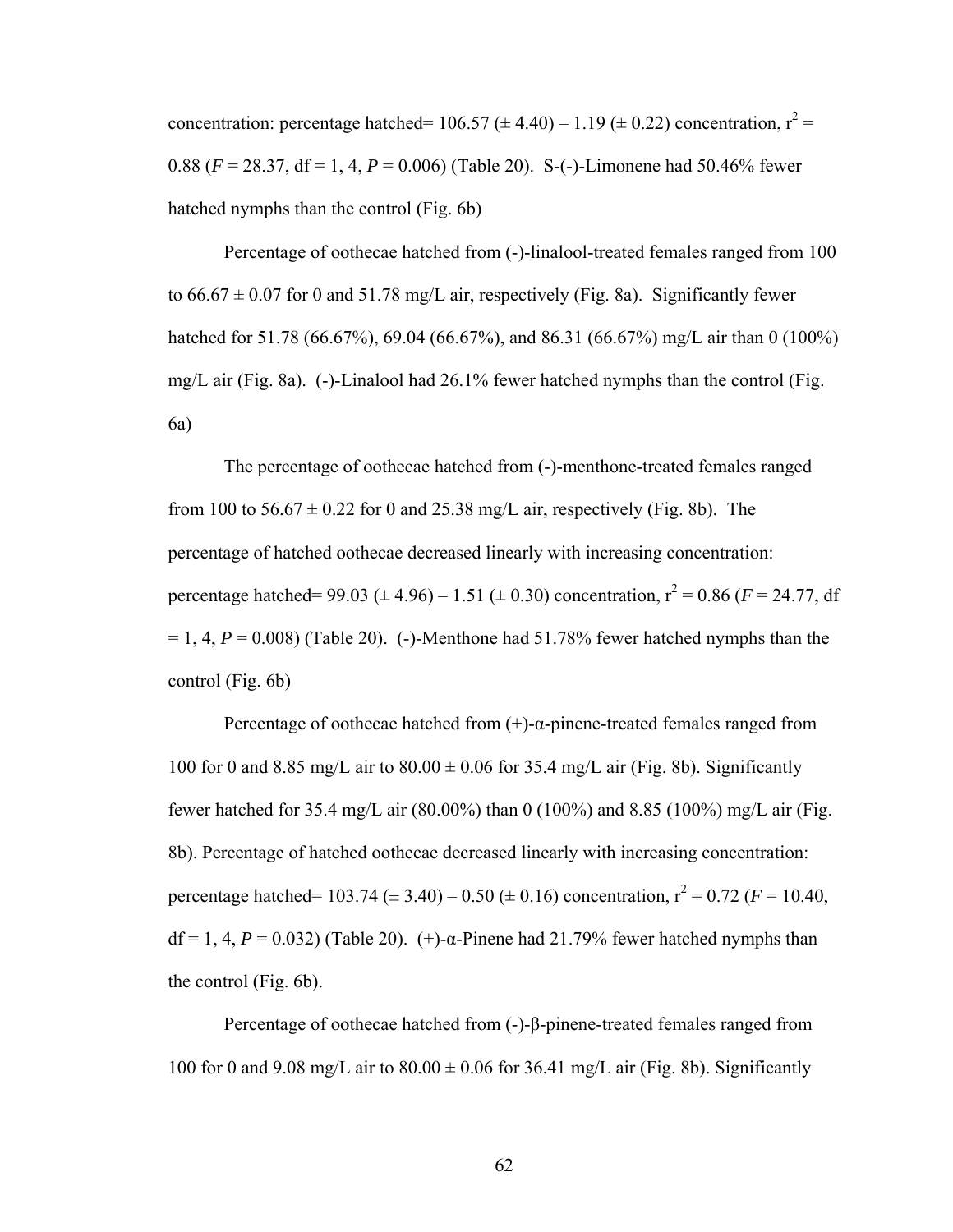fewer hatched for 36.41 mg/L air (80.00%) than 0 (100%) and 9.08 (100%) mg/L air (Fig. 8b). Percentage of hatched oothecae decreased linearly with increasing concentration: percentage hatched=  $103.87 \ (\pm 3.25) - 0.56 \ (\pm 0.15)$  concentration,  $r^2 =$ 0.79 (*F* = 14.66, df = 1, 4, *P* = 0.019) (Table 20). (-)-β-Pinene had 28.75% fewer hatched nymphs than the control (Fig. 6b). There were no significant  $(P > 0.05)$  effects of carvacrol, 1,8-cineole, *trans*-cinnamaldehyde, citronellic acid, eugenol, geraniol, and thymol on ootheca hatch (Figs. 8a and 8b).

## **Discussion**

**Toxicity.**1,8-Cineole, (-)-menthone, (+)-α-pinene, and (-)-β-pinene were the most toxic essential oil components to adult males and large nymphs of the German cockroach. The most toxic essential oil components to adult females were 1,8-cineole, (- )-menthone, S-(-)-limonene, and (-)-β-pinene. 1,8-Cineole, (-)-menthone, *trans*cinnamaldehyde, and S-(-)-limonene were the most toxic essential oil components to gravid females and medium nymphs, and the most toxic components to small nymphs were carvacrol, 1,8-cineole, *trans*-cinnamaldehyde, and (-)-menthone. The fumigant toxicity of 1,8-cineole and (-)-menthone, two essential oil components highly toxic to all stages, was less than that of the conventional fumigant sulfuryl fluoride ( $LC_{50} = 0.938$ ) mg/L air at 24 h) against adult German cockroaches (Thoms and Scheffrahn 1994). 1,8- Cineole and (-)-menthone were also less toxic than the air-borne insecticide, dichlorvos  $(LC_{50} = 0.007$  mg/L air at 24 h), to adult female German cockroaches (Jang et al. 2005).

The Pearson product-moment correlation was used to relate toxicity  $(LC_{50})$  and physical properties of the essential oils. The  $Log<sub>10</sub>$  of the  $LC<sub>50</sub>$  values of all stages were correlated negatively with the  $Log_{10}$  of the vapor pressure (mmHg at  $25^{\circ}$ C) of the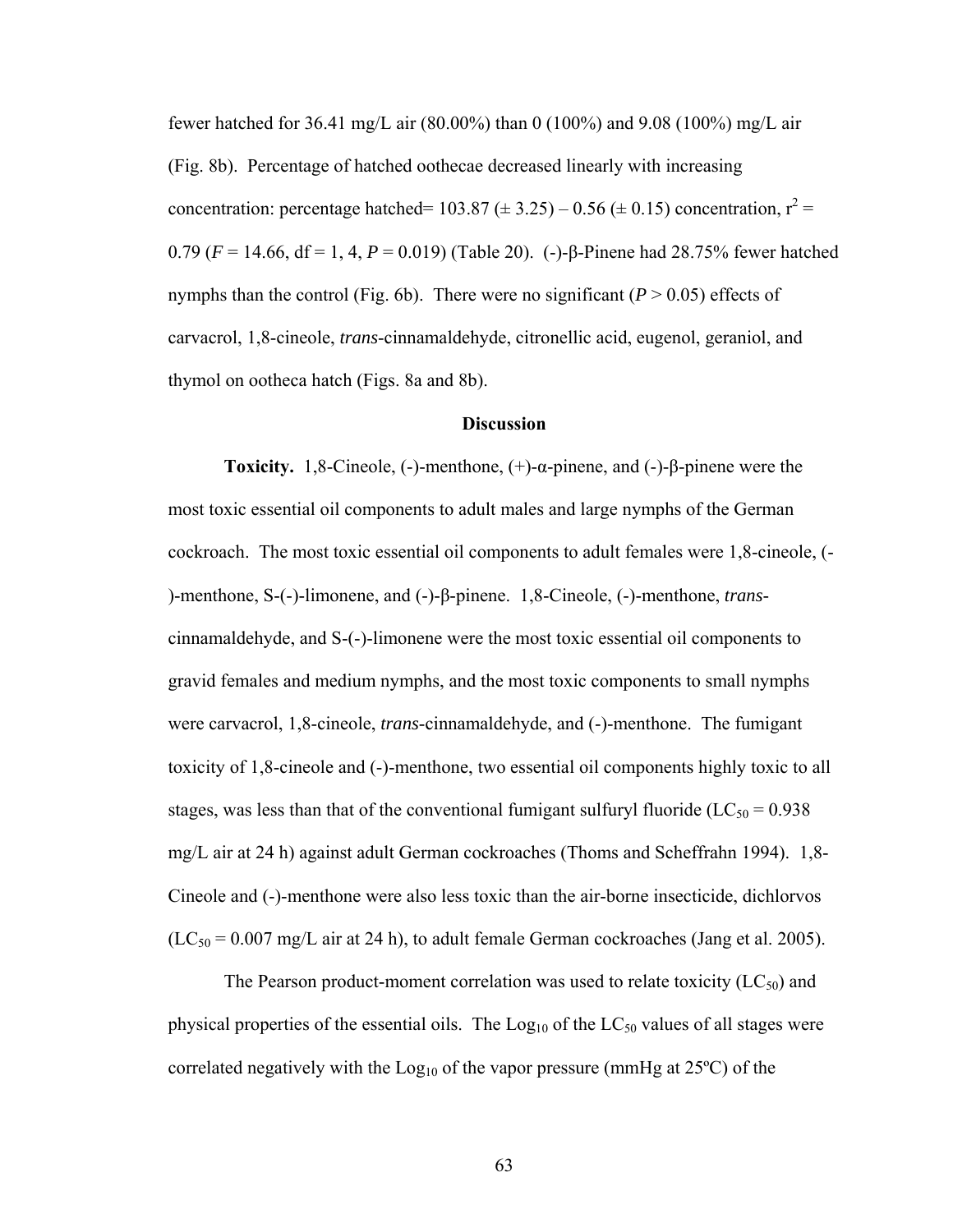essential oil components ( $r = -0.41$ ,  $P = 0.0003$ ) (Fig. 9). The vapor pressure of the essential oil components may affect the ability of the compounds to volatilize and become available to the tracheal system during respiration. Essential oil components with high vapor pressures can volatilize easily and were generally more toxic than those with low vapor pressures. The  $Log_{10}$  of the  $LC_{50}$  values of all stages were correlated positively with the molecular weight of the essential oil components ( $r = 0.58$ ,  $P =$ <0.0001) (Fig. 10). Lighter compounds may be able to volatilize more easily than the heavier compounds. Boiling point, density, and solubility of essential oil components were not correlated with toxicity (P>0.05).

We used one-way ANOVA and Tukey's multiple comparison tests to verify that there were significant differences in body mass among stages  $(P < 0.0001)$  (Phillips et al. 2009). However, we did not find a consistent relationship between body mass and toxicity for any of the essential oils, suggesting that there are other factors contributing to the difference in toxicity among the stages in addition to body mass. For example, the metabolic rate of each stage may affect toxicity (Yu 2008). The smaller stages have a relatively greater metabolic rate than larger stages, so they should have a higher respiratory rate because they require more  $O_2$  (Appel 2008). If the smaller stages are respiring at a faster rate, the essential oil vapors are entering the insect trachea at a faster rate. Toxicity may also be affected by the behavior of each stage. Some stages are more active than others. For example, adult male cockroaches are more mobile than nymphs and adult females are more mobile than gravid females (Metzger 1995). The more active an insect is, the more rapidly they must respire, which increases the intake of essential oil vapors (Appel 2008). The German cockroach has the ability to breathe discontinuously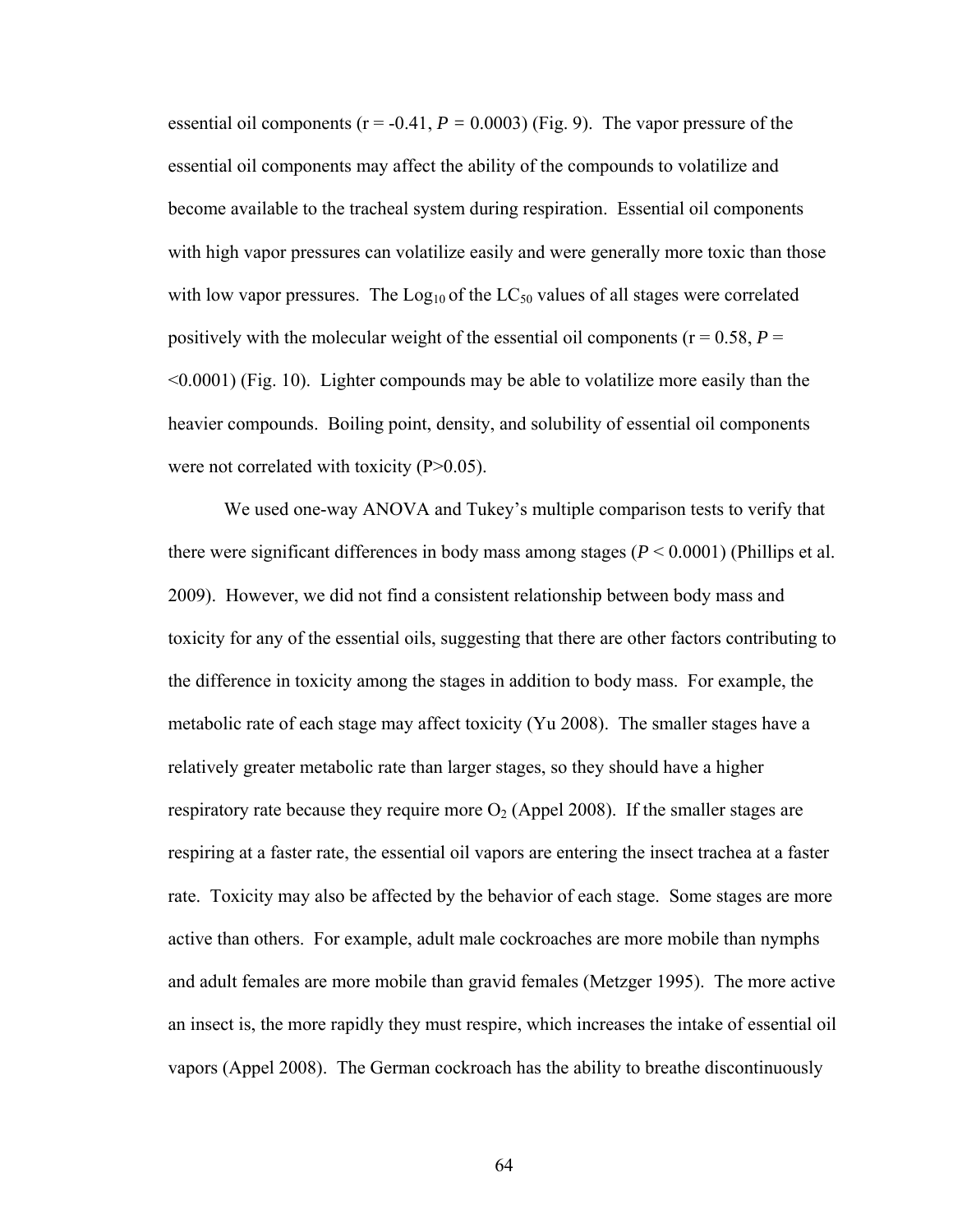(Dingha et al. 2005). The length of the closed-phase of the spiracles may affect toxicity; however, Woodman et al. (2007) reported that discontinuous gas exchange in the American cockroach was disrupted when exposed to phosphine vapors, so this is an unlikely hypothesis. Because larger stages have a larger tracheal system, they can store more  $O_2$  than smaller stages (Appel 2008). The spiracles must open more often in smaller stages to replenish the  $O_2$  supply, during which, essential oil vapors may enter the system.

Structural characteristics such as chemical class, ring size of cyclic aliphatic hydrocarbons, and presence of a carbonyl functional group may also contribute to the toxicity of compounds. The most toxic essential oil components to the majority of cockroach stages were cyclic aliphatic hydrocarbons rather than aromatic or open-chain hydrocarbons. These compounds included 1,8-cineole, (-)-menthone, (+)-α-pinene, (-)-βpinene, and S-(-)-limonene, all of which contain six-member carbon rings (cyclohexane or its unsaturated equivalents). Compared with other alicyclic hydrocarbons (containing <6 carbons), cyclohexane is the most stable because it is free of angle (carbon bond angle = 109.5º) and torsional strain (Morrison and Boyd 1992). Because the hydrogen atoms on adjacent carbons are equal distance apart, cyclohexane is also free of Van der Waals strain (Morrison and Boyd 1992). The open-chain hydrocarbons used in the experiments were less toxic than the alicyclic hydrocarbons because they were less stable and may not have been able to retain their structural integrity as they traveled to the target site. Although benzene is also a very stable molecule, due to the lack of angle strain (carbon bond angle = 109.5º) and delocalization of electrons (Morrison and Boyd 1992), aromatic

compounds were less toxic than alicyclic compounds to the majority of cockroach stages.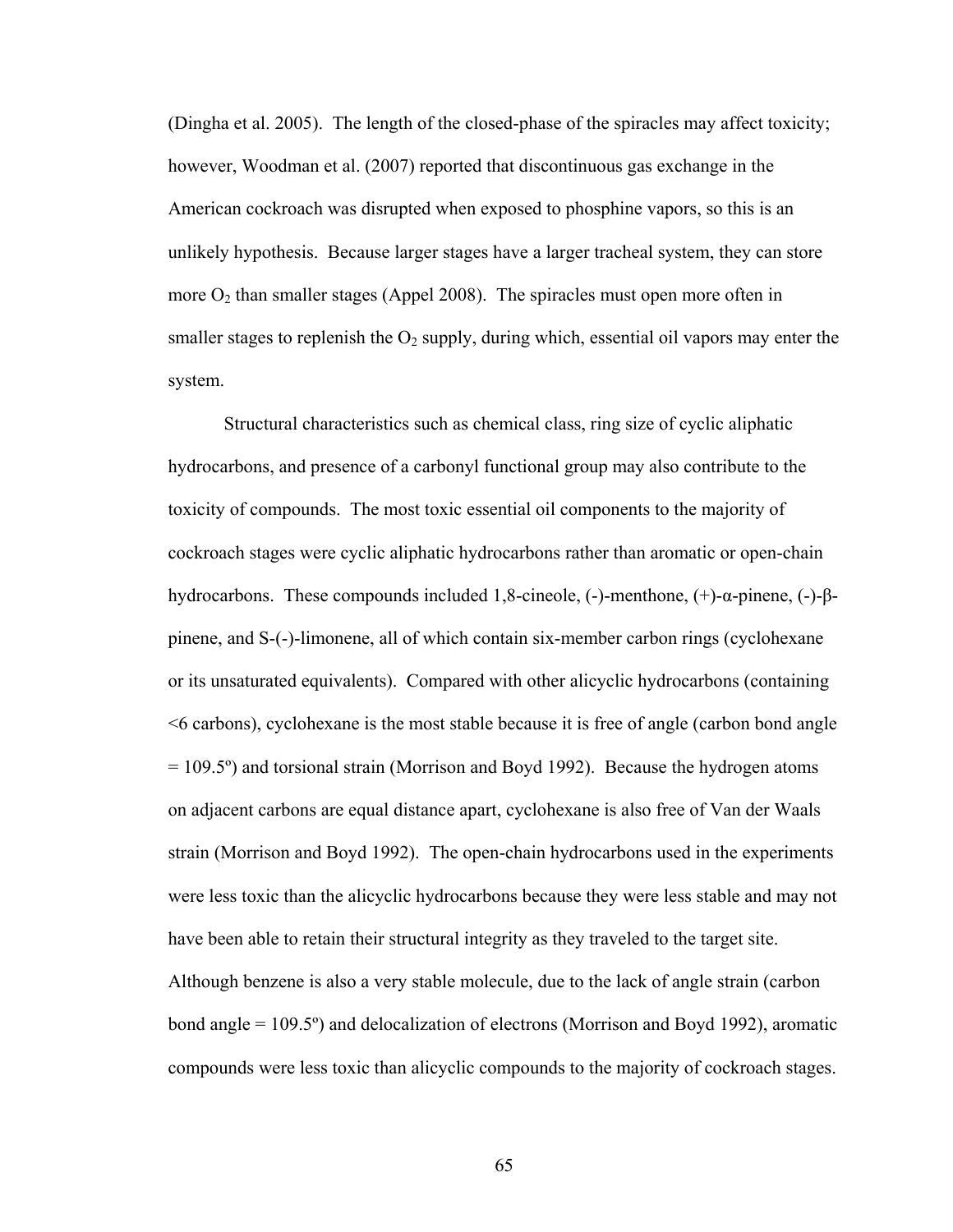The conformation of the two molecules may have attributed to the difference in toxicities. Cyclohexane is a molecule that maintains a staggered chair conformation and has twelve bonded hydrogen atoms (Morrison and Boyd 1992). Benzene is a two dimensional molecule with only six bonded hydrogen atoms (Morrison and Boyd 1992), which would provide more locations for enzyme attachment than cyclohexane in phase one of the metabolism of xenobiotics (Hodgson 1987). Cyclohexane is very soluble in water (871  $g/l$  water) because it is a polar compound; however, benzene is not  $(0.93 \text{ g/l water})$ because the delocalization of electrons in the ring make it non-polar (ACD/Labs 11.0 2008, Morrison and Boyd 1992). Alicyclic compounds may pass through the fluid layer that separates the tracheoles from the cells (Nation 2008) more easily than aromatic compounds. Our results are consistent with those of Lee et al. (2003) who found that adult male German cockroaches fumigated with 50 mg/L of menthone, cineole, and limonene for 14 h resulted in 100% mortality.

The ring size of the compounds may have attributed to the toxicity of the oils. 1,8-Cineole is a bicyclic compound consisting of cyclohexane and a 5-carbon cyclic ether. The cyclic ether is similar to cyclohexane because the oxygen atom has bond angles similar to carbon, which permits it to exist in a corresponding conformation (Morrison and Boyd 1992). 1,8-Cineole is more toxic than (+)-α-pinene and (-)-β-pinene to all cockroach stages. Like 1,8-cineole, (+)-α-pinene and (-)-β-pinene are bicyclic compounds; however, they consist of one 6-carbon ring and cyclobutane (4-carbon ring). Cyclobutane quickly changes between two folded conformations to reduce torsional strain; however, angle strain (bond angles ~90º) can not be eliminated (Morrison and Boyd 1992). Due to the lack of flexibility caused by angle strain,  $(+)$ -α-pinene and  $(-)$ -β-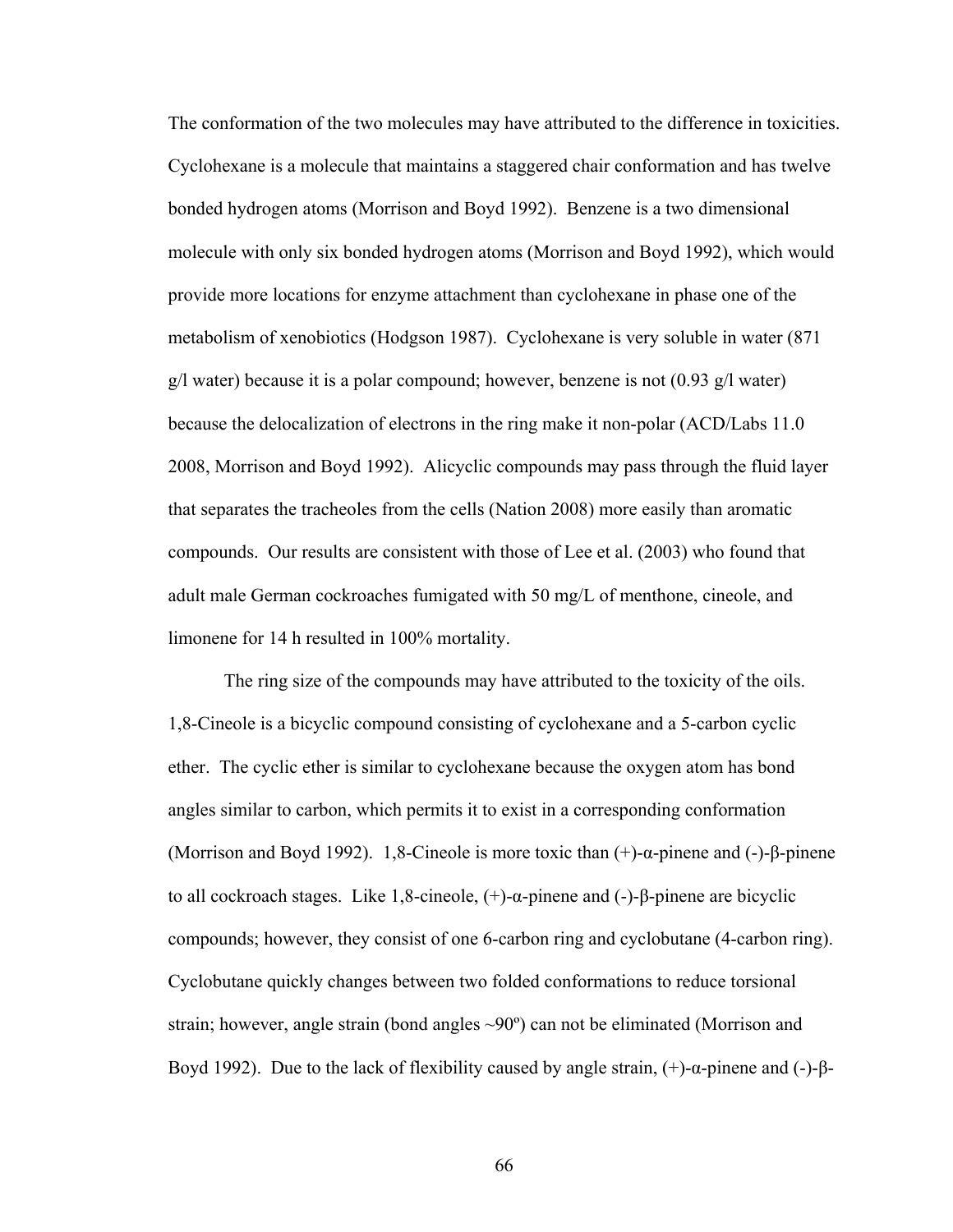pinene may have been unable to retain their structural integrity; the chemical bonds may be inclined to break more easily in response to detoxifying enzyme activity, which could lead to faster degradation in the insect body. Jang et al. (2005) also found that 1,8 cineole was more toxic than  $(+)$ -α-pinene and  $(-)$ -β-pinene.

Our results agreed with those of Lee et al. (2003) who reported that the presence of a carbonyl functional group may have increased the fumigant toxicity of the monoterpenoids tested. We found that (-)-menthone (cyclic ketone) was highly toxic to all stages, and *trans*-cinnamaldehyde (aromatic aldehyde) was the most toxic aromatic compound to all stages. The oxygen atom in the carbonyl group is a hydrogen bond acceptor because it is an electronegative atom. This allows the carbonyl group to form intermolecular hydrogen bonds. If the carbonyl groups can form hydrogen bonds with the water molecules present in the fluid layer between the tracheoles and the cells, they may be able to pass through the fluid layer and contact the cell at a faster rate than other compounds.

The most toxic essential oil components (by fumigation) in this study differed from the most toxic essential components in a previous study (Phillips et al. 2009), where we applied the oils topically to the cockroaches. 1,8-Cineole, (-)-menthone,  $(+)$ - $\alpha$ pinene, and (-)-β-pinene had the greatest fumigant toxicity to the German cockroach; however, *trans*-cinnamaldehyde, thymol, carvacrol, and eugenol had the greatest topical toxicity. These differences are associated with the route of entry into the insect. Fumigants reach the target site by entering the tracheal system through the spiracles, and contact insecticides must pass through the cuticle, fat body, and other tissues before reaching the target site (Yu 2008). Because of the different routes, the physical and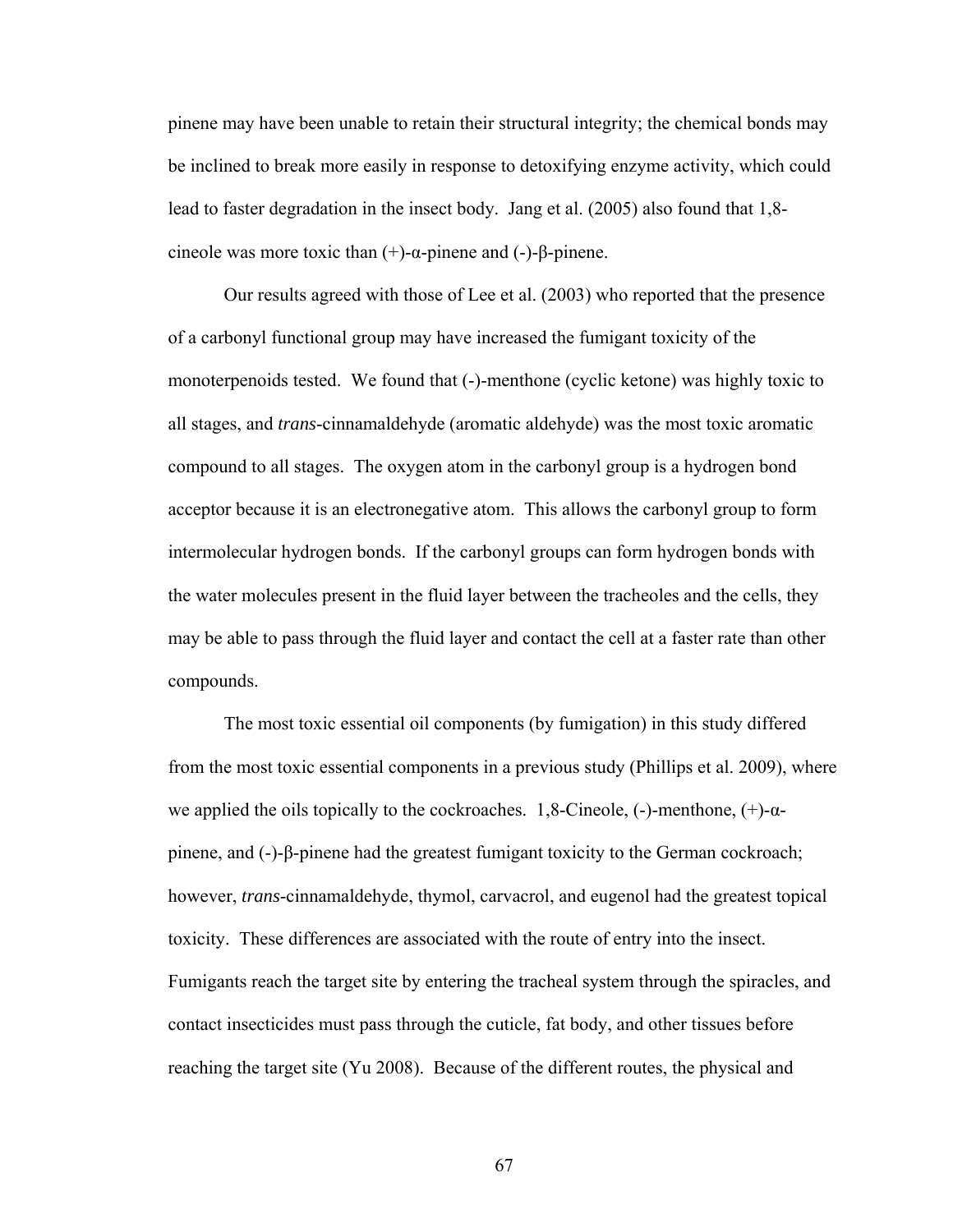chemical properties and structural characteristics that affect the toxicity of the compounds also differed between the two application methods. Traditional fumigants, such as methyl bromide, are broad spectrum insecticides (Bell et al. 1996). They have great fumigant and topical toxicity, compared to essential oil components which are more specific. The most toxic essential oil components used for fumigation will likely differ from those oils that are most effective when used in contact kill spray formulations.

**Ootheca hatch.** Our results showed that an ootheca attached to a dead female can hatch, which is consistent with the results of Abd-Elghafar and Appel (1992). Although tiny air spaces present in the keel of the ootheca provide air to developing embryos, the egg case apparently protected embryos from essential oil vapors. Unlike essential oils, oxygen is able to pass through the tiny spaces, which are smaller than spiracles, because it is a small molecule. Four essential oil components had a significant effect on ootheca hatch. Significantly fewer oothecae hatched for the higher concentrations for S-(-)-limonene, (-)-menthone, (+)-α-pinene, and (-)-β-pinene, and fewer oothecae hatched from dead females. These results are consistent with those of Abd-Elghafar et al. (1991), who found that the percentage of oothecae hatched declined as insecticide concentration increased. We also found that significantly fewer oothecae dropped from treated than control females. These results demonstrate that S-(-) limonene, (-)-menthone, (+)-α-pinene, and (-)-β-pinene reduced ootheca hatch, in part, because the high concentrations killed the females before they had time to deposit their oothecae, a naturally occurring process for the German cockroach before ootheca hatch (Ross and Mullins 1995). Oothecae receive nutrients and water while attached to their living mother's body (Roth 1970a). Contamination with essential oil components or the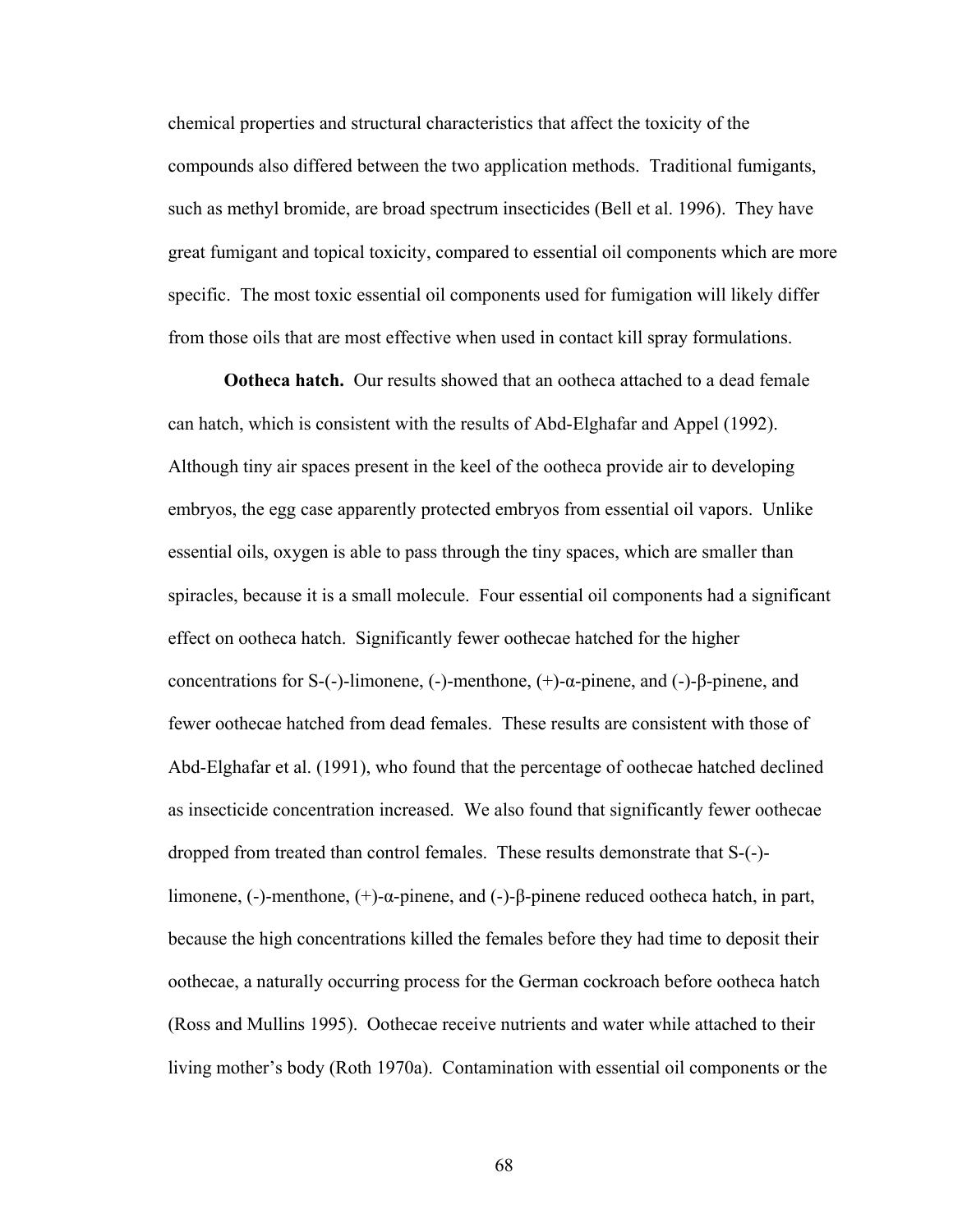lack of nutrients and water from dead females may also have contributed to nymph mortality. It is also possible that the body of the dead females absorbed water from the developing embryos by a passive wicking action (Phillips et al. 2009). No essential oil components completely prevented ootheca hatch; however, even with traditional fumigants, such as sulfuryl fluoride, not all eggs are killed (Thoms and Scheffrahn 1994). From a practical standpoint, additional treatments of these oils would be required in the field to prevent reinfestation from hatching nymphs.

 When fumigating an area or object, sealing tape and poly tarps and sheets are necessary to make all windows, doorways, vents, and other small openings air tight (Wood 1987). Fans should be placed at fumigant release sites to circulate the gas (Wood 1987). The temperature at which fumigation should occur depends upon the boiling point (temperature at which a chemical enters the gas phase) of the essential oils (Thoms and Phillips 2004). Research on the effect of temperature on the fumigant activity of essential oils would be required to determine the optimum temperature for fumigation with essential oils. As temperature decreases, adsorption of compounds to surfaces increases (Bell et al. 1996), which would make the essential oil unavailable to the pests. The temperature at which each essential oil component denatures would need to be determined to ensure that fumigations occur below that temperature. Because essential oils are lipophilic, absorption of the fumigants into lipophilic foods or residues in the kitchen, such as fats and grease, should be considered. Laboratory fumigations in the presence of lipophilic food items will determine the effects of essential oil fumigations on common kitchen products and byproducts. If the oils are absorbed by the foods, there will be less available during the fumigations. This will have to be factored in when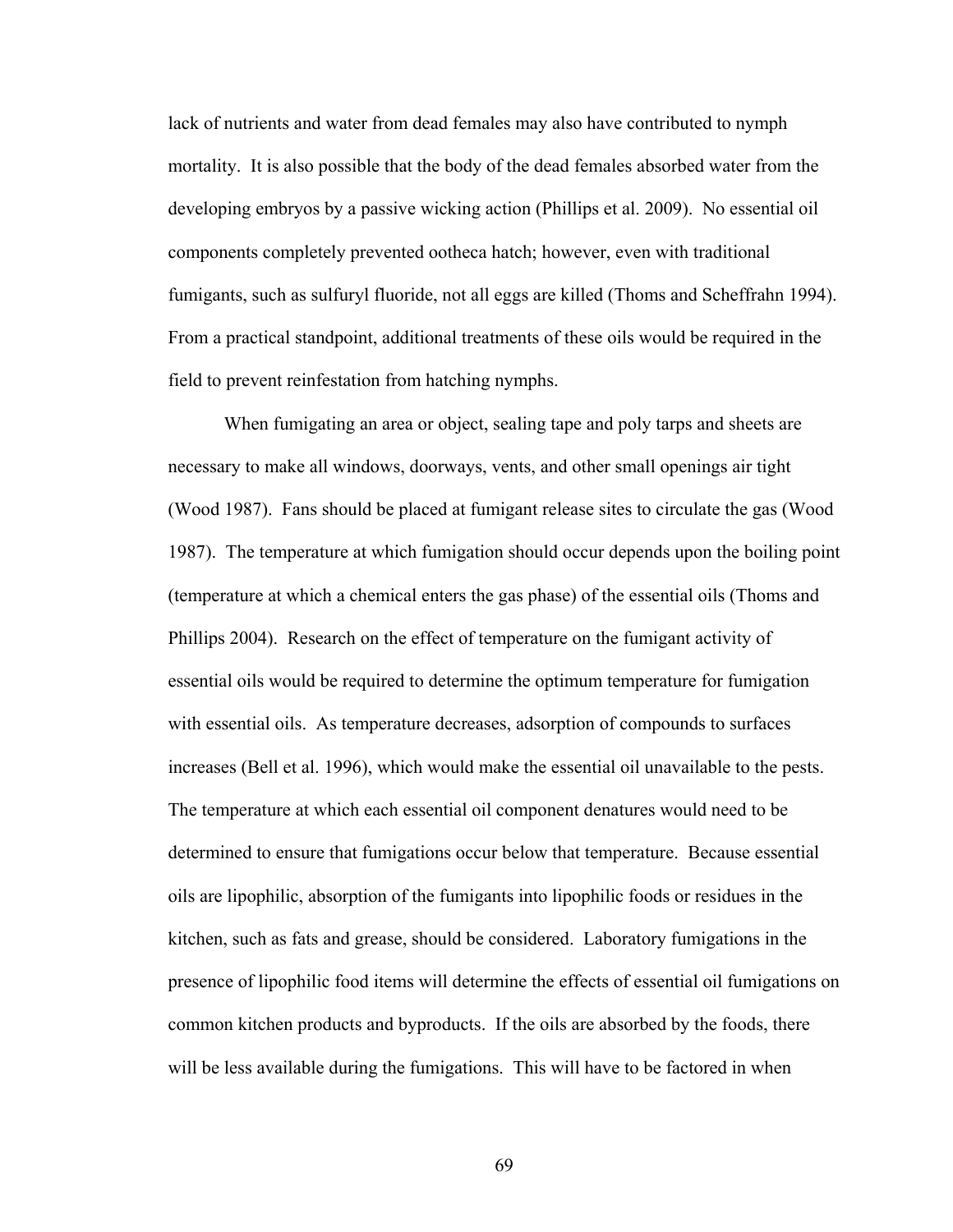determining the appropriate concentration. After the required exposure time, the area or object should be aerated (Wood 1987). Aeration is accomplished by removing sealing materials and opening windows, doorways, and vents. Fans should be used to circulate fresh air around the fumigated area or object.

1,8-Cineole, (-)-menthone, (+)-α-pinene, and (-)-β-pinene are good candidates for fumigants against the German cockroach. Because they are used for flavorings in food items and have little residual activity (Isman 2006), food preparation areas, food, and utensils will not be contaminated by the essential oils. The essential oils will leave an odor on the premises, but it will degas quickly. Like traditional fumigants, no insecticidal activity will remain after the fumigated area or object has aerated (Wood 1987); therefore, preventative measures should be taken to avoid reinfestation, such as the application of a repellent, residual insecticide. Because no essential oil prevented ootheca hatch (not uncommon with traditional fumigants), follow up treatment would be necessary to prevent reinfestation by the hatched nymphs.The time required to effectively fumigate an area or object with 1,8-cineole, (-)-menthone, (+)-α-pinene, or (-) β-pinene would be at least 8 h; however, the time increases for the less toxic essential oil components (unpublished data). Based on our study, essential oil fumigations should occur at ≥28ºC to prevent adsorption of oils to surfaces. The use of essential oil components along with other integrated pest management techniques can be an effective method for controlling German cockroaches that have infested kitchens, ships, transport vehicles, sewer systems, sensitive equipment, and storage and household items. For example, fumigation with an essential oil can be used for fast cleanout of the infestation, leaving behind little residual. Then cultural control should be implemented (good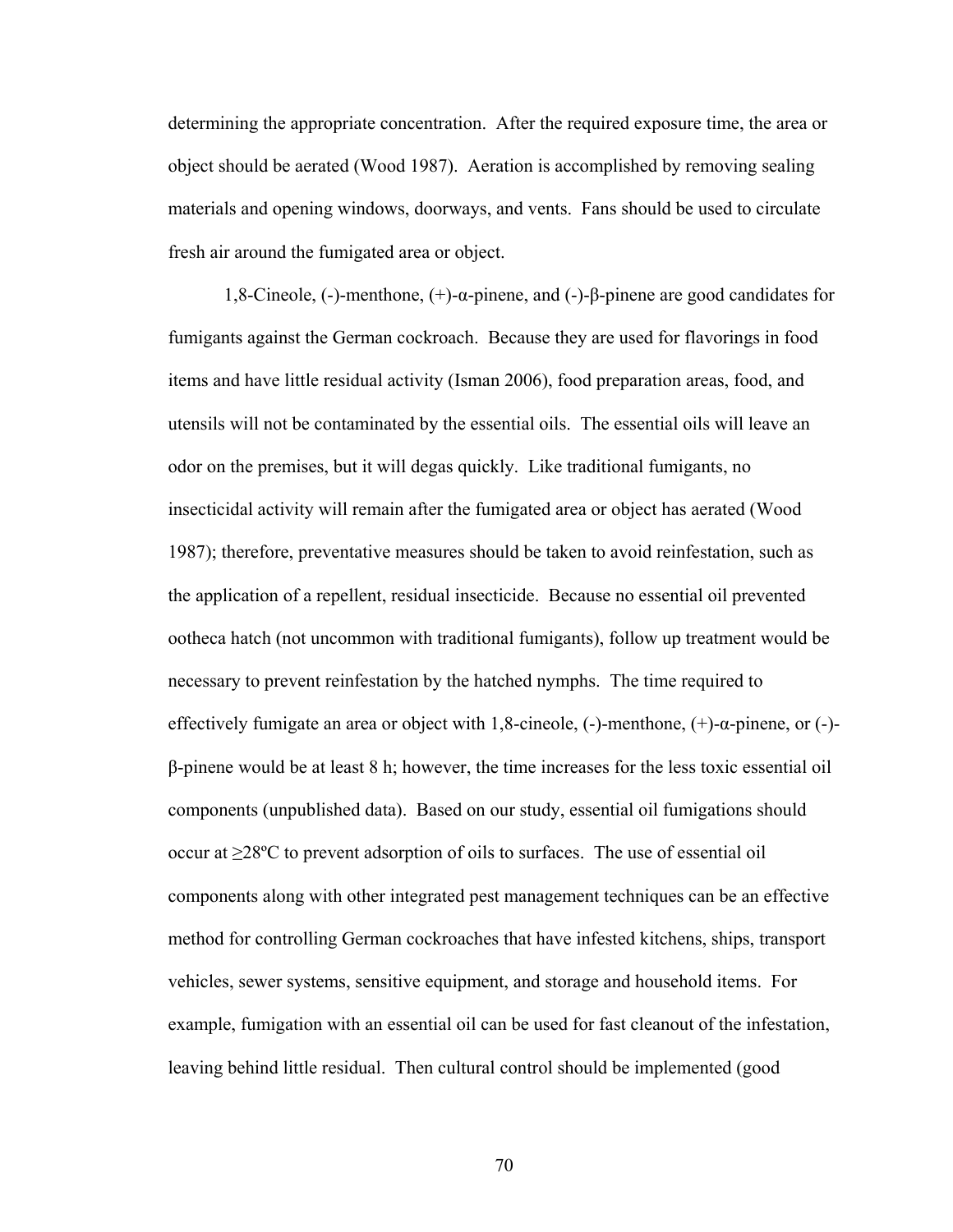sanitation: clean up and eliminate harborages). After the area has been thoroughly cleaned, gel and solid baits can be used to kill any cockroaches that come in after the fumigation. Repellent insecticides can be sprayed for preventative measures, and then the area should the monitored (scouting and trapping) to determine the effectiveness of the IPM program.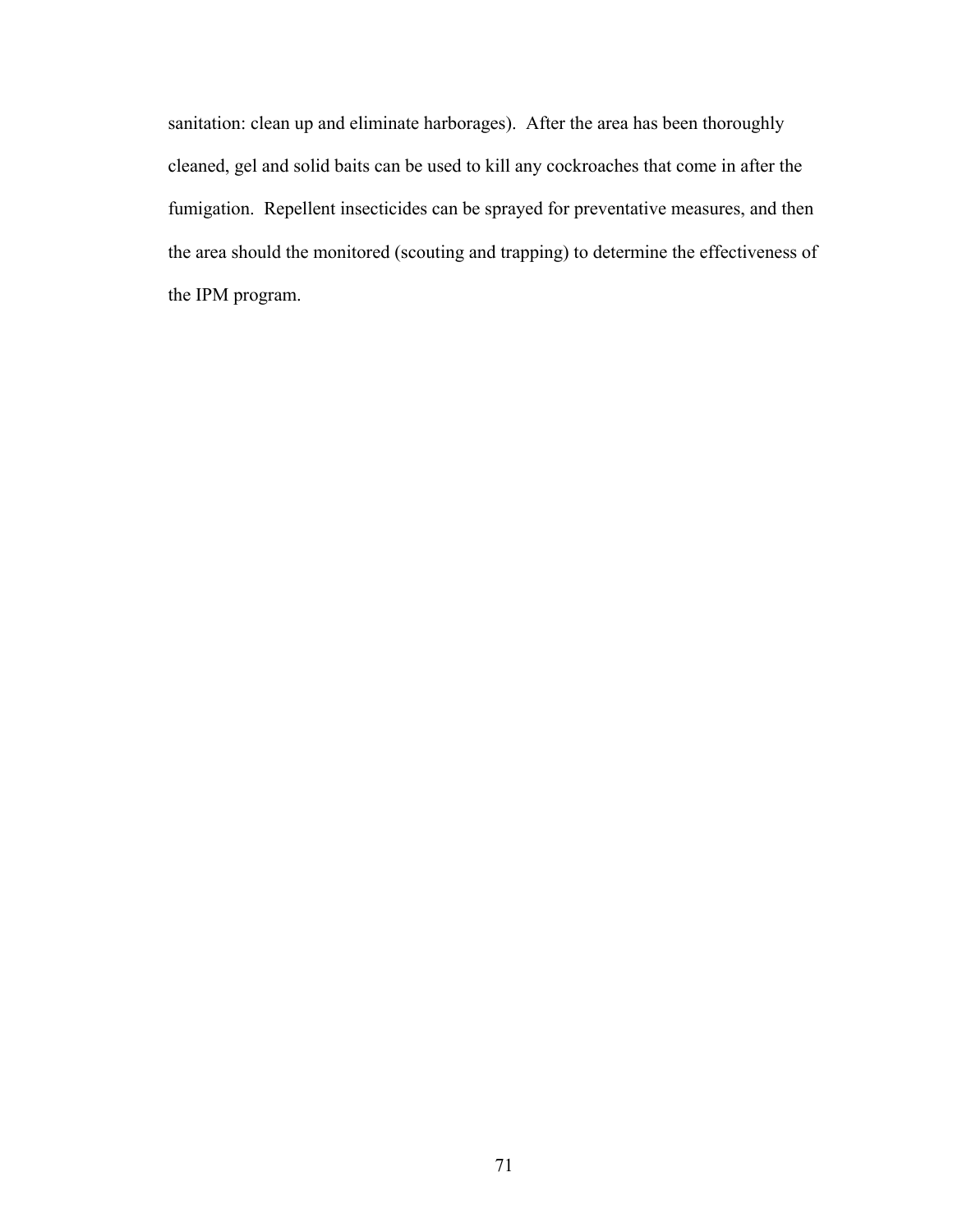| $\boldsymbol{n}$ | $Slope \pm SE$   | $LC_{50}$ mg/L air (95%CI) | $\chi^2$ | $\boldsymbol{P}$ |
|------------------|------------------|----------------------------|----------|------------------|
| 150              | $6.40 \pm 1.94$  | 80.67 (65.50-109.66)       | 10.82    | 0.0010           |
| 150              | $19.97 \pm 2.90$ | $6.84(6.49-7.16)$          | 47.45    | 0.0001           |
| 150              | $10.47 \pm 2.47$ | 32.03 (29.89-36.34)        | 17.99    | 0.0001           |
| 270              |                  | >1,000<br>$\mathfrak{a}$   |          | 0.9907           |
| 240              | $2.01 \pm 0.52$  | 95.89 (50.30-148.58)       | 15.12    | 0.0001           |
| 510              |                  | >1,000<br>$\mathfrak a$    |          | 0.9204           |
| 150              | $1.38 \pm 0.44$  | 13.01 (6.08-147.12)        | 9.99     | 0.0016           |
| 150              | $6.00 \pm 1.05$  | 15.73 (12.80-19.21)        | 32.60    | 0.0001           |
| 150              | $9.42 \pm 1.85$  | $7.36(6.34 - 8.16)$        | 25.81    | 0.0001           |
| 150              | $10.34 \pm 1.73$ | 11.75 (10.39-13.43)        | 35.67    | 0.0001           |
| 150              | $8.57 \pm 1.24$  | 12.35 (10.94-13.77)        | 48.01    | 0.0001           |
| 150              | $2.97 \pm 0.85$  | 19.33 (11.71-25.93)        | 12.21    | 0.0005           |
|                  |                  |                            |          |                  |

**Table 12. Fumigant toxicity of essential oils to adult male German cockroaches**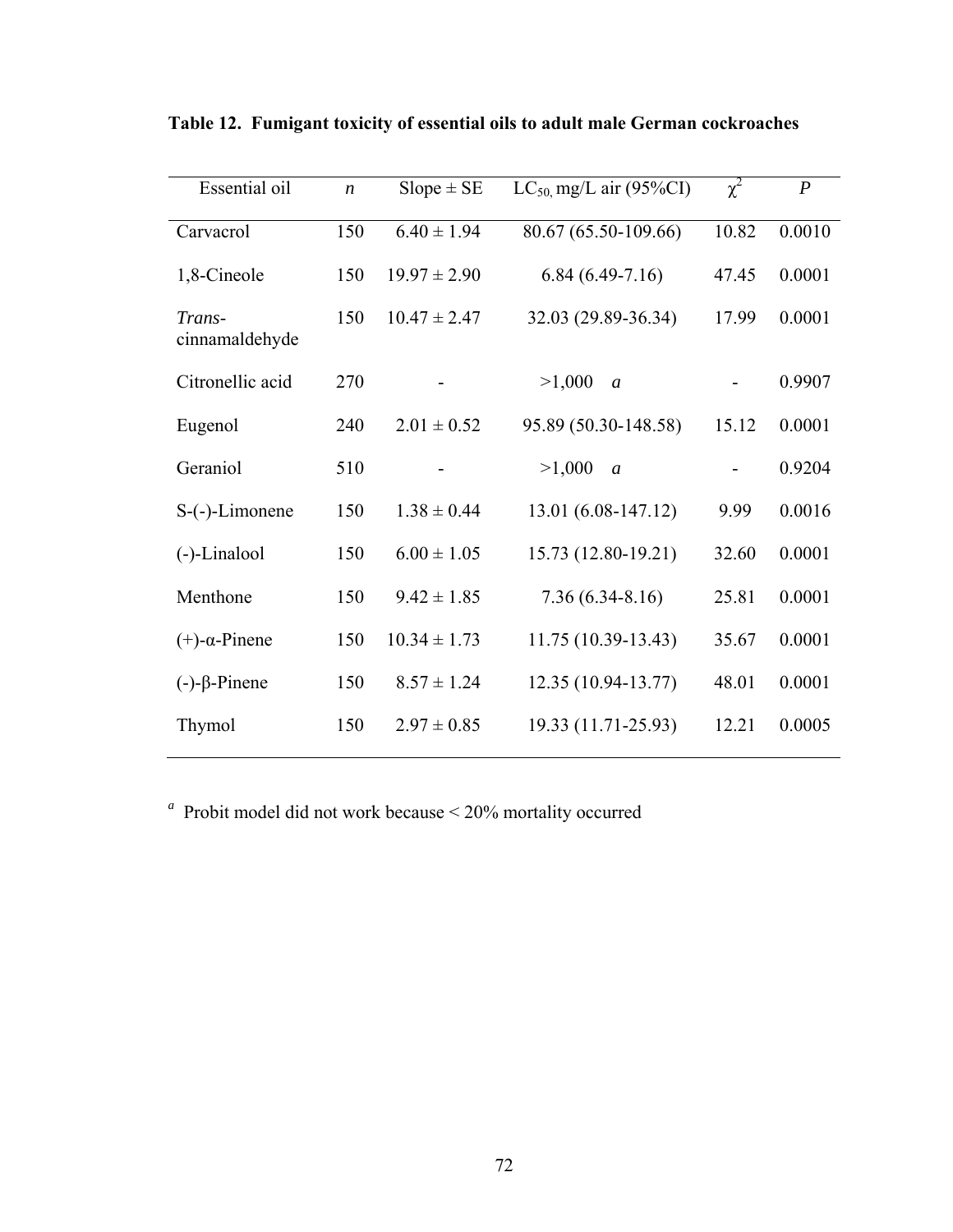| Essential oil            | $\boldsymbol{n}$ | $Slope \pm SE$   | $LC_{50}$ mg/L air (95%CI) | $\chi^2$ | $\boldsymbol{P}$ |
|--------------------------|------------------|------------------|----------------------------|----------|------------------|
| Carvacrol                | 540              | $0.75 \pm 0.25$  | >1,000                     | 9.17     | 0.0025           |
| 1,8-Cineole              | 150              | $6.08 \pm 0.86$  | 8.43 (7.37-9.50)           | 49.83    | 0.0001           |
| Trans-<br>cinnamaldehyde |                  | $1.47 \pm 0.32$  | 34.44 (21.91-48.01)        | 21.66    | 0.0001           |
| Citronellic acid         | 150              |                  | >1,000<br>$\overline{a}$   |          | 0.7280           |
| Eugenol                  | 150              |                  | >1,000<br>$\overline{a}$   |          | 0.0945           |
| Geraniol                 | 150              |                  | >1,000<br>$\overline{a}$   |          | 0.9065           |
| $S$ - $(-)$ -Limonene    | 150              | $4.32 \pm 0.59$  | 15.26 (12.87-17.54)        | 52.91    | 0.0001           |
| $(-)$ -Linalool          | 150              | $1.26 \pm 0.89$  | 141.98 (82.76-854.72)      | 10.71    | 0.0011           |
| Menthone                 | 150              | $5.39 \pm 1.20$  | 13.88 (11.13-16.55)        | 20.16    | 0.0001           |
| $(+)$ - $\alpha$ -Pinene | 150              | $11.16 \pm 1.77$ | 26.12 (24.44-27.53)        | 39.82    | 0.0001           |
| $(-)-\beta$ -Pinene      | 150              | $4.44 \pm 0.71$  | 20.13 (17.56-22.67)        | 39.32    | 0.0001           |
| Thymol                   | 240              | $2.04 \pm 0.71$  | 142.94 (88.91-810.42)      | 8.18     | 0.0042           |

**Table 13. Fumigant toxicity of essential oils to adult female German cockroaches**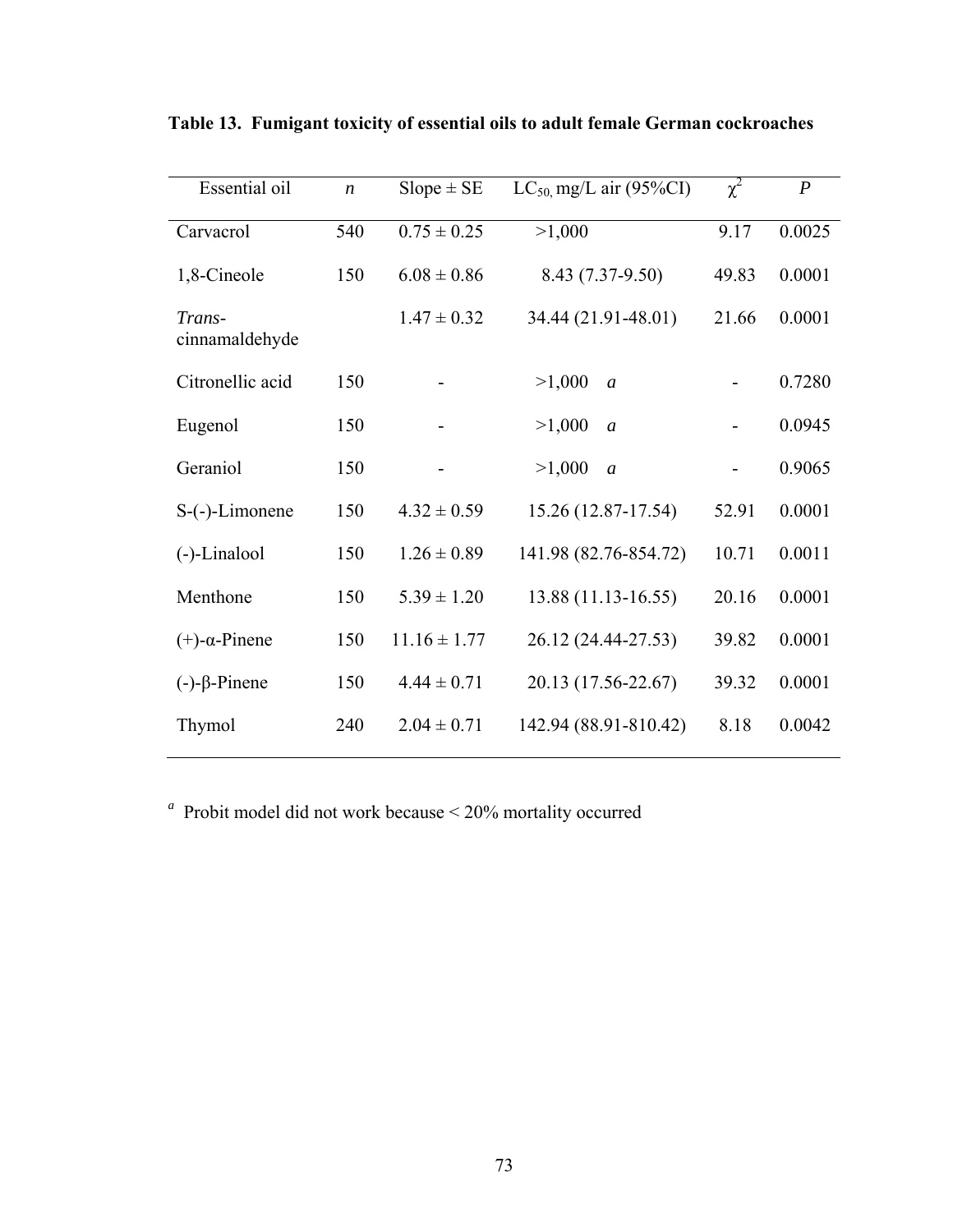| Essential oil            | $\boldsymbol{n}$ | $Slope \pm SE$   | $LC_{50}$ mg/L air (95%CI) | $\chi^2$ | $\boldsymbol{P}$ |
|--------------------------|------------------|------------------|----------------------------|----------|------------------|
| Carvacrol                | 150              | $0.87 \pm 0.44$  | >1,000                     | 3.90     | 0.0484           |
| 1,8-Cineole              | 150              | $5.04 \pm 0.96$  | $5.31(4.19-6.22)$          | 27.67    | 0.0001           |
| Trans-<br>cinnamaldehyde | 150              | $4.89 \pm 1.24$  | 20.39 (11.90-29.57)        | 15.61    | 0.0001           |
| Citronellic acid         | 150              |                  | >1,000<br>$\boldsymbol{a}$ |          | 77.23            |
| Eugenol                  | 150              | $2.53 \pm 0.48$  | 624.47 (507.04-772.33)     | 27.34    | 0.0001           |
| Geraniol                 | 150              |                  | >1,000<br>$\mathfrak{a}$   |          | 0.1633           |
| $S$ - $(-)$ -Limonene    | 150              | $11.08 \pm 1.70$ | 23.19 (21.47-24.99)        | 42.61    | 0.0001           |
| $(-)$ -Linalool          | 150              | $4.01 \pm 0.68$  | 33.72 (26.31-39.81)        | 34.56    | 0.0001           |
| Menthone                 | 150              | $7.43 \pm 1.78$  | 9.89 (7.73-11.46)          | 17.44    | 0.0001           |
| $(+)$ - $\alpha$ -Pinene | 150              | $15.72 \pm 5.23$ | 27.07 (23.74-33.98)        | 9.03     | 0.0027           |
| $(-)-\beta$ -Pinene      | 150              | $6.01 \pm 2.52$  | 28.49 (20.81-103.22)       | 5.71     | 0.0168           |
| Thymol                   | 150              | $5.60 \pm 2.23$  | 119.67 (78.10-165.41)      | 6.28     | 0.0122           |

**Table 14. Fumigant toxicity of essential oils to gravid female German cockroaches**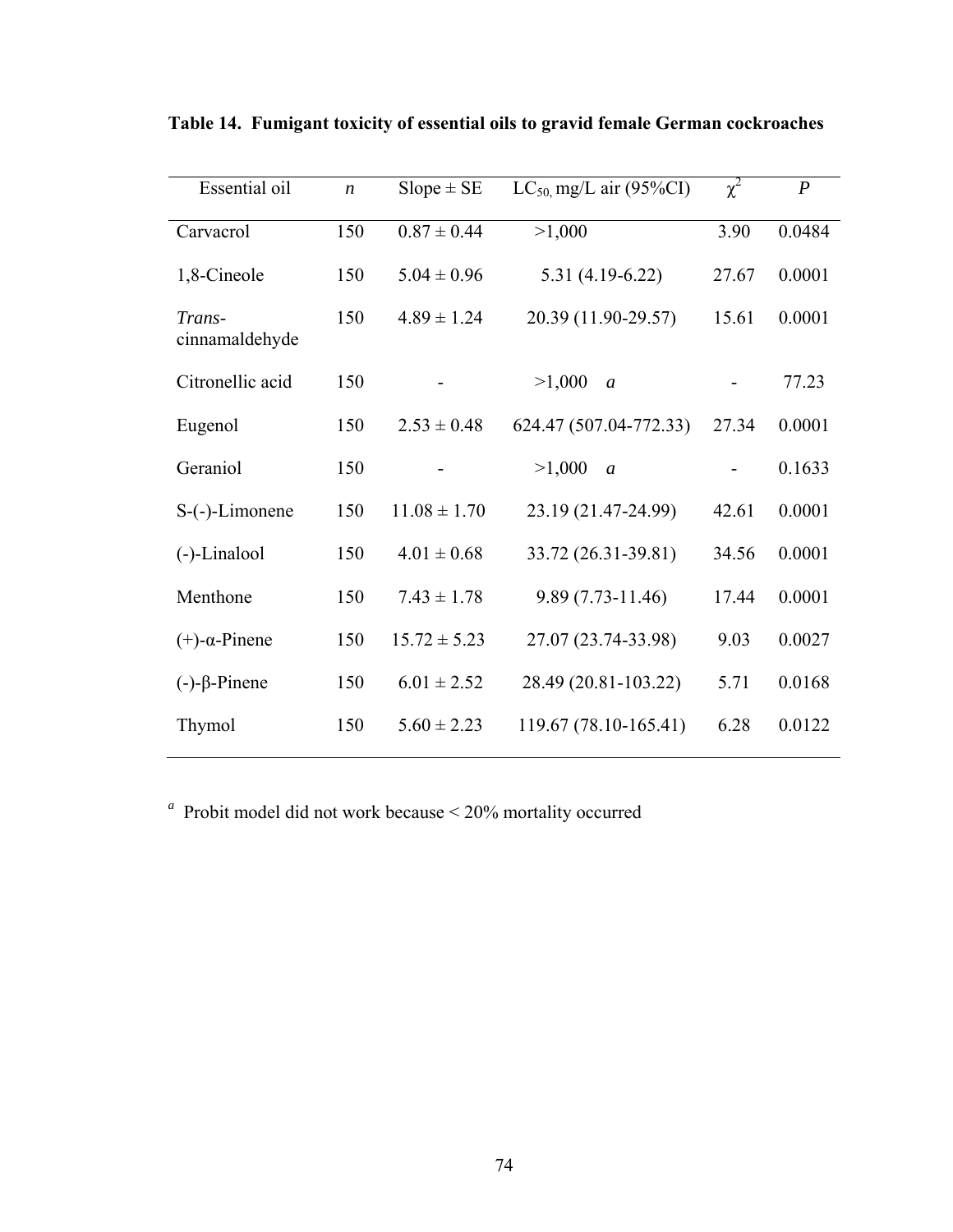| Essential oil            | $\boldsymbol{n}$ | $Slope \pm SE$   | $LC_{50}$ mg/L air (95%CI) | $\chi^2$                 | $\boldsymbol{P}$ |
|--------------------------|------------------|------------------|----------------------------|--------------------------|------------------|
| Carvacrol                | 210              |                  | >1,000<br>$\mathfrak{a}$   | $\overline{\phantom{0}}$ | 0.8105           |
| 1,8-Cineole              | 150              | $13.15 \pm 2.18$ | 11.44 (10.60-12.29)        | 36.57                    | 0.0001           |
| Trans-                   | 150              | $1.06 \pm 0.43$  | 46.70 (29.96-376.65)       | 6.00                     | 0.0143           |
| cinnamaldehyde           |                  |                  |                            |                          |                  |
| Citronellic acid         | 150              |                  | >1,000<br>$\mathfrak{a}$   |                          | 0.8517           |
| Eugenol                  | 210              |                  | >1,000<br>$\mathfrak{a}$   |                          | 0.6857           |
| Geraniol                 | 150              |                  | >1,000<br>$\mathfrak{a}$   | $\overline{\phantom{0}}$ | 0.9999           |
| $S$ -(-)-Limonene        | 150              | $13.56 \pm 2.49$ | 25.64 (23.49-26.99)        | 29.65                    | 0.0001           |
| (-)-Linalool             | 150              | $1.52 \pm 0.43$  | 157.75 (88.87-938.30)      | 12.35                    | 0.0004           |
| Menthone                 | 150              | $3.86 \pm 0.57$  | 18.36 (15.66-21.83)        | 45.74                    | 0.0001           |
| $(+)$ - $\alpha$ -Pinene | 150              | $3.46 \pm 0.82$  | 22.01 (16.25-32.12)        | 17.85                    | 0.0001           |
| $(-)-\beta$ -Pinene      | 150              | $6.41 \pm 1.66$  | 21.93 (16.74-27.64)        | 14.84                    | 0.0001           |
| Thymol                   | 150              | $1.59 \pm 0.42$  | 110.97 (72.65-330.97)      | 14.50                    | 0.0001           |

**Table 15. Fumigant toxicity of essential oils to large nymph German cockroaches**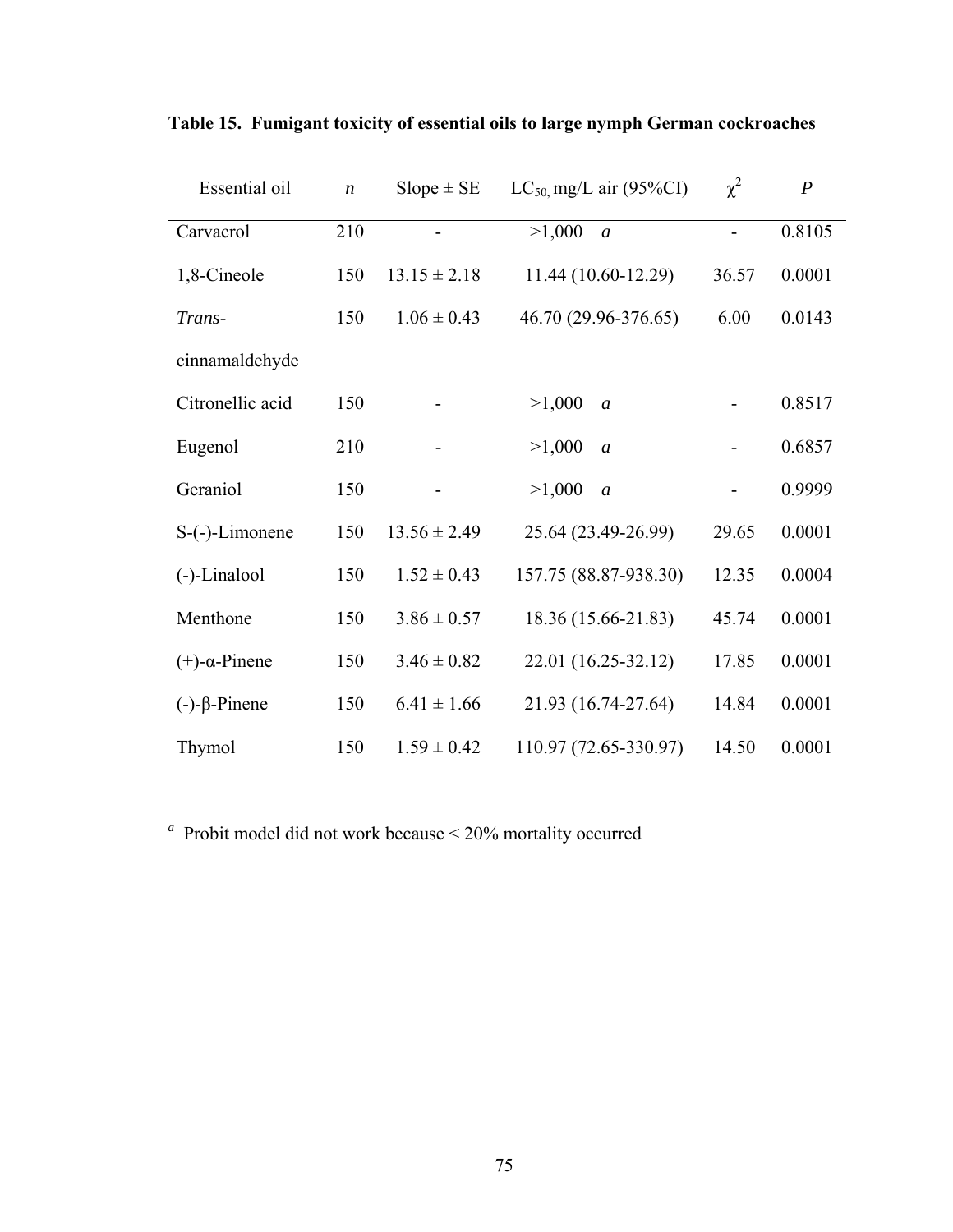| Essential oil            | $\boldsymbol{n}$ | $Slope \pm SE$  | $LC_{50}$ mg/L air (95%CI)   | $\chi^2$ | $\boldsymbol{P}$ |
|--------------------------|------------------|-----------------|------------------------------|----------|------------------|
| Carvacrol                | 150              | $0.98 \pm 0.32$ | 144.66 (76.95-<br>1,356.00)  | 9.71     | 0.0018           |
| 1,8-Cineole              | 150              | $2.60 \pm 1.07$ | 11.60 (6.94-2,092.00)        | 5.88     | 0.0153           |
| Trans-<br>cinnamaldehyde | 150              | $4.02 \pm 1.61$ | 22.70 (3.13-28.21)           | 6.24     | 0.0125           |
| Citronellic acid         | 150              |                 | >1,000<br>$\boldsymbol{a}$   |          | 0.1422           |
| Eugenol                  | 150              | $2.07 \pm 0.54$ | 120.43 (82.22-233.80)        | 16.92    | 0.0001           |
| Geraniol                 | 150              | $1.60 \pm 0.38$ | 833.99 (521.97-<br>2,509.00) | 17.44    | 0.0001           |
| $S$ - $(-)$ -Limonene    | 150              | $6.41 \pm 1.65$ | 17.34 (15.35-22.58)          | 15.07    | 0.0001           |
| $(-)$ -Linalool          | 150              | $2.34 \pm 0.58$ | 34.77 (24.62-82.81)          | 16.04    | 0.0001           |
| Menthone                 | 150              | $2.94 \pm 0.54$ | 8.96 (7.26-10.91)            | 29.52    | 0.0001           |
| $(+)$ - $\alpha$ -Pinene | 150              | $6.19 \pm 2.77$ | 30.42 (24.05-<br>629,386.21) | 4.98     | 0.0256           |
| $(-)-\beta$ -Pinene      | 150              | $6.35 \pm 1.20$ | 24.14 (22.00-27.71)          | 27.95    | 0.0001           |
| Thymol                   | 150              | $3.57 \pm 1.00$ | 23.89 (19.25-42.73)          | 12.85    | 0.0003           |

**Table 16. Fumigant toxicity of essential oils to medium nymph German** 

**cockroaches**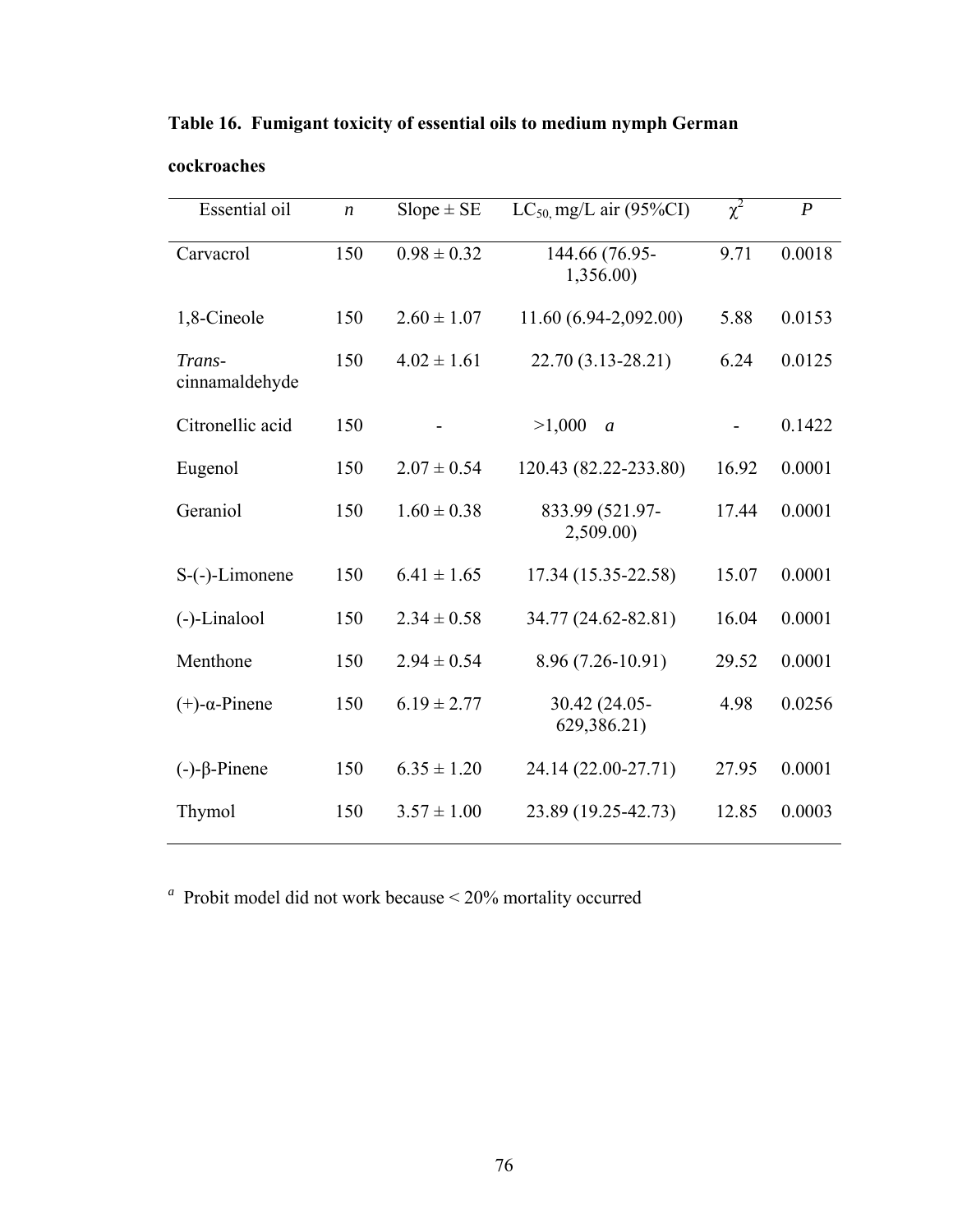| Essential oil            | $\boldsymbol{n}$ | $Slope \pm SE$  | $LC_{50}$ mg/L air (95%CI) | $\chi^2$ | $\boldsymbol{P}$ |
|--------------------------|------------------|-----------------|----------------------------|----------|------------------|
| Carvacrol                | 300              | $0.92 \pm 0.28$ | $3.63(0.16 - 8.56)$        | 10.96    | 0.0009           |
| 1,8-Cineole              | 150              | $2.30 \pm 0.42$ | $4.04(2.42 - 5.87)$        | 30.37    | 0.0001           |
| Trans-<br>cinnamaldehyde | 150              | $0.99 \pm 0.30$ | $5.43(1.55-11.42)$         | 10.69    | 0.0011           |
| Citronellic acid         | 300              |                 | >1,000<br>$\boldsymbol{a}$ |          | 0.0837           |
| Eugenol                  | 300              | $1.72 \pm 0.23$ | 14.48 (10.67-18.15)        | 54.23    | 0.0001           |
| Geraniol                 | 240              | $0.85 \pm 0.29$ | 149.54 (23.49-274.54)      | 8.77     | 0.0031           |
| $S$ -(-)-Limonene        | 150              | $3.38 \pm 0.58$ | 13.74 (11.76-16.35)        | 33.45    | 0.0001           |
| $(-)$ -Linalool          | 150              | $2.74 \pm 0.67$ | $9.59(5.88 - 11.92)$       | 16.63    | 0.0001           |
| Menthone                 | 150              | $2.58 \pm 0.52$ | $5.75(3.68 - 8.04)$        | 24.26    | 0.0001           |
| $(+)$ - $\alpha$ -Pinene | 150              | $2.72 \pm 0.72$ | 24.50 (20.20-37.59)        | 14.20    | 0.0002           |
| $(-)-\beta$ -Pinene      | 150              | $4.01 \pm 1.01$ | 23.63 (19.63-334.38)       | 15.77    | 0.0001           |
| Thymol                   | 150              | $3.91 \pm 1.15$ | 19.09 (12.74-28.05)        | 11.50    | 0.0007           |

**Table 17. Fumigant toxicity of essential oils to small nymph German cockroaches**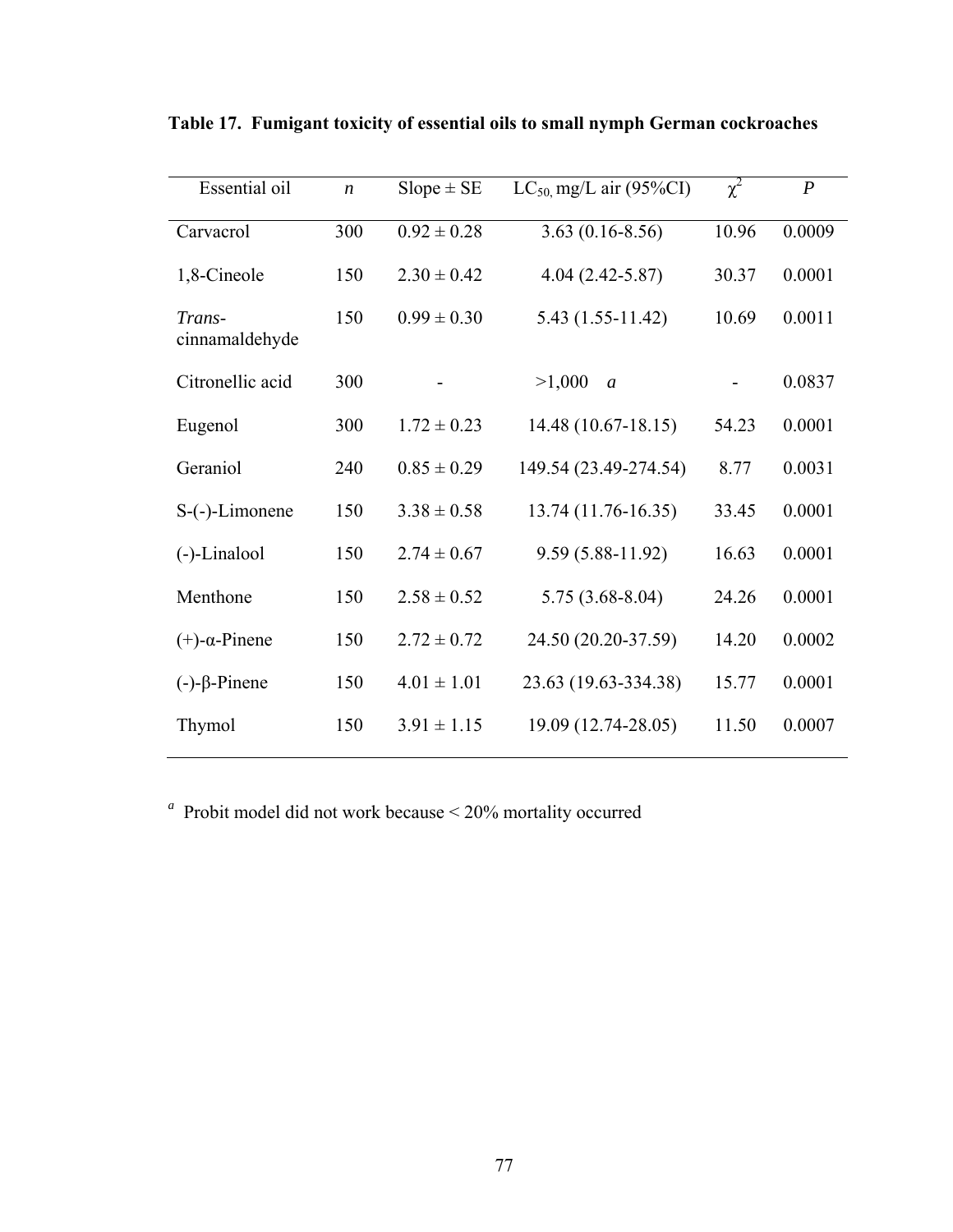| <b>TMT</b>               | $Slope \pm SE$   | Intercept $\pm$ SE | $r^2$                    | df | $\overline{F}$ | $\boldsymbol{P}$ |
|--------------------------|------------------|--------------------|--------------------------|----|----------------|------------------|
| Carvacrol                | $-0.00 \pm 0.00$ | $12.95 \pm 0.85$   | 0.64                     | 5  | 6.98           | 0.058            |
| 1,8-Cineole              | $-0.39 \pm 0.09$ | $11.02 \pm 1.07$   | 0.81                     | 5  | 17.42          | 0.014            |
| Trans-cinnamaldehyde     |                  |                    |                          | 5  | 1.65           | 0.269            |
| Citronellic acid         |                  |                    | $\overline{\phantom{0}}$ | 5  | 0.02           | 0.884            |
| Eugenol                  | $-0.00 \pm 0.00$ | $11.87 \pm 0.74$   | 0.58                     | 5  | 5.54           | 0.078            |
| Geraniol                 |                  |                    | $\overline{\phantom{0}}$ | 5  | 1.93           | 0.238            |
| $S$ -(-)-Limonene        |                  |                    | $\overline{\phantom{0}}$ | 5  | 2.28           | 0.205            |
| (-)-Linalool             |                  |                    | -                        | 5  | 0.01           | 0.917            |
| (-)-Menthone             | $-0.24 \pm 0.08$ | $10.20 \pm 1.33$   | 0.78                     | 5  | 8.45           | 0.044            |
| $(+)$ - $\alpha$ -Pinene |                  |                    |                          | 5  | 0.14           | 0.731            |
| $(-)-\beta$ -Pinene      | $-0.14 \pm 0.06$ | $11.77 \pm 1.34$   | 0.57                     | 5  | 5.19           | 0.085            |
| Thymol                   |                  |                    |                          | 5  | 4.27           | 0.108            |

**Table 18. Relationship between fumigant concentrations exposed to gravid females and the mean number of hatched nymphs**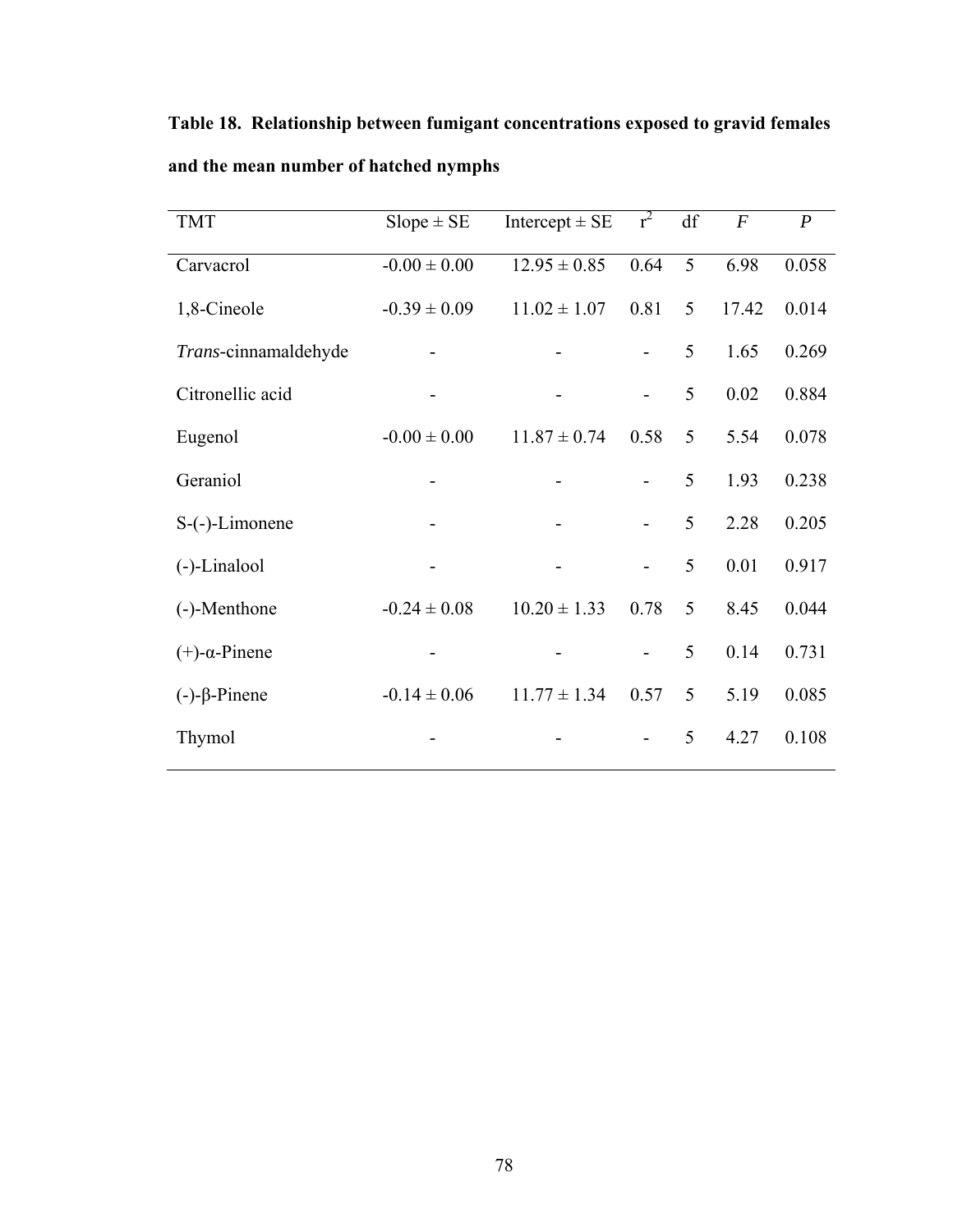**Table 19. Relationship between fumigant concentrations exposed to gravid females and percentage of dropped oothecae** 

| <b>TMT</b>               | $Slope \pm SE$   | Intercept $\pm$ SE | $r^2$                    | df | $\,F$ | $\boldsymbol{P}$ |
|--------------------------|------------------|--------------------|--------------------------|----|-------|------------------|
| Carvacrol                |                  |                    | $\overline{a}$           | 5  | 0.93  | 0.390            |
| 1,8-Cineole              |                  |                    | $\overline{\phantom{0}}$ | 5  | 0.01  | 0.927            |
| Trans-cinnamaldehyde     | $-0.52 \pm 0.15$ | $79.45 \pm 8.48$   | 0.76                     | 5  | 12.58 | 0.024            |
| Citronellic acid         |                  |                    |                          | 5  | 2.76  | 0.172            |
| Eugenol                  | $-0.05 \pm 0.02$ | $74.44 \pm 11.09$  | 0.73                     | 5  | 10.73 | 0.031            |
| Geraniol                 |                  |                    |                          | 5  | 1.51  | 0.286            |
| S-(-)-Limonene           |                  |                    | $\overline{\phantom{0}}$ | 5  | 0.03  | 0.867            |
| (-)-Linalool             | $-0.45 \pm 0.17$ | $72.18 \pm 14.45$  | 0.65                     | 5  | 7.38  | 0.053            |
| (-)-Menthone             |                  |                    |                          | 5  | 0.32  | 0.599            |
| $(+)$ - $\alpha$ -Pinene |                  |                    | $\overline{\phantom{0}}$ | 5  | 3.90  | 0.119            |
| $(-)-\beta$ -Pinene      | $-0.40 \pm 0.18$ | $97.49 \pm 4.07$   | 0.54                     | 5  | 4.71  | 0.096            |
| Thymol                   | $-0.38 \pm 0.09$ | $97.64 \pm 10.37$  | 0.82                     | 5  | 18.06 | 0.013            |
|                          |                  |                    |                          |    |       |                  |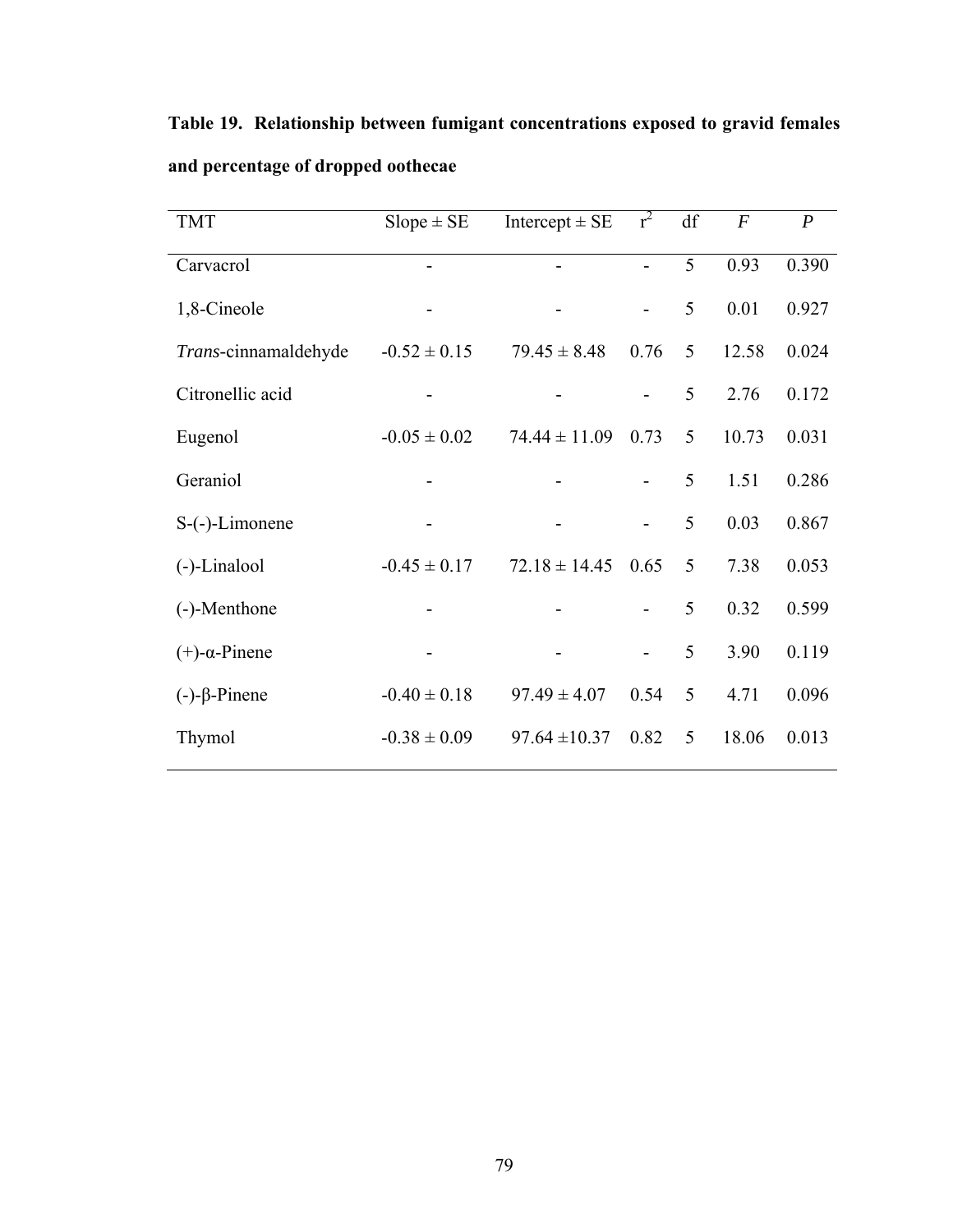| <b>TMT</b>               | $Slope \pm SE$   | Intercept $\pm$ SE | $r^2$                    | df | $\boldsymbol{F}$ | $\boldsymbol{P}$ |
|--------------------------|------------------|--------------------|--------------------------|----|------------------|------------------|
| Carvacrol                |                  |                    | $\overline{\phantom{0}}$ | 5  | 1.53             | 0.284            |
| 1,8-Cineole              |                  |                    | $\overline{\phantom{0}}$ | 5  | 1.50             | 0.287            |
| Trans-cinnamaldehyde     |                  |                    | -                        | 5  | 1.74             | 0.258            |
| Citronellic acid         |                  |                    |                          | 5  |                  |                  |
| Eugenol                  |                  |                    | $\overline{\phantom{0}}$ | 5  | 1.06             | 0.361            |
| Geraniol                 |                  |                    | $\overline{a}$           | 5  | 0.73             | 0.441            |
| $S$ -(-)-Limonene        | $-1.19 \pm 0.22$ | $106.57 \pm 4.40$  | 0.88                     | 5  | 28.37            | 0.006            |
| (-)-Linalool             |                  |                    |                          | 5  | 1.48             | 0.290            |
| (-)-Menthone             | $-1.51 \pm 0.30$ | $99.03 \pm 4.96$   | 0.86                     | 5  | 24.77            | 0.008            |
| $(+)$ - $\alpha$ -Pinene | $-0.50 \pm 0.16$ | $103.74 \pm 3.40$  | 0.72                     | 5  | 10.40            | 0.032            |
| $(-)-\beta$ -Pinene      | $-0.56 \pm 0.15$ | $103.87 \pm 3.25$  | 0.79                     | 5  | 14.66            | 0.019            |

Thymol - - - 5 1.99 0.231

**Table 20. Relationship between fumigant concentrations exposed to gravid females and percentage of hatched oothecae**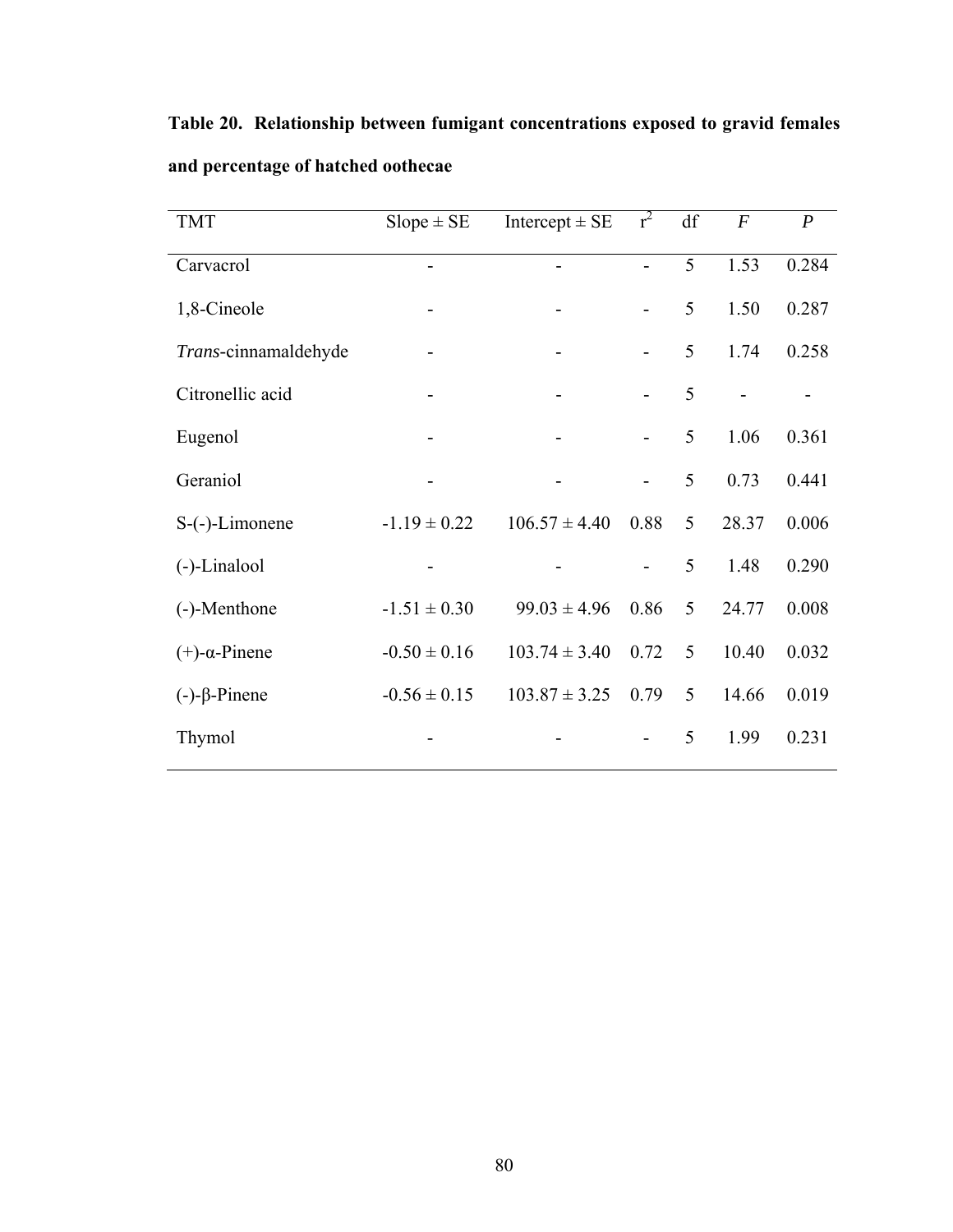**Fig. 6. The effect of concentration on the mean number of nymphs per ootheca** 

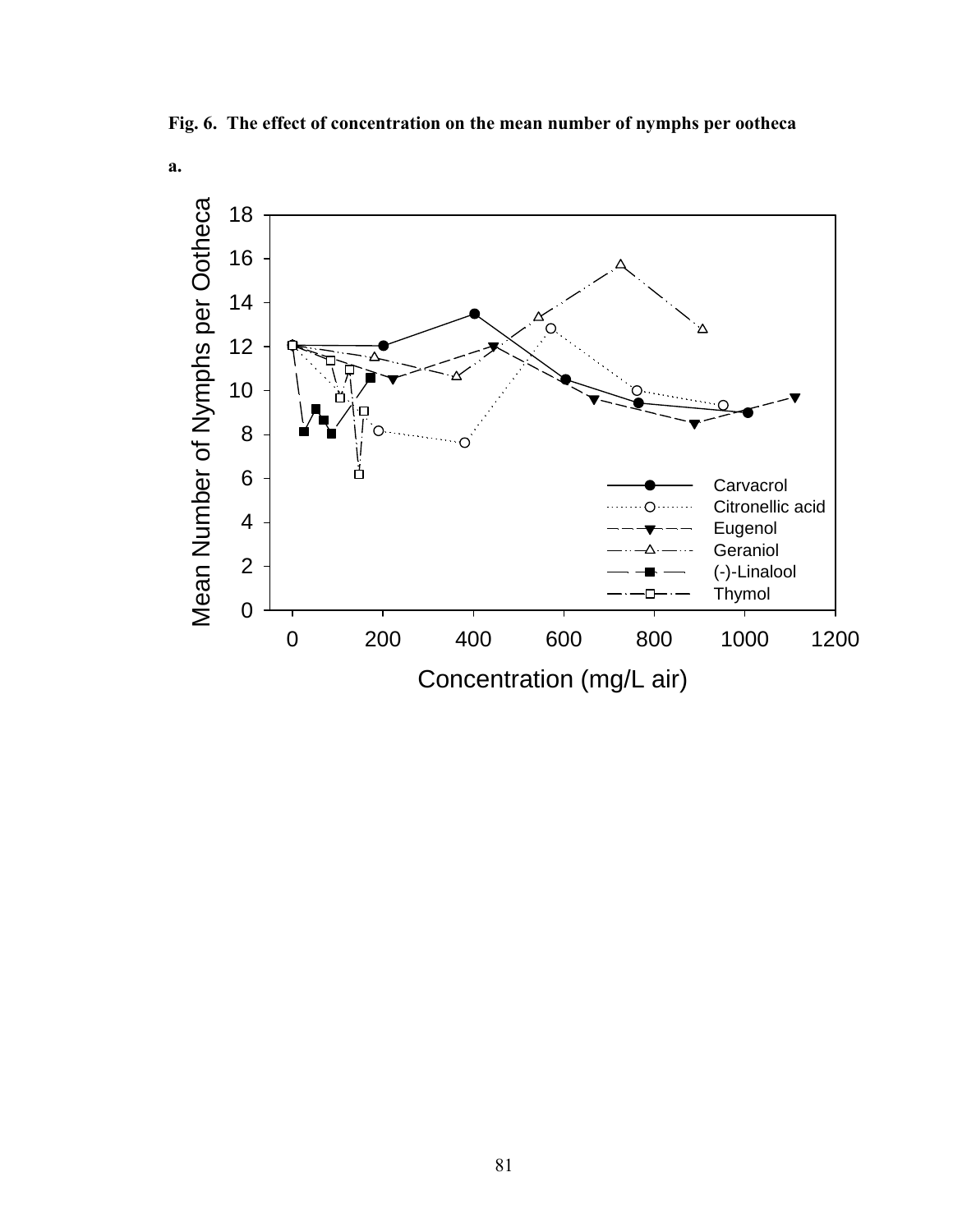

**b.**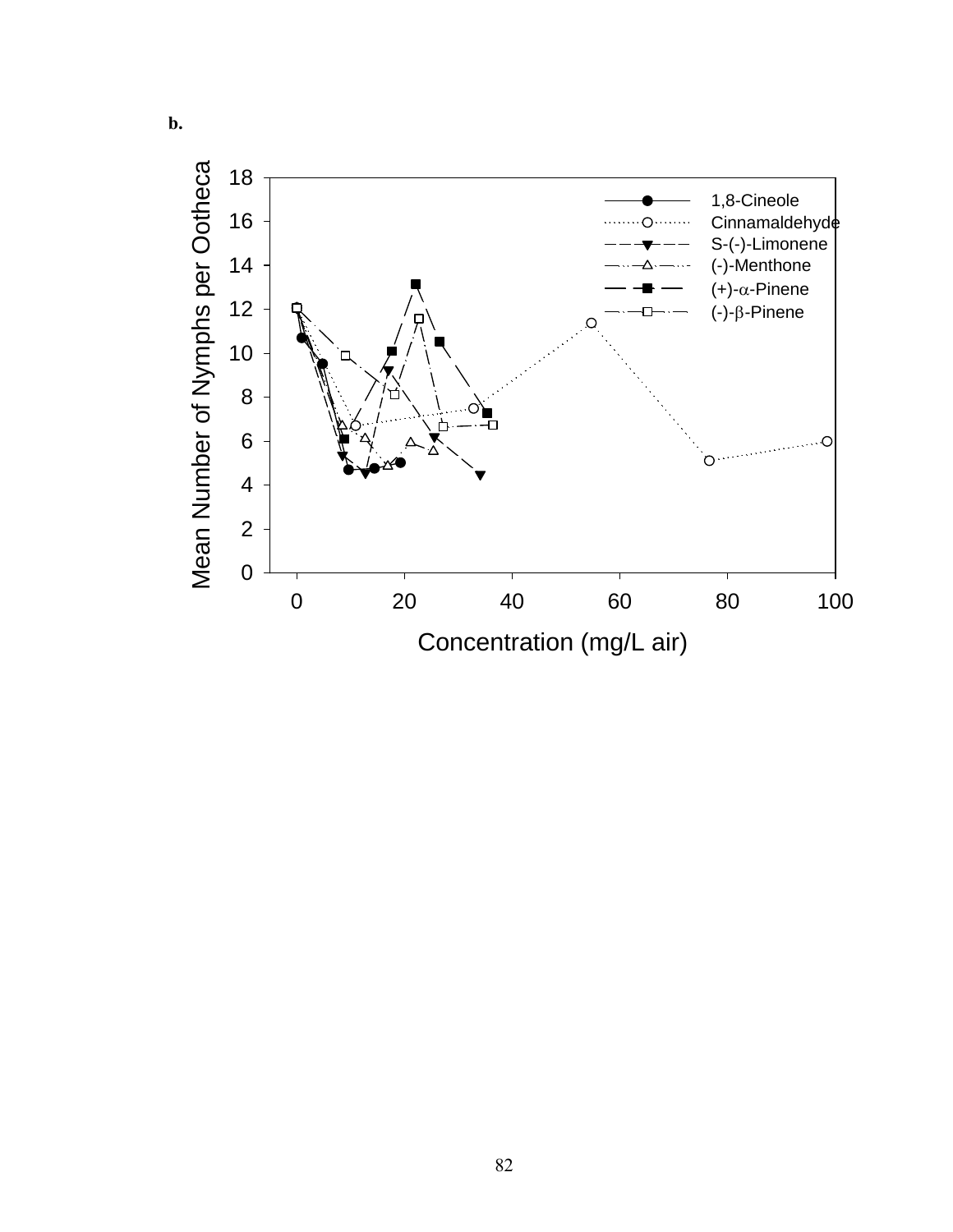**Fig. 7. The effect of concentration on the percentage of dropped oothecae** 

**a.**

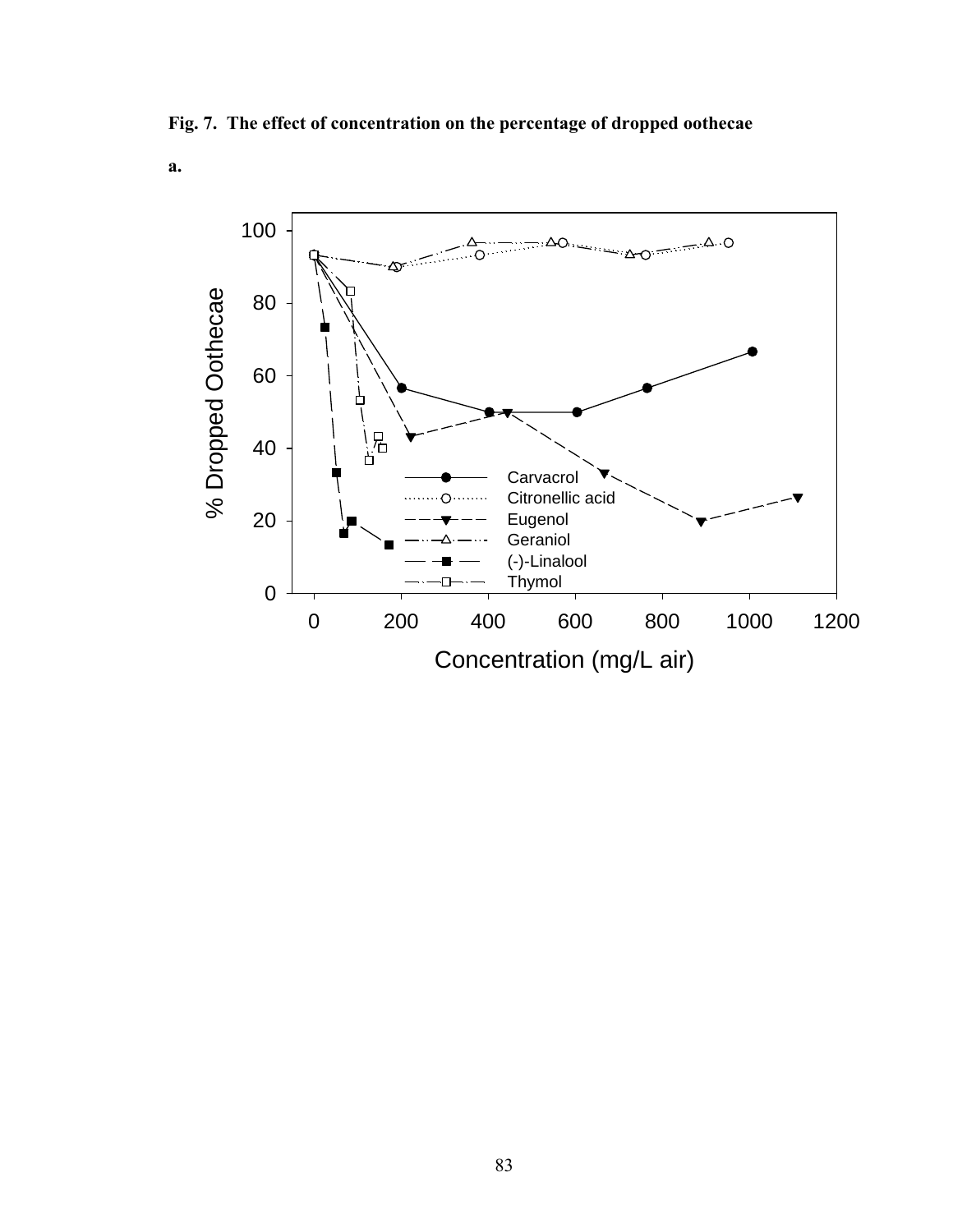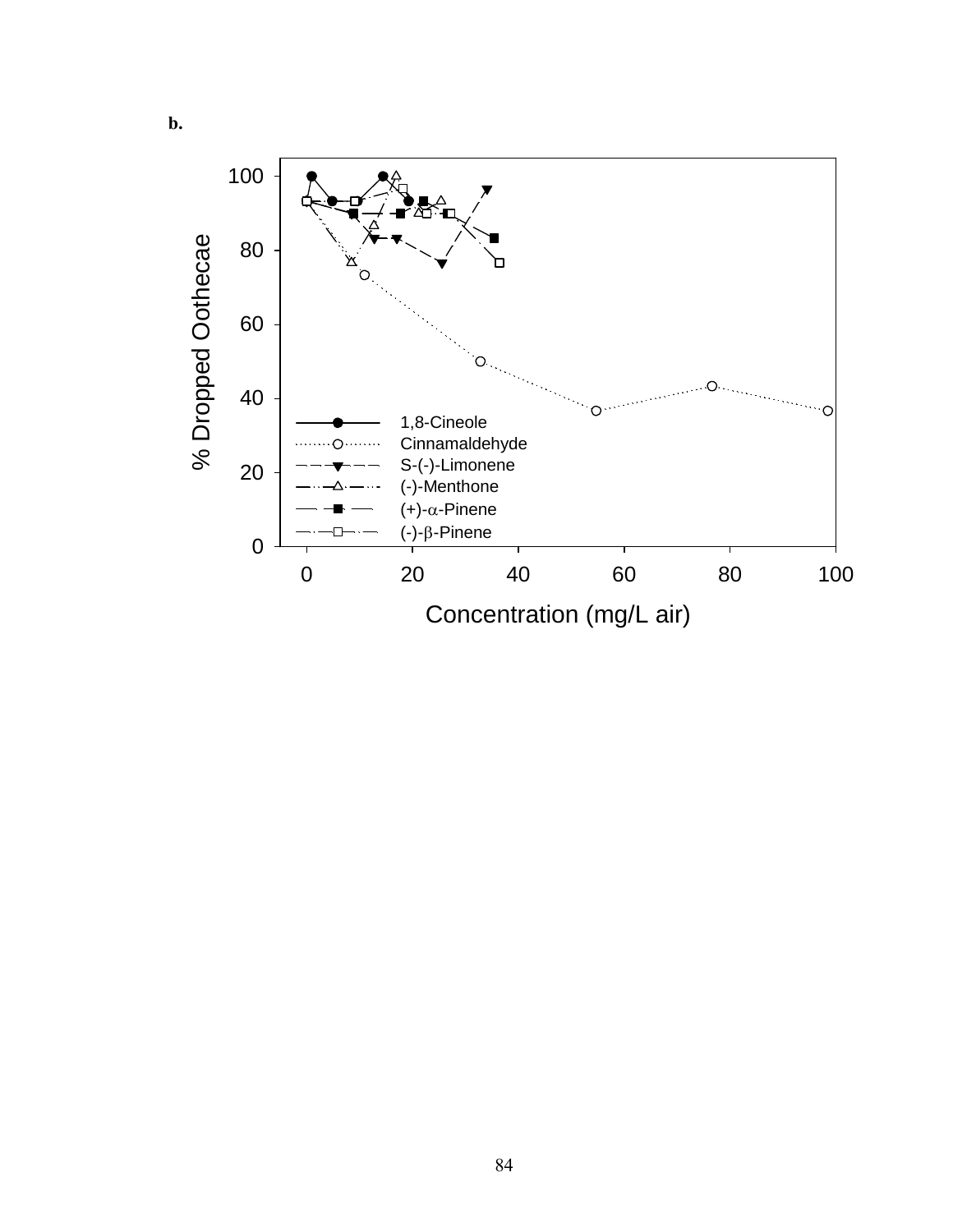**Fig. 8. The effect of concentration on the percentage of hatched oothecae** 

**a.**

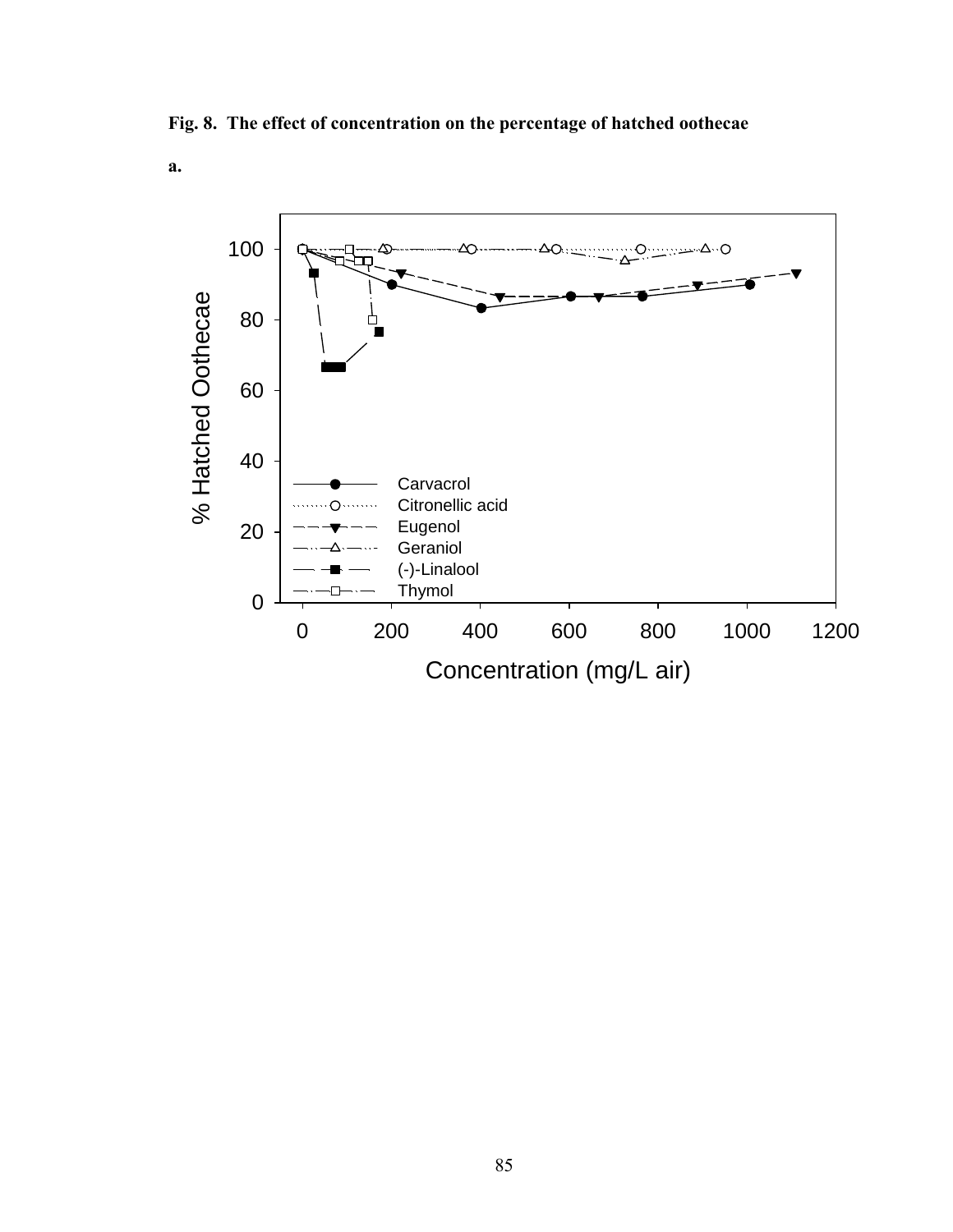

**b.**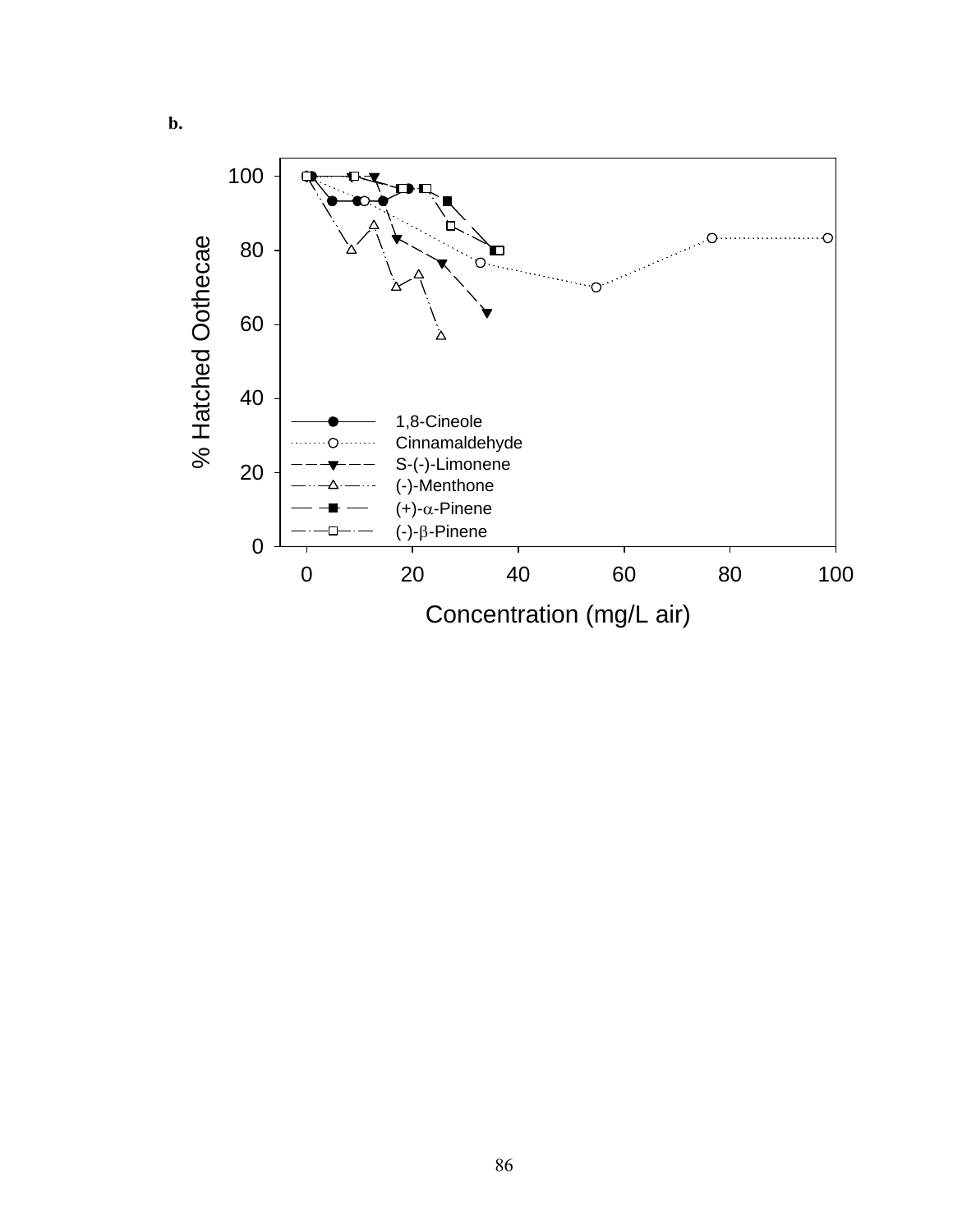**Fig. 9. The effect of essential oil vapor pressure on toxicity** 

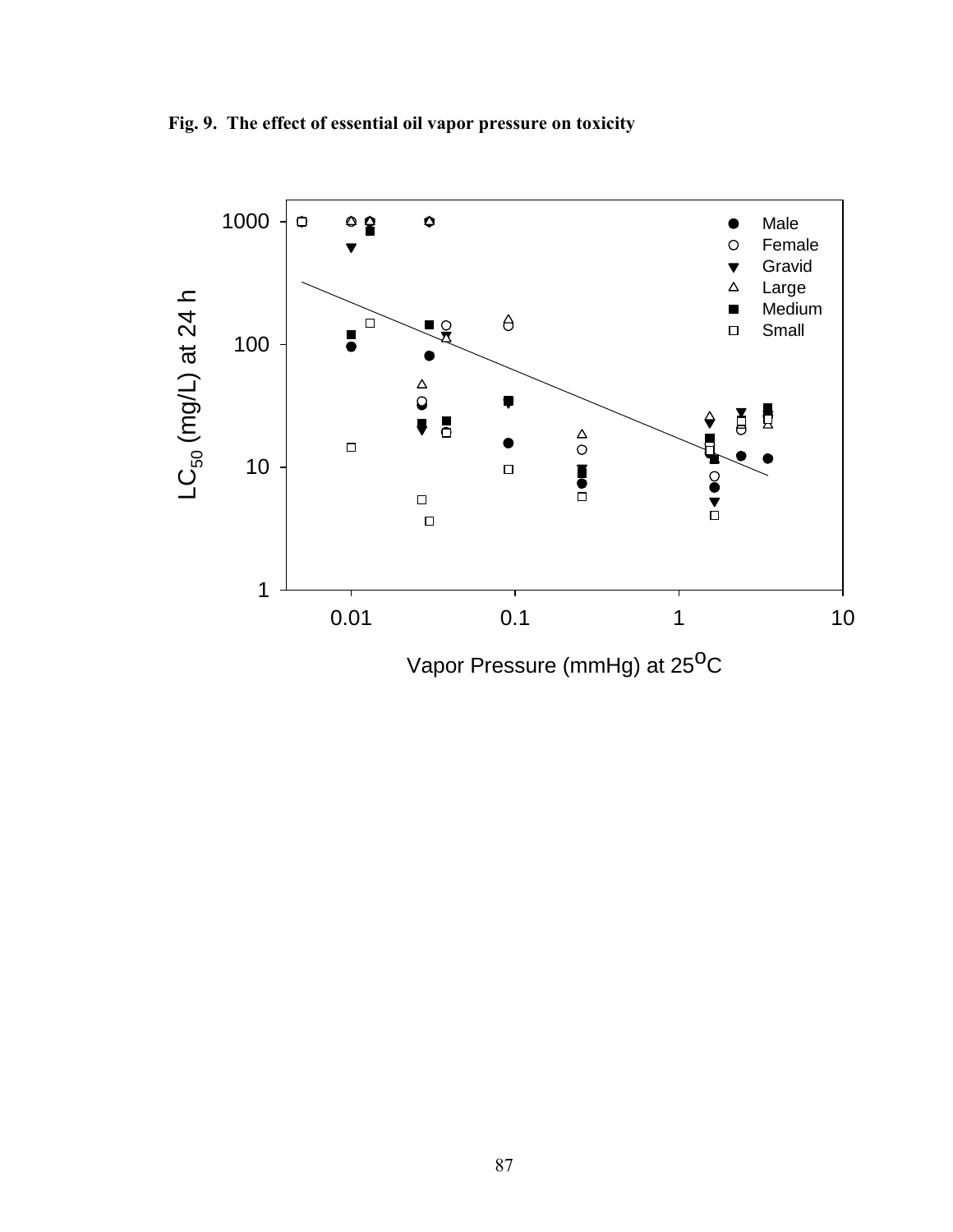**Fig. 10. The effect of essential oil molecular weight on toxicity** 

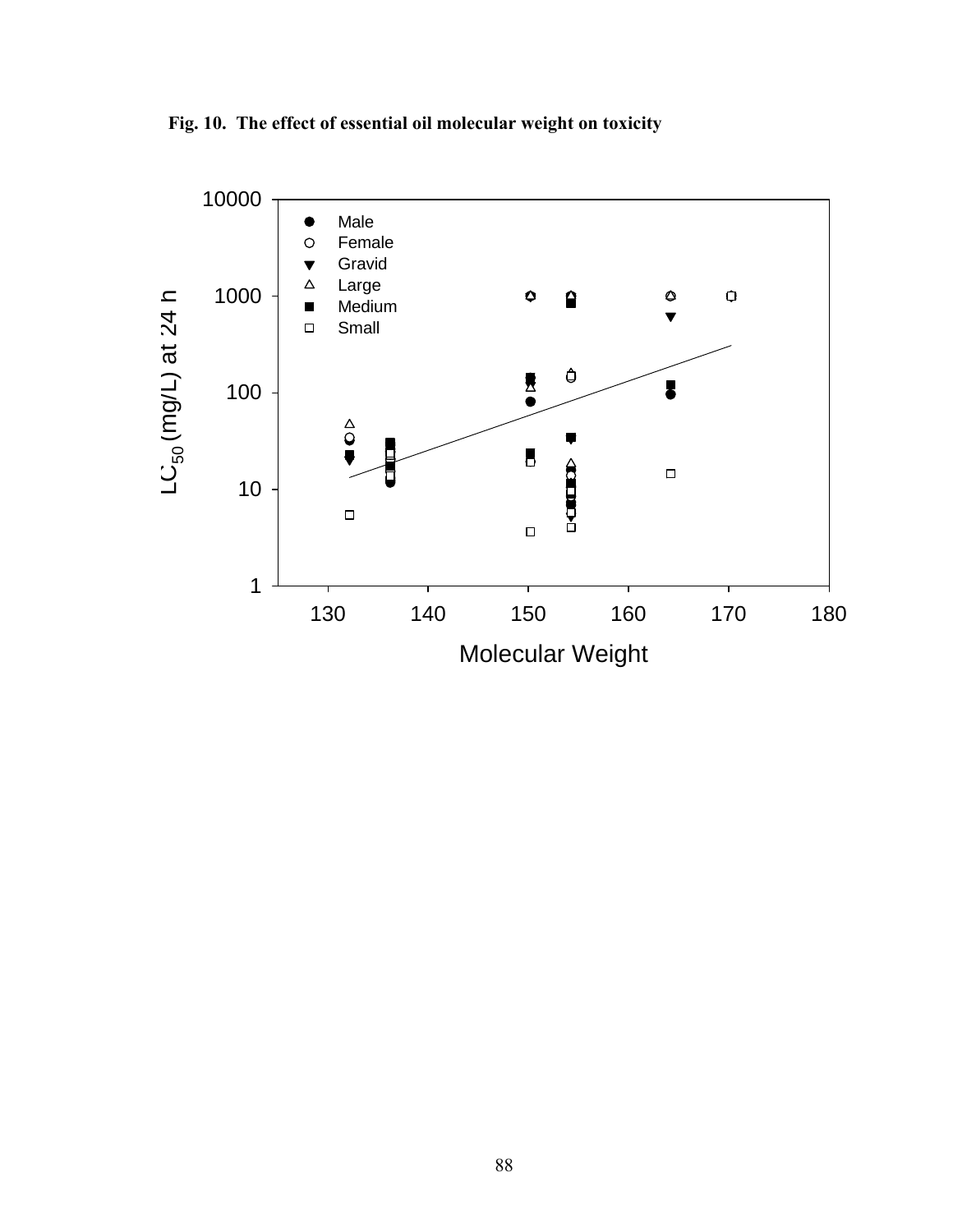Repellency of Essential Oils to the German Cockroach (Dictyoptera: Blattellidae)

The German cockroach, *Blattella germanica* (L.), is an important economic pest because it can cause allergic reactions (Schal and Hamilton 1990), vector numerous pathogenic microorganisms (Roth and Willis 1957, 1960), and cause psychological problems (Grace and Wood 1987) in humans. The German cockroach has a short generation time and high fecundity which increases the chance of it developing resistance to insecticides (Barcay 2004).

 Public concern about the negative effects of traditional insecticides has stimulated the investigation of botanical alternatives. Essential oils have historically been and are currently still used as flavoring and fragrances (Isman 2006). They are safer alternatives that could be used in areas where traditional insecticides are prohibited, such as food preparation areas. Essential oils are considered to be secondary plant substances (Isman 2006) consisting of many compounds, including monoterpenoids, that are responsible for the aromatic characteristics of plants.

Their low toxicity to humans and wildlife and short residual period make essential oils an excellent alternative to traditional insecticides (Isman 2006). Because they are commonly used as flavors and fragrances, the active ingredients of many essential oils are reasonably priced, compared with other botanical insecticides, such as neem and pyrethrum (Isman 2006). The United States Environmental Protection Agency considers several of the essential oils minimum risk pesticides, and these are currently exempt from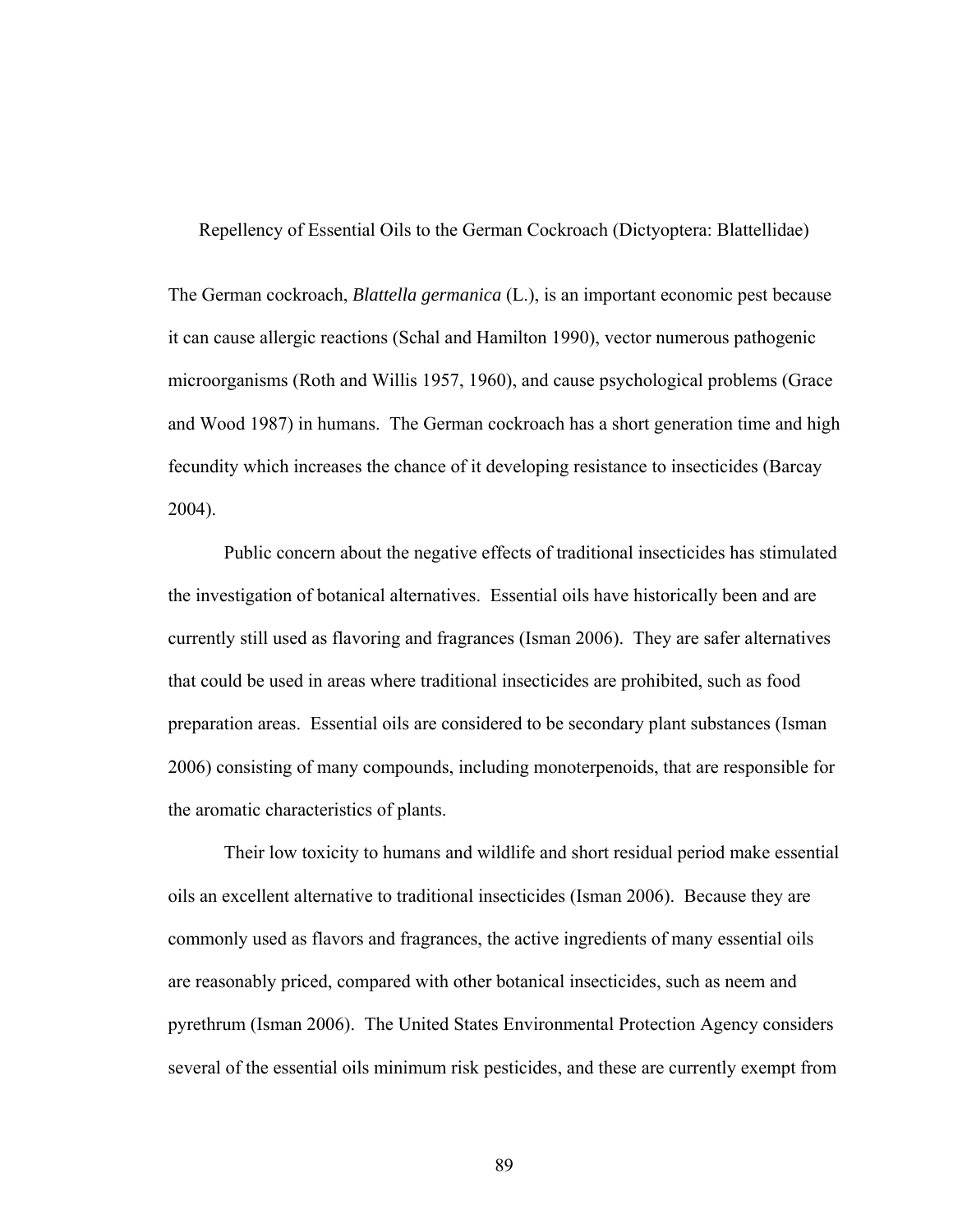registration requirements (EPA PR Notice 2000-6). Exempt pesticides can be commercialized and would reach the market faster than conventional pesticides (Isman 2000).

The toxicity and repellency of corn mint, *Mentha arvensis* L., oil to American, *Periplaneta americana* (L.), and German cockroaches was determined by Appel et al. (2001). Corn mint oil, containing menthol and menthone as main components, was repellent and toxic to both species.Mean repellency to 2 ml of mint oil deposited on an aluminum foil insert in an Ebeling choice-box ranged from 93% to 100% for adult male German cockroaches and 100% for adult male American cockroaches (Appel et al. 2001).

Essential oils and their constituents have also been tested, for repellency, against a variety of other insects including the yellow fever mosquito, *Aedes aegypti* (L.), anopheles mosquito, *Anopheles albimanus* Wiedemann, (Barnard 1999); African malaria mosquito, *Anopheles gambiae* Giles, (Omolo et al. 2004); bloodsucking bug, *Rhodnius prolixus* Stahl, (Sfara et al. 2009); sheep tick, *Ixodes ricinus* (L.), (Palsson et al. 2008); red imported fire ant, *Solenopsis invicta* (Buren), (Appel et al. 2004); human body louse, *Pediculus humanus humanus* L., (Mumcuoglu et al. 1996); cigarette beetle, *Lasioderma serricorne* (Fab.), (Hori 2003); red flour beetle, *Tribolium castaneum* (Herbst), and cowpea weevil, *Callosobruchus maculatus* (L.), (Tripathi et al. 2000). Results from these studies demonstrated that all of the above species were repelled by several of the essential oils and their constituents.

Repellency is the result of associative learning (Ebeling et al. 1966). When the cockroach is exposed to a negative stimulus, such as neurological effects from an insecticide, the cockroach (if it survives) learns to avoid the area and stay in the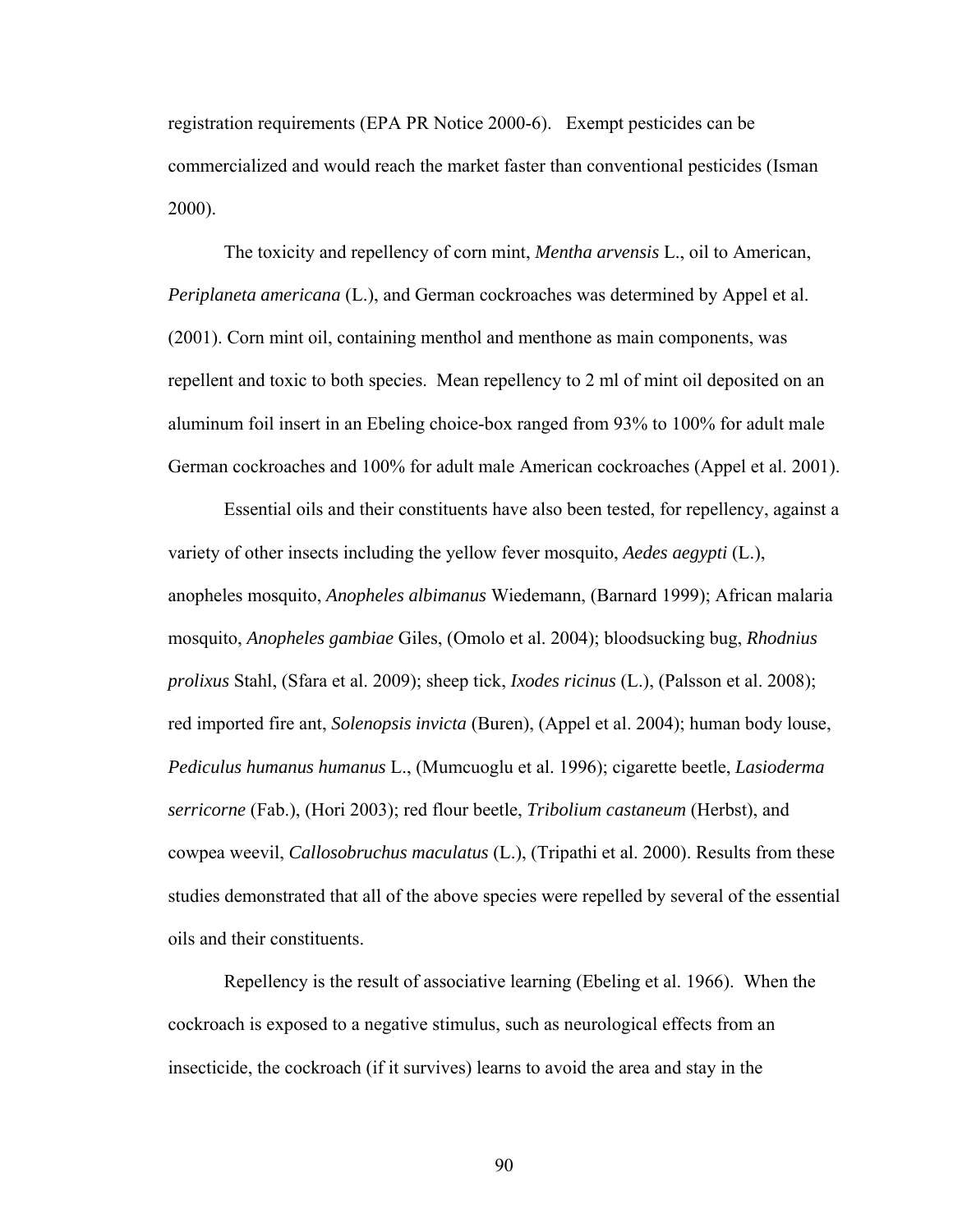insecticide free area because it is associating the effects of the insecticide (negative stimulus) with the treated area. An insecticide can become repellent if the insect does not receive a lethal dose (Ebeling et al. 1966). If an insecticide is moderate in toxicity, or a very toxic insecticide degrades over time, the cockroaches will receive a sublethal dose, which will only make them sick. The cockroaches will learn to avoid the insecticide once they recover.

The repellency of an insecticide will determine its use and effectiveness for controlling the German cockroach (Ebeling et al. 1966). If used incorrectly, repellent insecticides can spread an infestation to other parts of the home or building (Ebeling et al. 1966). Repellent insecticides can also contaminate baits by making them repellent (Appel 2004); however, if used correctly, they are useful for prevention and inspection (Oswalt et al. 1997). They can be used to eliminate harborages, which will increase the chances of the cockroaches contacting the non-repellent treatment (Steltenkamp et al. 1992). Repellent insecticides that are exempt from registration can also be used to prevent infestations in and around items that can not be treated with traditional insecticides, such as sensitive equipment, important documents, and stored food items (Ngoh et al. 1998). To determine the degree of an infestation, repellent insecticides can be used as flushing agents during inspections (Barcay 2004).

The potential efficacy of essential oils as repellents for control of the German cockroach was investigated. The purpose of this study was to determine the repellency of several pure essential oils to the German cockroach using two methods to measure repellency and comparing the efficacy of those methods.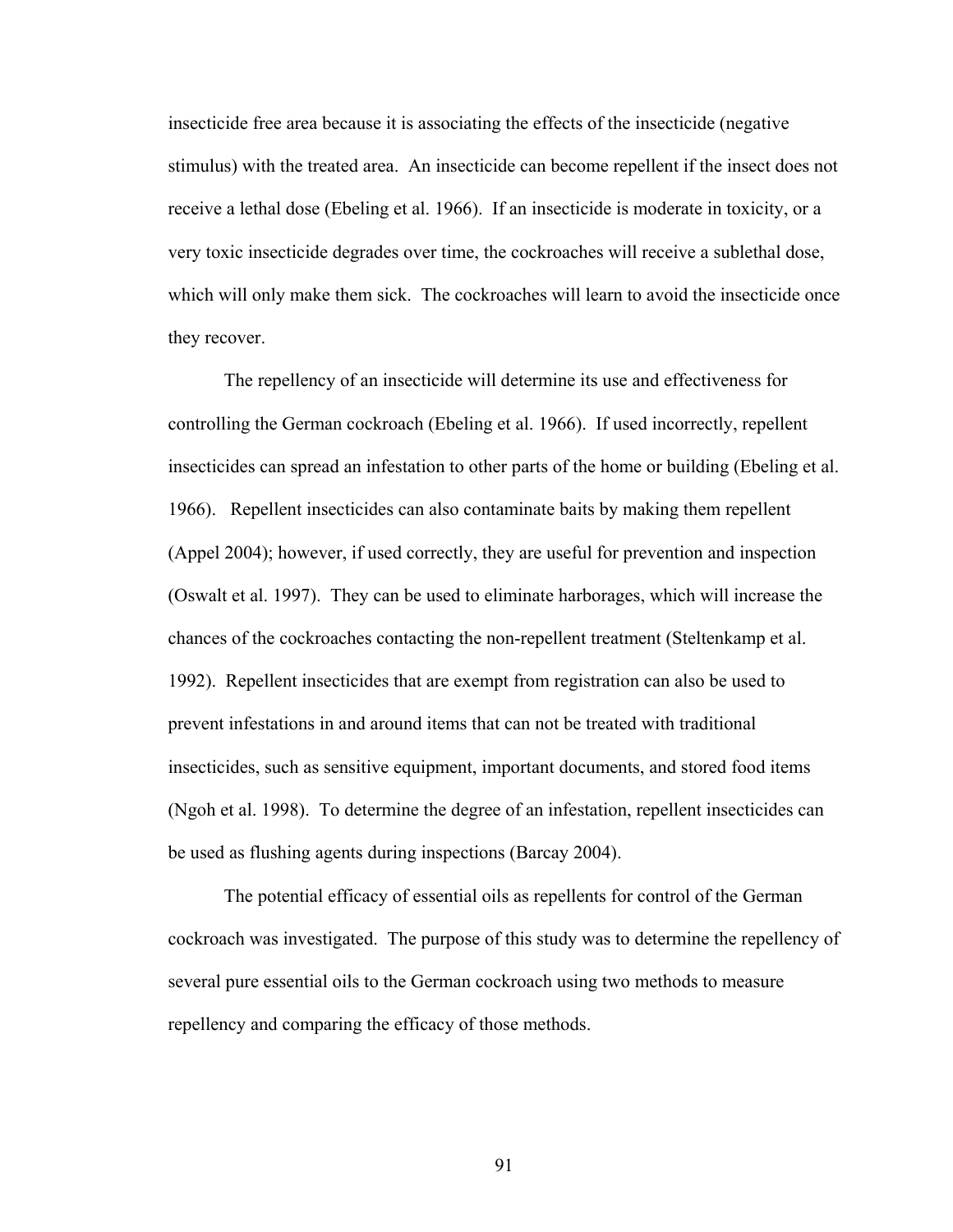## **Materials and Methods**

**Chemicals.** Essential oil components were obtained from Sigma-Aldrich (St. Louis, MO). Some of the essential oil components were chosen because they are present in the essential oil extracts of numerous plant species, while others were chosen because they occur at high concentrations in the essential oils of selected plants. Both aromatic and aliphatic hydrocarbons were tested; the functional groups represented included acids, alcohols, aldehydes, ketones, and ethers. Physical and chemical properties of essential oil components, obtained from Sigma-Aldrich or estimated using Advanced Chemistry Development software version 12.0 (ACD/Labs 2008), are described in a previous manuscript by Phillips and Appel (2009).

**Insects.** An insecticide susceptible strain of the German cockroach was used in all experiments. This strain (American Cyanamid, Clifton, NJ) has been in continuous laboratory culture for >35 years. Adult males were used for both the choice box and the harborage-choice bioassays. Laboratory cultures were maintained at  $28 \pm 2^{\circ}C$ , 40-55% RH, and a photoperiod of 12:12 (L:D) h. Colonies were provided water and dog chow (Purina) as needed. Cockroaches were briefly  $\leq 5$  min.) anesthetized with CO<sub>2</sub> to facilitate handling during the repellency experiments.

**Ebeling choice box**.The repellency of essential oils to German cockroaches was determined in Ebeling choice boxes (Ebeling et al. 1966) (Fig. 11). As described by Appel (1992), the choice box is a square box divided by a partition into two equal compartments. A hole in the partition allows the cockroaches to move freely between compartments. Food and water were placed in one of the compartments and safety glass was used to cover the compartment. This is the untreated, light side, which represents,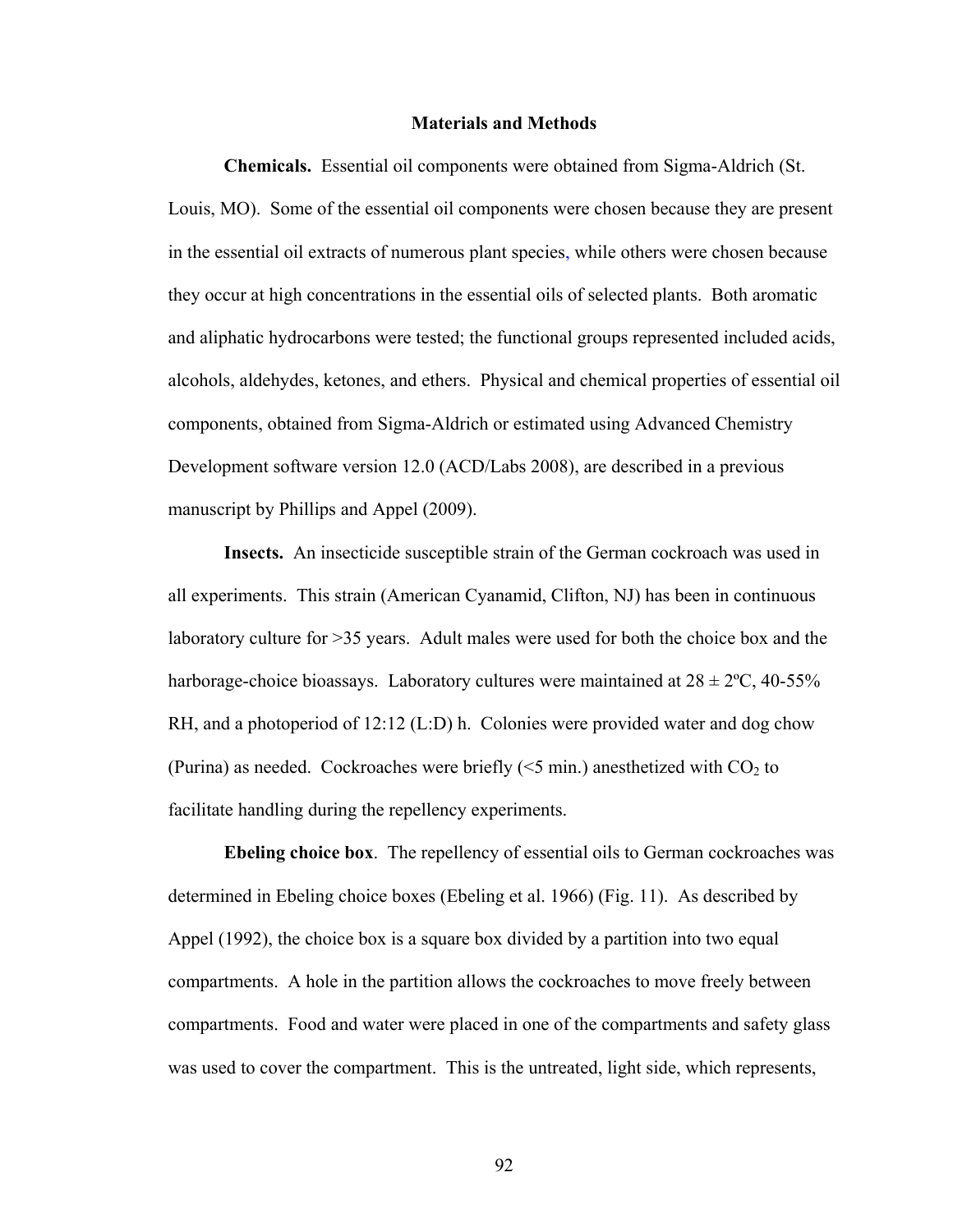for example, a kitchen counter. The hole in the partition was then plugged with a cork from the treatment side. Twenty adult male German cockroaches were released into the untreated, light compartment and were allowed to acclimate for 2 h. The essential oil was placed in the other compartment (the treated, dark side). After 2 h the cockroaches were allowed to move between the untreated, light compartment and the treated, dark compartment by removing the cork. A transparent safety glass and an opaque sheet were used to cover the treated side. This side represents, for example, the void under a kitchen counter where cockroaches harbor in the dark and where insecticides may be deposited. The choice boxes were exposed to a photoperiod of 12:12 (L:D) h at 28ºC. The number of live and dead cockroaches in each compartment was recorded at 4-5 h into the photophase daily for 14 d. The percentage of live cockroaches found in the untreated, light compartment of each choice box during the photophase was defined as the percentage of repellency.

 Treatments consisted of 2 ml of a 1% essential oil solution in Fisher Scientific Certified ACS acetone (99.7% purity; Fisher Scientific, Fair Lawn, NJ) uniformly deposited onto aluminum foil-covered inserts that fit tightly onto the floor of the dark compartment. Each treatment had 6 replicates. Controls were treated with 2 ml of acetone.

**Harborage-choice method.** A modification of the harborage-choice method of Steltenkamp et al. (1992) was used to determine the repellency of essential oils to the German cockroach (Fig. 12). One hour before the assay, 20 adult male German cockroaches were placed in each 20 qt. plastic test container (Sterilite Corporation, Townsend, MA) and allowed to acclimate. Food and water were placed in the center of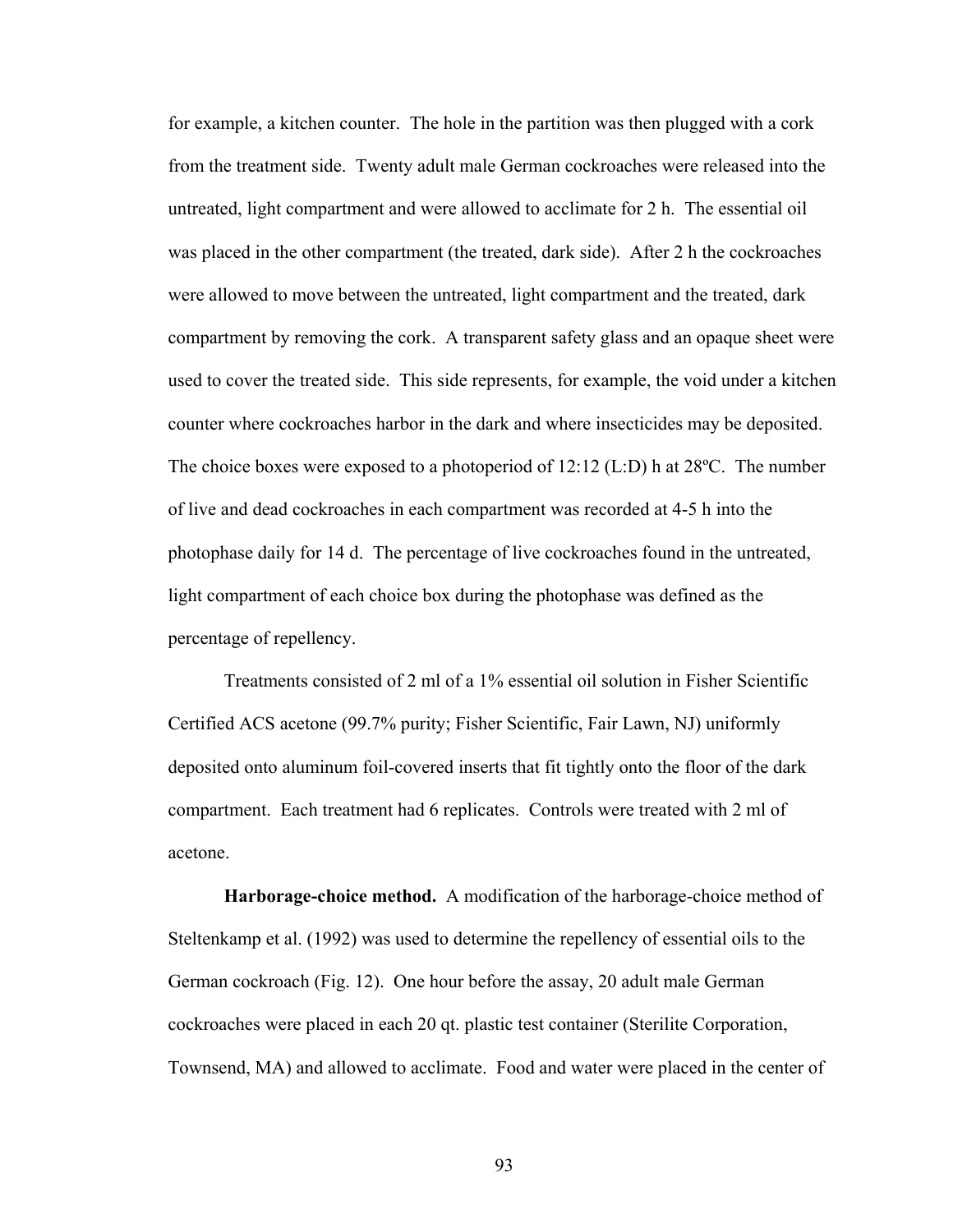each container. The top perimeter of each container was coated with petroleum jelly (Unilever, Greenwich, CT) to prevent escape. Three 1.5 cm holes were cut around the lip of 8 oz unwaxed paper cartons (SOLO Cup Company, Highland Park, IL) to allow the cockroaches access to the inside. Two milliliters of a 1% essential oil solution in Fisher Scientific Certified ACS acetone (99.7% purity; Fisher Scientific, Fair Lawn, NJ) was uniformly deposited onto the underside of each treatment carton. Control cartons were treated with acetone. The treated cartons were allowed to dry. Then one treated and one untreated carton were inverted and placed in each container. The number of cockroaches on the inside and outside of each carton was recorded at 4-5 h into the photophase daily for 14 d. The percentage of cockroaches that avoided the treated carton during the photophase was defined as the percentage of repellency.

 **Data Analysis.** For the choice box method repellency (percent of live cockroaches in the light side of the choice box) was analyzed using repeated measures ANOVA (Proc Mixed, SAS 9.1, SAS Institute 2003). Prior to data analysis, an arc sine square root transformation was performed. Linear regression and exponential linear combination was used to analyze the change in repellency over the 14 d experimental period (SigmaPlot 11.0; SPSS 2008). For the harborage-choice method, repellency (percent of cockroaches that avoided the treated cup) was analyzed using repeated measures ANOVA (Proc Mixed, SAS 9.1, SAS Institute 2003). Percent repellency was calculated using the following equation:  $\%$  Repellency= 100 – [(100 x TA) / (TA + UA)], where TA equals the number of cockroaches under the treated cup and UA equals the number of cockroaches under the untreated cup. Prior to data analysis, an arc sine square root transformation was performed. Linear regression was used to analyze the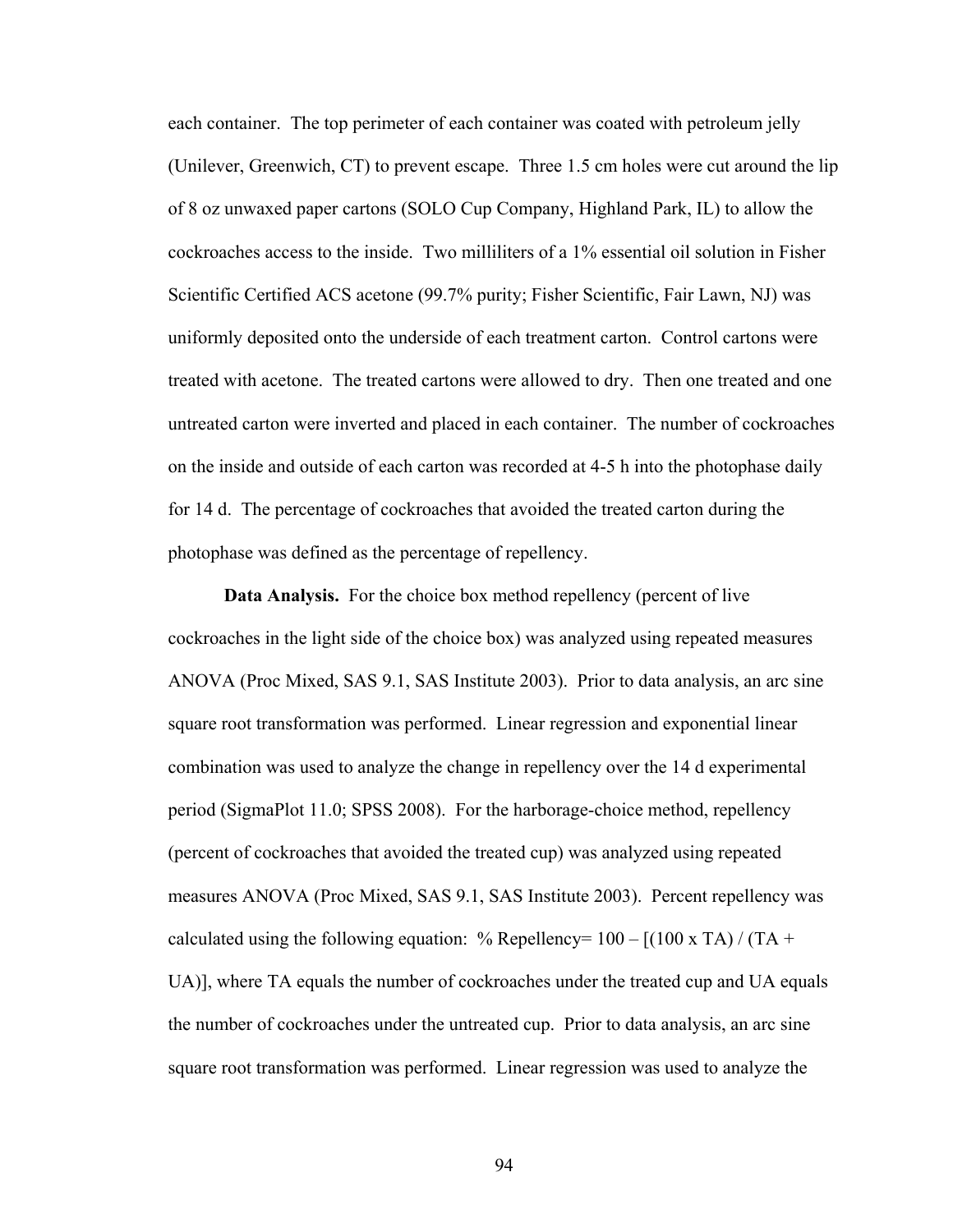change in repellency over the 7 d experimental period (SigmaPlot 11.0; SPSS 2008). Pearson product-moment correlation was used to relate repellency with physical and chemical properties (SigmaPlot 11.0; SPSS 2008).

## **Results**

**Ebeling choice-box**. Combining the data from all 14 d of the experiment, citronellic acid (44.99  $\pm$  2.19%) was significantly more repellent than all of the other essential oil components (Table 21). (-)-β-Pinene (22.04  $\pm$  2.25%), the second most repellent compound, was not significantly more repellent than geraniol,  $(+)$ -α-pinene, carvacrol, or (-)-linalool (Table 21). S-(-)-Limonene (5.55  $\pm$  2.19%), the least repellent compound, was not significantly less repellent than (-)-menthone or 1,8-cineole (Table 21). Neither S-(-)-limonene or 1,8-cineole were significantly different from the control  $(3.89 \pm 2.19\%)$  (Table 21).

Mean repellency decreased from  $34.93 \pm 5.08$  to  $62.73 \pm 6.93\%$  for citronellic acid for days 14 and 1, respectively (Fig. 14). Combining all 14 d of the experiment, citronellic acid had a mean repellency of  $44.99 \pm 2.19\%$  ( $P < 0.0001$ ) (Table 21). Repellency in (-)-β-pinene treated choice boxes ranged from  $13.33 \pm 6.74\%$  for day 12 to  $42.36 \pm 10.42\%$  for day 1 (Fig. 16). (-)-β-Pinene had a mean repellency of 22.04  $\pm$ 2.35% (*P* < 0.0001) over the 14 d experimental period (Table 21). Mean repellency ranged from  $7.95 \pm 4.85$  to  $41.67 \pm 10.54\%$  for geraniol for days 6 and 1, respectively (Fig. 14). Combining all 14 d of the experiment, geraniol had a mean repellency of 19.89  $\pm$  2.19% ( $P < 0.0001$ ) (Table 21). Repellency in carvacrol treated choice boxes ranged from 9.21  $\pm$  3.95% for day 4 to 41.36  $\pm$  11.12% for day 1 (Fig. 13). Carvacrol had a mean repellency of  $16.01 \pm 2.19\%$  ( $P < 0.0001$ ) over the 14 d experimental period (Table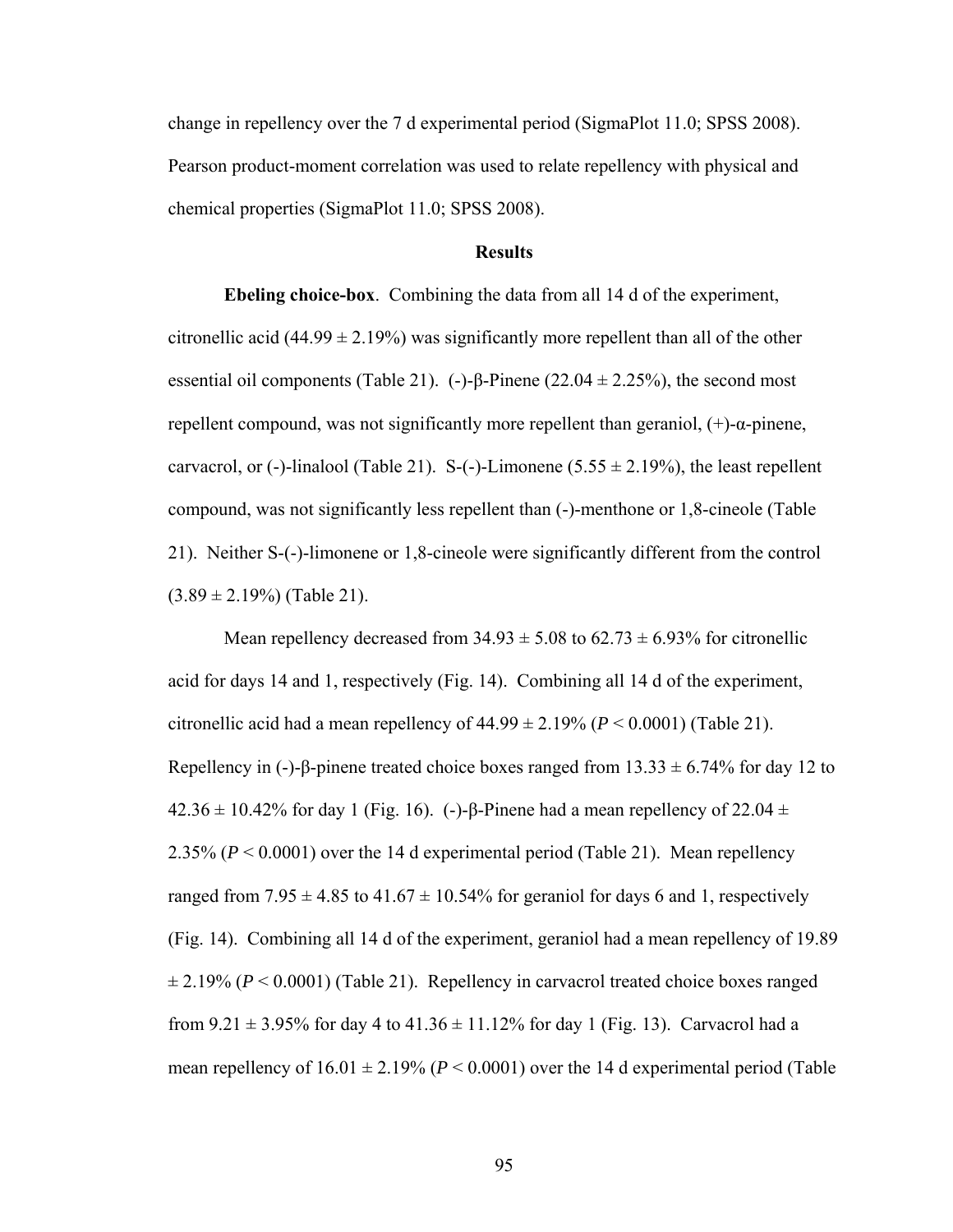21). Control repellency ranged from  $0.83 \pm 0.83$  to  $6.89 \pm 2.59\%$  for days 6 and 14, respectively (Fig. 13). Combining all 14 d of the experiment, control had a mean repellency of  $3.89 \pm 2.19\%$  ( $P = 0.0003$ ) (Table 21).

ANOVA showed a significant effect of day on repellency (*P <* 0.0001); therefore linear and exponential linear combination models were used to analyze the change in repellency over the 14 d experimental period. Exponential linear combination was used because repellency decreased exponentially during the first 2-3 days of the experiment and then decreased linearly thereafter; however, citronellic acid, (+)-α-pinene, and thymol did not decay in this manner, so they were analyzed using linear regression (Figs. 13-16). The following function was used to fit our results to the exponential linear combination model:  $y = y_0 + ae^{-bt} + cx$ , where  $y = \frac{9}{6}$  repelled,  $y_0 = y$ -intercept,  $a = initial$ repellency,  $b =$  decay rate,  $t =$  time,  $c =$  slope, and  $x =$  day.

The results from all essential oil components were significant when analyzed using one of the above models ( $P < 0.05$ ) (Table 22). Slopes ranged from  $-2.1 \pm 0.61$  for (+)- $\alpha$ -pinene to 1.88 ±1.41 for geraniol (Table 22). R<sup>2</sup> values were high (ranging from 0.42 to 0.97 for thymol and (-)-linalool, respectively) indicating that variation in repellency can be explained by the day.

**Harborage-choice method.** Combining all 7 d of the experiment, carvacrol  $(76.15 \pm 3.63\%)$  was the most repellent compound to the German cockroach using the harborage-choice method. However, carvacrol was not significantly more repellent than citronellic acid, thymol, eugenol, geraniol, *trans*-cinnamaldehyde, (-)-β-pinene , (-) linalool, or S-(-)-limonene (Table 23). 1,8-Cineole (43.07  $\pm$  3.63%), the least repellent compound, was not significantly less repellent than  $(+)$ -α-pinene or  $(-)$ -menthone (Table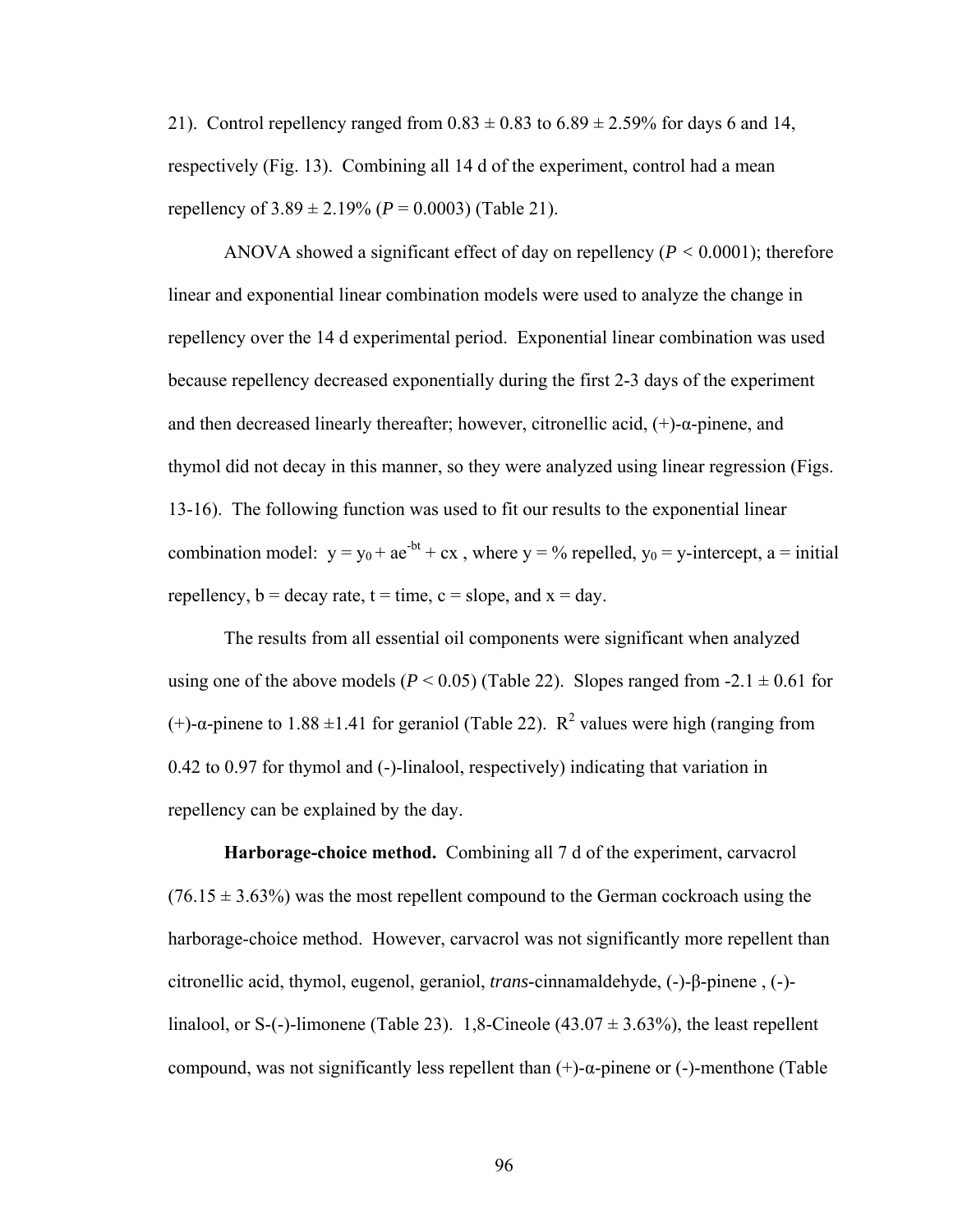23). *Trans*-cinnamaldehyde, (-)-β-pinene, (-)-linalool, S-(-)-limonene, (+)-α-pinene, (-) menthone, and 1,8-cineole were not significantly different from the control (52.25  $\pm$ 3.17%) (Table 23).

Mean repellency ranged from  $65.08 \pm 3.97$  to  $92.98 \pm 3.51\%$  for carvacrol for days 7 and 1, respectively (Fig. 17). Combining all 7 d of the experiment, carvacrol had a mean repellency of  $76.15 \pm 3.63\%$  ( $P < 0.0001$ ) (Table 23). Repellency of citronellic acid treated cups ranged from  $62.23 \pm 4.82\%$  for day 5 to  $86.84 \pm 8.35\%$  for day 1 (Fig. 18). Citronellic acid had a mean repellency of 75.39 ± 3.63% (*P* < 0.0001) over the 7 d experimental period (Table 23). Mean repellency ranged from  $57.16 \pm 7.91$  to  $95.70 \pm 7.91$ 2.82% for thymol for days 7 and 1, respectively (Fig. 20). Combining all 7 d of the experiment, thymol had a mean repellency of  $72.71 \pm 3.63\%$  ( $P < 0.0001$ ) (Table 23). Repellency in eugenol treated cups ranged from 63.29  $\pm$  4.70% for day 7 to 94.50  $\pm$ 2.49% for day 1 (Fig. 18). Eugenol had a mean repellency of  $72.90 \pm 3.63\%$  ( $P <$ 0.0001) over the 7 d experimental period (Table 23). Control repellency ranged from  $32.39 \pm 9.63$  to  $66.31 \pm 9.90\%$  for days 1 and 7, respectively (Fig. 17). Combining all 7 d of the experiment, control had a mean repellency of  $52.25 \pm 3.17\%$  ( $P \le 0.0001$ ) (Table 23).

ANOVA showed a significant effect of day on repellency (*P <* 0.0001); therefore linear regression was used to analyze the change in repellency over the 7 d experimental period. Exponential linear combination was not used because repellency did not decrease exponentially during the first few days of the experiment (Figs. 17-20). Only carvacrol, geraniol, and thymol produced significant results when analyzed using linear regression  $(P < 0.05)$  (Table 24). Slopes ranged from -4.00  $\pm$  0.80 for carvacrol to -5.77  $\pm$  0.55 for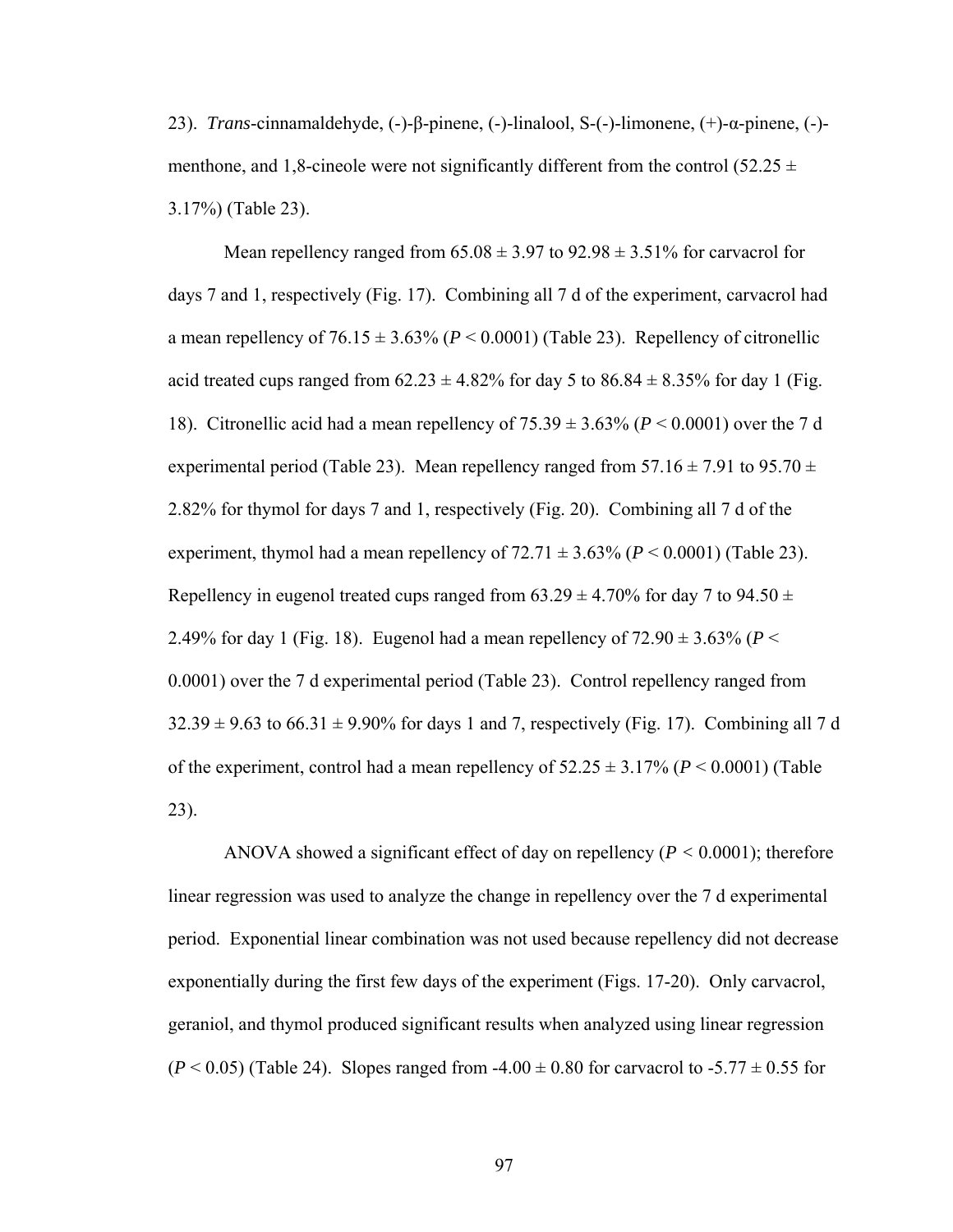geraniol (Table 24).  $\mathbb{R}^2$  values were high for the above three compounds (ranging from 0.83 to 0.96 for carvacrol and geraniol, respectively) indicating that variation in repellency can be explained by the day.

## **Discussion**

We used the Ebeling choice box and harborage-choice method to measure repellency of essential oil components to the German cockroach. The Ebeling choice box simulates real world cockroach habitat. It measures repellency relative to the repellency of light (Ebeling et al. 1966). Because the German cockroach is repelled by light, it prefers conditions on the dark side of the choice box. If cockroaches remain on the light side of a treated choice box, the treatment must be repellent. The harborage-choice method does not simulate normal cockroach habitat. Unlike the choice boxes, there is no variable, such as light or darkness, that would make one harborage more desirable than the other. The possibility exists that cockroaches found under the untreated harborage may not be repelled by the essential oil component; they have failed to leave the untreated harborage to explore other areas because there is no stimulus encouraging them to move.

 The results from the Ebeling choice box experiments indicated that citronellic acid, (-)-β-pinene, geraniol, and carvacrol were the most repellent essential oil components to the German cockroach, and S-(-)-limonene was the least repellent. Repellency in the choice boxes was positively correlated with the  $Log_{10}$  of the  $LC_{50}$ values (Phillips and Appel 2009) ( $r = 0.75$ ,  $P = 0.0055$ ) (Fig. 21). Compounds with the greatest fumigant toxicity were less repellent than those with the least fumigant toxicity. The results from the harborage-choice method showed that carvacrol, citronellic acid,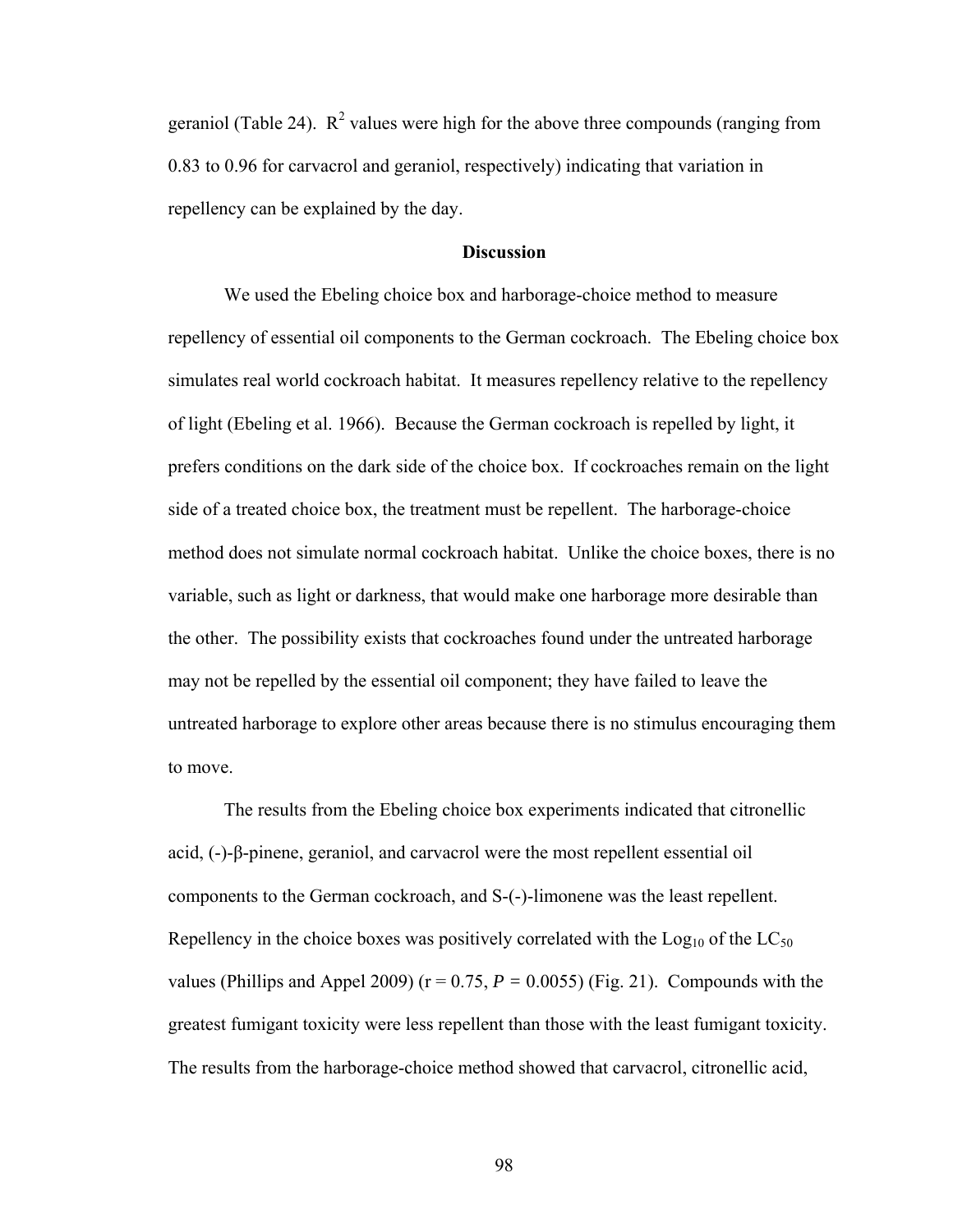thymol, and eugenol were the most repellent compounds, and 1,8-cineole was the least repellent. Repellency for the harborage-choice method was negatively correlated with vapor pressure  $(r = -0.58, P = 0.0505)$  (Fig. 22). Compounds with high vapor pressures were less repellent than those with low vapor pressures. These correlations are consistent with those for the choice boxes because fumigant activity is positively correlated with vapor pressure (Phillips and Appel 2009).

Repellency was greater for the harborage-choice method than the choice boxes. This is probably because more essential oil component was applied per square centimeter in the harborage-choice method. Appel and Mack (1989) also found that repellency increased when more active ingredient was applied per square centimeter. Therefore, the amount of essential oil component applied in the field can be increased to enhance the repellency of the compound. Non exploring cockroaches in the untreated cup also explain the greater repellency found in the harborage-choice method. Unlike the Ebeling choice boxes, the harborage-choice method lacks a stimulus (such as light) to encourage the movement of cockroaches to the treated cup; therefore, even if the treated cup was not repellent, it may have appeared repellent because some cockroaches failed to explore the area outside the untreated cup during the 7 d experimental period.

 For the majority of the oils, percentage of cockroaches repelled in the Ebeling choice boxes decreased dramatically during the first 2-3 days of the experiment (Figs. 13- 16). This dramatic decrease did not occur for the harborage-choice method (Figs. 17-20), so degradation of the compound would not be a probable explanation for this occurrence. However, the sharp decline could be attributed to prolonged acclimation of the cockroaches to the choice boxes.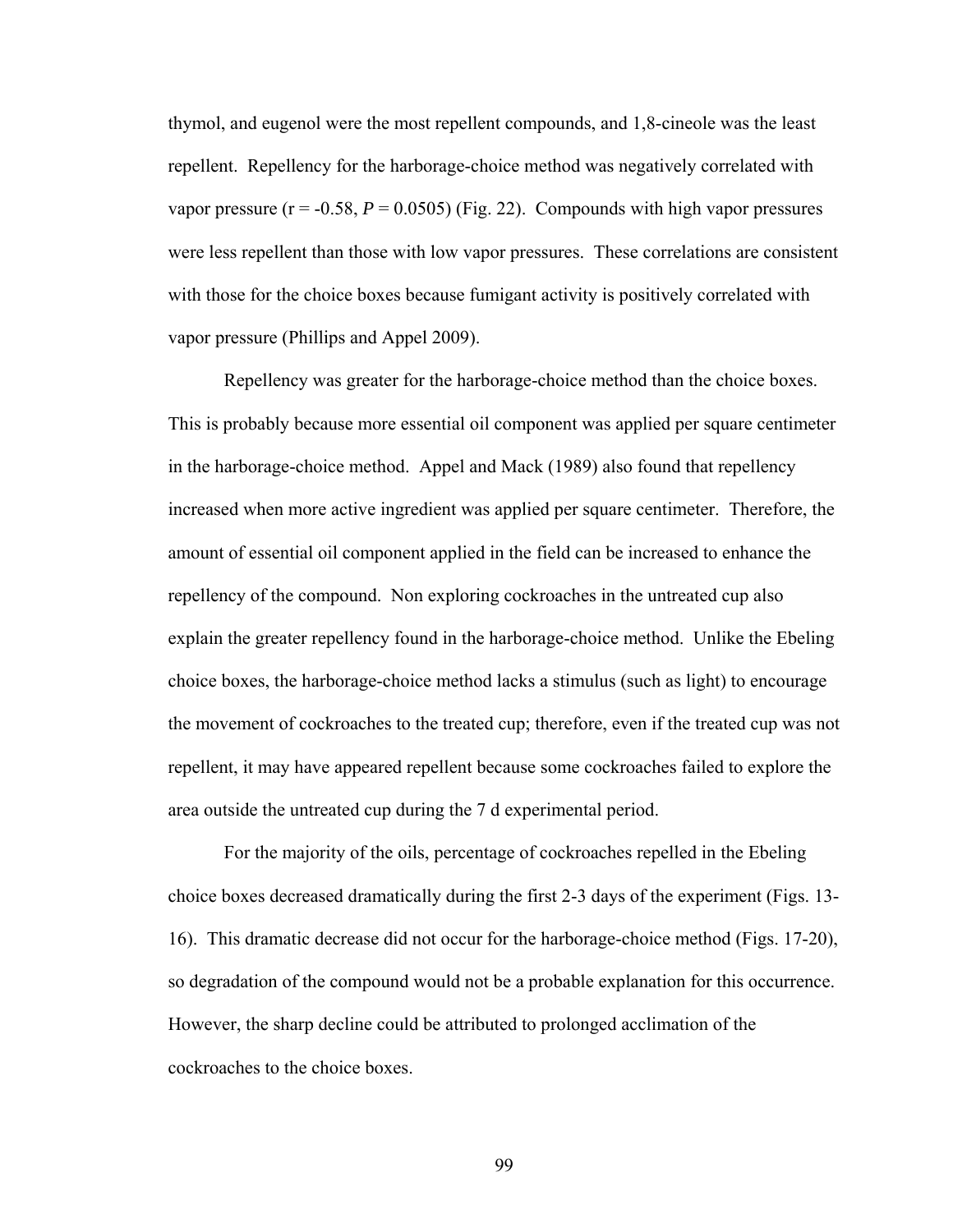The harborage-choice method used by Steltenkamp et al. (1992) was designed to measure the repellency life of alkyl and aryl neoalkanamides (synthetic compounds). They studied the repellency duration of their compounds. Unlike our study, Steltenkamp et al. (1992) analyzed their data using only probit analysis. Probit analysis in our study did not yield significant results  $(P > 0.05)$ . Using linear regression, we determined that the repellency of the essential oil components did not change significantly over the 7 days, which is why probit analysis results were not significant. Of the two methods used in this study, the Ebeling choice box is the superior method for determining the repellency of short lived compounds, such as essential oil components, because it is a better approximation of normal cockroach habitat, and they are designed to measure the percentage of repelled cockroaches, rather than repellency persistence.

Essential oil components, such as citronellic acid, carvacrol, and geraniol, can potentially be used as repellents for cockroach prevention. These repellents could be useful for eliminating harborages, which would increase the efficacy of the non-repellent, insecticide treated areas (Steltenkamp et al. 1992). Essential oils do not conduct electricity, so they would be effective in preventing infestations in hard-to-reach places, such as electrical systems (Ngoh et al. 1998). They would be effective around items that cannot be treated with traditional insecticides, such as sensitive equipment, important documents, and stored food items (Ngoh et al. 1998). Also, essential oils may be added to cleaning solutions, which could then be used to deter cockroaches from food preparation surfaces (Steltenkamp et al. 1992).

Repellent essential oils could also be used as flushing agents during inspections to determine the degree of infestation (Barcay 2004). An essential oil component

100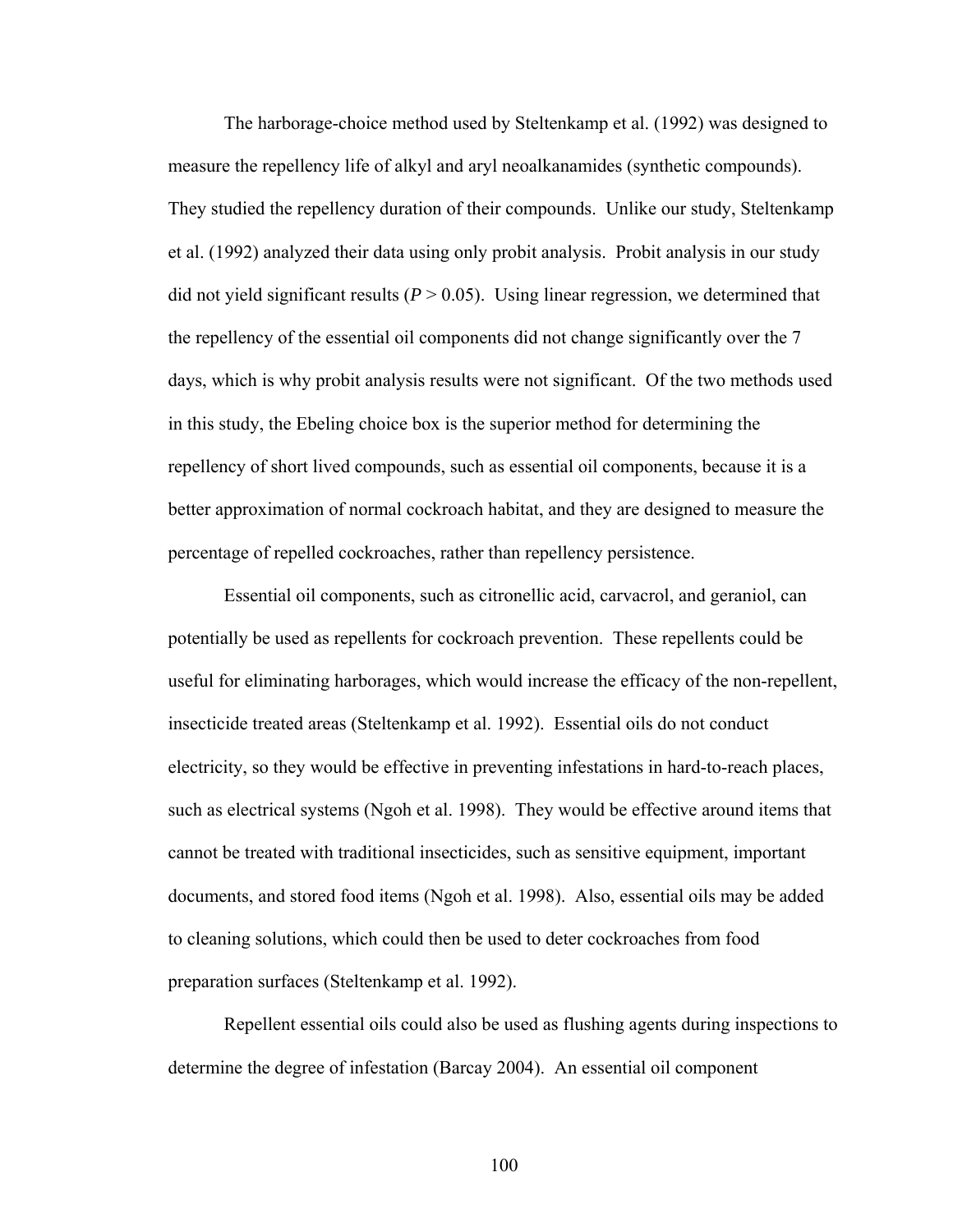formulated as an aerosol would be sprayed into harborage areas, such as cracks and crevices, and the number of cockroaches that flee from the sprayed area would be counted (Koehler et al. 1995). This information would indicate the level of infestation, as well as the location where the pest control operator should focus control efforts. Flushing cockroaches from their harborages can also move the cockroaches toward residual insecticides, resulting in higher mortality (Koehler et al. 1995).

Repellents should not be applied on or near insecticidal baits, bait stations, and traps because this could reduce their attractiveness to German cockroaches. Baits that are contaminated with essential oils or placed on surfaces contaminated with essential oils suffer reduced performance (Appel 2004). The repellent oils could delay or prevent cockroaches from eating the baits (Appel 2004). Appel (2004) reported in his study on bait contamination that consumption of each formulation (solid, gel, and dust) contaminated with mint oil was reduced; however, some of each bait formulation was eventually consumed and toxic to the German cockroach. To prevent delayed mortality, a pest control operator should avoid spraying the repellent essential oils on or around the baits.

Previous studies have shown that essential oil components can be toxic and repellent to the German cockroach (Phillips et al. 2009, Phillips and Appel 2009). The 12 essential oil components used in this study have different routes of entry into the German cockroach; therefore, some can serve as fumigants (Phillips and Appel 2009), direct contact sprays (Phillips et al. 2009), or repellents. Along with other integrated pest management techniques, such as proper sanitation, the use of baits, and monitoring techniques, essential oil components can provide a safer, more environmentally friendly

101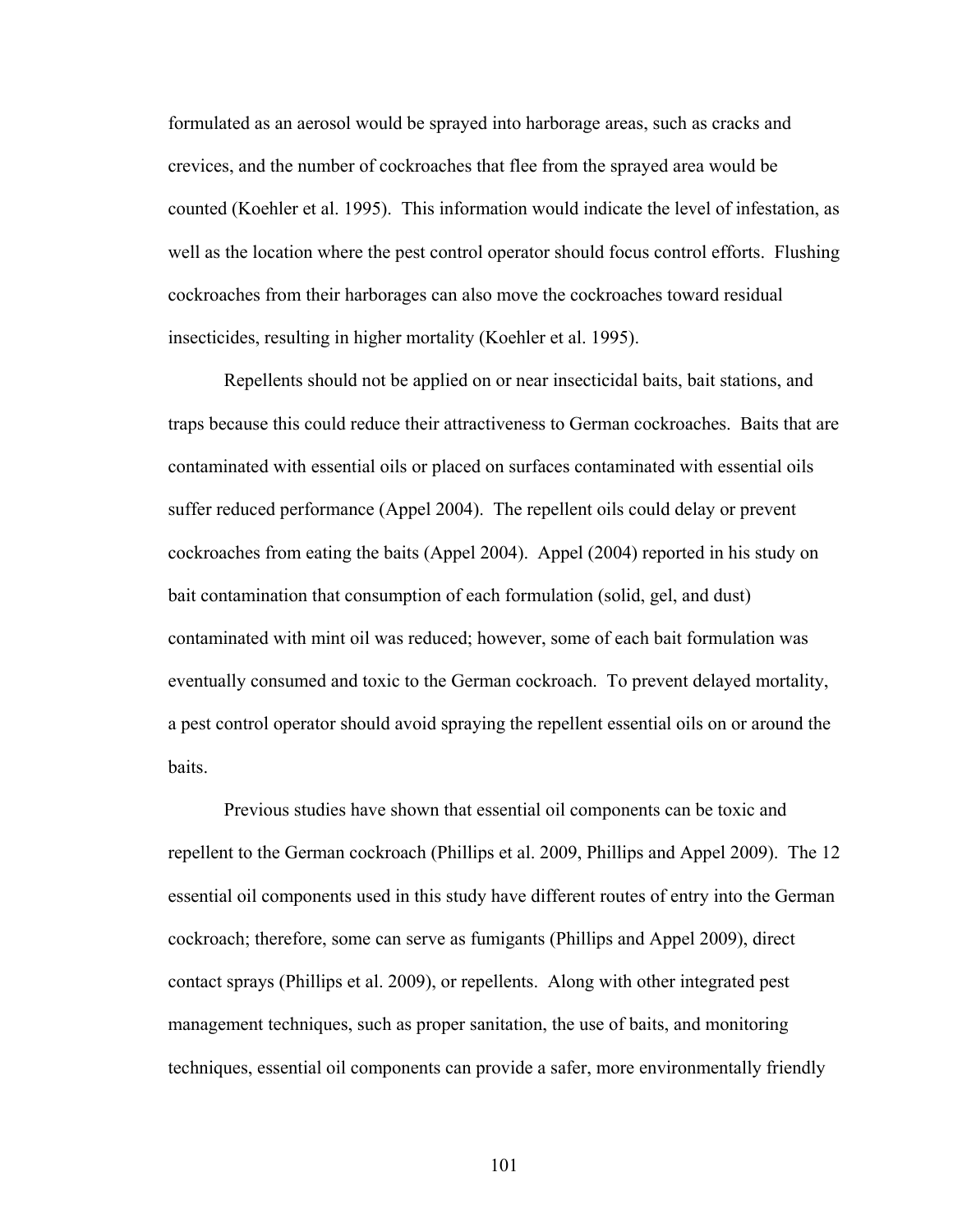approach to German cockroach control where traditional insecticides are prohibited and human health is the greatest concern.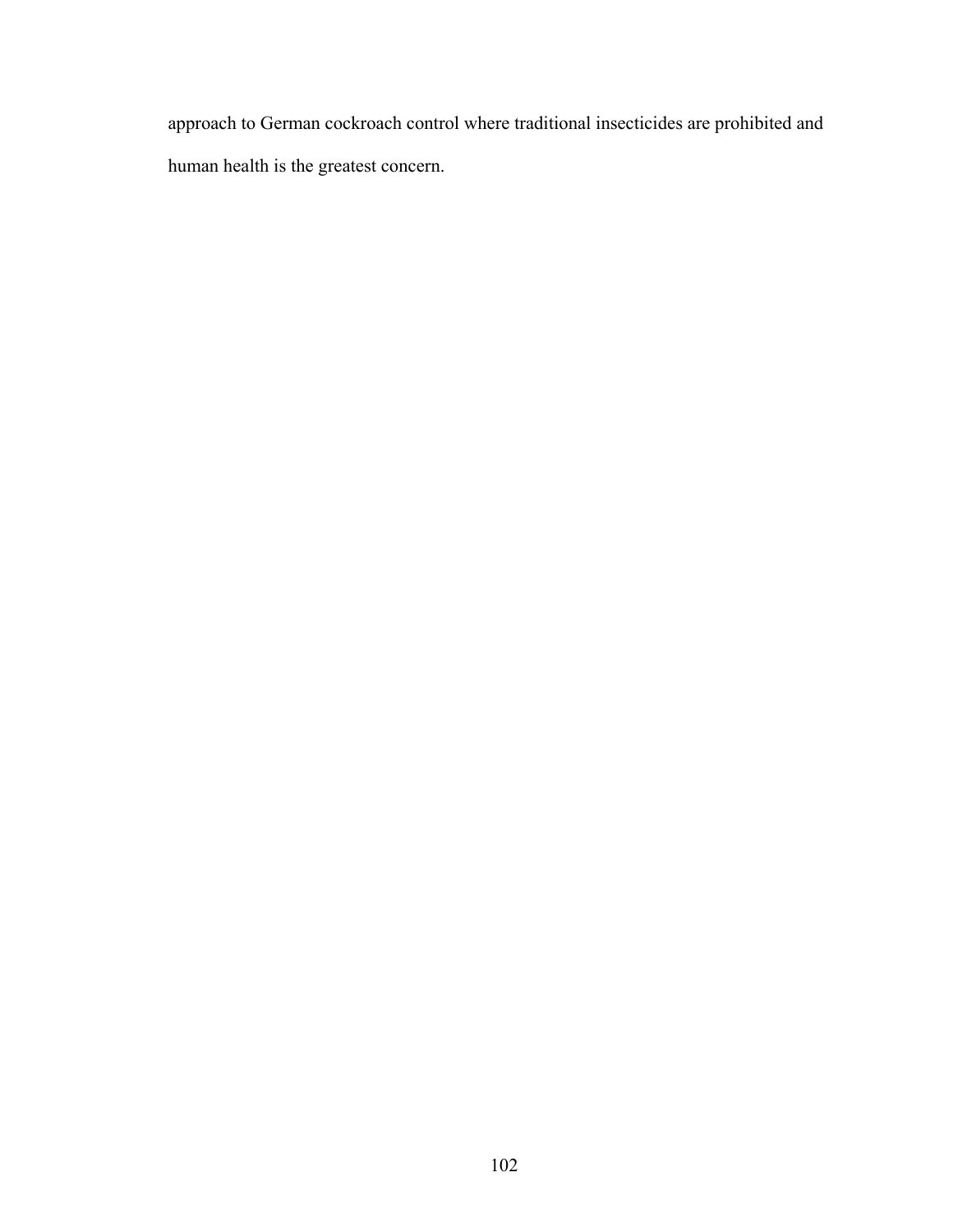**Fig. 11. Ebeling choice box** 

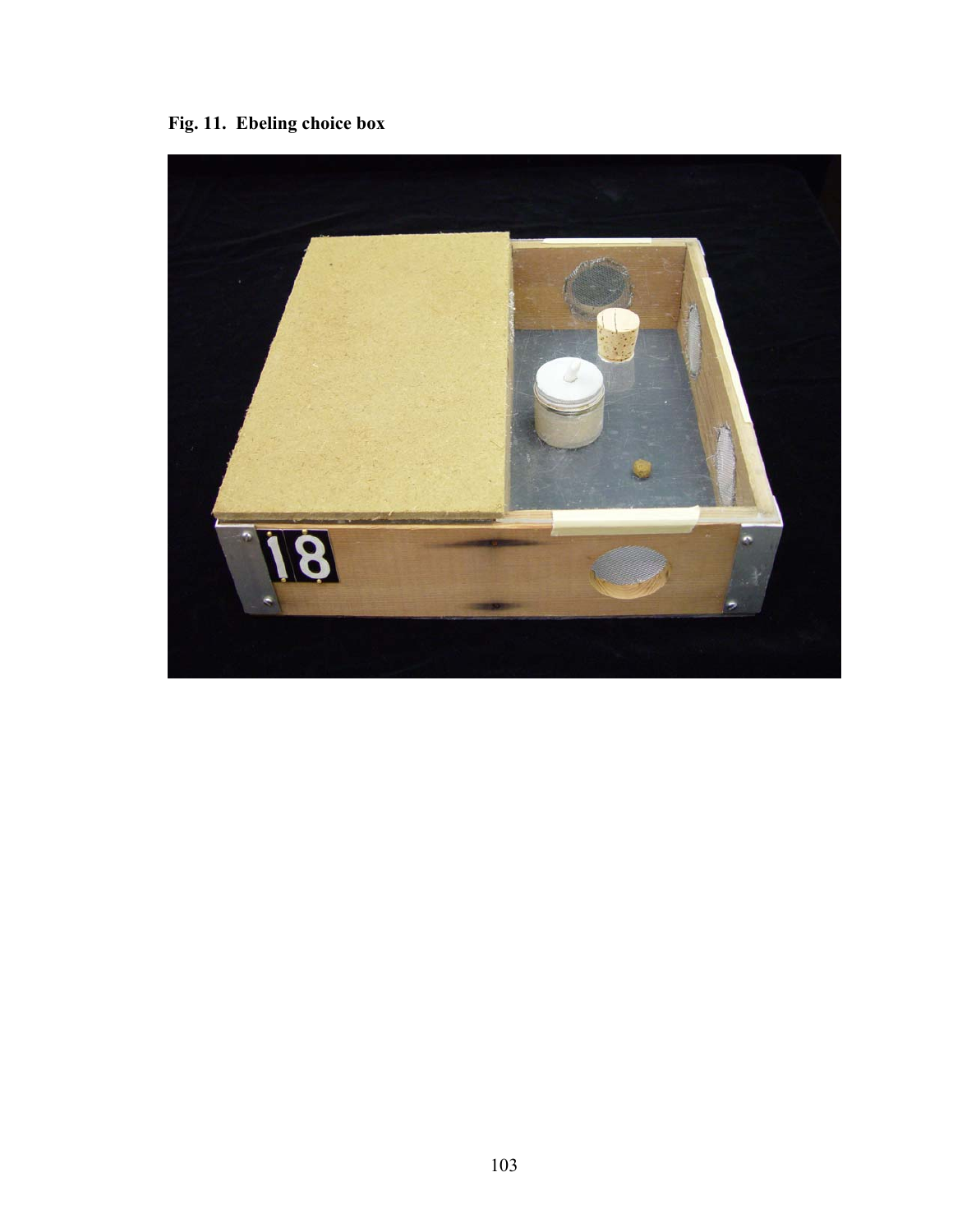**Fig. 12. Harborage-choice method** 

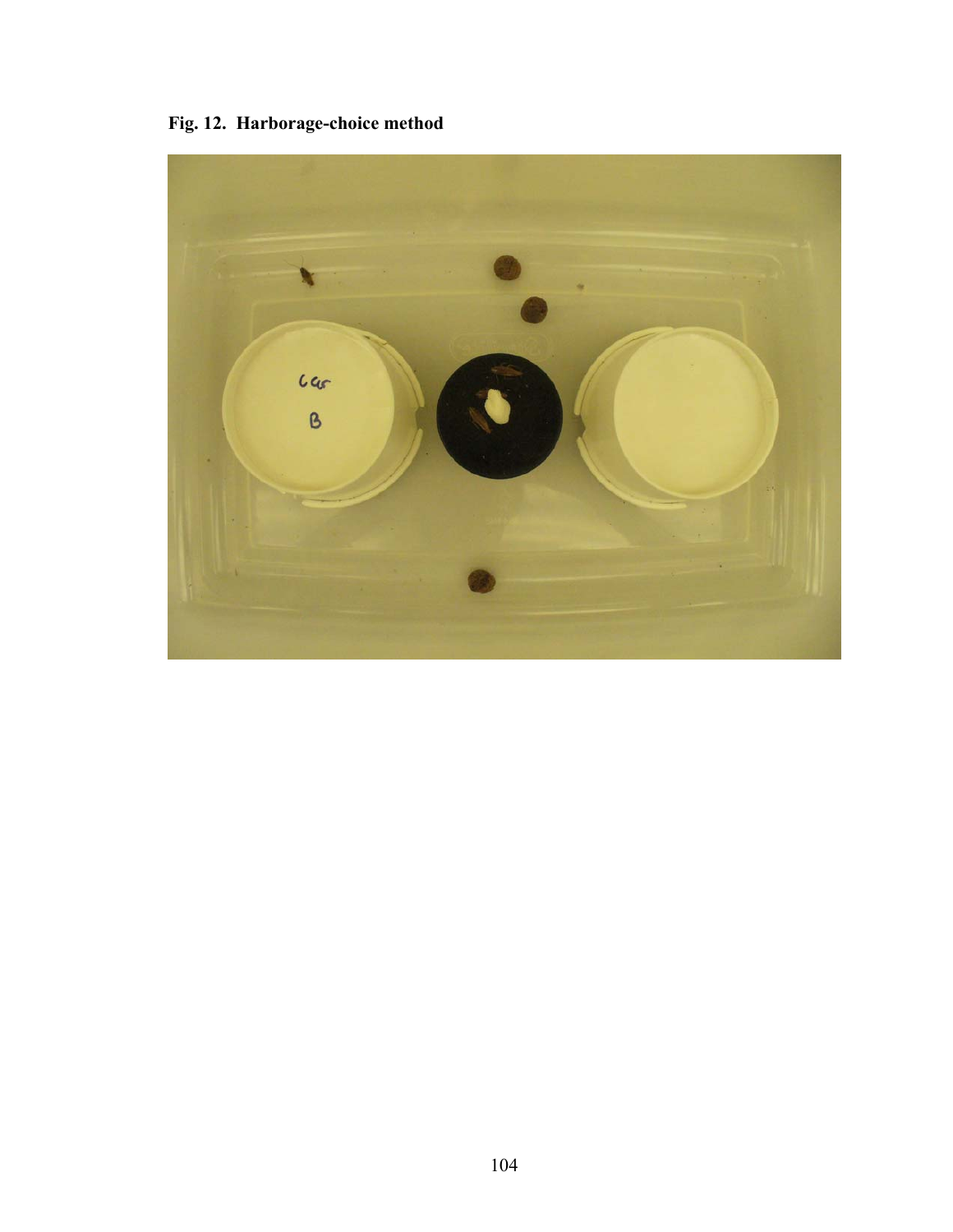| <b>TMT</b>               | $\boldsymbol{n}$ | $%$ Alive in light <sup>a</sup><br>Range |               |  |  |  |  |
|--------------------------|------------------|------------------------------------------|---------------|--|--|--|--|
|                          |                  | $Mean \pm SE$                            |               |  |  |  |  |
| Citronellic acid         | 120              | $44.99 \pm 2.19a$                        | 34.93-62.73   |  |  |  |  |
| $(-)-\beta$ -Pinene      | 120              | $22.04 \pm 2.25b$                        | 13.33-42.36   |  |  |  |  |
| Geraniol                 | 120              | $19.89 \pm 2.19cb$                       | 7.95-41.67    |  |  |  |  |
| Carvacrol                | 120              | $16.01 \pm 2.19$ cbd                     | 9.21-41.36    |  |  |  |  |
| $(+)$ - $\alpha$ -Pinene | 120              | $15.92 \pm 2.19$ cbd                     | 6.32-56.10    |  |  |  |  |
| (-)-Linalool             | 120              | $14.91 \pm 2.19$ cbd                     | 6.97-52.02    |  |  |  |  |
| Eugenol                  | 120              | $14.47 \pm 2.19$ ced                     | 4.46-40.10    |  |  |  |  |
| Thymol                   | 120              | $13.10 \pm 2.29$ ed                      | 7.39-21.70    |  |  |  |  |
| trans-Cinnamaldehyde     | 120              | $12.05 \pm 2.19$ ed                      | 6.02-27.59    |  |  |  |  |
| (-)-Menthone             | 120              | $12.41 \pm 2.19$ fed                     | 5.92-37.50    |  |  |  |  |
| 1,8-Cineole              | 120              | $9.62 \pm 2.19$ feg                      | 1.63-24.94    |  |  |  |  |
| S-(-)-limonene           | 120              | $5.55 \pm 2.19$ fg                       | 1.71-17.19    |  |  |  |  |
| Control                  | 120              | $3.89 \pm 2.19$ g                        | $0.83 - 6.89$ |  |  |  |  |

**Table 21. Repellency of essential oil components to the German cockroach determined in Ebeling choice boxes** 

*<sup>a</sup>* Mean over the entire test. Means followed by the same letters were not significantly different. (*P* < 0.05).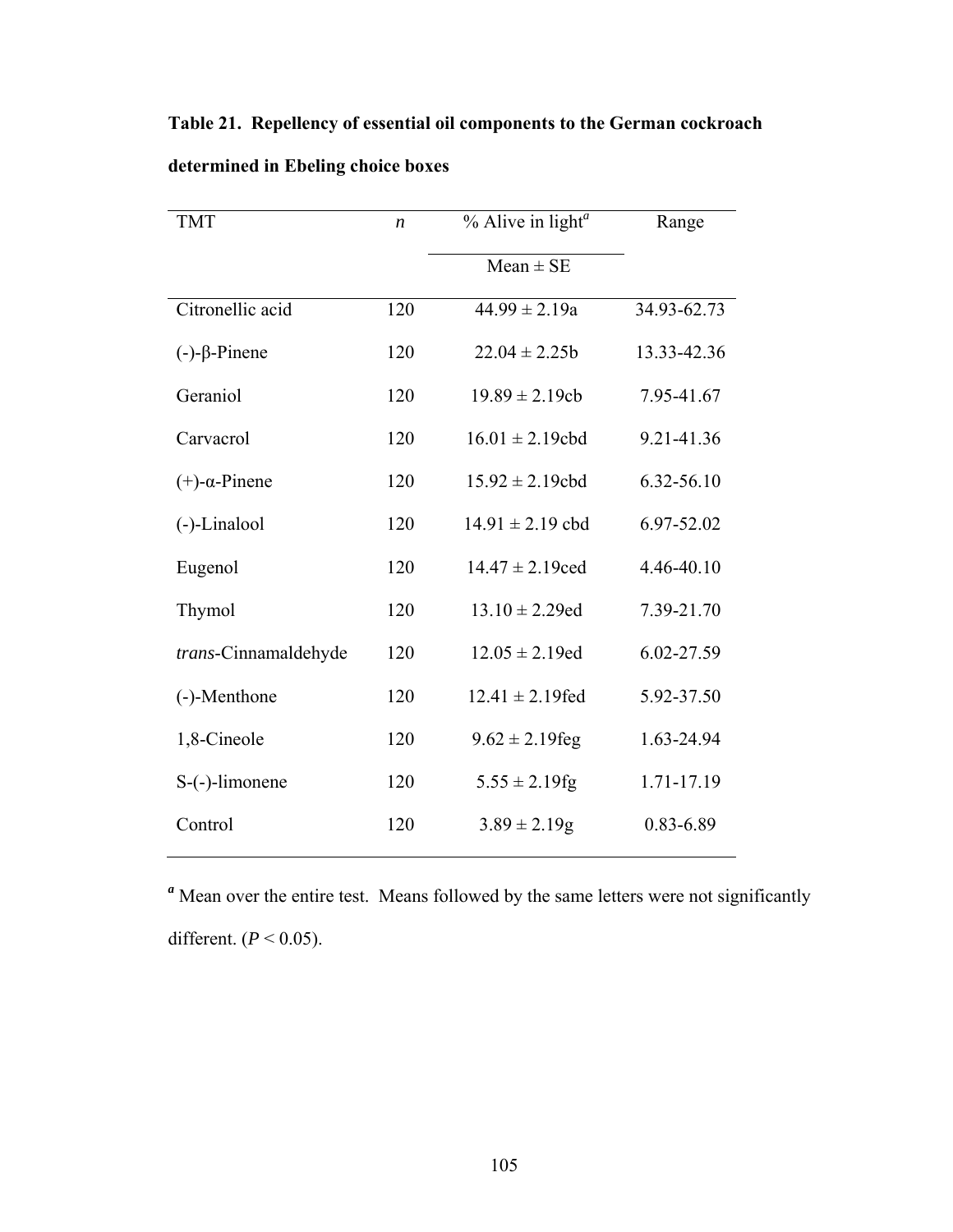| <b>TMT</b>           | Slope $\pm$ | Intercept         | $b \pm SE$       | $a \pm SE$               | $r^2$ | df | $\overline{F}$ | $\boldsymbol{P}$ |
|----------------------|-------------|-------------------|------------------|--------------------------|-------|----|----------------|------------------|
|                      | $\rm SE$    | $\pm$ SE          |                  |                          |       |    |                |                  |
| Carvacrol            | $0.59 \pm$  | $9.34 \pm$        | $4.54 \pm 10.60$ | 2953.10 $\pm$            | 0.89  | 13 | 27.69          | 0.0001           |
|                      | 0.25        | 2.33              |                  | 31225.83                 |       |    |                |                  |
| 1,8-Cineole          | $0.98 \pm$  | $-0.31 \pm$       | $1.12 \pm 0.37$  | $75.07 \pm 26.03$        | 0.86  | 13 | 21.06          | 0.0001           |
|                      | 0.26        | 2.57              |                  |                          |       |    |                |                  |
| trans-Cinnamaldehyde | $-0.56 \pm$ | $15.13 \pm$       | $1.91 \pm 2.29$  | $87.55 \pm 194.22$       | 0.72  | 13 | 8.41           | 0.0044           |
|                      | 0.33        | 3.15              |                  |                          |       |    |                |                  |
| Citronellic acid     | $-1.26 \pm$ | 54.44 $\pm$       |                  | $\overline{\phantom{0}}$ | 0.58  | 13 | 16.57          | 0.0020           |
|                      | 0.31        | 2.65              |                  |                          |       |    |                |                  |
| Eugenol              | $1.46 \pm$  | $-0.93 \pm 0.003$ | $1.03 \pm 0.26$  | $112.63 \pm 27.55$       | 0.91  | 13 | 34.06          | 0.0001           |
|                      | 0.35        | 3.47              |                  |                          |       |    |                |                  |
| Geraniol             | 1.88        | $-3.64 \pm$       | $0.40 \pm 0.23$  | $64.88 \pm 13.68$        | 0.75  | 13 | 10.04          | 0.0023           |
|                      | $\pm 1.41$  | 17.84             |                  |                          |       |    |                |                  |

**Table 22. Relationship between day and percentage of cockroaches repelled in Ebeling choice boxes.**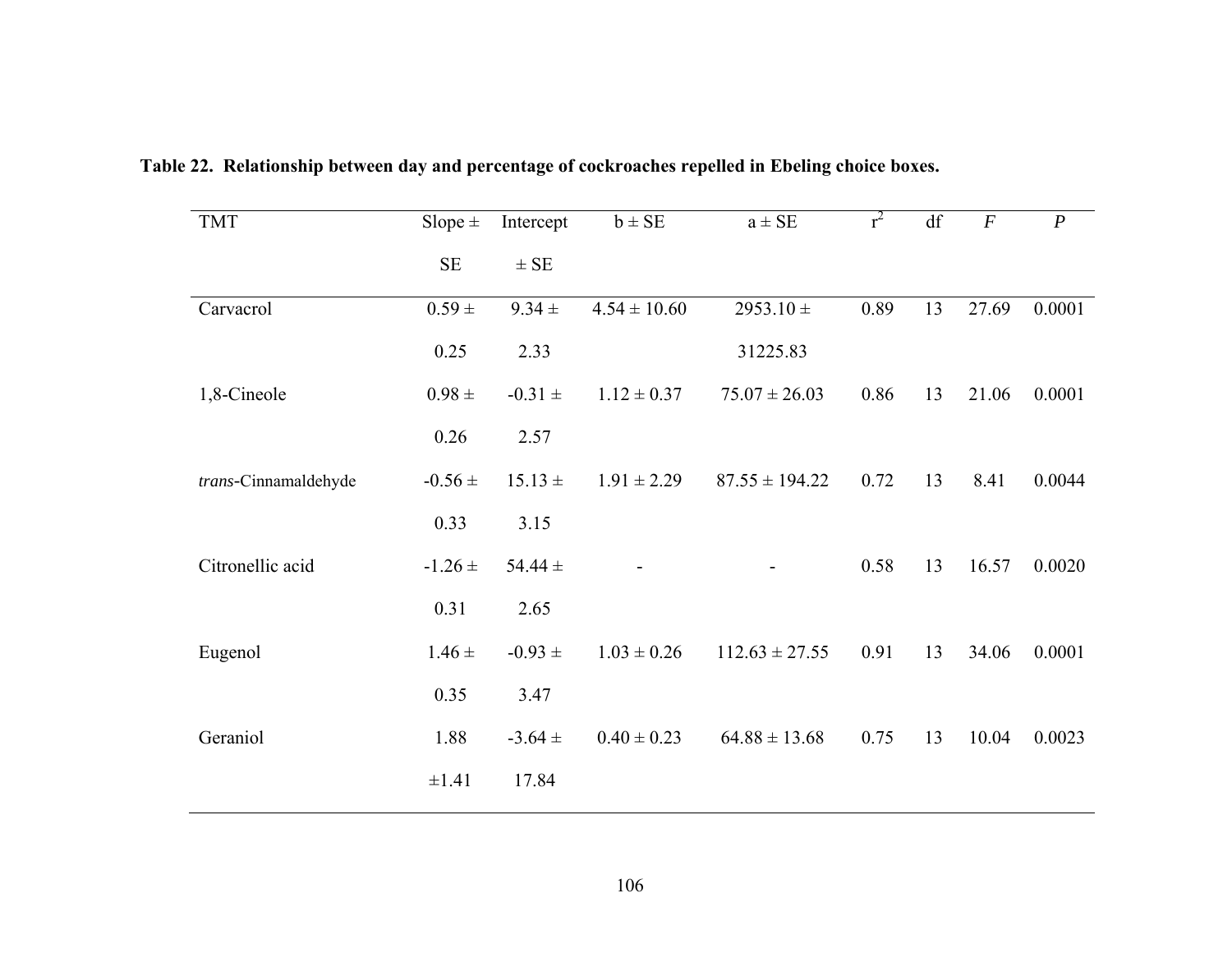| $S$ -(-)-Limonene        | $0.23 \pm$  | $2.76 \pm$  | $3.49 \pm 5.87$ | $467.57 \pm$        | 0.77 | 13 | 11.35  | 0.0015 |
|--------------------------|-------------|-------------|-----------------|---------------------|------|----|--------|--------|
|                          | 0.18        | 1.67        |                 | 2719.47             |      |    |        |        |
| (-)-Linalool             | $0.14 \pm$  | $10.42 \pm$ | $2.14 \pm 0.53$ | $353.21 \pm 181.78$ | 0.97 | 13 | 110.49 | 0.0001 |
|                          | 0.19        | 1.79        |                 |                     |      |    |        |        |
| (-)-Menthone             | $0.93 \pm$  | $2.39 \pm$  | $1.66 \pm 0.33$ | $179.54 \pm 57.49$  | 0.96 | 13 | 83.14  | 0.0001 |
|                          | 0.17        | 1.60        |                 |                     |      |    |        |        |
| $(+)$ - $\alpha$ -Pinene | $-2.1 \pm$  | $31.61 \pm$ |                 |                     | 0.50 | 13 | 11.88  | 0.0050 |
|                          | 0.61        | 5.19        |                 |                     |      |    |        |        |
| $(-)-\beta$ -Pinene      | $-0.52 \pm$ | $24.54 \pm$ | $1.54 \pm 1.08$ | $86.17 \pm 89.56$   | 0.81 | 13 | 14.17  | 0.0006 |
|                          | 0.34        | 3.28        |                 |                     |      |    |        |        |
| Thymol                   | $0.76 \pm$  | $7.82 \pm$  |                 |                     | 0.42 | 13 | 0.69   | 0.0120 |
|                          | 0.26        | 2.20        |                 |                     |      |    |        |        |
|                          |             |             |                 |                     |      |    |        |        |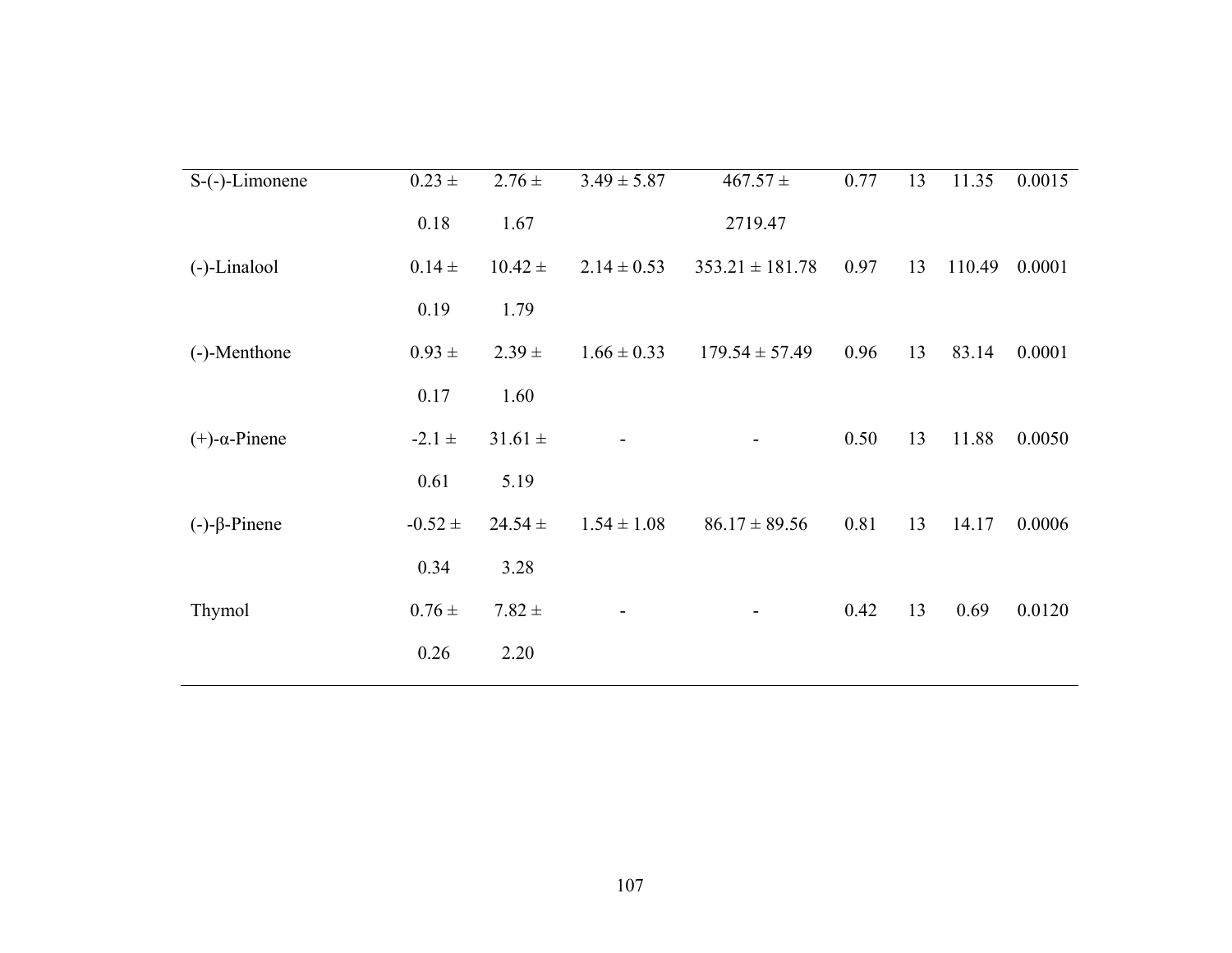**Fig. 13. Repellency of carvacrol, 1,8-cineole,** *trans***-cinnamaldehyde, and control to the German cockroach determined in Ebeling choice boxes** 

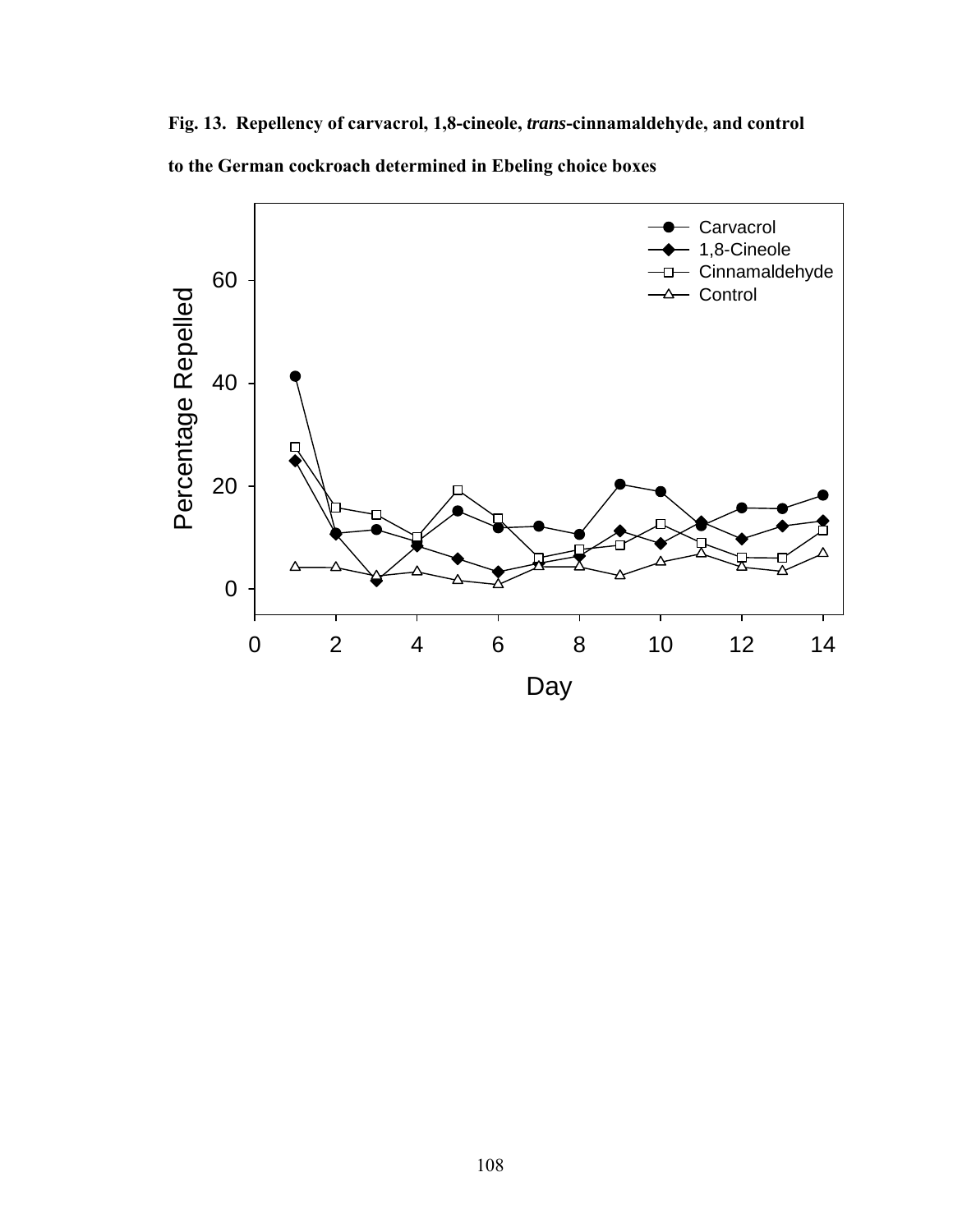**Fig. 14. Repellency of citronellic acid, eugenol, and geraniol to the German cockroach determined in Ebeling choice boxes** 

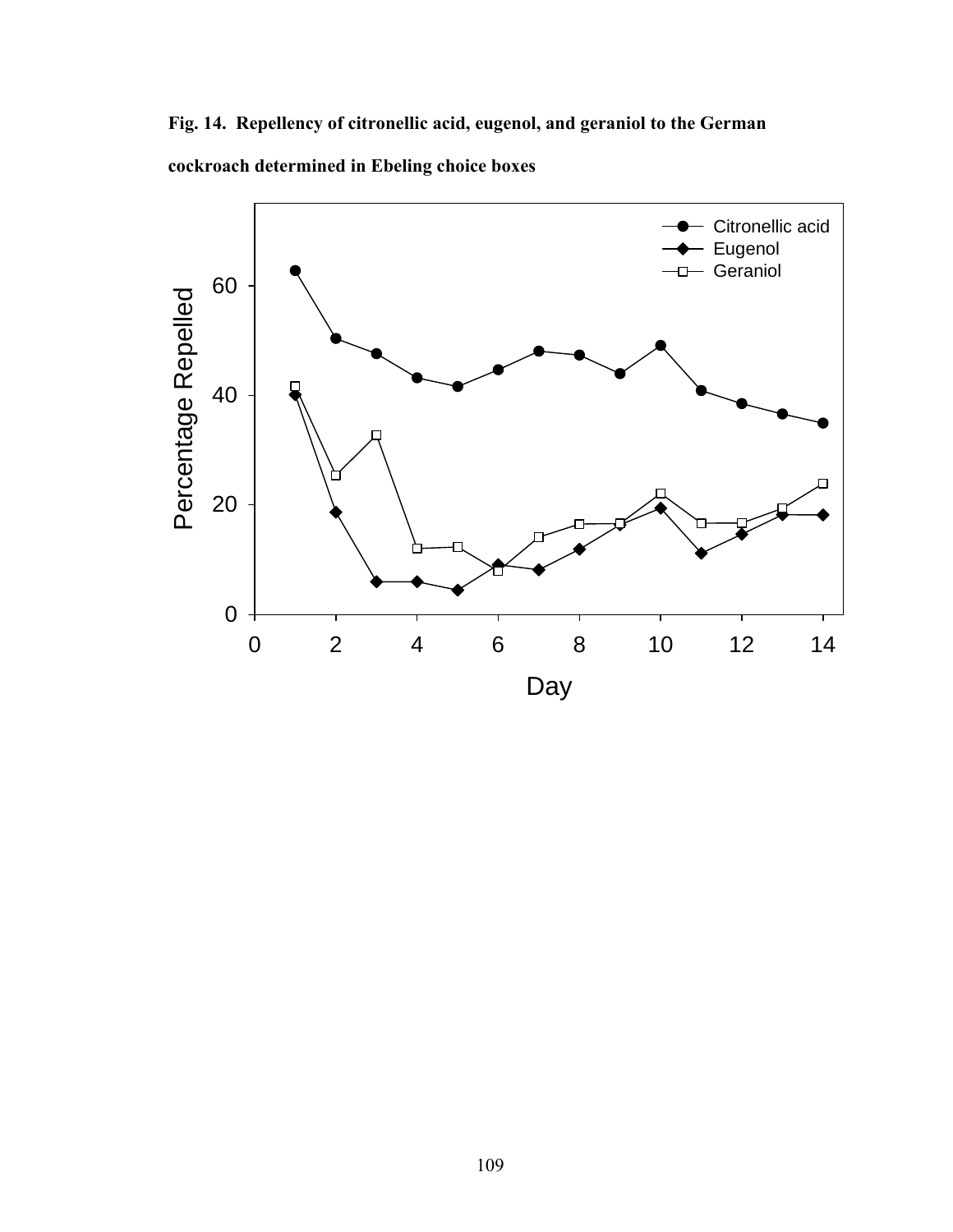**Fig. 15. Repellency of S-(-)-limonene, (-)-linalool, and (-)-menthone to the German cockroach determined in Ebeling choice boxes** 

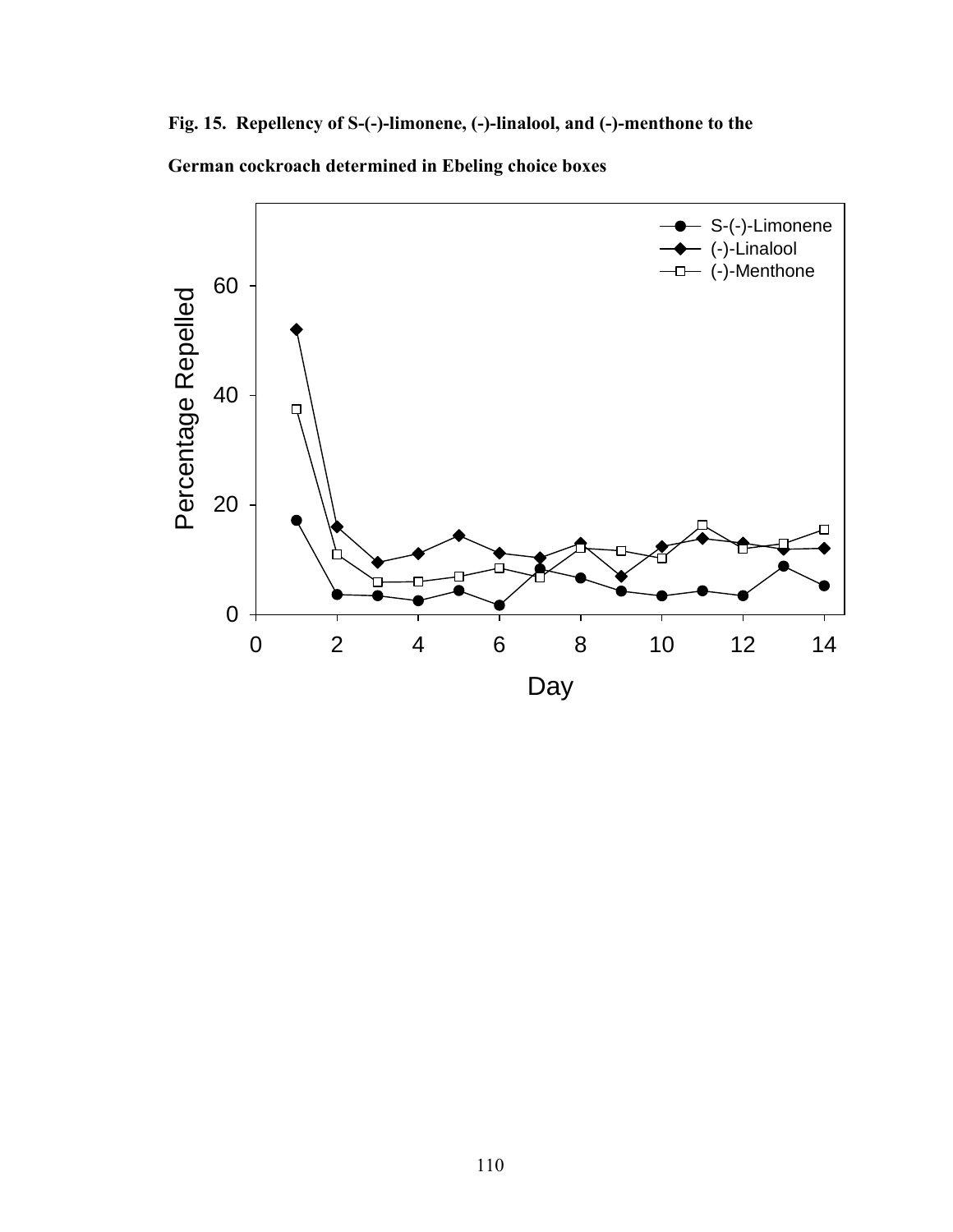**Fig. 16. Repellency of (+)-α-pinene, (-)-β-pinene, and thymol to the German cockroach determined in Ebeling choice boxes** 

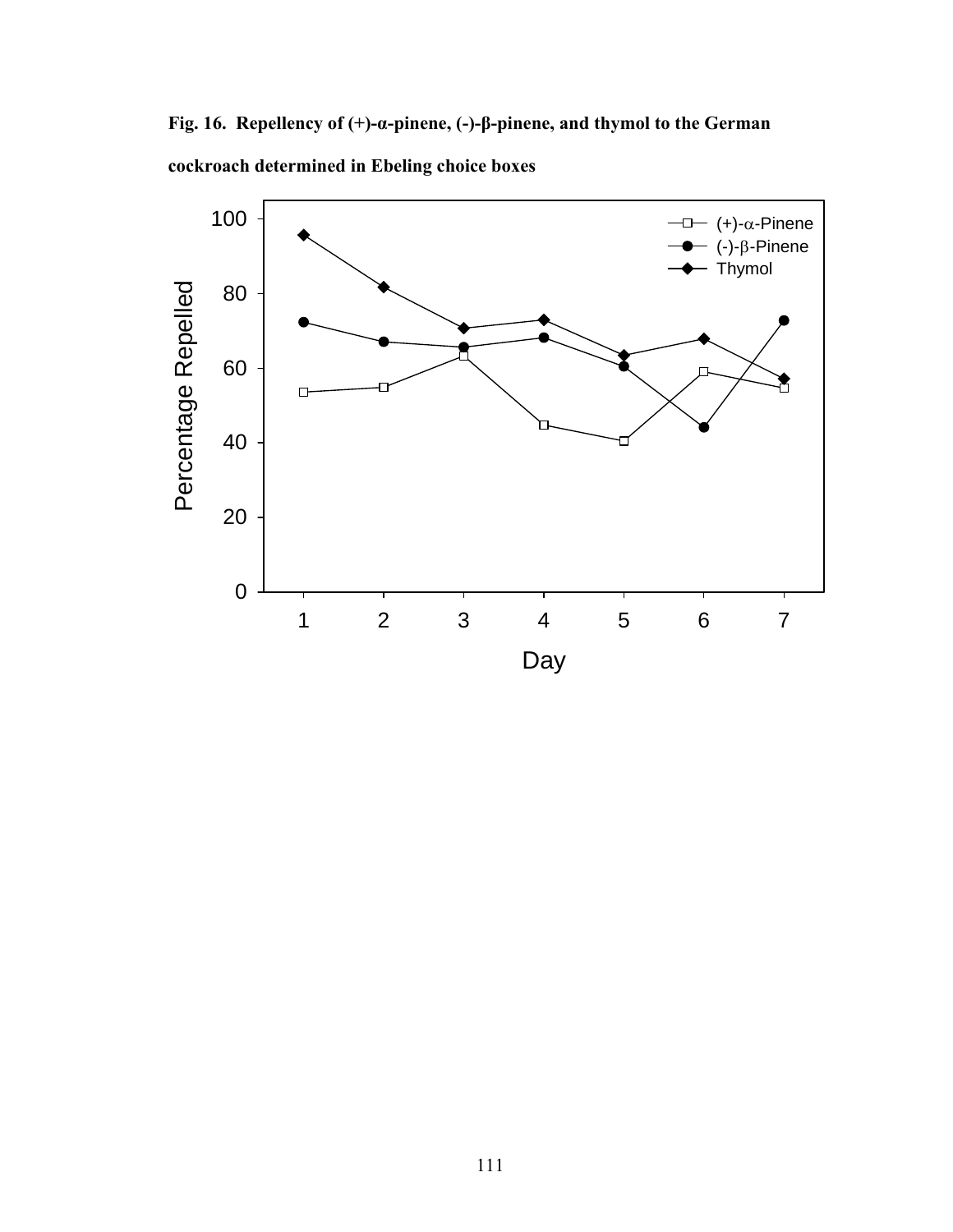| <b>TMT</b>               | $\boldsymbol{n}$ | $%$ Alive Under UA <sup>a</sup> | Range       |  |
|--------------------------|------------------|---------------------------------|-------------|--|
|                          |                  | $Mean \pm SE$                   |             |  |
| Carvacrol                | 120              | $76.15 \pm 3.63a$               | 65.08-92.98 |  |
| Citronellic acid         | 120              | $75.39 \pm 3.63a$               | 62.23-76.18 |  |
| Thymol                   | 120              | $72.71 \pm 3.63a$               | 57.16-95.70 |  |
| Eugenol                  | 120              | $72.90 \pm 3.63a$               | 63.29-94.50 |  |
| Geraniol                 | 120              | $70.86 \pm 3.63a$               | 56.97-89.78 |  |
| trans-Cinnamaldehyde     | 120              | $65.90 \pm 3.63$ ba             | 54.38-92.29 |  |
| $(-)-\beta$ -Pinene      | 120              | $64.29 \pm 3.63$ ba             | 44.13-72.78 |  |
| (-)-Linalool             | 120              | $64.78 \pm 3.63$ bac            | 55.79-74.08 |  |
| S-(-)-Limonene           | 120              | $62.28 \pm 3.63$ bac            | 50.44-72.39 |  |
| $(+)$ - $\alpha$ -Pinene | 120              | $52.89 \pm 3.63$ bdc            | 40.49-63.31 |  |
| Control                  | 120              | $52.25 \pm 3.17$ bdc            | 32.39-66.31 |  |
| (-)-Menthone             | 120              | $49.68 \pm 3.63$ dc             | 47.31-52.29 |  |
| 1,8-Cineole              | 120              | $43.07 \pm 3.63d$               | 34.44-51.66 |  |

**Table 23. Repellency of essential oil components to the German cockroach determined using the harborage-choice method** 

*<sup>a</sup>* Mean over the entire test. Means followed by the same letters were not significantly different. (*P* < 0.05).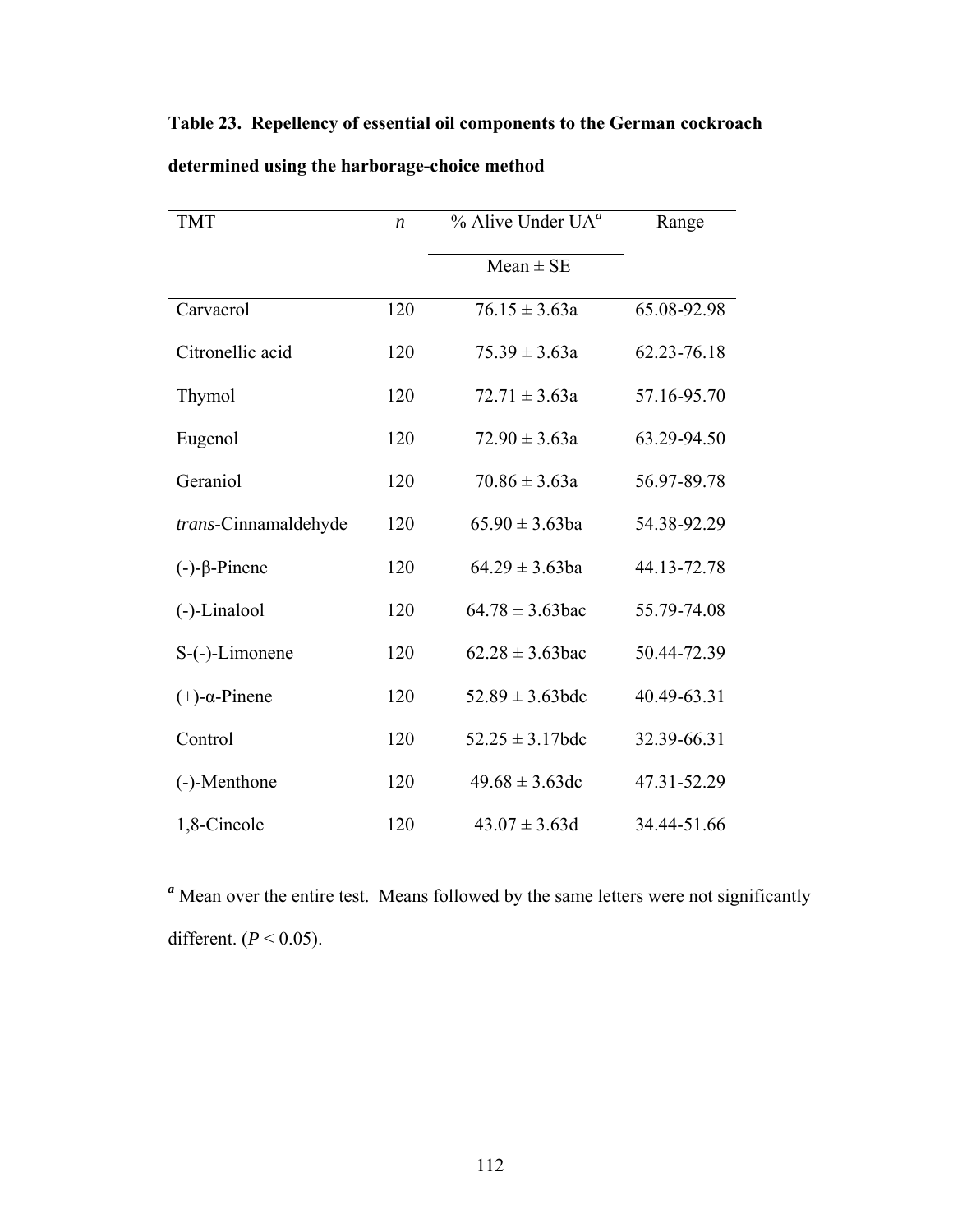| <b>TMT</b>               | Slope $\pm$ | Intercept   | $r^2$                    | df | $\boldsymbol{F}$ | $\boldsymbol{P}$ |
|--------------------------|-------------|-------------|--------------------------|----|------------------|------------------|
|                          | <b>SE</b>   | $\pm$ SE    |                          |    |                  |                  |
| Carvacrol                | $-4.00 \pm$ | $92.22 \pm$ | 0.83                     | 6  | 24.87            | 0.0040           |
|                          | 0.80        | 3.58        |                          |    |                  |                  |
| 1,8-Cineole              |             |             |                          | 6  | 1.08             | 0.3460           |
| trans-Cinnamaldehyde     |             |             | $\overline{\phantom{0}}$ | 6  | 7.50             | 0.0660           |
| Citronellic acid         |             |             | $\overline{\phantom{0}}$ | 6  | 5.36             | 0.0680           |
| Eugenol                  |             |             |                          | 6  | 3.84             | 0.1070           |
| Geraniol                 | $-5.77 \pm$ | $94.04 \pm$ | 0.96                     | 6  | 111.43           | 0.0010           |
|                          | 0.55        | 2.45        |                          |    |                  |                  |
| S-(-)-Limonene           |             |             |                          | 6  | 0.10             | 0.7650           |
| (-)-Linalool             |             |             |                          | 6  | 1.10             | 0.342            |
| (-)-Menthone             |             |             |                          | 6  | 0.03             | 0.8520           |
| $(+)$ - $\alpha$ -Pinene |             |             |                          | 6  | 0.06             | 0.8150           |
| $(-)-\beta$ -Pinene      |             |             |                          | 6  | 0.89             | 0.389            |
| Thymol                   | $-5.38 \pm$ | $94.32 \pm$ | 0.84                     | 6  | 26.23            | 0.0040           |
|                          | 1.05        | 4.70        |                          |    |                  |                  |

**Table 24. Relationship between day and percentage of cockroaches repelled for** 

## **harborage-choice method**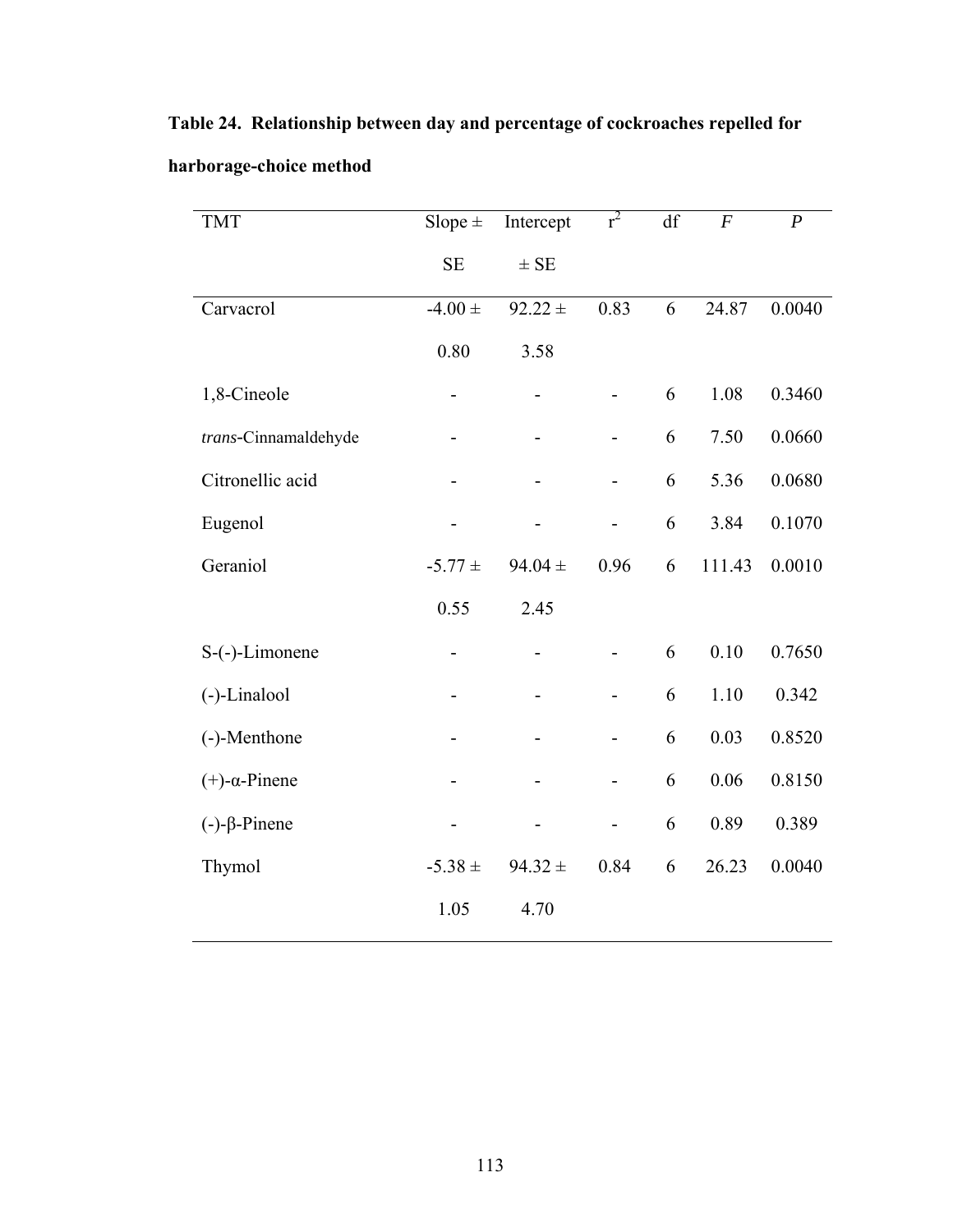**Fig. 17. Repellency of carvacrol, 1,8-cineole,** *trans***-cinnamaldehyde, and control to the German cockroach determined using harborage-choice method** 

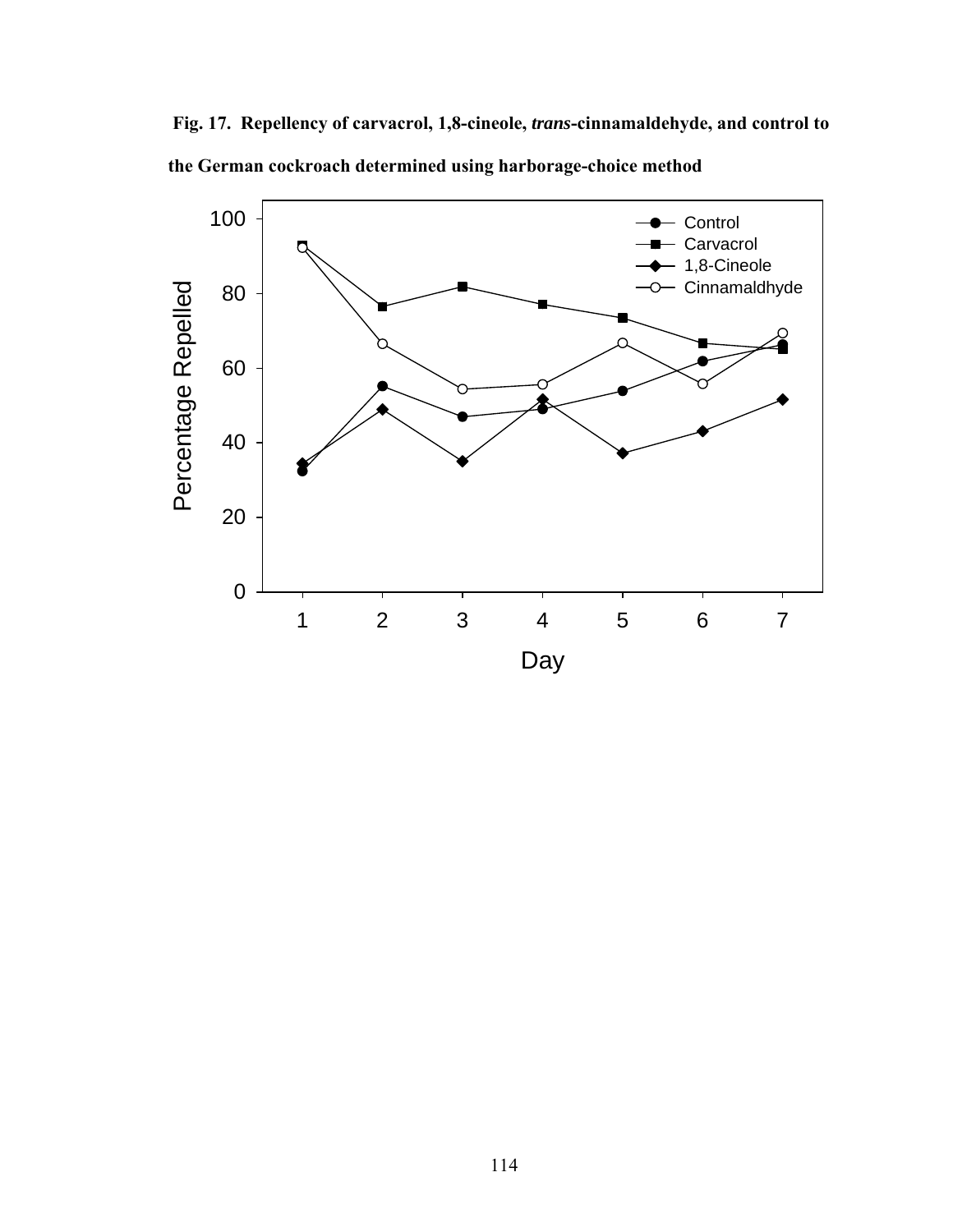**Fig. 18. Repellency of citronellic acid, eugenol, and geraniol to the German cockroach determined using harborage-choice method** 

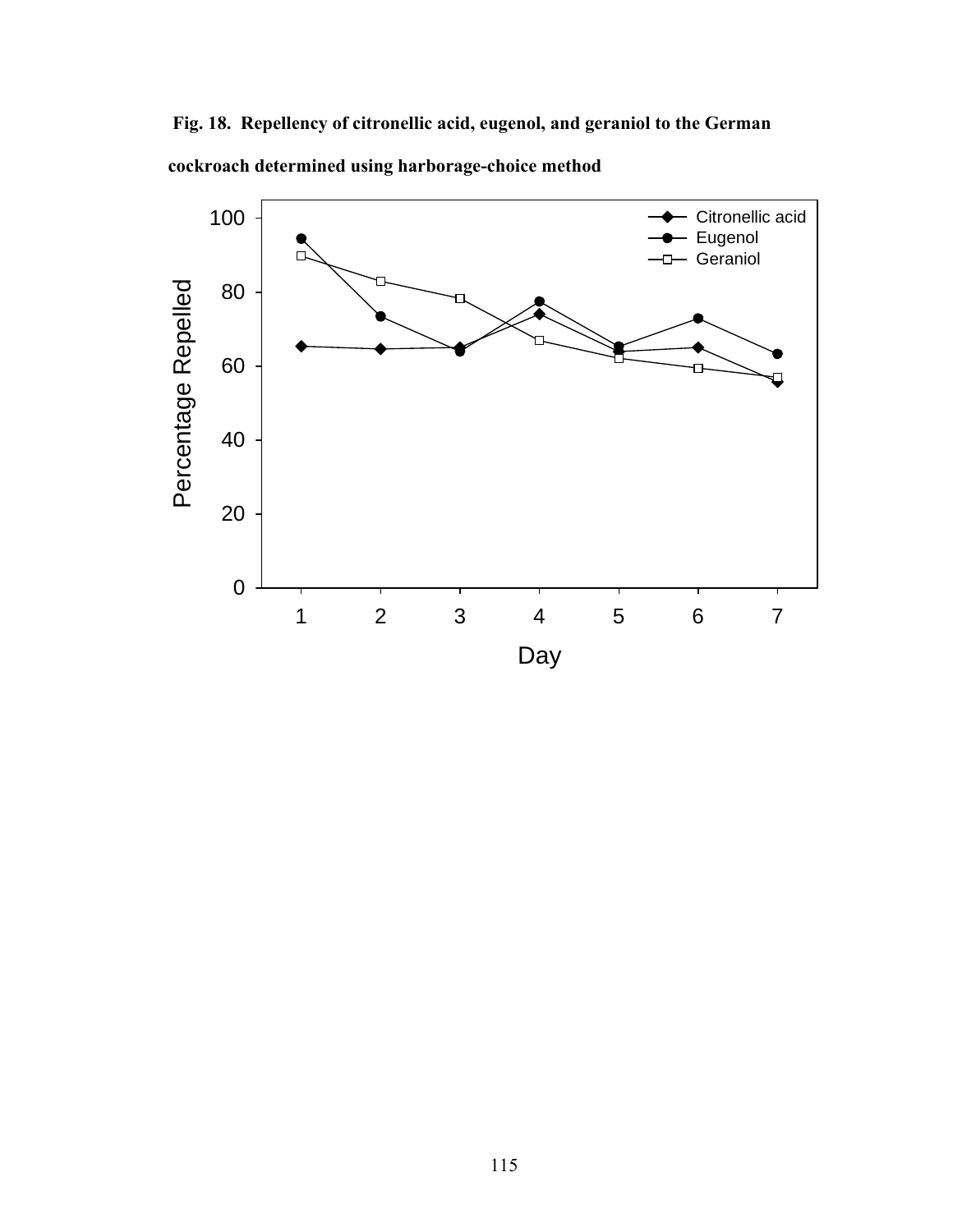**Fig. 19. Repellency of S-(-)-limonene, (-)-linalool, and (-)-menthone to the German cockroach determined using harborage-choice method** 

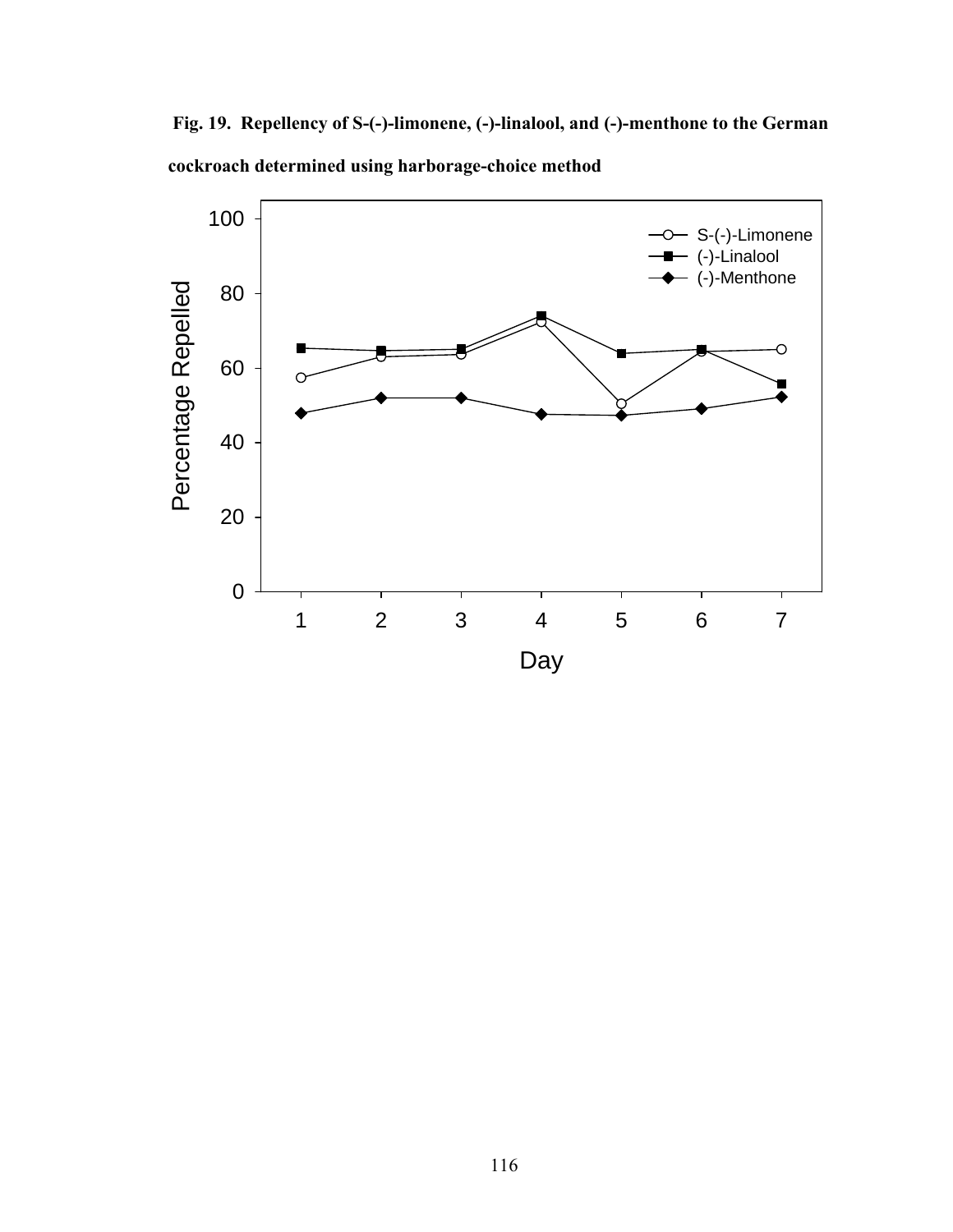**Fig. 20. Repellency of (+)-α-pinene, (-)-β-pinene, and thymol to the German cockroach determined using harborage-choice method** 

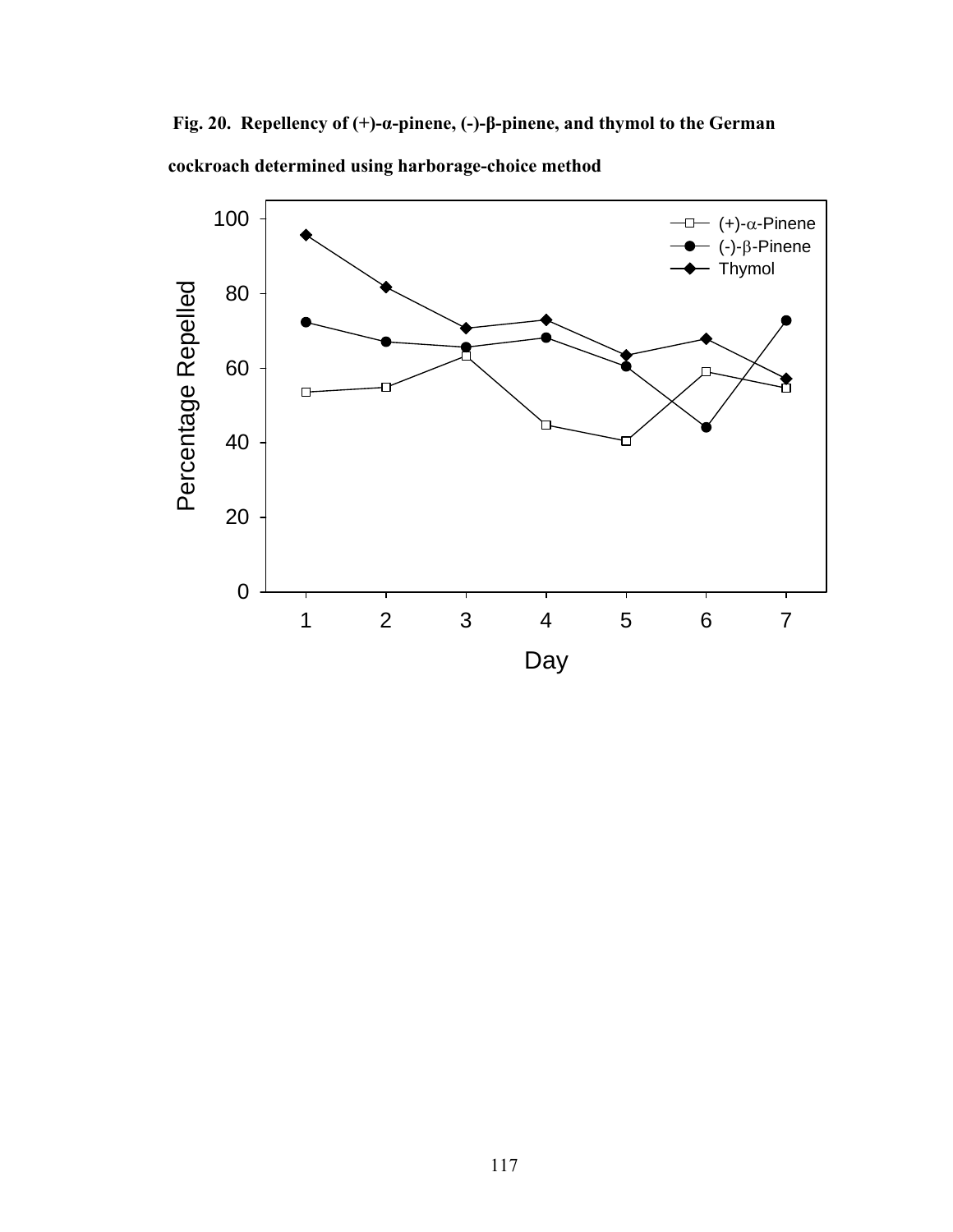**Fig. 21. The effect of essential oil fumigant toxicity on repellency determined using Ebeling choice boxes** 

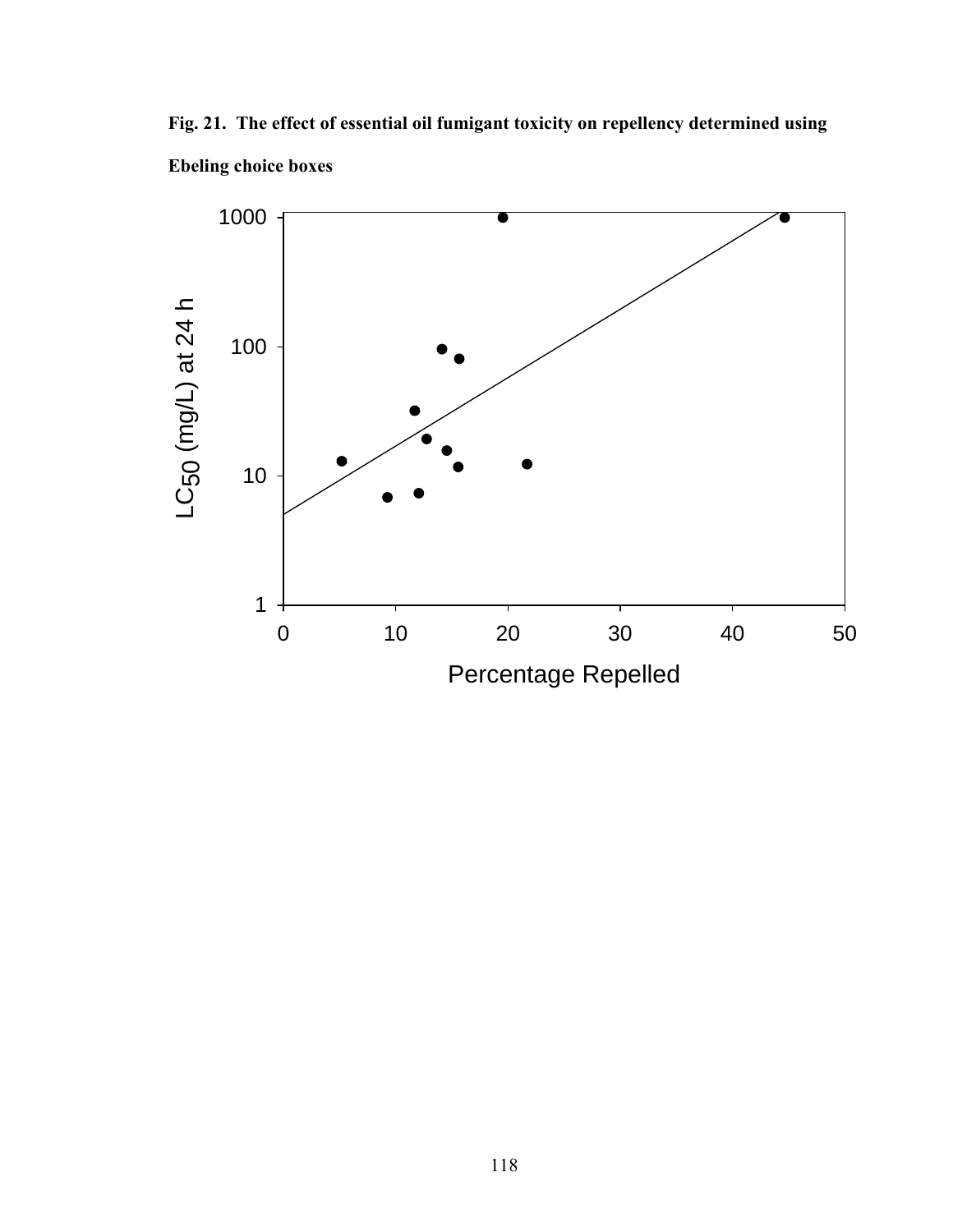**Fig. 22. The effect of essential oil vapor pressure on repellency determined using the harborage-choice method** 

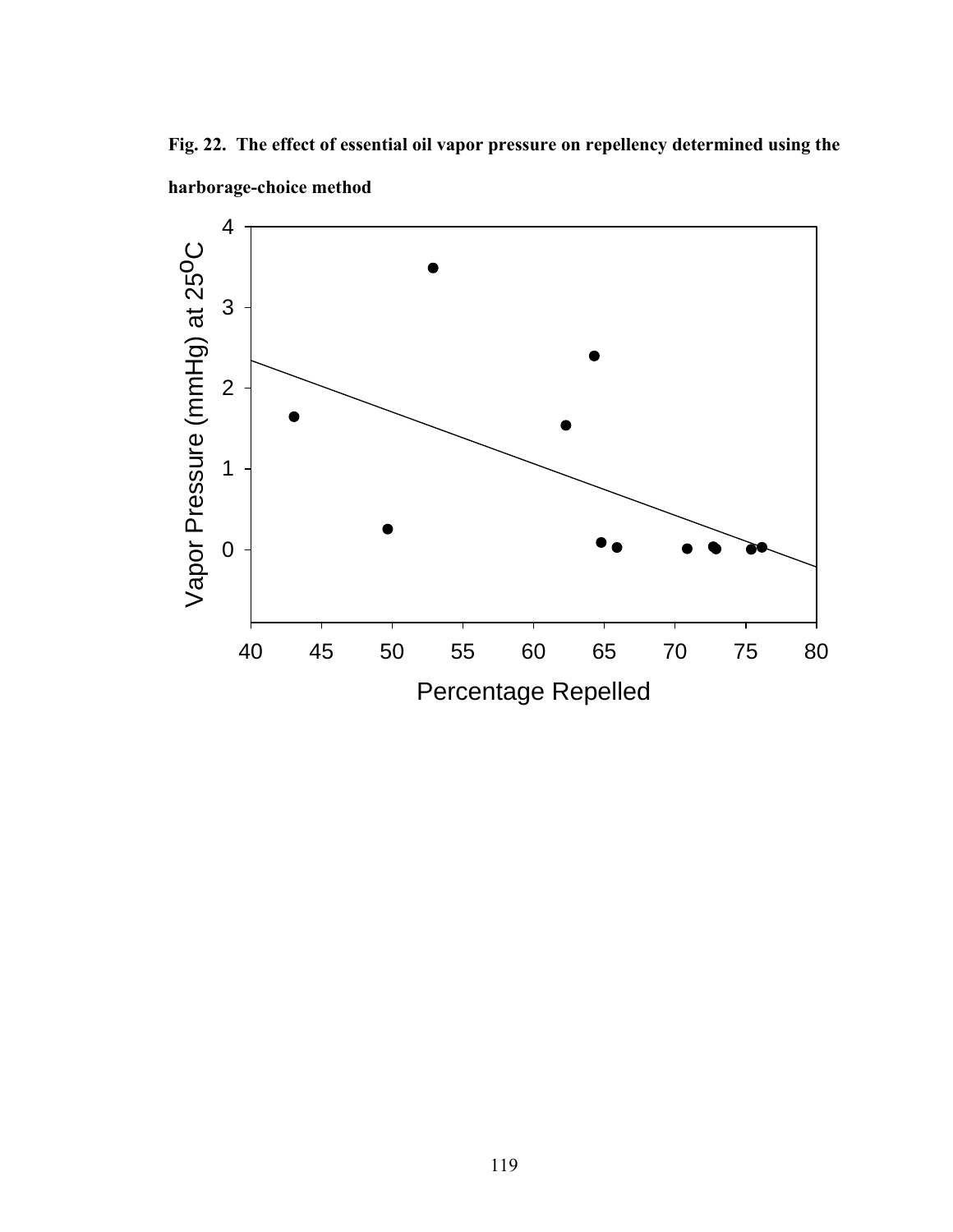## References

- **Abd-Elghafar, S. F., and A. G. Appel. 1992.** Sublethal effects of insecticides on adult longevity and fecundity of German cockroaches (Dictyoptera: Blattellidae). J. Econ. Entomol. 85: 1809-1817.
- **Abd-Elghafar, S. F., A. G. Appel, and T. P. Mack. 1990.** Toxicity of several insecticide formulations against adult German cockroaches (Dictyoptera: Blattellidae). J. Econ. Entomol. 83: 2290-2294.
- **Abd-Elghafar, S. F., A. G. Appel, and T. P. Mack. 1991.** Effects of several insecticide formulations on oothecal drop and hatchability in German cockroaches (Dictyoptera: Blattellidae). J. Econ. Entomol. 84: 502-509.
- **ACD/Labs. 2008.** Version 11.0. Advanced Chemistry Development, Toronto ON, Canada.
- **Antonelli, A., C. Fabbri, M. E. Giorgioni, and I. Bazzocchi. 1997.** Characterization of 24 old garden roses from their volatile compositions. J. Agric. Food Chem. 45: 4435-4439.
- **Appel, A. G. 1992.** Performance of gel and paste bait products for German cockroach (Dictyoptera: Blattellidae) control: laboratory and field studies. J. Econ. Entomol. 85: 1176-1183.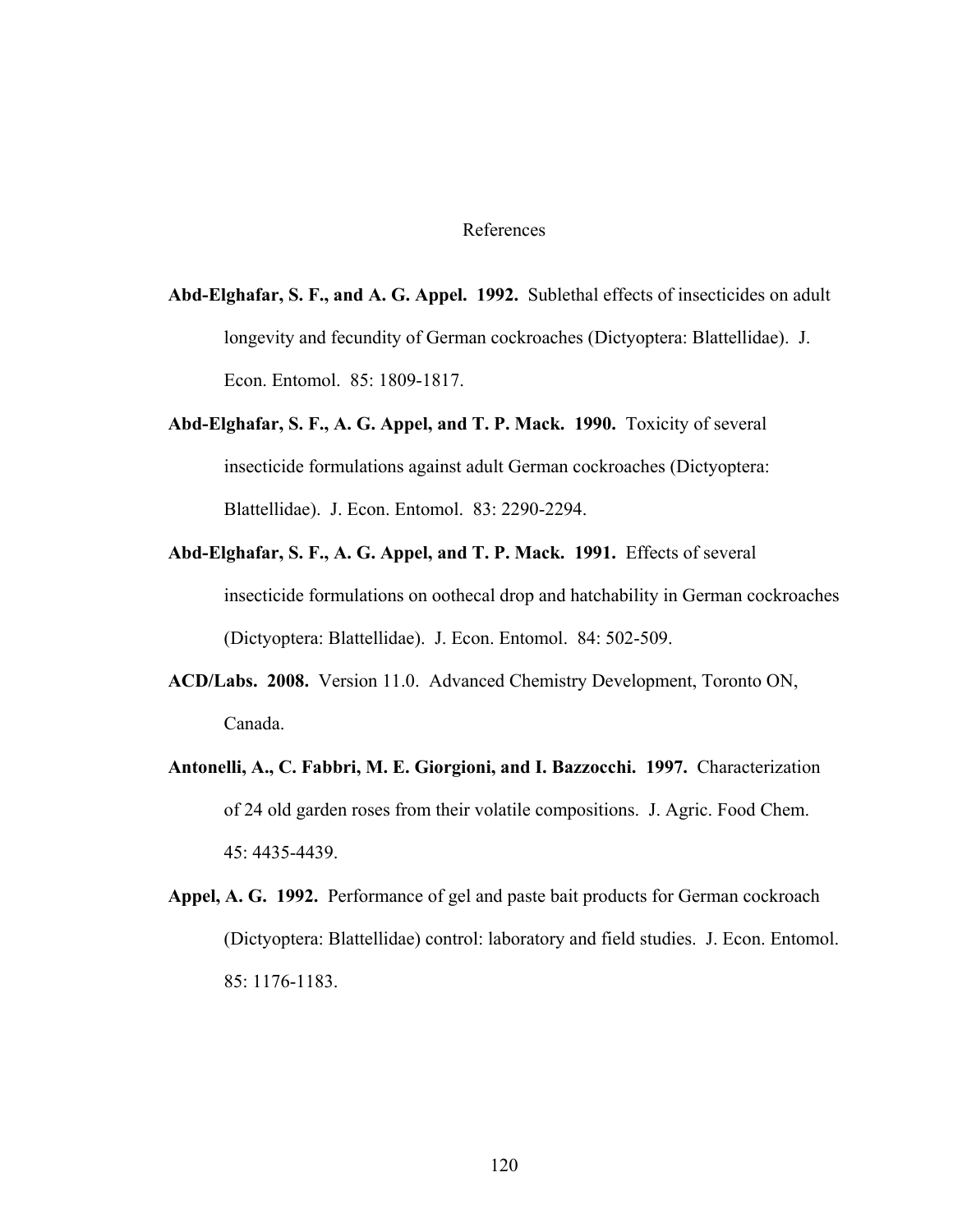- **Appel, A. G. 2004.** Effects of contamination on the laboratory performance of insecticidal baits against German cockroaches (Dictyoptera: Blattellidae). J. Econ. Entomol. 97: 2035-2042.
- Appel, A. G. 1997. Nonchemical approaches to cockroach control. J. Agric. Entomol. 14: 271-280.
- **Appel, A. G. 2008.** Behavioral and physiological aspects of energetics and respiration patterns of cockroaches, pp. 1-10. In N. Liu (ed.), Recent advances in insect physiology, toxicology and molecular biology. Research Signpost, Kerala, India.
- **Appel, A. G., and T. P. Mack. 1989.** Repellency of milled aromatic eastern red cedar to domiciliary cockroaches (Dictyoptera: Blattellidae and Blattidae). J. Econ. Entomol. 82: 152-155.
- **Appel, A. G., M. J. Gehret, and M. J. Tanley. 2001.** Repellency and toxicity of mint oil to American and German cockroaches (Dictyoptera: Blattidae and Blattellidae). J. Agric. Urban Entomol. 18: 149-156.
- **Appel, A. G., M. J. Gehret, and M. J. Tanley. 2004.** Repellency and toxicity of mint oil granules to red imported fire ants (Hymenoptera: Formicidae). J. Econ. Entomol. 97: 575-580.
- **Baldinger, L. H. 1942.** The analysis of peppermint oil. Ind. Eng. Chem. 14: 15-20.
- **Barcay, S. J. 2004.** Cockroaches, pp. 121-215. In S. A. Hedges (ed.), Handbook of Pest Control. GIE Media, Inc., Richfield, OH.
- **Barnard, D. R. 1999.** Repellency of essential oils to mosquitoes (Diptera: Culicidae). J. Med. Entomol. 36: 625-629.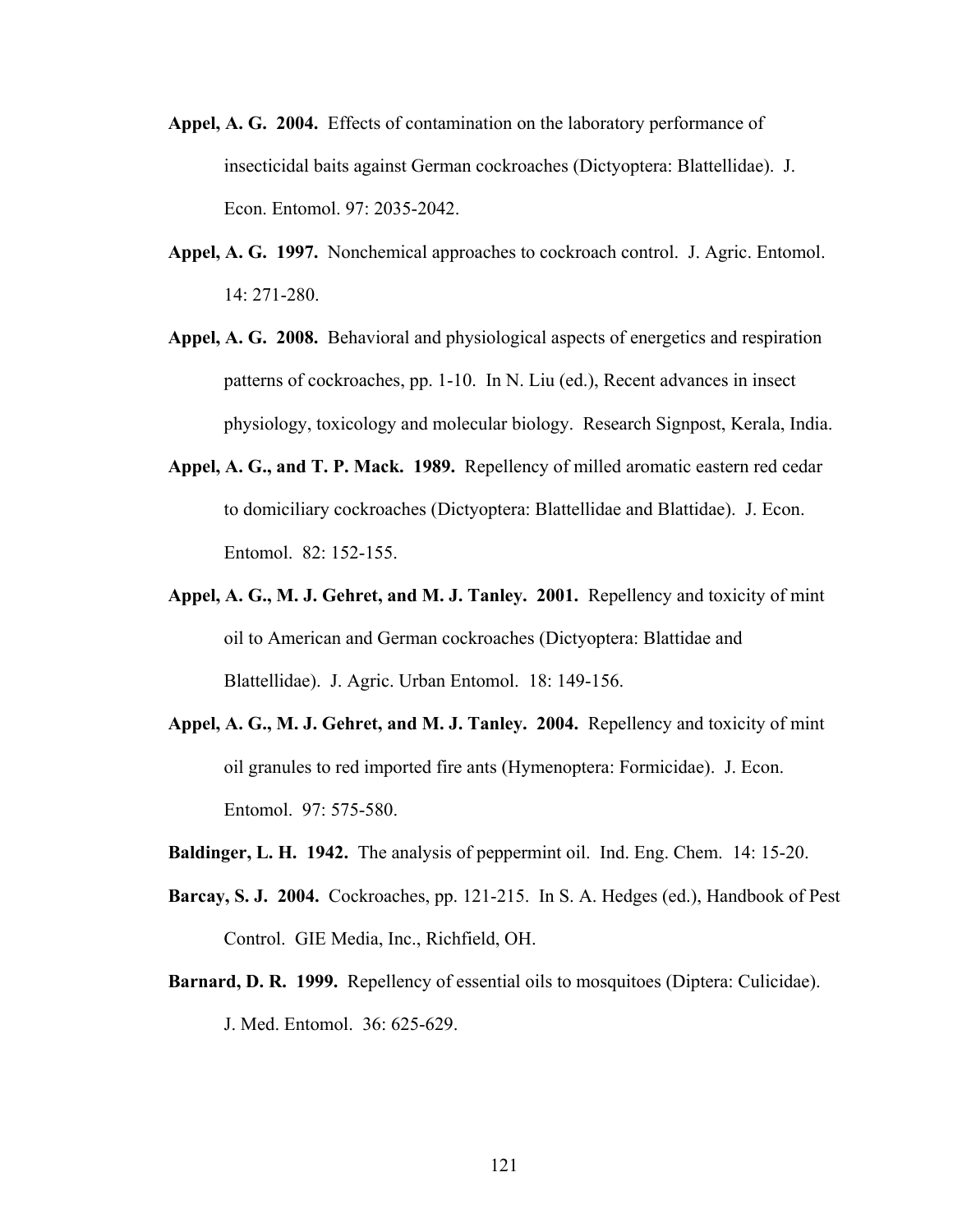- **Bell, C. H., N. Price, and B. Chakrabarti. 1996.** The methyl bromide issue. John Wiley and Sons. Chichester, England.
- **Brenner, R. J. 1995.** Medical and Economic Significance, pp. 77-92. In M. K. Rust, J. M. Owens, and D. A. Reierson (eds.), Understanding and controlling the German cockroach. Oxford University Press, New York.
- **Caredda, A., B. Marongiu, S. Porcedda, and C. Soro. 2002.** Supercritical carbon dioxide extraction and characterization of *Laurus nobilis* essential oil. J. Agric Food Chem. 50: 1492-1496.
- **Chang, R. 2003.** General chemistry: the essential concepts,  $3<sup>rd</sup>$  ed. McGraw-Hill, New York, NY.
- **Dingha, B. N., A. G. Appel, and M. D. Eubanks. 2005.** Discontinuous carbon dioxide release in the German cockroach, *Blattella germanica* (Dictyoptera: Blattellidae), and its effect on respiratory transpiration. J. Insect Physiol. 51: 825–836.
- **Dudai, N**.**, Z. G. Weinburg, O. Larkov, U. Ravid, G. Ashbell, and E. Putievsky. 2001.** Changes in essential oil during enzyme-assisted ensiling of lemongrass (*Cymbopogon citratus* Stapf.) and lemon eucalyptus (*Eucalyptus citriodora* Hook). J. Agric. Food Chem. 49: 2262-2266.
- **Ebeling, W., R. E. Wagner, and D. A. Reierson. 1966.** Influence of repellency on the blatticides. I. learned modification of behavior of the German cockroach. J. Econ. Entomol. 59: 1374-1388.
- **(EPA) U. S. Environmental Protection Agency. 2000.** Pesticide Registration (PR) Notice 2000-6. EPA, Washington, D.C.

http://www.epa.gov/PR\_Notices/pr2000-6.pdf.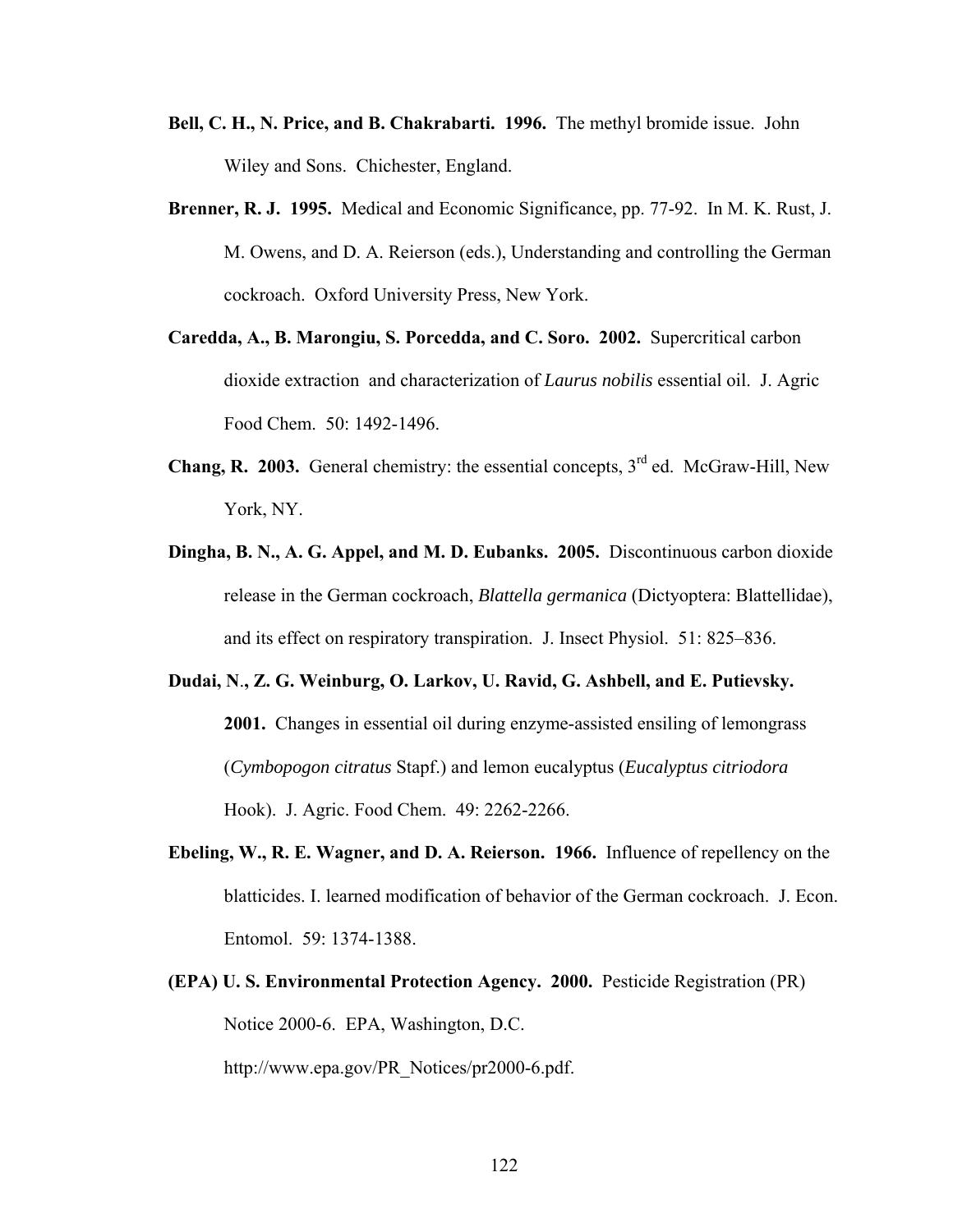- **Gish, C. D., and N. J. Chura. 1970.** Toxicity of DDT to Japanese Quail as influenced by body weight, breeding condition, and sex. Toxicol. Appl. Pharmacol. 17: 740-751.
- **Grace, K. J., and D. L. Wood. 1987.** Delusory cleptoparasitosis: delusion of arthropod infestation in the home. Pan-Pacif. Entomol. 63: 1-4.
- **Hertel, W.**, **W. Hertel, and P. J. Muller. 2006.** Physiological effects of natural products quassin, cinnamaldehyde and azadirachtin on *Periplaneta americana*  (L.). J. Appl. Entomol. 130: 323-328.
- **Hink, W. F., and B. J. Fee. 1986.** Toxicity of D-limonene, the major component of citrus peel oil, to all life stages of the cat flea, *Ctenocephalides felis*  (Siphonaptera: Pulicidae). J. Med. Entomol. 23: 400-404.
- **Huang, Y., and S. H. Ho. 1998.** Toxicity and antifeedant activities of cinnamaldehyde against the grain storage insects, *Tribolium castaneum* (Herbst) and *Sitophilus zeamais* Motsch. J. Stored Prod. Res. 34: 11-17.
- **Hodgson, E. 1987.** Metabolism of toxicants, pp. 51-83. In E. Hodgson and P. E. Levi (eds.), A Textbook of Modern Toxicology. Elsevier, New York.
- **Hori, M. 2003.** Repellency of essential oils against the cigarette beetle, *Lasioderma serricorne* (Fabricius) (Coleoptera: Anobiidae). Appl. Entomol. Zool. 38: 467- 473.
- **Ishii, S., and Y. Kuwahara. 1967.** An aggregation pheromone of the German cockroach *Blattella germanica* (L.) (Orthoptera: Blattellidae). Appl. Entomol. Zool. 2: 203–217.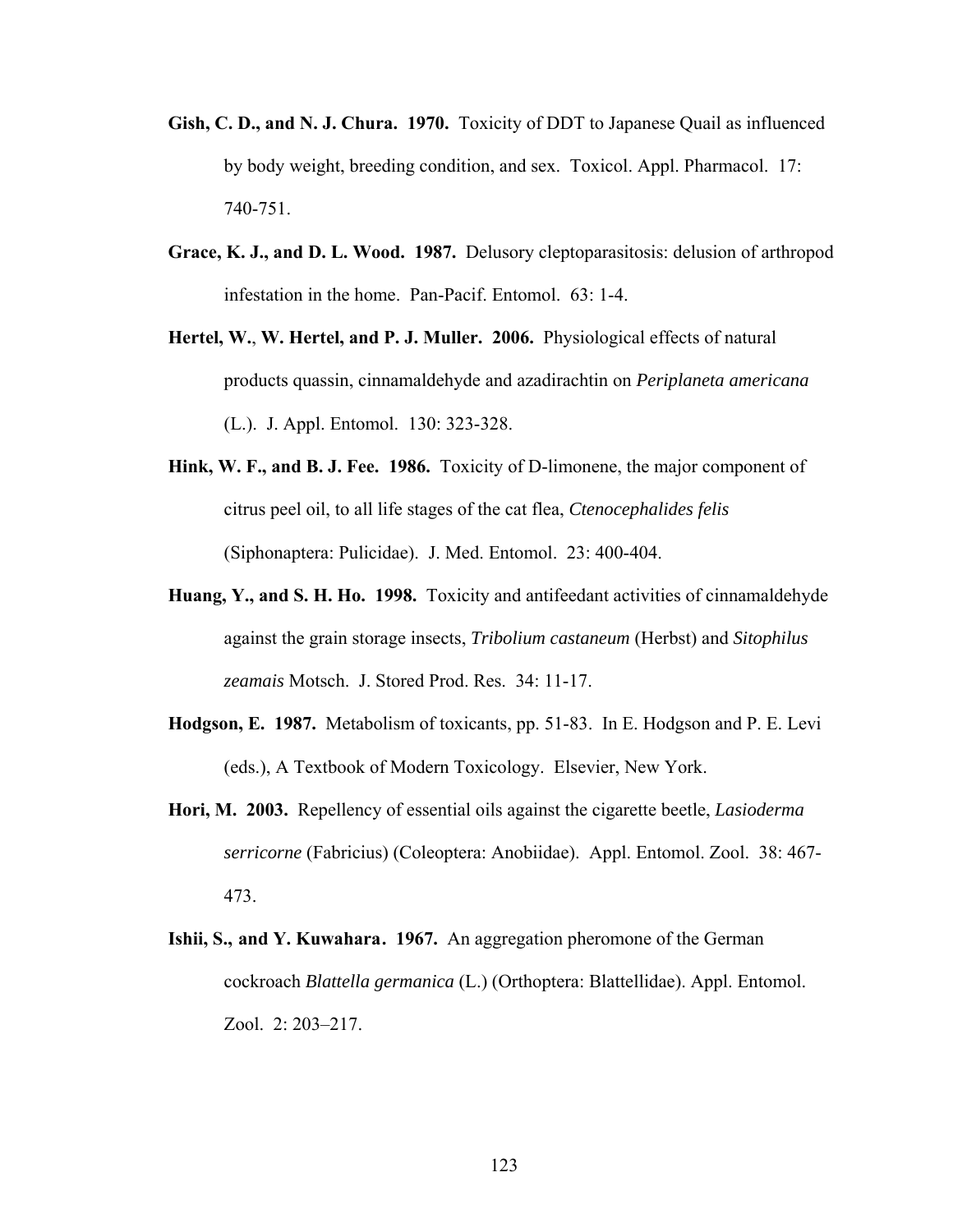- **Isman, M. B. 2000.** Plant essential oils for pest and disease management. Crop Protect. 19: 603-608.
- **Isman, M. B. 2006.** Botanical insecticides, deterrents, and repellents in modern agriculture and an increasingly regulated world. Ann. Rev. Entomol. 51: 45-66.
- **Izutsu, M., S. Ueda, and S. Ishii. 1970.** Aggregation effects on the growth of the German cockroach, *Blattella germanica* (L.) (Blattaria: Blattellidae). Appl. Entomol. Zool. 5: 159-171.
- **Jang, Y. S., Y. C. Yang, D. S. Choi, and Y. J. Ahn. 2005.** Vapor phase toxicity to marjoram oil compounds and their related monoterpenoids to *Blattella germanica* (Orthoptera: Blattellidae). J. Agric. Food Chem. 53: 7892-7898.
- **Kang, B. 1976.** Study on cockroach antigen as a probable causative agent in bronchial asthma. J. Allergy Clin. Immunol. 58: 357-365.
- **Kilic, A., H. Kollmannsberger, and S. Nitz. 2005**. Glycosidically bound volatiles and flavor precursors in *Laurus nobilis* L. J. Agric. Food Chem. 53: 2231-2235.
- **Kim, H. K., J. R. Kim, and Y. J. Ahn. 2004.** Acaricidal activity of cinnamaldehyde and its congeners against *Tyrophagus putrescentiae* (Acari: Acaridae). J. Stored Prod. Res. 40: 55-63.
- **Koehler, P. G., R. S. Patterson, J. M. Owens. 1995.** Chemical systems approach to German cockroach control, pp. 287-324. In M. K. Rust, J. M. Owens, and D. A. Reierson (eds.), Understanding and controlling the German cockroach. Oxford University Press, New York.
- **Kordali, S.**, **I. Aslan, O. Calmasur, and A. Cakir. 2006.** Toxicity of essential oils isolated from three *Artemisia* species and some of their major components to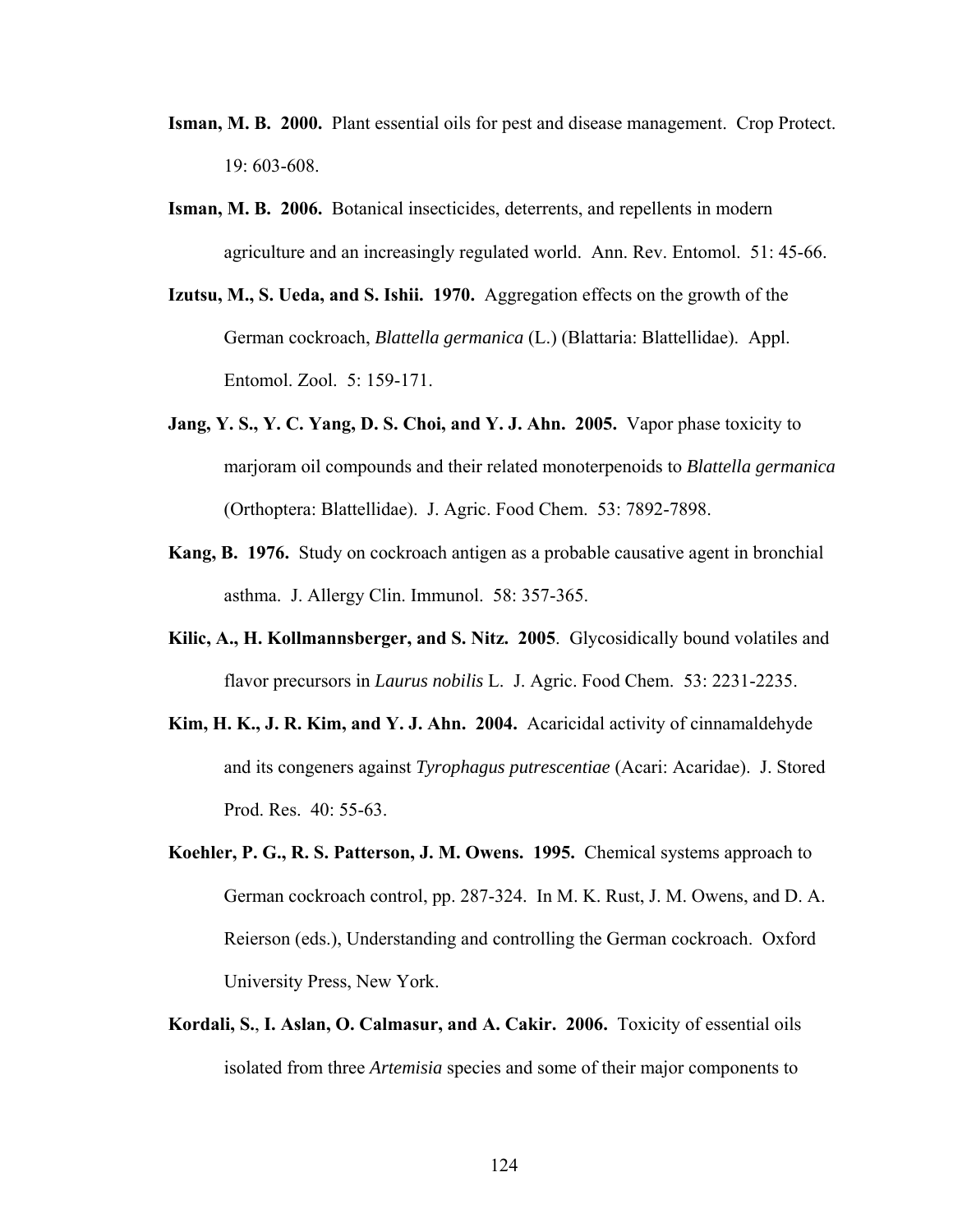granary weevil, *Sitophilus granaries* (L.) (Coleoptera: Curculionidae). Ind. Crop. Prod. 23: 162-170.

- **Lee, S., C. J. Peterson, and J. R. Coats. 2003.** Fumigation toxicity of monoterpenoids to several stored product insects. J. Stored Prod. Res. 39: 77-85.
- **Lee, B. H., P. C. Annis, F. Tumaalii, and W. S. Choi. 2004.** Fumigant toxicity of essential oils from the Myrtaceae family and 1,8-cineole against 3 major storedgrain insects. J. Stored Prod. Res. 40: 553-564.
- **Matsumura, F. 1985.** Toxicology of Insecticides. 2<sup>nd</sup> ed. Plenum Press. New York, NY.
- **Metzger. 1995.** Behavior, pp. 49-76. In M. K. Rust, J. M. Owens, and D. A. Reierson (eds.), Understanding and controlling the German cockroach. Oxford University Press, New York.
- **Mockute D., and G. Bernotiene. 1999.** The main citral-geraniol and carvacrol chemotypes of the essential oil *Thymus pulegioides* L. growing wild in Vilnius district (Lithuania). J. Agric. Food Chem. 47: 3787-3790.
- **Morrison, R. T., and R. N. Boyd. 1992.** Organic Chemistry. 6<sup>th</sup> ed. Prentice Hall. Englewood Cliffs, New Jersey.
- **Mullins, D. E., C. B. Keil, and R. H. White. 1992.** Maternal and paternal nitrogen investment in *Blattella germanica* (L.) (Dictyoptera; Blattellidae). J. exp. Biol. 162: 55-72.
- **Mumcuoglu, K. Y., R. Galun, U. Bach, J. Miller, and S. Magdassi. 1996.** Repellency of essential oils and their components to the human body louse *Pediculus humanus humanus*. Entomologia Experimentalis et Applicata. 78: 309-314.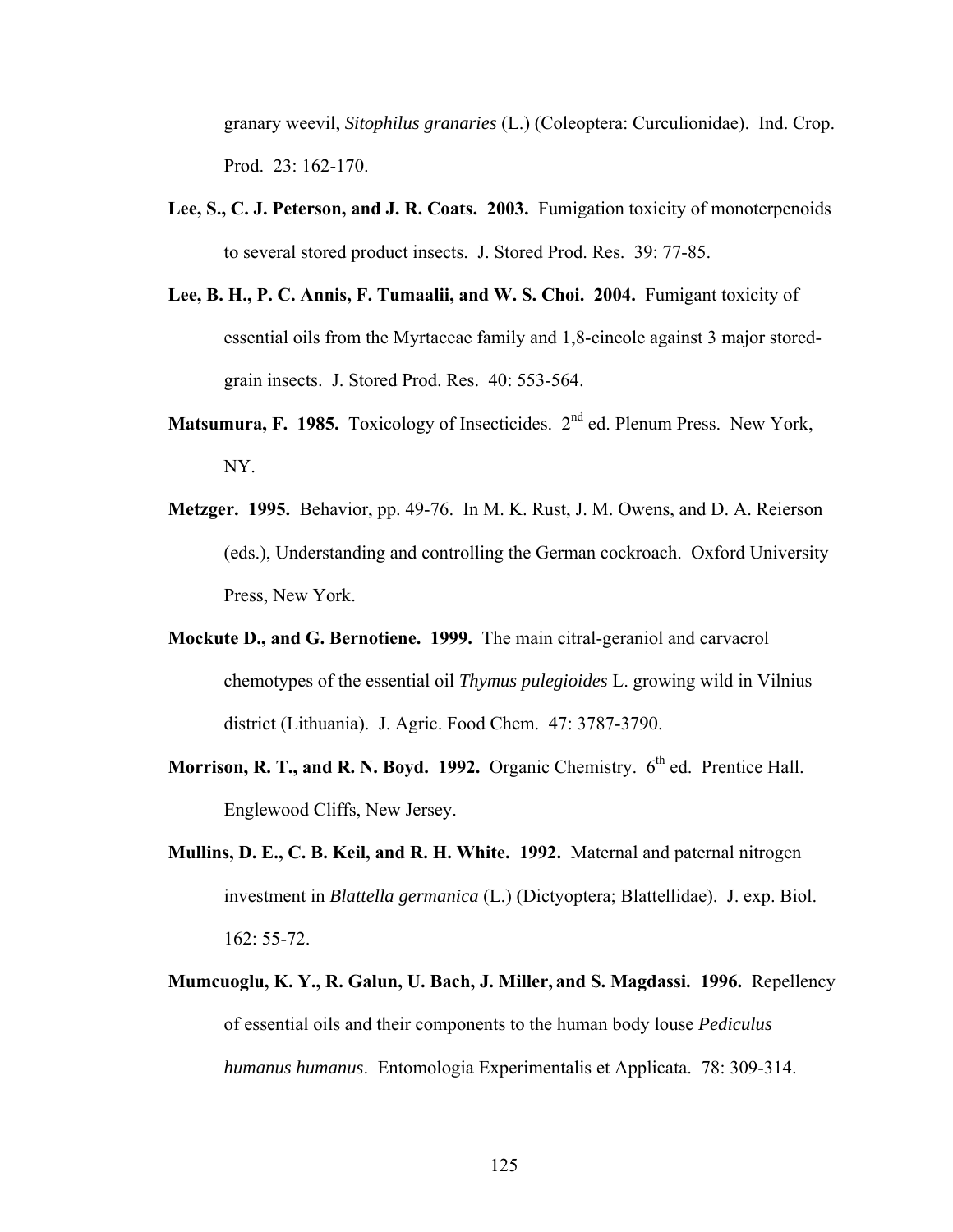**Nakahara, K.**, **N. S. Alzoreky, T. Yoshihashi, H. T. T. Nguyen, and G.** 

**Trakoontivakorn. 2003.** Chemical composition and antifungal activity of essential oil from *Cymbopogon nardus* (Citronella grass). JARQ. 37: 249-252.

Nation, J. L. 2008. Insect physiology and biochemistry. 2<sup>nd</sup> ed. CRC Press, New York.

- **Ngoh, S. P., L. E. W. Choo, F. Y. Pang, Y. Huang, M. R. Kini, and S. H. Ho. 1998.**  Insecticidal and repellent properties of nine volatile constituents of essential oils against the American cockroach, *Periplaneta Americana* (L.). Pestic. Sci. 54: 261-268.
- **O'Connor, G. T., and R. D. Gold. 1999.** Cockroach allergy and asthma in a 30-yearold man. Environmental Health Perspectives. 107: 243-247.
- **Omolo, M. O., D. Okinyo, I. O. Ndiege, W. Lwande, and A. Hassanali. 2004.**  Repellency of essential oils of some Kenyan plants against *Anopheles gambiae*. Phytochemistry. 65: 2797-2802.

**O'Neil, M. J. (ed.). 2006.** The Merck Index, 14 ed. Whitehouse Station, NJ.

- **Oswalt, D. A., A. G. Appel, and L. M. Smith II. 1997.** Water loss and desiccation tolerance of German cockroaches (Dictyoptera: Blattellidae) exposed to moving air. Comp. Biochem. Physiol. 117A: 477-486.
- **Palmer, R. C. 1942.** Developments in terpene chemicals. Ind. Eng. Chem. 34: 1028- 1034.
- **Pålsson, K., T. G. T. Jaenson, P. Bæckström, and A. K. Borg-Karlson. 2008.** Tick repellent substances in the essential oil of *Tanacetum vulgare*. J. Med. Entomol. 45: 88-93.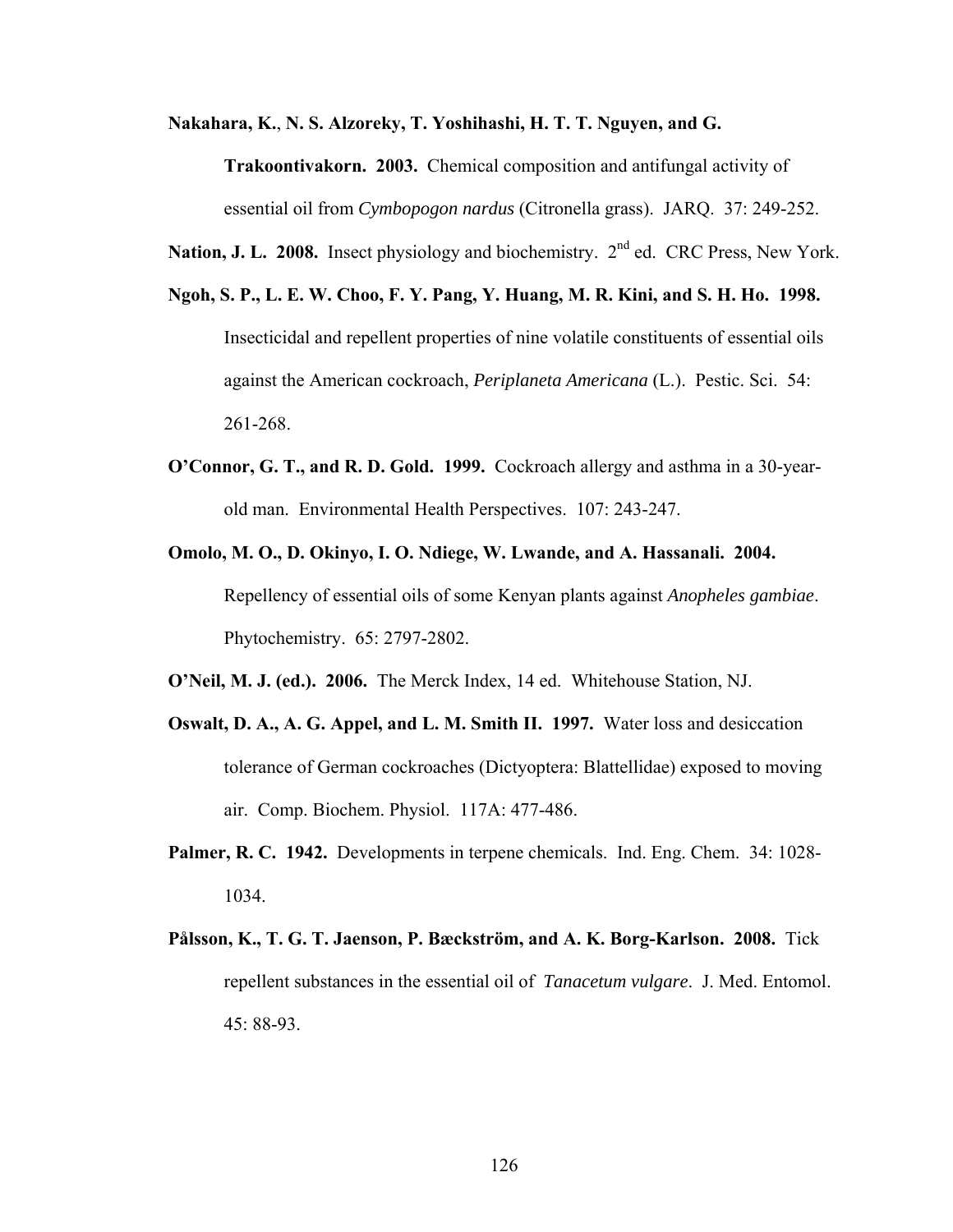- **Panella, N. A., M. C. Dolan, J. J. Karchesy, and Y. Xiong. 2005.** Use of novel compounds for pest control: insecticidal and acaricidal activity of essential oil components from heartwood of Alaska yellow cedar. J. Med. Entomol. 42: 352- 358.
- **Park, I., and S. Shin. 2005.** Fumigant activity of plant essential oils and components from garlic (*Allium sativum*) and clove bud (*Eugenia caryophyllata*) oils against the Japanese termite (*Reticulitermes speratus* Kolbe). J. Agric. Food Chem. 53: 4388- 4392.
- **Phillips, A. K., and A. G. Appel. 2009.** Fumigant toxicity of essential oils to the German cockroach (Dictyoptera: Blattellidae). J. Econ. Entomol. Submitted.
- **Phillips, A. K., A. G. Appel, and S. R. Sims. 2009.** Topical toxicity of essential oils to the German cockroach (Dictyoptera: Blattellidae). J. Econ. Entomol. Submitted.
- **Pridgeon, J. W., A. G. Appel, W. J. Moar, and N. Liu. 2002.** Variability of resistance mechanisms in pyrethroid resistant German cockroaches (Dictyoptera: Blattellidae). Pestic. Biochem. Physiol. 73: 149-157.
- **Reierson, D. A., and M. K. Rust. 1984.** Insecticidal baits and repellency in relation to control of the German cockroach, *Blattella germanica* (L.) Pest Manag. Sci. 2: 26-32.
- **Rice, P. J., and J. R. Coats. 1994.** Insecticidal properties of several monoterpenoids to the house fly (Diptera: Muscidae), red flour beetle (Coleoptera: Tenebrionidae), and southern corn rootworm (Coleoptera: Chrysomelidae). J. Econ. Entomol. 87: 1172-1179.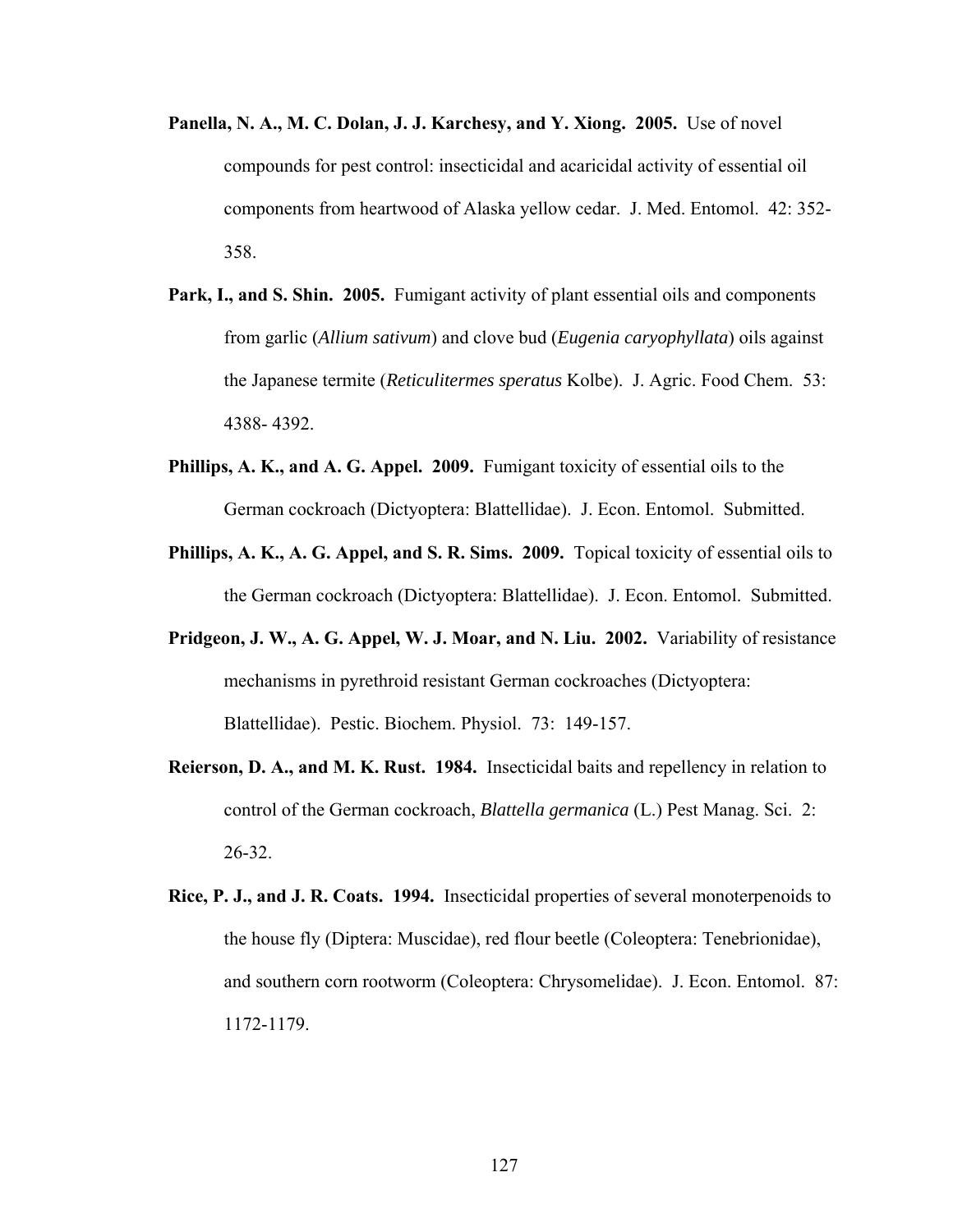- **Ross, M. H., and D. E. Mullins. 1995.** Biology, pp. 21-47. In M. K. Rust, J. M. Owens, and D. A. Reierson (eds.), Understanding and controlling the German cockroach. Oxford University Press, New York.
- **Roth, L. M. 1970a.** Evolution and taxonomic significance of reproduction in Blattaria. Annu. Rev. Entomol. 15: 75-96.
- **Roth, L. M. 1970b.** The stimuli regulating reproduction in cockroaches. Int. Cent. Nat. Res. Sci. Paris. 267-286.
- **Roth, L. M., and E. R. Willis. 1957.** The medical and veterinary importance of cockroaches. Smithsonian Institution, Washington, D.C.
- **Roth, L. M., and E. R. Willis. 1960.** The biotic associations of cockroaches. Smithsonian Institution, Washington, D.C.
- **Rozman, V.**, **I. Kalinovic, and Z. Korunic. 2007.** Toxicity of naturally occurring compounds of Lamiaceae and Lauraceae to three stored-product insects. J. Stored Prod. Res. 43: 349-355.
- **Sampson, B. J., N. Tabanca, N. Kirimer, B. Demirci, K. H. C. Baser, I. A. Khan, J. M. Spiers, and D. E. Wedge. 2005.** Insecticidal activity of 23 essential oils and their major compounds against adult *Lipaphis pseudobrassicae* (Davis) ( Aphididae: Homoptera). Pest Manag. Sci. 61: 1122-1128.
- **SAS Institute. 2003.** SAS user's guide: statistics, version 9.1. SAS Institute, Cary, N.C.
- **Schal, C., and R. L. Hamilton. 1990.** Integrated suppression of synanthropic cockroaches. Annu. Rev. Entomol. 35: 521-551.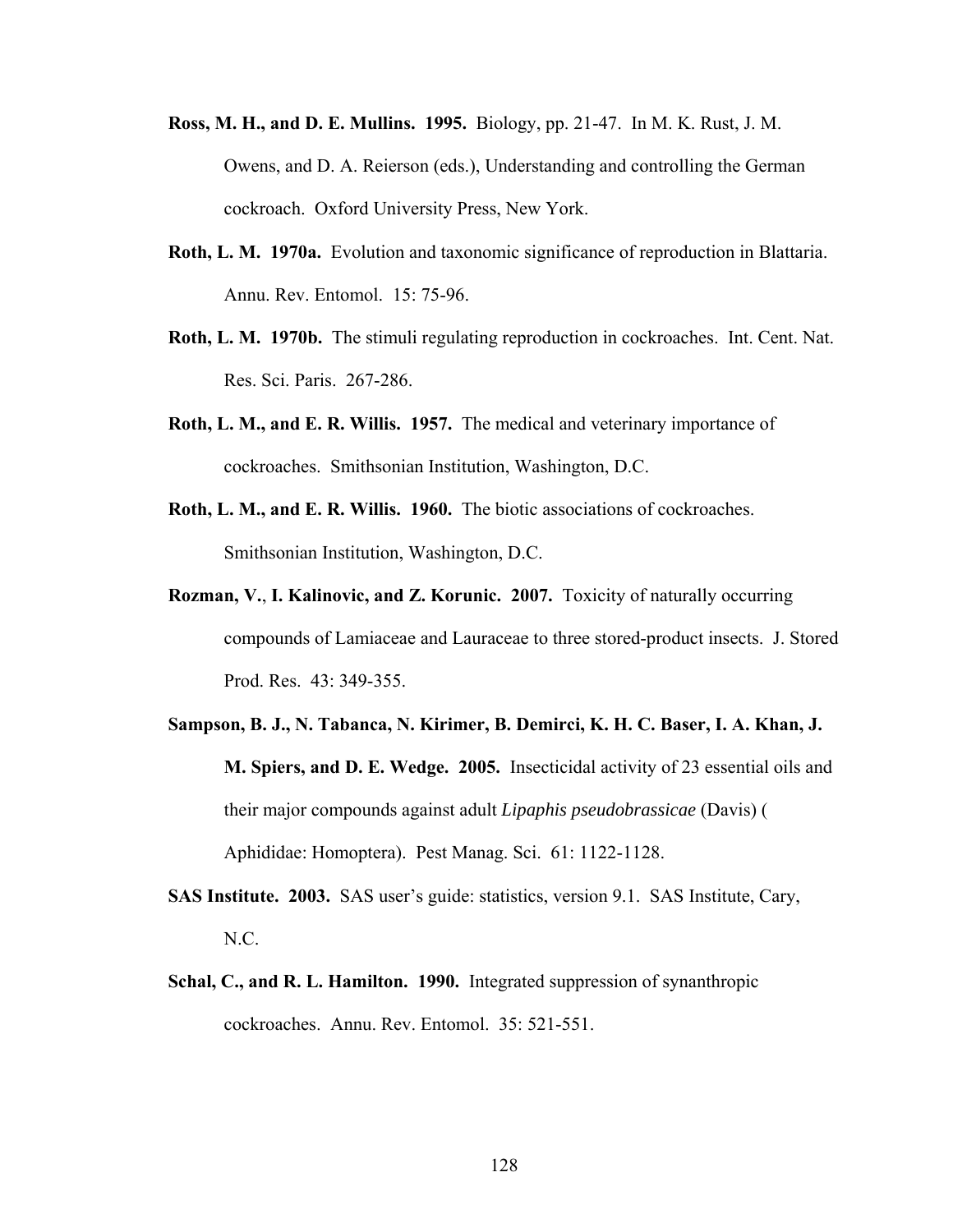- **Scott, J. G., D. G. Cochran, and B. D. Siegfried. 1990.** Insecticide toxicity, synergism, and resistance in the German cockroach (Dictyoptera: Blattellidae). J. Econ. Entomol. 83: 1698-1703.
- **Senanayake, U. M., T. H. Lee, and R. B. H. Willis. 1978.** Volatile constituents of cinnamon (*Cinnamomum zeylanicum*) oils. J. Agric. Food Chem. 26: 822-824.
- **Sfara, V., E. N. Zerba, and R. A. Alzogaray. 2009.** Fumigant insecticidal activity and repellent effect of five essential oils and seven monoterpenes on first-instar nymphs of *Rhodnius prolixus*. J. Med. Entomol. 46: 511-515.
- **Sigma-Aldrich. 2008.** (http://www.sigmaaldrich.com).
- **Sotomayor, J. A., R. M. Martinez, A. J. Garcia, and M. J. Jordan. 2004.** *Thymus zygis* subsp. *Gracilis*: watering level effect on phytomass production and essential oil quality. J. Agric. Food Chem. 52: 5418-5424.
- **SPSS Inc. 2008.** SigmaPlot 2008, version 11.0. SPSS Inc., Chicago, IL.
- **Stamopoulos, D. C., P. Damos, and G. Karagianidou. 2007.** Bioactivity of five monoterpenoid vapors to *Tribolium confusum* (du Val) (Coleoptera: Tenebrionidae). J. Stored Prod. Res. 43: 571-577.
- **Steltenkamp, R. J., R. L. Hamilton, R. A. Cooper, and C. Schal. 1992.** Alkyl and aryl neoalkanamides: highly effective insect repellents. J. Med. Entomol. 29: 141-149.
- **Tarelli, G., E. N. Zerba, and R. A. Alzogaray. 2009.** Toxicity to vapor exposure and topical application of essential oils and monoterpenes on *Musca domestica* (Diptera: Muscidae). J. Econ. Entomol. 102: 1383-1388.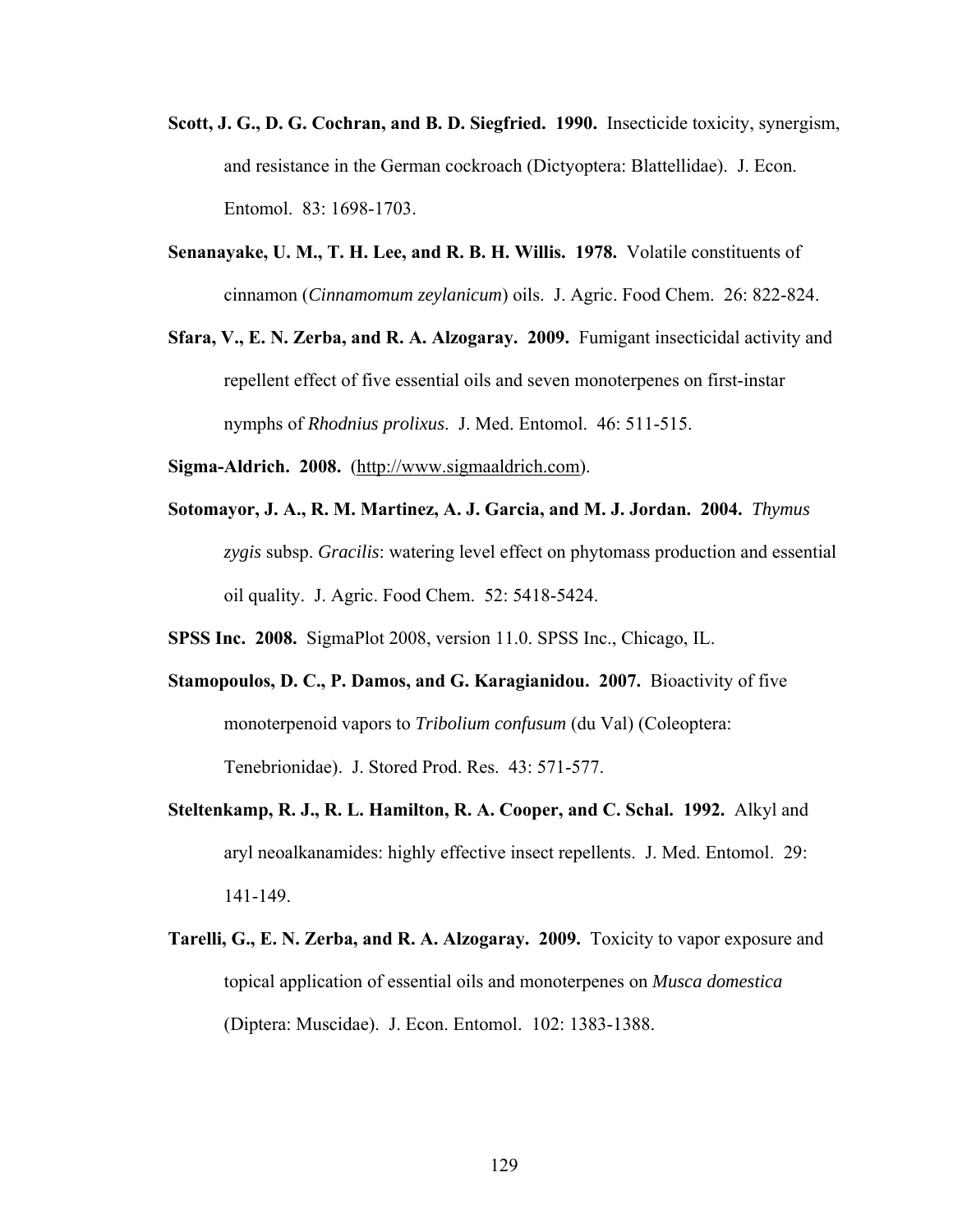- **Thoms, E. M., and R. H. Scheffrahn. 1994.** Control of pests by fumigation with Vikane gas fumigant (sulfuryl fluoride). Down to Earth. 49: 23-30.
- **Thoms, E. M., and T. W. Phillips. 2004.** Fumigation, pp. 1165-1217. In S. A. Hedges (ed.), Handbook of Pest Control. GIE Media, Inc., Richfield, OH.
- **Timmer, R., R. Heide, P. J. Valois, and H. J. Wobben. 1971.** Qualitative analysis of the most volatile neutral components of reunion geranium oil (*Pelargonium roseum* Bourbon). J. Agric. Food Chem. 19: 1066-1068.
- **Tortora, G. J., B. R. Funke, and C. L. Case. 2007.** Microbiology: an introduction, 9th ed. Benjamin Cummings, San Francisco, CA.
- **Tripathi, A. K., V. Prajapati, K. K. Aggarwal, S. P S. Khanuja, and S. Kumar. 2000.** Repellency and toxicity of oil from *Artemisia annua* to certain storedproduct beetles. J. Econ. Entomol. 93: 43-47.
- **Usai, M.**, **G. Arras, and F. Fronteddu. 1992.** Effects of cold storage on essential oils of peel of Thompson naval oranges. J. Agric. Food Chem. 40: 271-275.
- **VanRyckeghem, A. 2004.** Stored Product Pests, pp. 747-823. In S. A. Hedges (ed.), Handbook of Pest Control. GIE Media, Inc., Richfield, OH.
- **Vogt, J. T., T. G. Shelton, M. E. Merchant, S. A. Russell, M. J. Tanley, and A. G. Appel. 2002.** Efficacy of three citrus oil formulations against *Solenopsis invicta* Buren (Hymenoptera: Formicidae), the red imported fire ant. J. Agric. Urban Entomol. 19: 159-171.
- **Waliwitiya, R.**, **M. B. Isman, R. S. Vernon, and A. Riseman. 2005.** Insecticidal activity of selected monoterpenoids and rosemary oil to *Agriotes obscurus* (Coleoptera: Elateridae). J. Econ. Entomol. 98: 1560-1565.